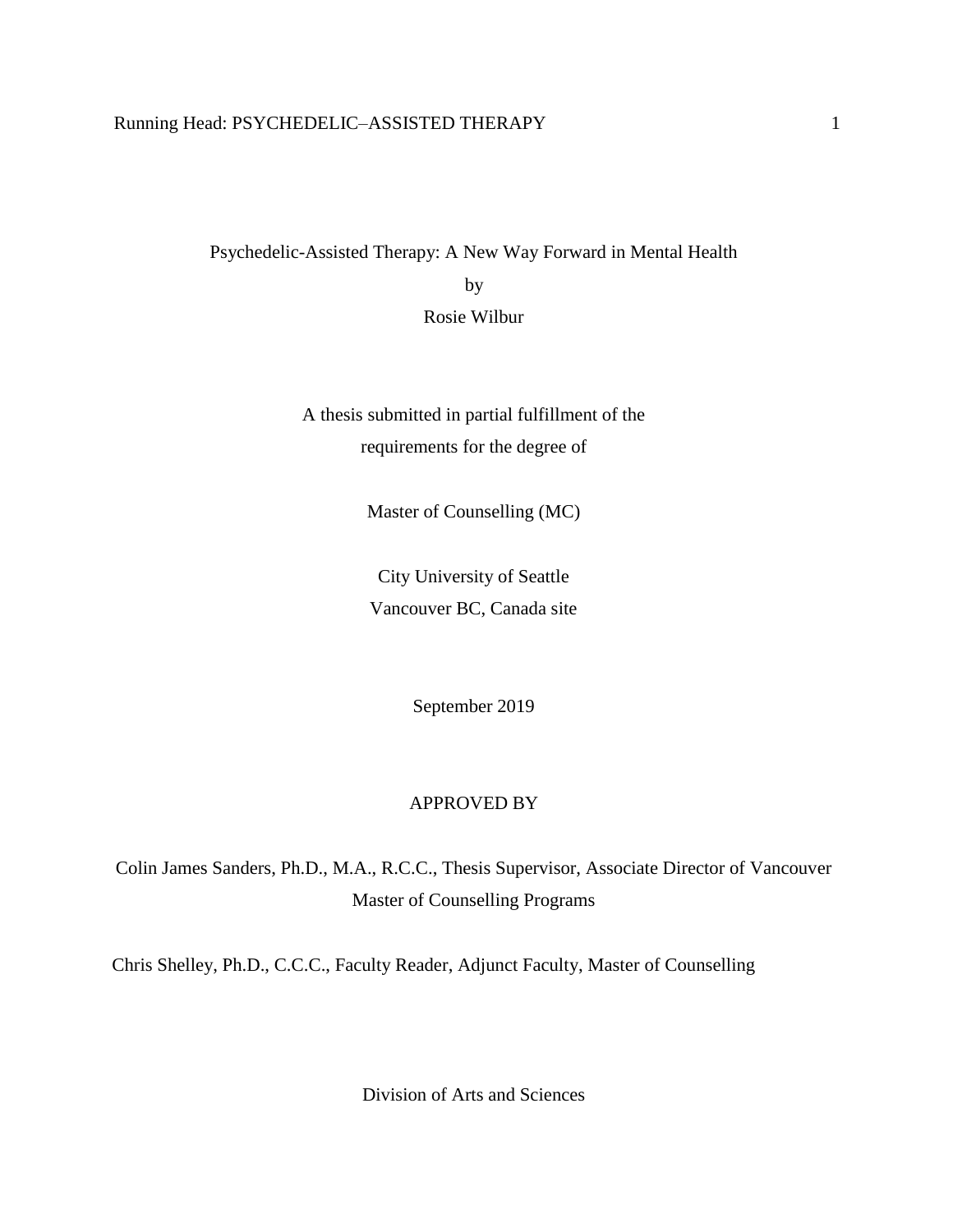#### Abstract

In the following pages, I will cover many topics relating to psychedelic-assisted therapy. Initially, I explore the historical background of psychedelic use in indigenous communities around the world followed by an introduction of psychedelic-assisted therapy in North America during the 1950s through to the early 1970s. Next, I include a brief literature review citing the beneficial claims of psychedelic-assisted therapy for end of life anxiety and depression, treatment-resistant depression, obsessive-compulsive disorder, and substance misuse struggles. Additionally, I cite research claiming the potential for psychedelic therapy to enhance positive emotions, creativity and psychological growth. Moreover, I report the long-term mental health benefits of psychedelics. Next, I discuss current theories about the mechanism of action of psychedelics; I believe it is imperative to understand how these compounds function neurologically and phenomenologically. I discuss the importance of set and setting and how these relate to creating the most beneficial container for psychedelic-assisted therapy. I also address the requirements for preparing the voyager for a psychedelic experience and the essential components of integration. Finally, I briefly suggest recommendations for the future in psychedelic care.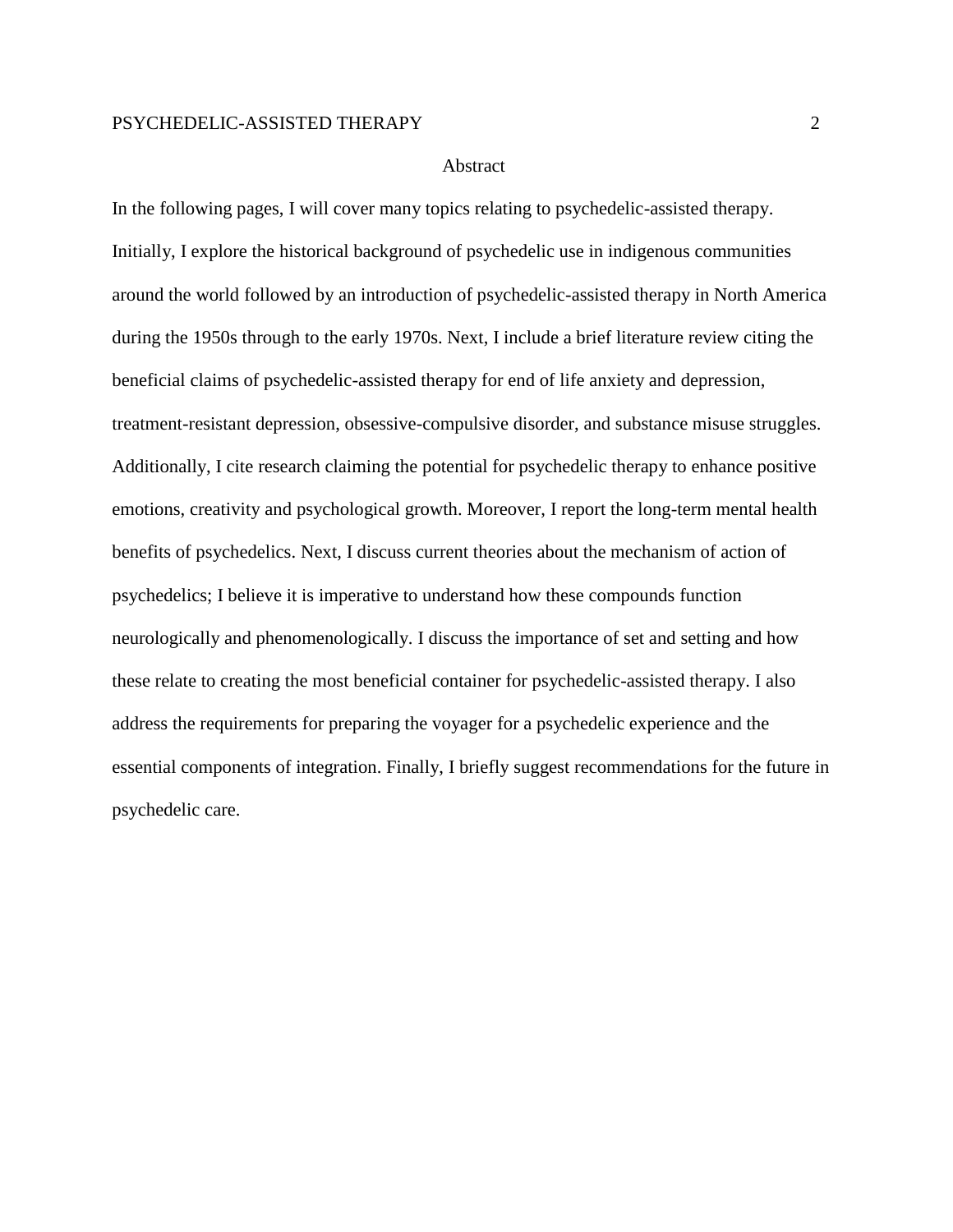#### Acknowledgements

This project would not have been possible without the unwavering, extraordinary and generous support of my friends, family, mentors, and colleagues. Your collective wisdom infuses my thinking daily and arrives in the puzzling of thoughts and reflections that generated this project. Thank you to my cohort, faculty, and instructors at City University for simultaneously challenging and supporting my thoughts, values, and insights. Thank you to Colin Sanders, my thesis advisor, for your pearls of wisdom and thoughtful reflections. I am grateful for the depth to which you extended your time and attention.

Thank you to my large and rather chaotic family. I admire how each one of you embodies strength to arrive with your unique version of creativity, wisdom, and intelligence. Thank you to Rhett, my partner, my love, my best friend. Thank you for encouraging me to be me and loving me for it.

Thank you to the many service workers and establishments in this fair city of Vancouver for providing comfort, sustenance and vibrant energy to focus and fuel momentum. To the friends who encouraged me to work alongside them, sharing space in our shared efforts of completing our projects. To the random strangers who stopped to chat, allowing me a brief human encounter after too many hours submerged inside my computer.

And finally, thank you to this generous land upon which I am grateful to live. I gain nuanced inspiration and energy from the seasons of change and the glorious magnitude of the mountains and the ocean.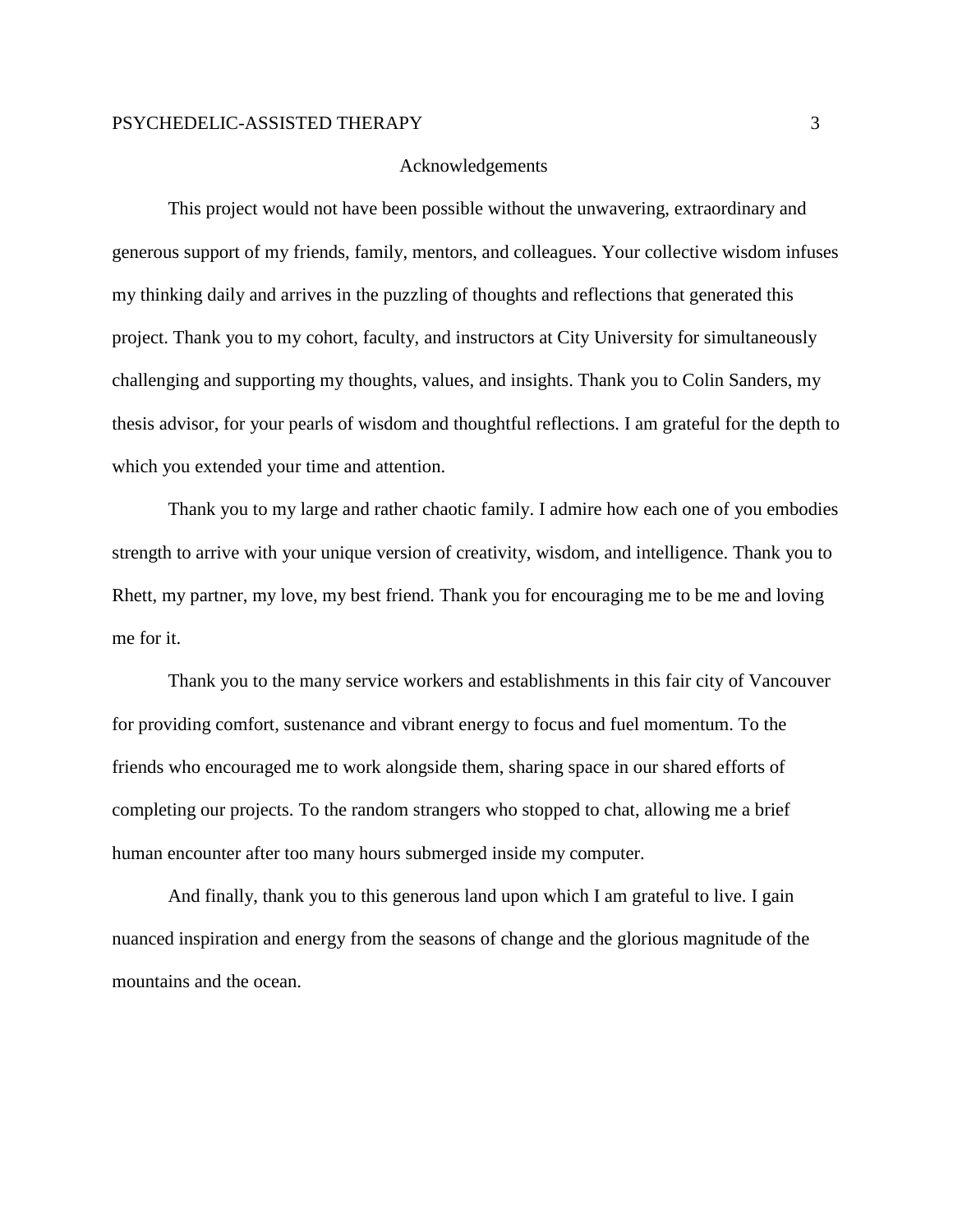# Dedication

To my mother, for showing me how to love first. I miss you every day.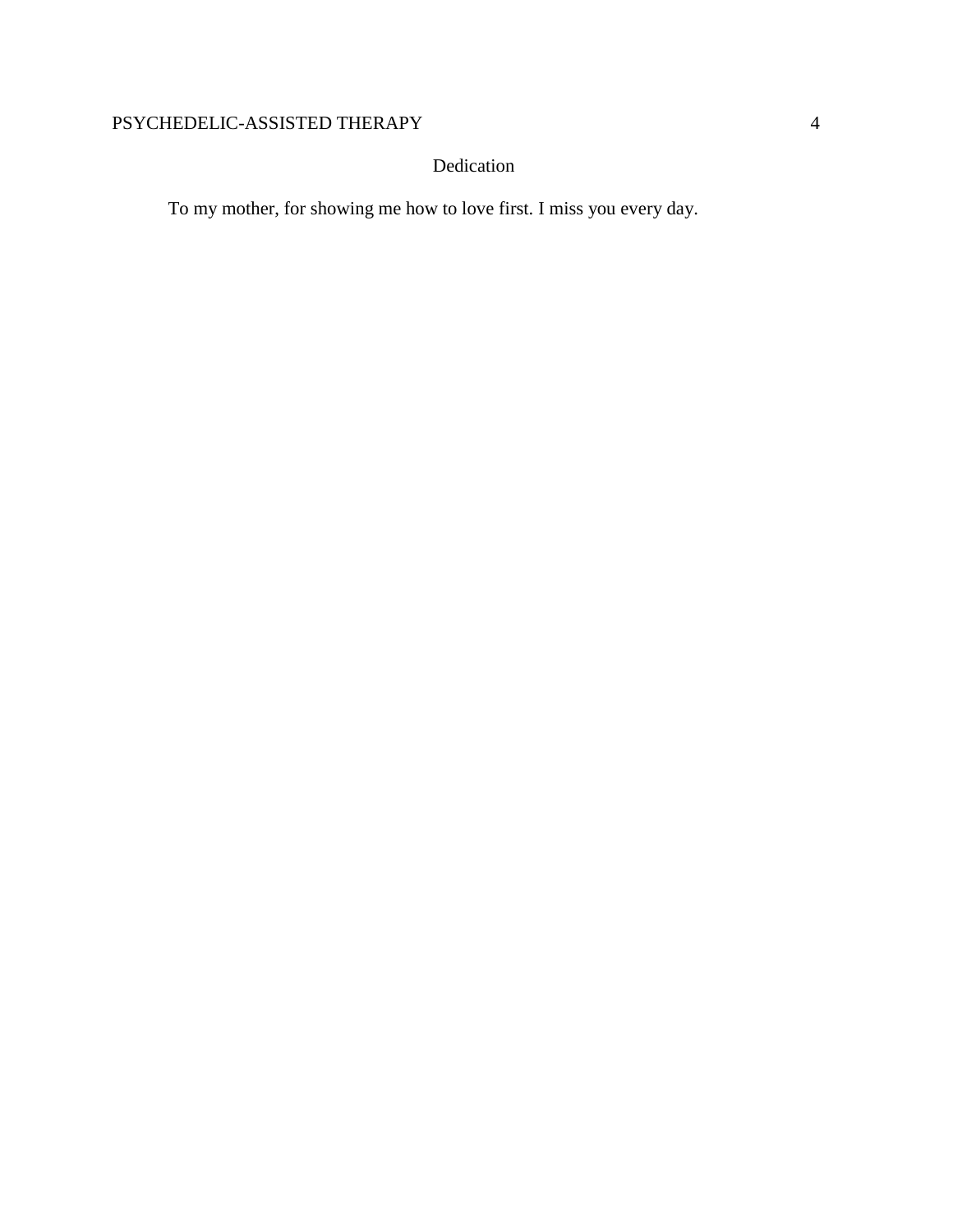| Table of Contents                                    |  |  |
|------------------------------------------------------|--|--|
|                                                      |  |  |
|                                                      |  |  |
|                                                      |  |  |
|                                                      |  |  |
|                                                      |  |  |
|                                                      |  |  |
|                                                      |  |  |
|                                                      |  |  |
|                                                      |  |  |
|                                                      |  |  |
|                                                      |  |  |
|                                                      |  |  |
|                                                      |  |  |
|                                                      |  |  |
|                                                      |  |  |
|                                                      |  |  |
|                                                      |  |  |
| Psychedelic-Assisted Therapy/Psychedelic Therapy  17 |  |  |
|                                                      |  |  |
|                                                      |  |  |
|                                                      |  |  |
|                                                      |  |  |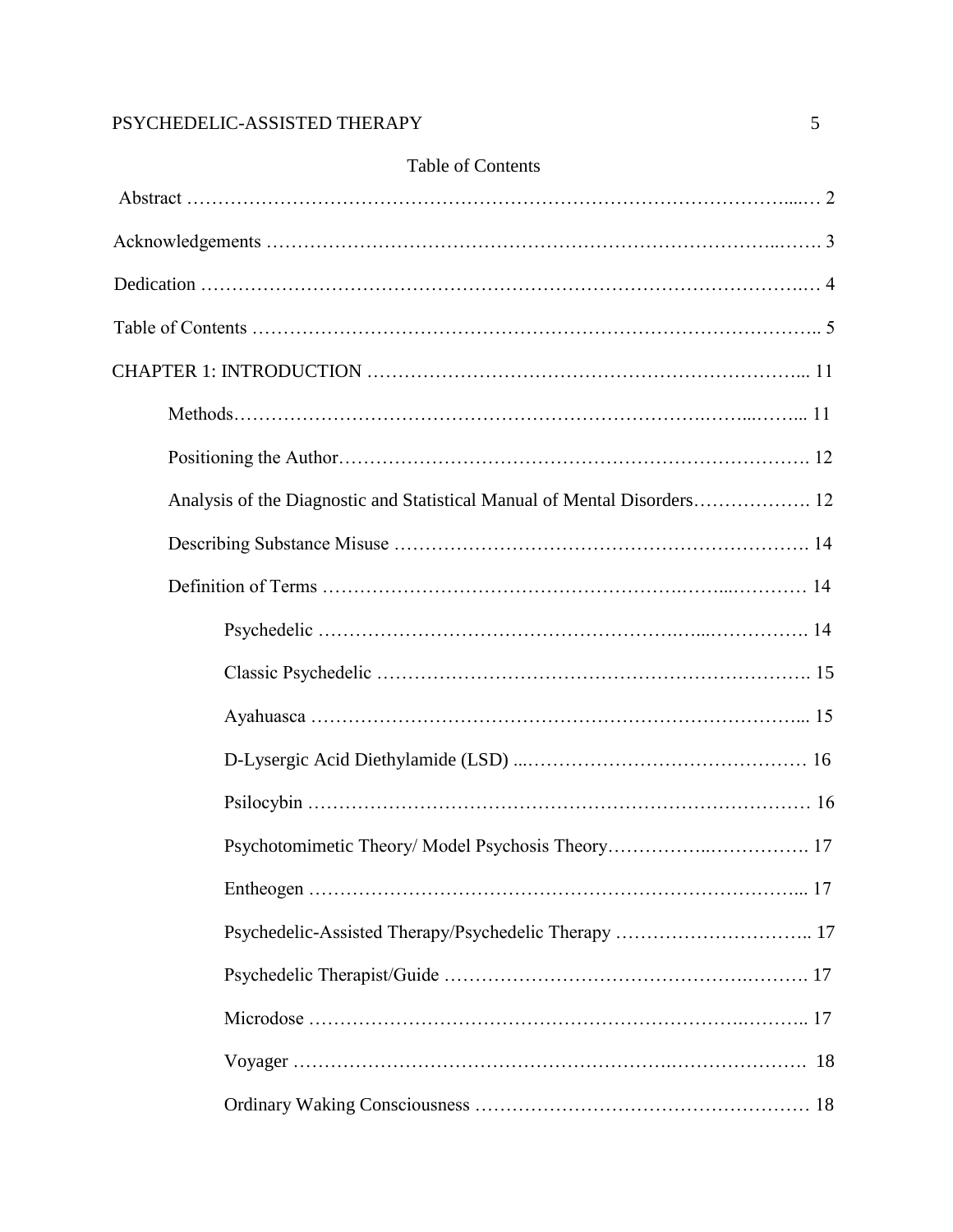# CHAPTER 2: BRIEF HISTORY OF PSYCHEDELICS AND THERAPEUTIC

| Brief History of the Sacred Use of Psychedelics in Indigenous Cultures 19         |  |
|-----------------------------------------------------------------------------------|--|
|                                                                                   |  |
| Brief History of the Therapeutic Application of Psychedelics in North America  21 |  |
|                                                                                   |  |
|                                                                                   |  |
|                                                                                   |  |
|                                                                                   |  |
| Psychedelics as a Viable Treatment Option for Alcoholism  26                      |  |
|                                                                                   |  |
|                                                                                   |  |
|                                                                                   |  |
|                                                                                   |  |
|                                                                                   |  |
| Psilocybin to Treat End of Life Anxiety and Depression  31                        |  |
|                                                                                   |  |
|                                                                                   |  |
|                                                                                   |  |
|                                                                                   |  |
|                                                                                   |  |
|                                                                                   |  |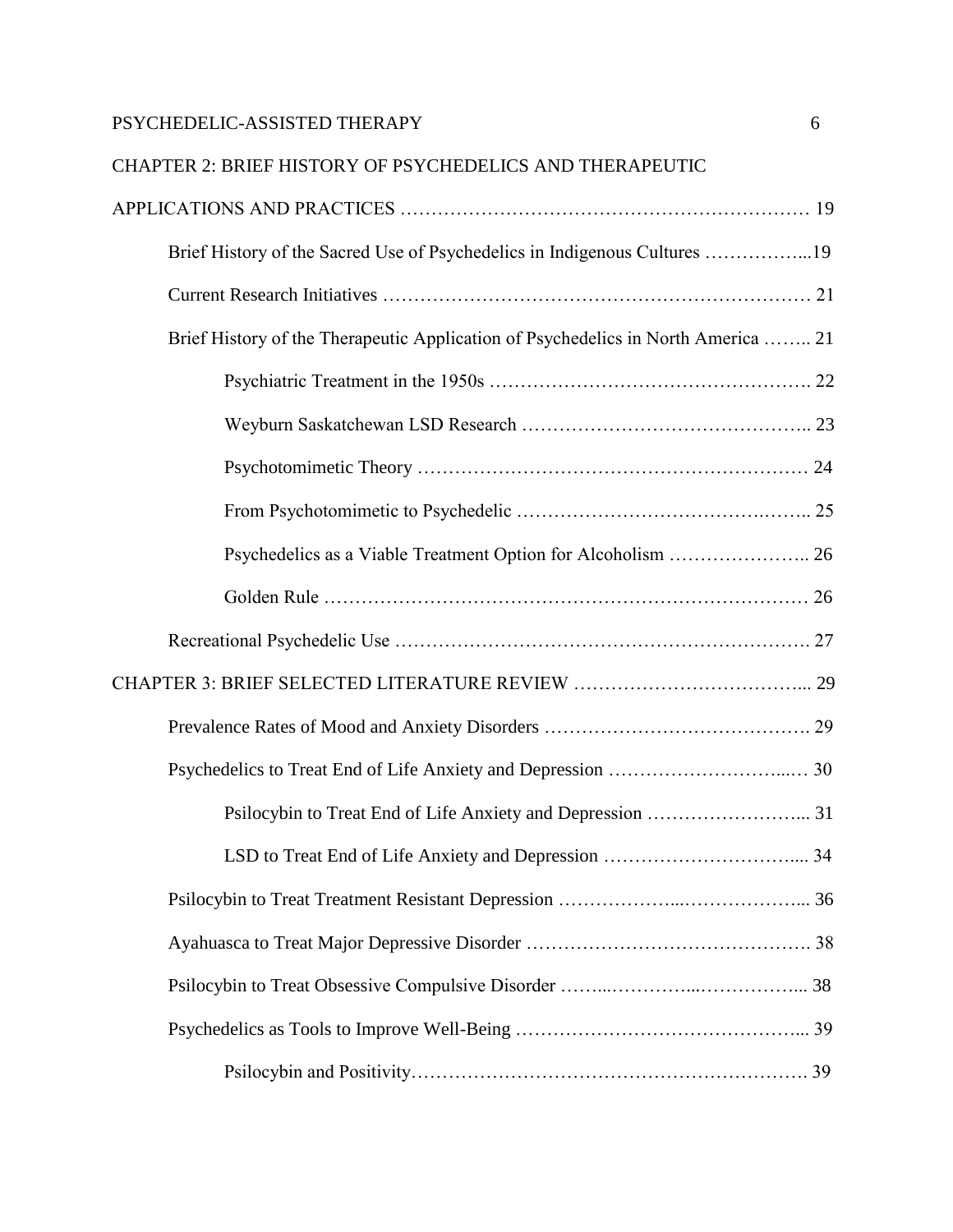| PSYCHEDELIC-ASSISTED THERAPY                            | 7 |
|---------------------------------------------------------|---|
|                                                         |   |
|                                                         |   |
|                                                         |   |
|                                                         |   |
|                                                         |   |
|                                                         |   |
| Psilocybin to Treat Alcohol and Nicotine Dependence  47 |   |
|                                                         |   |
|                                                         |   |
|                                                         |   |
|                                                         |   |
| CHAPTER 4: PHENOMENOLOGY AND NEURAL COMPONENTS OF THE   |   |
|                                                         |   |
|                                                         |   |
|                                                         |   |
|                                                         |   |
|                                                         |   |
|                                                         |   |
|                                                         |   |
|                                                         |   |
|                                                         |   |
|                                                         |   |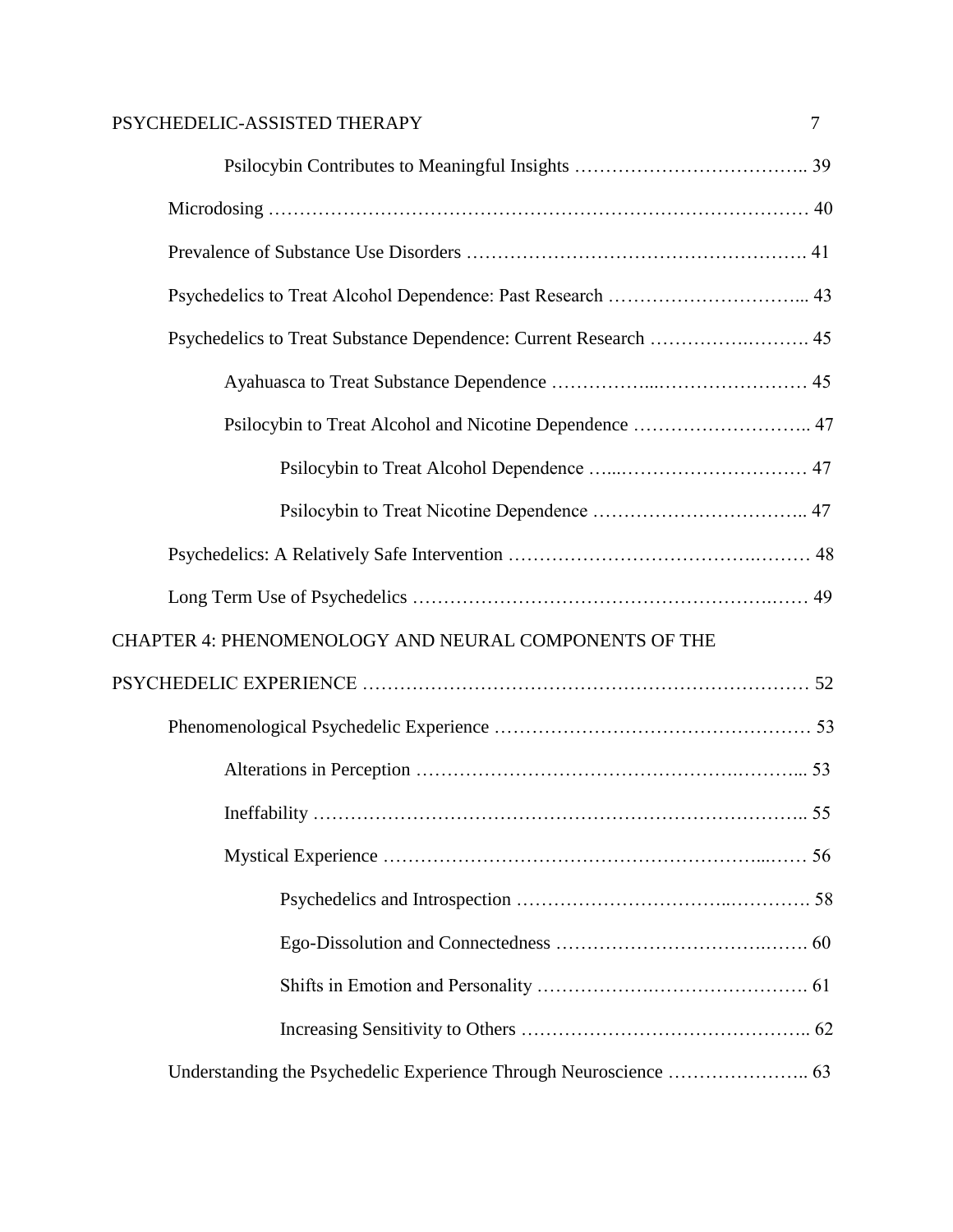| PSYCHEDELIC-ASSISTED THERAPY<br>8                                         |  |
|---------------------------------------------------------------------------|--|
|                                                                           |  |
|                                                                           |  |
|                                                                           |  |
|                                                                           |  |
|                                                                           |  |
|                                                                           |  |
| <b>CHAPTER 5: STRATEGIES FOR THERAPEUTIC SPACES: ATTENTION TO SET AND</b> |  |
|                                                                           |  |
|                                                                           |  |
|                                                                           |  |
|                                                                           |  |
|                                                                           |  |
|                                                                           |  |
|                                                                           |  |
|                                                                           |  |
|                                                                           |  |
|                                                                           |  |
|                                                                           |  |
|                                                                           |  |
|                                                                           |  |
|                                                                           |  |
|                                                                           |  |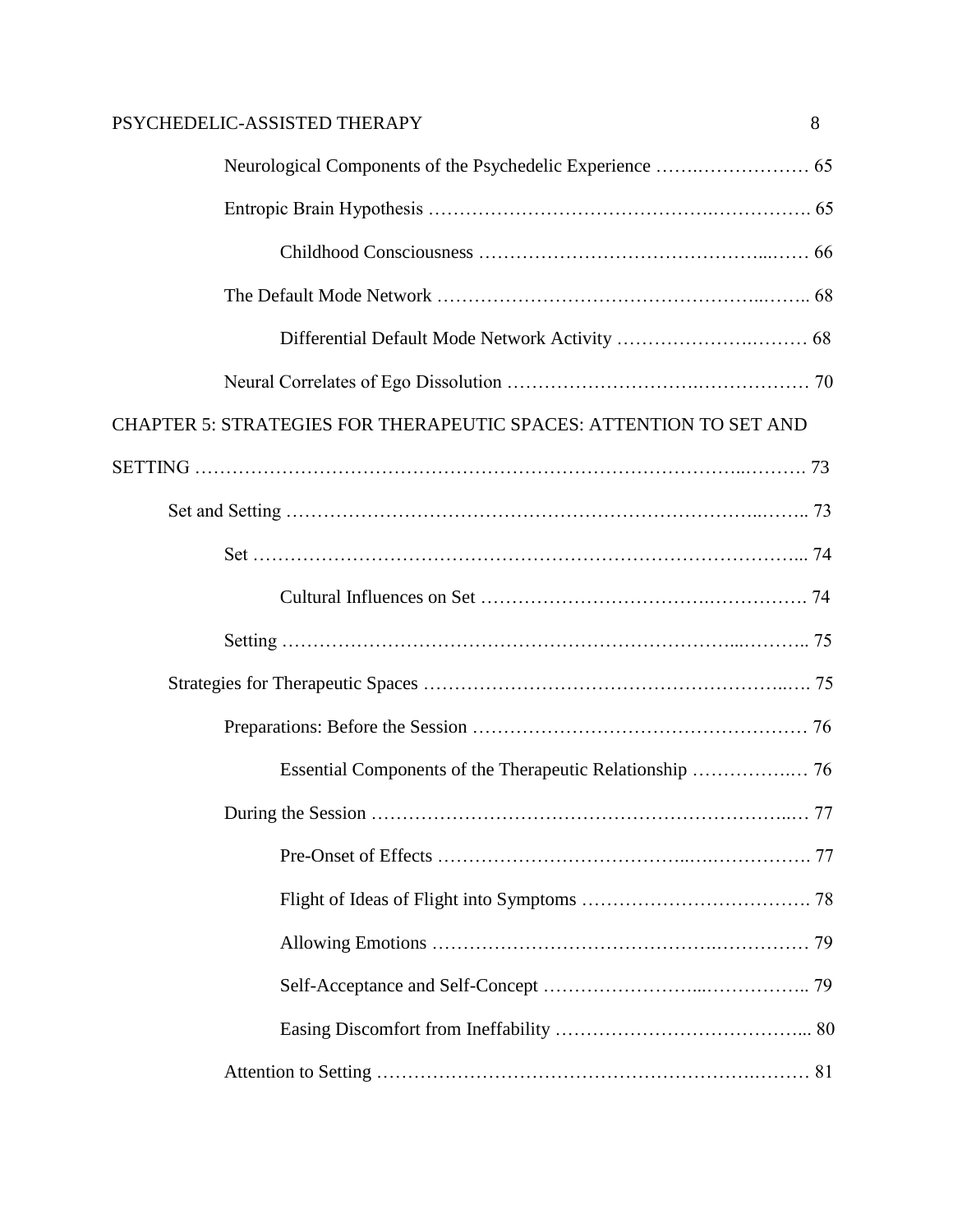| PSYCHEDELIC-ASSISTED THERAPY                                  | 9 |
|---------------------------------------------------------------|---|
|                                                               |   |
|                                                               |   |
|                                                               |   |
|                                                               |   |
|                                                               |   |
|                                                               |   |
|                                                               |   |
|                                                               |   |
|                                                               |   |
|                                                               |   |
|                                                               |   |
|                                                               |   |
|                                                               |   |
| CHAPTER SIX: LIMITATIONS, RECOMMENDATIONS, AND CONCLUSION  89 |   |
|                                                               |   |
|                                                               |   |
|                                                               |   |
|                                                               |   |
|                                                               |   |
|                                                               |   |
|                                                               |   |
|                                                               |   |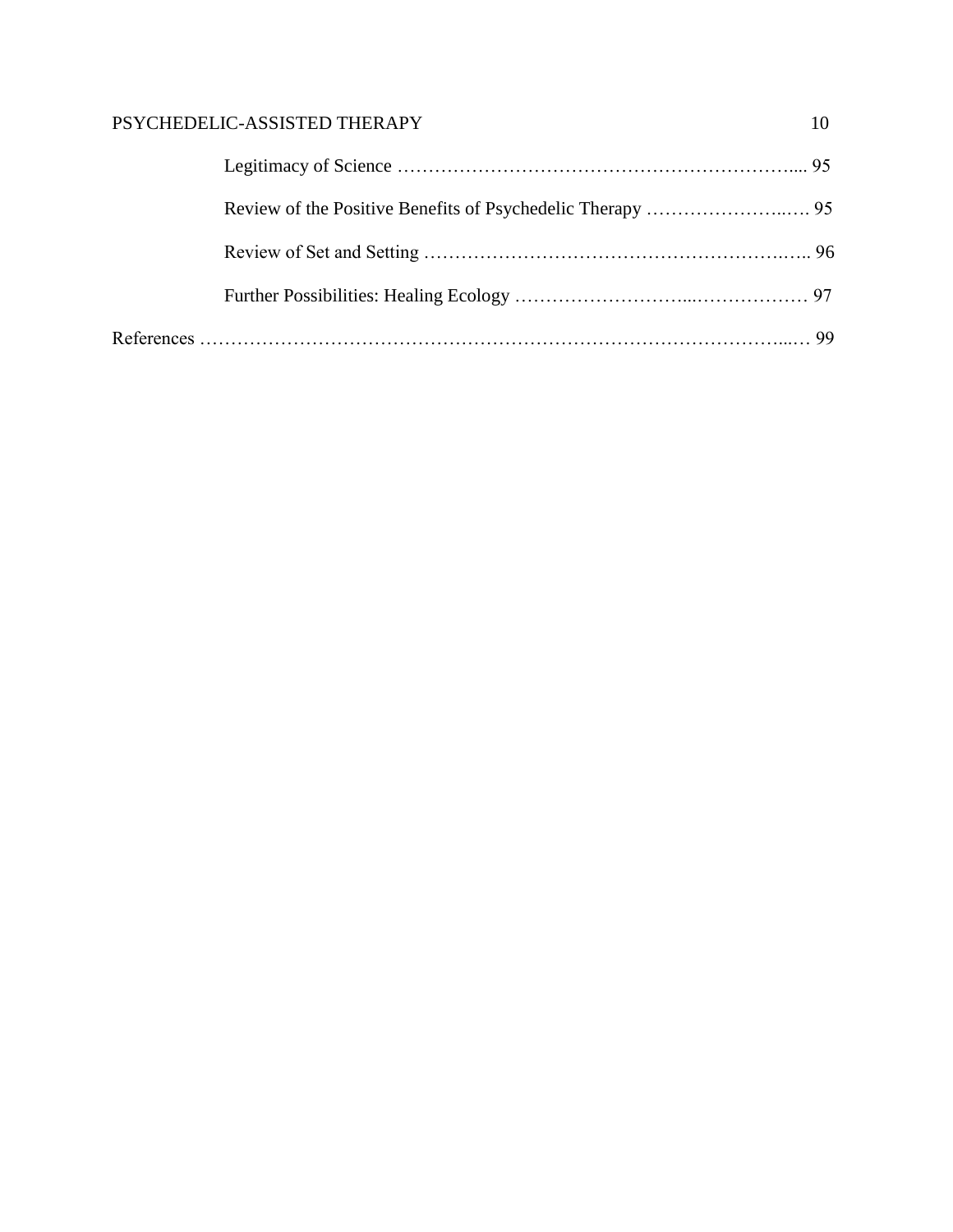#### Chapter One: Introduction

The profound impacts of psychedelic-assisted therapy have positively and monumentally transformed thousands of individuals' lives. Through a brief literature review, I will discuss at length the documented benefits of psychedelic-assisted therapy for mental health and wellness. The purpose of this project is to substantiate the claim that psychedelic-assisted therapy is a relevant, meaningful, and successful healing initiative. I would like to see psychedelic-assisted therapy as an accessible treatment option for those in need. I hope to persuade those who possess beliefs of psychedelics as dangerous, harmful, or self-indulgent towards an expansion in thought, describing psychedelics as complex, multifaceted, mysterious substances that contain monumental healing properties for those who suffer. Additionally, I hope that this document will contribute to decreasing stigmas around psychedelic use and bring forward knowledge that supports new drug policy initiatives that seek to reform drug laws and put an end to the war on drugs.

Large numbers of people could benefit from the use of psychedelics...by the irresistible realization that each of us is a small part of something much greater than any of us, that separateness is an illusion, there is nothing to fear, and love is accessible, shame can be left permanently behind" (Feldmár, 2008, para 3).

#### **Methods**

This project presents a brief literature review of some of the existing quantitative and qualitative research on psychedelic-assisted therapy. Additionally, I include a synthesis of relevant theories on the mechanism of action of these compounds as well as recommendations for how to ensure ethical care. The wealth of data in the academic literature inspired me to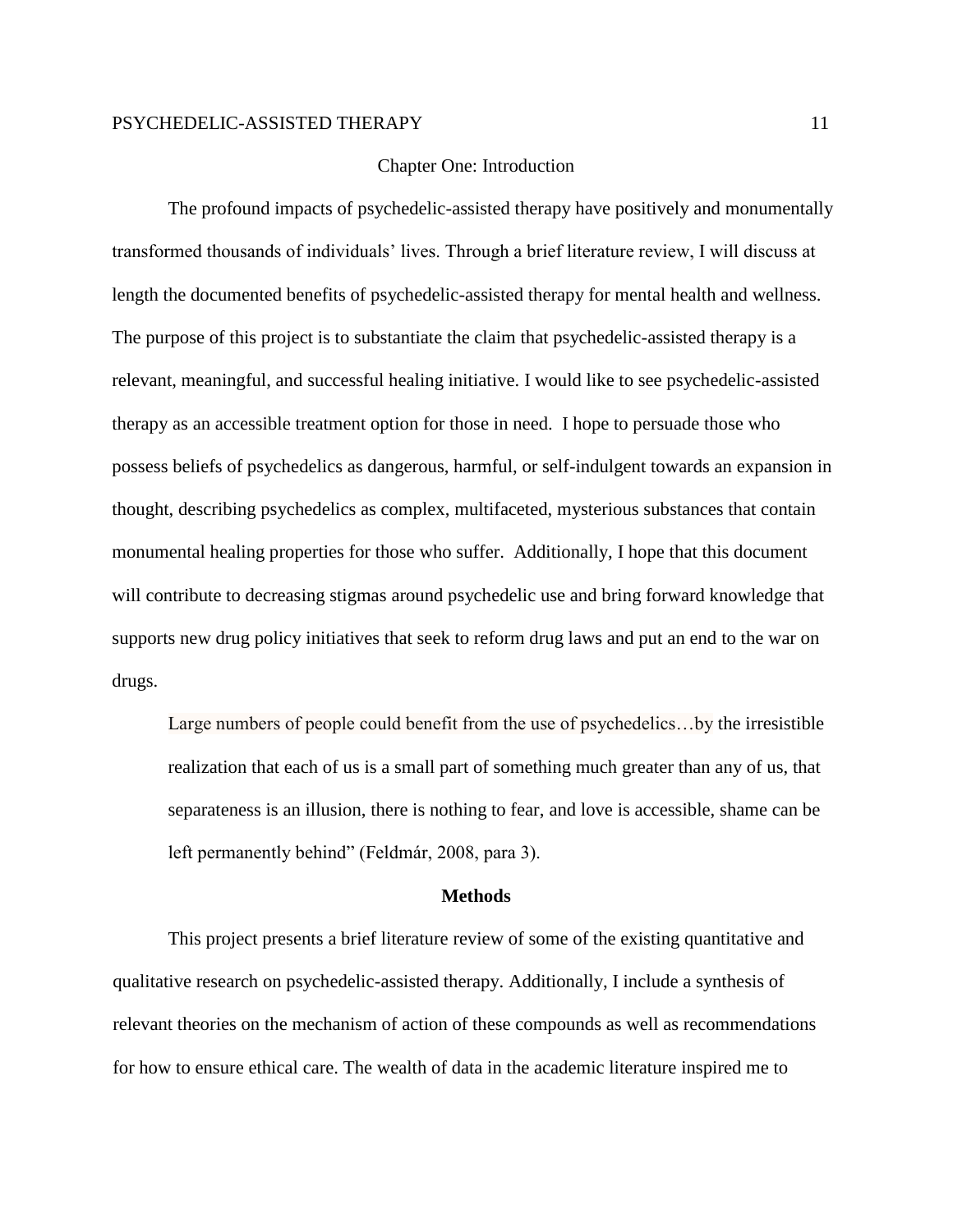understand and synthesize rather than contribute to new research. I believe that my project, a thorough synthesis and analysis of current, relevant research, will have a more meaningful impact on readers' thoughts and actions than the addition of new qualitative research.

#### **Positioning the Author**

I am a cisgender, white, female, student therapist, residing on the unceded, ancestral, traditional homelands of Səlílwəta? (Tsleil-Waututh), X™məθkwəy̓əm (Musqueam), & ̓ Sḵwx̱wú7mesh (Squamish) peoples in Vancouver, BC, Canada. I have come to write this project because of my lived experience and encounters with psychedelic substances that have influenced my life in positive ways. I recognize that my past experiences bias me to be a believer in the therapeutic benefits of psychedelic-assisted therapy. My experience includes advocating for diverse groups of people, many of whom have endured complex developmental and intergenerational traumas, substance use struggles, mental health diagnoses, and homelessness.

#### **Analysis of the Diagnostic and Statistical Manual of Mental Disorders**

The Diagnostic and Statistical Manual of Mental Disorder (DSM-5) defines abnormal behaviours and symptoms into categories of disorders, pathologizing the vast array of human experience and resilience. The DSM-5 puts illness inside the brain. It is important to understand the mechanism of the brains function and how that plays a role in the mental wellness of an individual, but the brain is not the only location of illness, and it does not operate in isolation. The brain exists within a body that resides within a community, a society, and an ecology. Anderson (2012) discusses how individual selves are influenced by and influence the selves of others; naming context as a determinant of behaviour.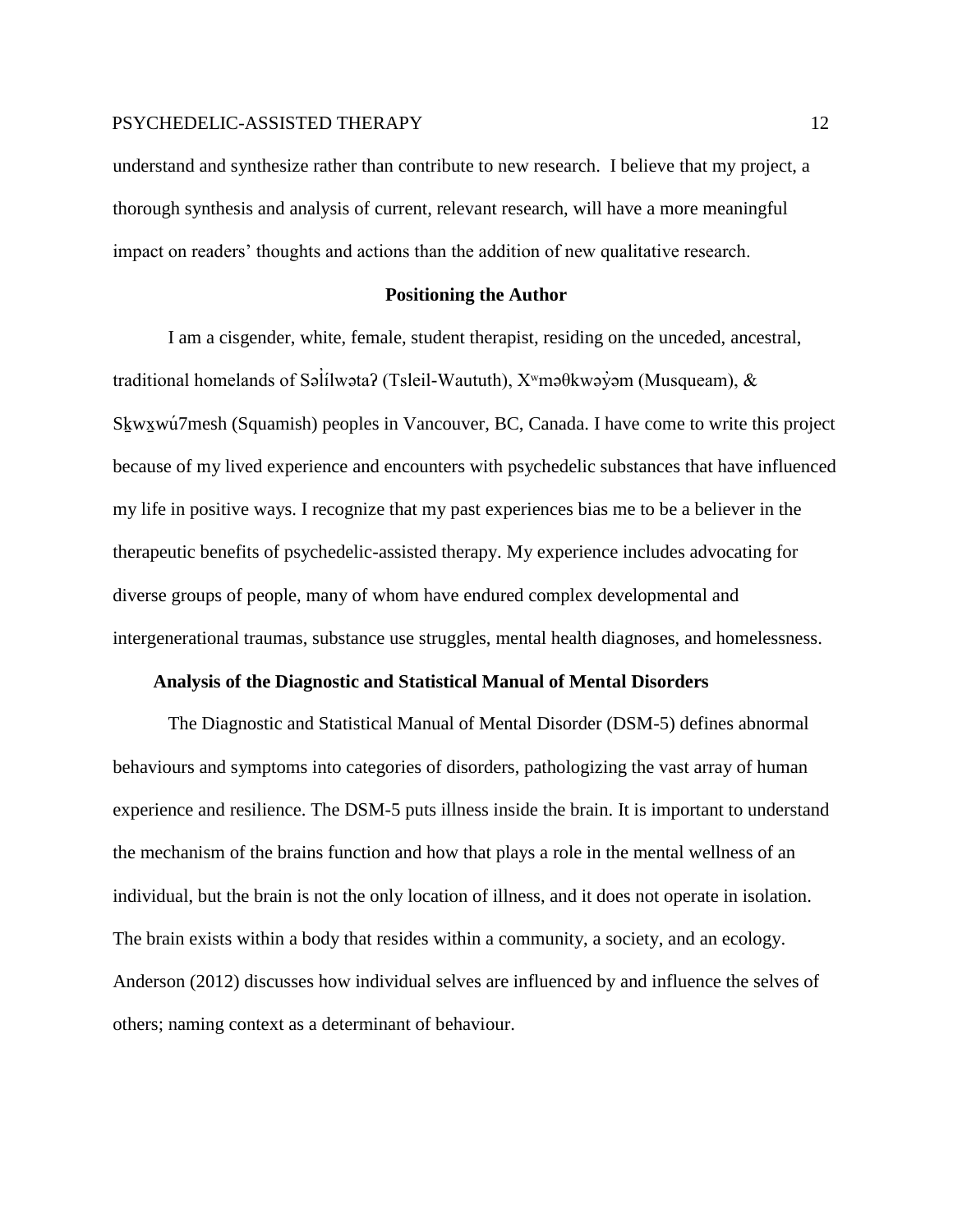Professional and diagnostic practices enforced through the DSM-5 often conceal and support social injustices and unethical and disproportionate access to power and privilege (Sutherland et al., 2016). Moreover, Cosgrove and Wheeler (2013) critique how large pharmaceutical companies often profit from diagnostic labelling and influence the DSM-5 diagnostic categories. Winslade (2017) critiques pathologizing diagnostic language as internalized oppression and a form of injustice. Reynolds (2012), draws attention to the affronts on dignity occurring within the mental health system and the medicalized language of mental illness that often conceals the suffering of poverty, trauma, and substance misuse.

When we locate an illness inside an individual, we run dangerously close to blaming the individual for their difficulties, poverty, substance use struggles, or trauma; this negates the oppressive structures and systems that are often the cause and source of difficulties. Often mental health concerns are the result of an individual's response to unequal and differential distribution and access to resources, as well as individual external and environmental factors (Arthur & Collins, 2014). Certain behaviours that often warrant a mental health diagnosis may be forms of resistance, not illness. For example, one's use of an illicit substance may be the best choice for that individual to survive their traumatic experience.

Although I struggle with the diagnostic categorization of patterns of human behaviour, I will adhere to the use of DSM-5 terminology in this project because it is the predominant language of communication between mental health professionals utilized within mental health and substance use programs. Additionally, I cannot ignore the potential benefits of the diagnostic properties. A DSM-5 diagnosis is often required for an individual to receive economic resources for care and clients may feel a connection to their disorder or diagnosis (Sutherland et al., 2016).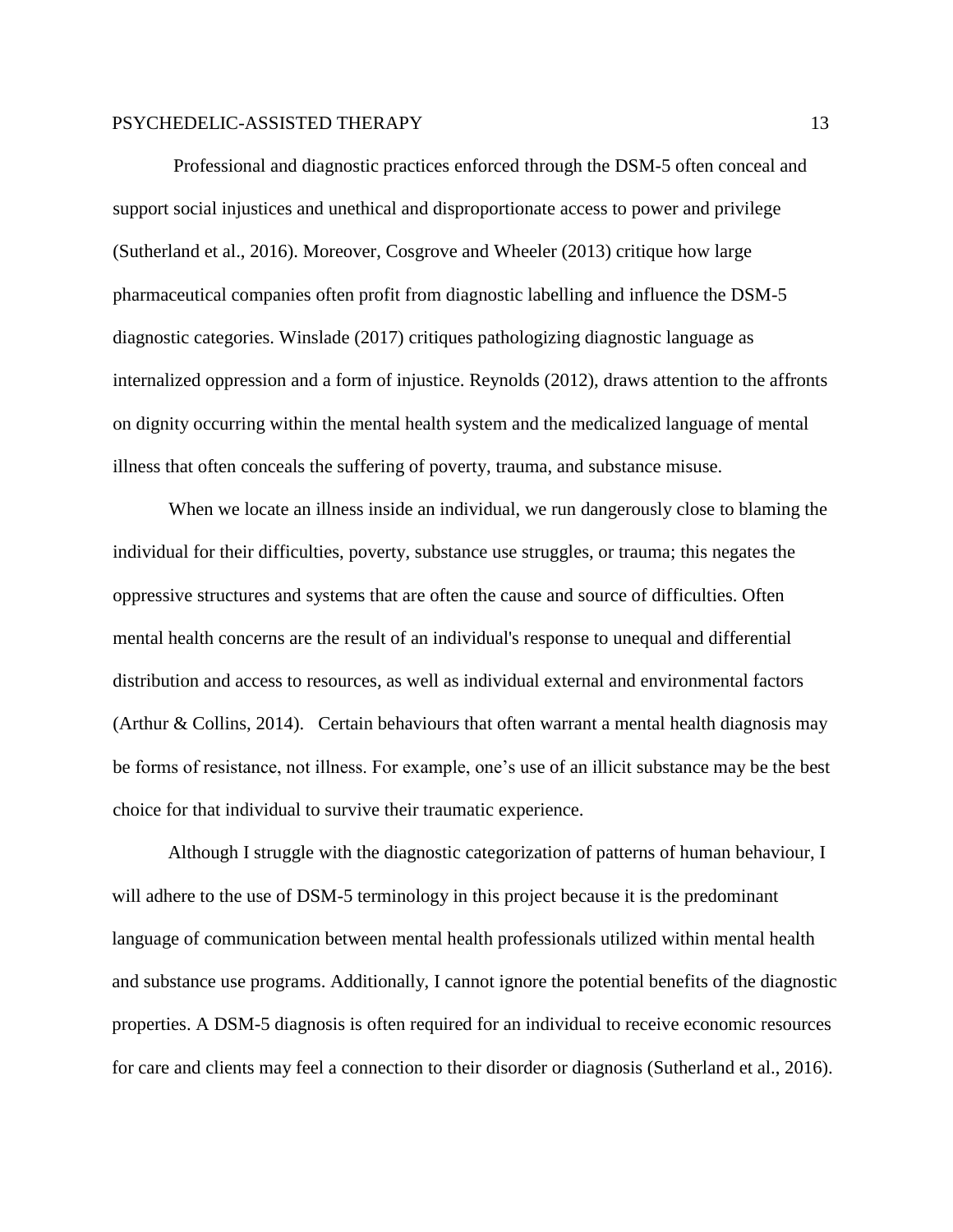A diagnosis may also bring validation and legitimization to an individual's concerns and comfort in knowing they are not alone in their struggles (Sutherland et al., 2016).

#### **Describing Substance Misuse**

As much as possible, I will refrain from using the terms addiction and alcoholism in this project and instead commit to non-pathologizing ways of communicating substance misuse struggles. While I am professionally reluctant to use the terms addiction and alcoholism, they appear in this project to mimic the language of cited academic literature and to authentically report and locate research within its social and political climate.

# **Definition of Terms**

### **Psychedelic**

Psychedelic or "mind-manifesting" is a broad term encompassing many different substances and was first suggested by Humphrey Osmond in the 1950s (Osmond, 1957). Various psychedelic substances including D-lysergic acid diethylamide tartrate (LSD), psilocybin, N, N-Dimethyltryptamine (DMT), mescaline, methylenedioxymethamphetamine (MDMA), and cannabis produce similar subjective effects on users including an altered state of consciousness, perception, cognition, and emotion (Bouso & Riba, 2014; Halberstadt, 2015; Jaffe, 1990; Krebs & Johansen, 2012; Nichols, 2016). These mind-altering manifestations have otherwise been present only through dreams and religious ceremony (Jaffe, 1990). Over the last seventy-odd years, the psychedelic experience has come to symbolize what many individuals describe as transcendental, ego-dissolving, profound, and mystical.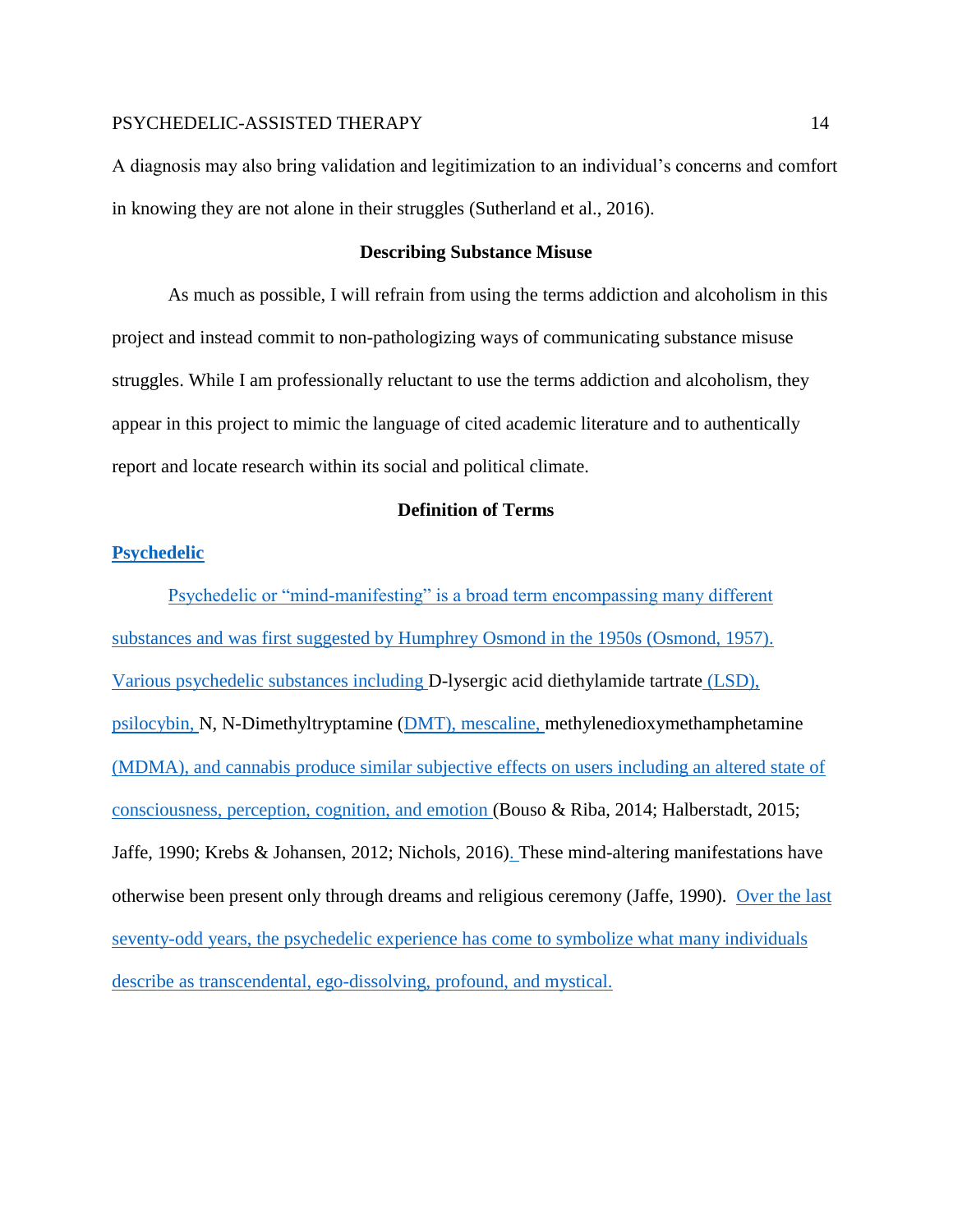#### **Classic Psychedelic**

This project will investigate the therapeutic utility of the classic serotonergic psychedelics which exert their effects primarily by an agonist action on brain serotonin 5 hydroxytryptamine (5-HT) 2A receptors (Nichols, 2016; Halberstadt, 2015). These include LSD, psilocybin, ayahuasca (DMT), and mescaline. I will focus my discussion on LSD, psilocybin, and ayahuasca. I mention mescaline, which is derived from several cacti including peyote and huachuma, also known as San Pedro, for cultural and historical reference; however, as scientific research of this substance is limited, I will keep its discussion to a minimum. I will not consider cannabis, ketamine, ibogaine, MDMA, 5MeO-DMT (5-methoxy-N, Ndimethyltryptamine), or 3MMC (Methylmethcathinone) in this project. Although commonly described as psychedelics generating shifts in consciousness and perception, these latter substances function under a different mechanism of action and are, therefore, beyond the scope of this project (Nichols, 2016).

### **Ayahuasca**

Ayahuasca is an Amazonian psychoactive brewed tea composed of the pounded bark from Banisteriopsis Cappi vines and the leaves from Psychotria Viridis both found in the Amazon basin and used sacramentally by indigenous peoples of South America (Bouso & Riba, 2014; Pollan, 2018; Schultes & Hoffman, 1979). Psychotria Viridis contains N-Dimethyltryptamine (DMT), which is a Schedule 1 controlled substance (Schultes & Hoffman, 1979). Although DMT is a controlled substance, use of ayahuasca is permitted in certain religious ceremonies (Nichols, 2016). For example, the Sainto Daime Church has legal permission to import and use ayahuasca in Canada (Rochester, 2017).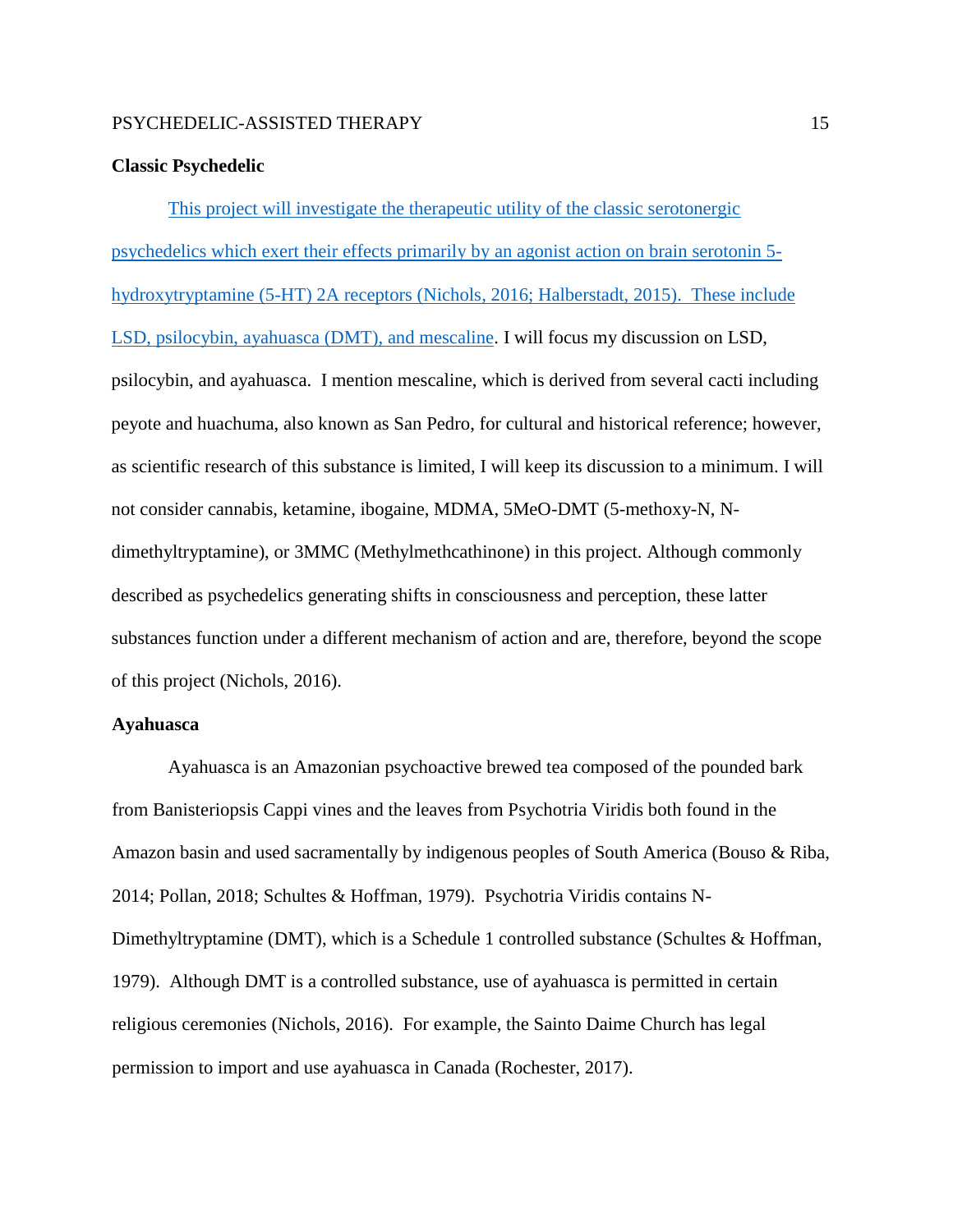#### **D-Lysergic Acid Diethylamide Tartrate**

D-lysergic acid diethylamide tartrate (LSD) is a semi-synthetic compound derived from ergot fungus which grows in the seeds of rye and other grasses (Anderson, 1996). The earliest synthesis of LSD occurred in 1938 by Sandoz Research Laboratories in Switzerland (Anderson, 1996). The psychologic, perception-altering effects were discovered accidentally by Swiss chemist Albert Hoffman in 1943 (Anderson, 1996; Bogenschutz & Johnson, 2016; Hoffman, 1979). LSD was sold and marketed as a psychiatric drug Delysid beginning in 1947 by Sandoz but was withdrawn from circulation in 1966 (Pollan, 2018). LSD arrived in the United States in 1949 (Oram, 2016). The recreational use of LSD rose in popularity amongst the general public in the 1960s as did its circulation on the black market (Anderson, 1996).

#### **Psilocybin**

Psilocybin, the active psychoactive ingredient in multiple species of mushrooms, has been used for thousands of years for religious and spiritual purposes (Carod-Artal, 2015; Zamaria, 2016). For example, the Mazatec indigenous peoples of Oaxaca, Mexico used psilocybin mushrooms to commune with spirits, heal ailments, and experience the divine (Carod-Artal, 2015). In 1955, María Sabina introduced Robert G. Wasson to these mushrooms. She was the first Mazatec curandera, or native shaman, to permit Westerners participation in the sacred, healing ritual known as the velada (Metzner, 2005). Wasson published a detailed account of this mushroom session in Life magazine in 1957 (Metzner, 2015; Tylš, Páleníček, & Horáček, 2014). Psilocybin was first isolated and identified in 1958 and synthesized in 1959 by Albert Hofmann (Tylš et al., 2014). The recreational use of mushrooms containing psilocybin rose in popularity amongst the general public in the 1960s (Tylš et al., 2014).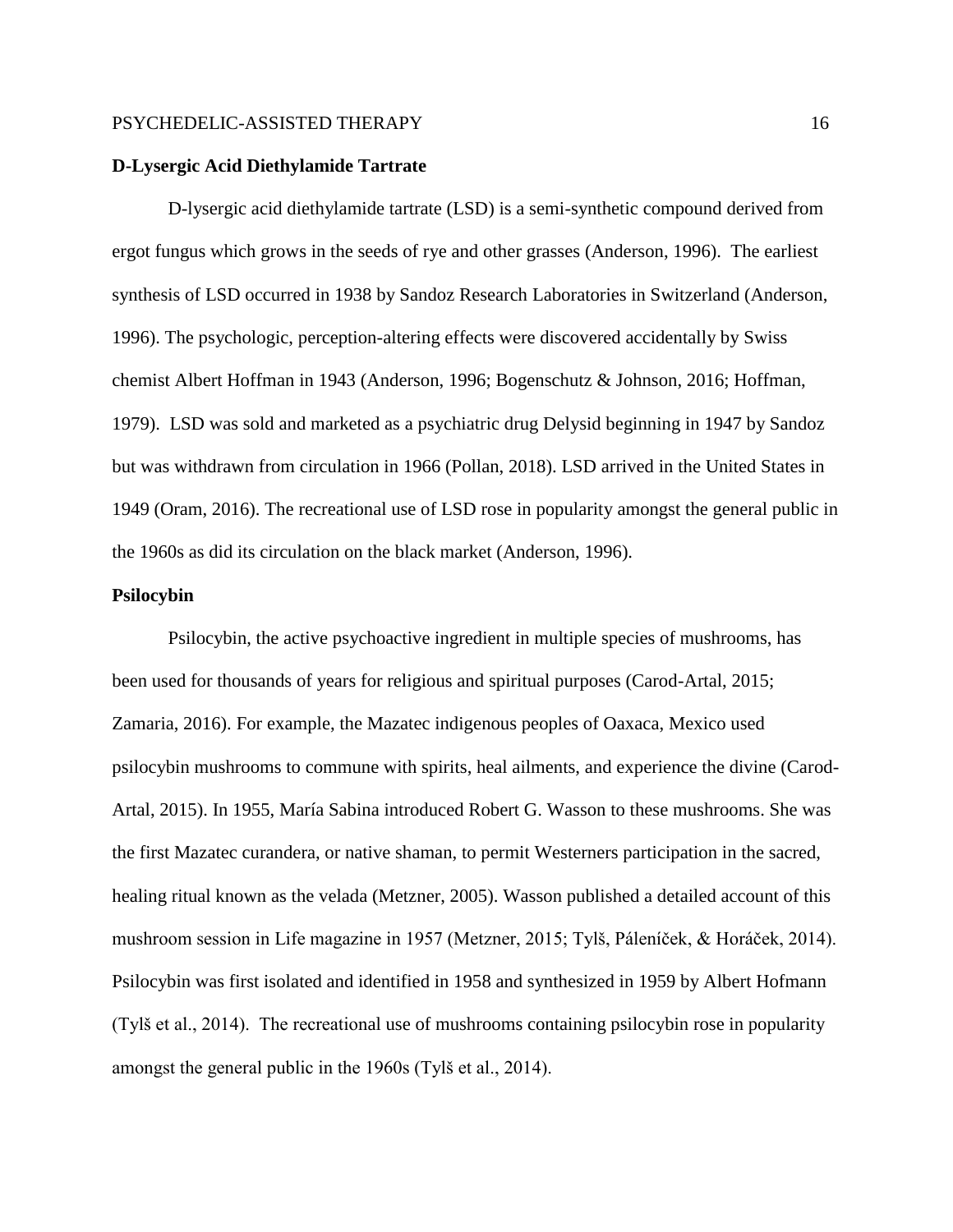#### **Psychotomimetic Theory/Model Psychosis Theory**

Researchers and psychiatrists and others in scientific circles in the 1950s initially referred to psychedelic substances as psychotomimetics, implying that they elicited in users a mental state resembling psychosis (Hoffer, 1967; Osmond, 1957).

#### **Entheogen**

In more recent times some researchers have shifted to the term entheogen, from the Greek, generating the divine within, to highlight the spiritual aspects of psychoactive substances. The term was first introduced in the 1970s, with intention to decrease stigma and rehabilitate psychedelic substances by distinguishing recreational uses from the ancient spiritual role (Pollan, 2018).

#### **Psychedelic – Assisted Therapy/ Psychedelic Therapy:**

Group or individual therapy that involves the ingestion of a psychedelic substance. Attention to set and setting is essential to maximize therapeutic benefits.

#### **Psychedelic Therapist/Guide:**

An individual who facilitates psychedelic-assisted therapy. The individual sits with the one ingesting the substance, ensuring their safety and comfort during the session.

#### **Microdose**

A sub-perceptual dose of a psychedelic substance. The dose does not generate shifts in perception but is said, anecdotally, to contribute positively towards mental well-being, creativity, and positivity.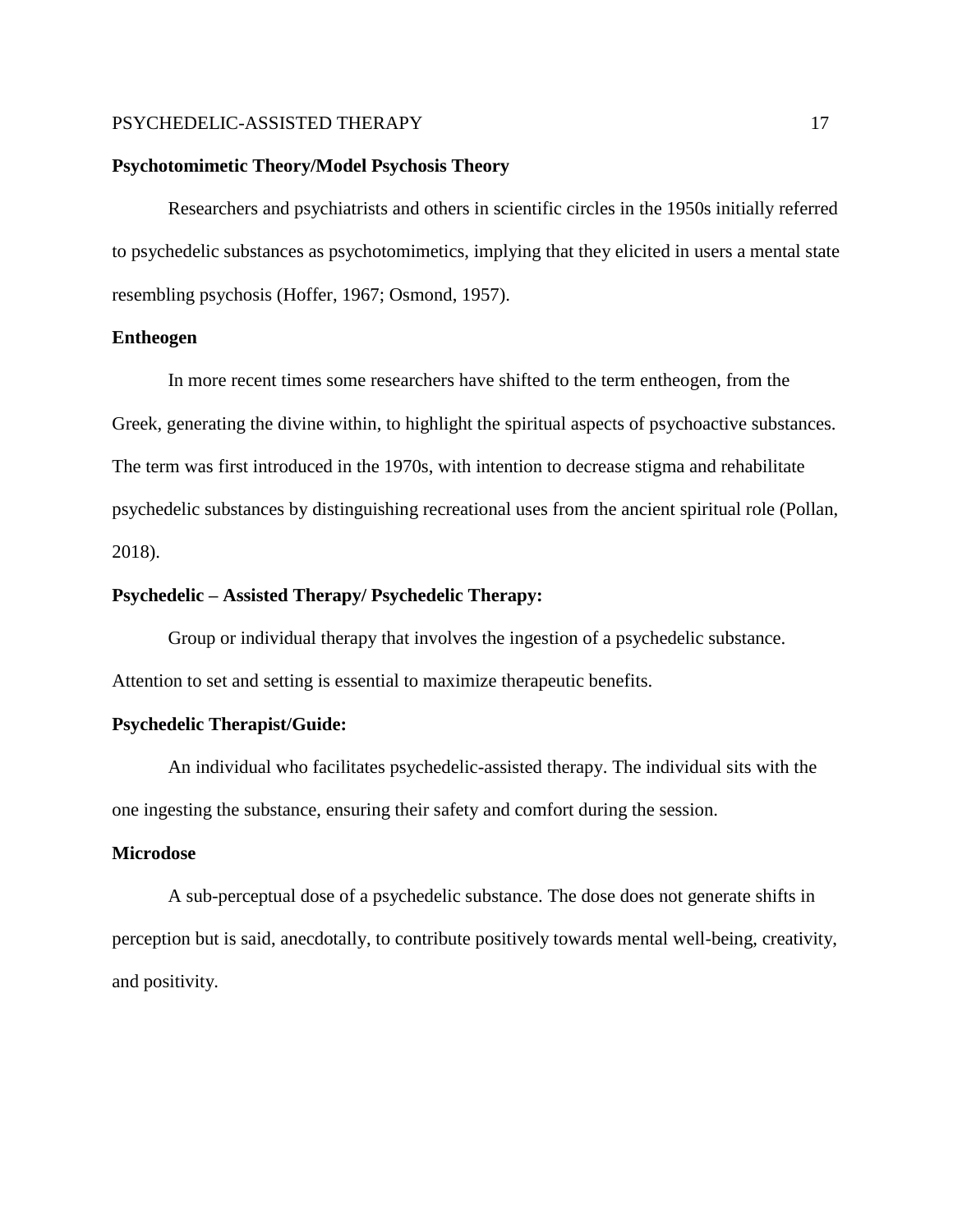#### **Voyager**

An individual ingesting a psychedelic substance in the context of psychedelic-assisted therapy.

# **Ordinary Waking Consciousness**

The average ways in which human beings perceive and make sense of the world, the mental state of any individual without a psychedelic substance. Ordinary waking consciousness varies across individuals. Nevertheless, there are perceptual consistencies across most individuals when perceiving the world, namely existence of time and space, and a feeling that one is a single entity, separate from other life forms and the planet. Humans come to understand their reality through the lens of their ordinary waking consciousness; this lens is limited by the social and environmental cues, norms, and mores about what is acceptable and rational. In this way, ordinary waking consciousness is psychological, biological, and social.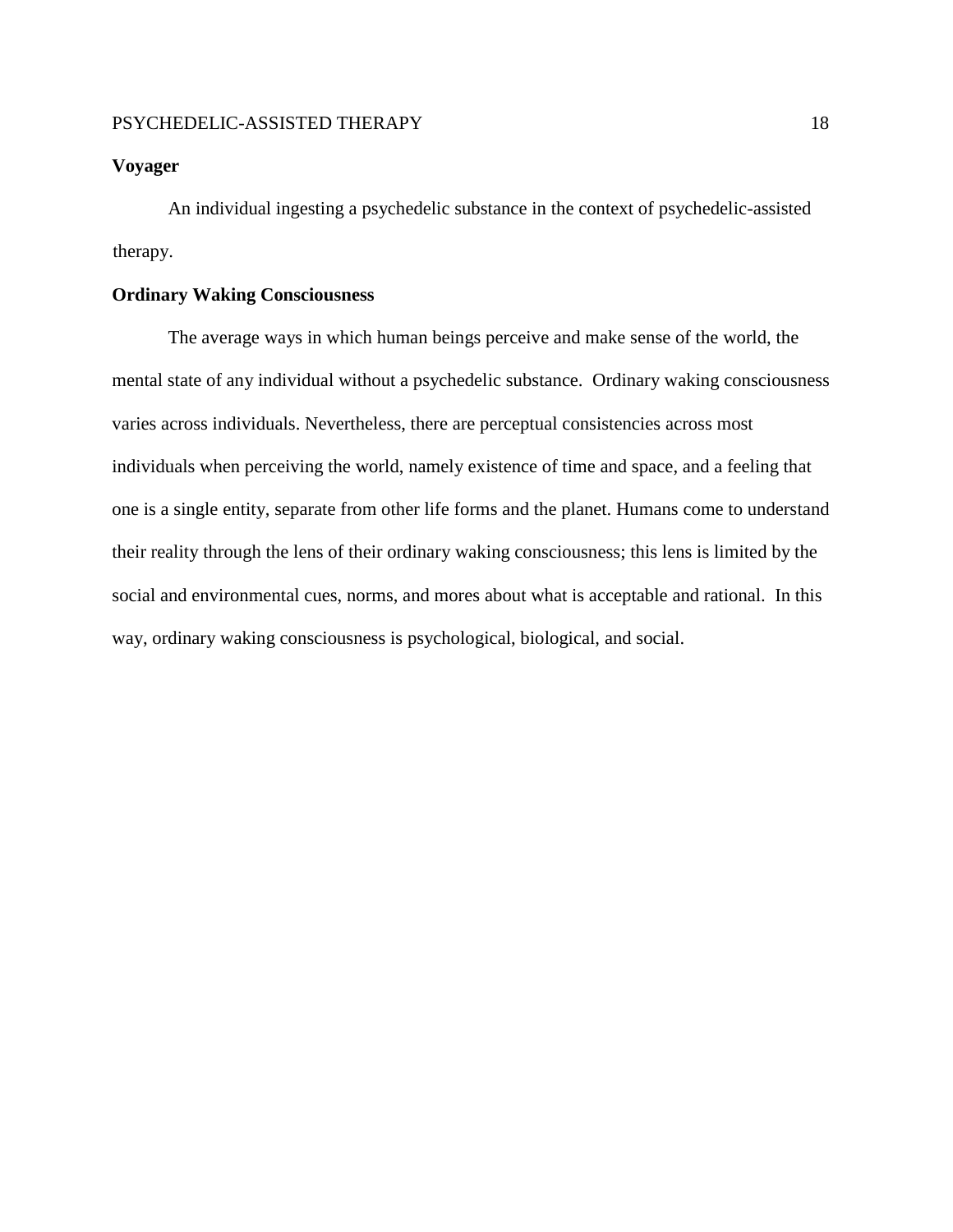Chapter Two: Brief History of Psychedelics and Therapeutic Applications and Practices

Psychedelics have been used by various populations in early cultures, before written history, in a variety of sociocultural and ritual contexts (Nichols, 2016). The term psychedelic is a familiar term in Canada and the United States and conjures various beliefs, judgments, excitement, and fears depending on an individual's lived experience and awareness. There is no doubt that psychedelics played a significantly influential role in transforming youth culture in the 1960s and 1970s, and many of these transformative values remain with us to this day (Nichols, 2016). Countless books, essays, songs, and art, inspired by psychedelics, have perpetuated into mainstream culture for decades (Nichols, 2016). Roughly 30 million people in the United States have used psilocybin, LSD, or mescaline (Krebs & Johansen, 2013).

#### **Brief History of the Sacred Use of Psychedelics in Indigenous Cultures**

Psychedelics are the most ancient form of psychopharmacological agents (Nichols, 2016). Humans all over the world have known of the healing and creative potential of some of these substances in the context of sacred, religious, and culturally defined ceremony for thousands of years (Bogenschutz & Johnson, 2016; Krebs & Johansen, 2012).

In ancient India, the psychedelic substance Soma was highly revered, documented praises of its healing properties can be found in Vedic hymns and the Rigveda (Wasson, 1971). Ancient Greeks were known to use a hallucinogenic brew called kykeon (κψκεον) in ceremony (Wasson, Hoffman, & Ruck, 2008). Pre-columbian Mesoamerican societies, including Olmec, Zapotec, Maya, and Aztec, used various psychoactive plants (Carod-Artal, 2015). In Mexico, the ritual use of psychedelic mushrooms dates back 3000 years, and it is still widely used today (Carod-Artal, 2015). Specifically, Aztec shaman used psilocybin mushrooms for healing and in religious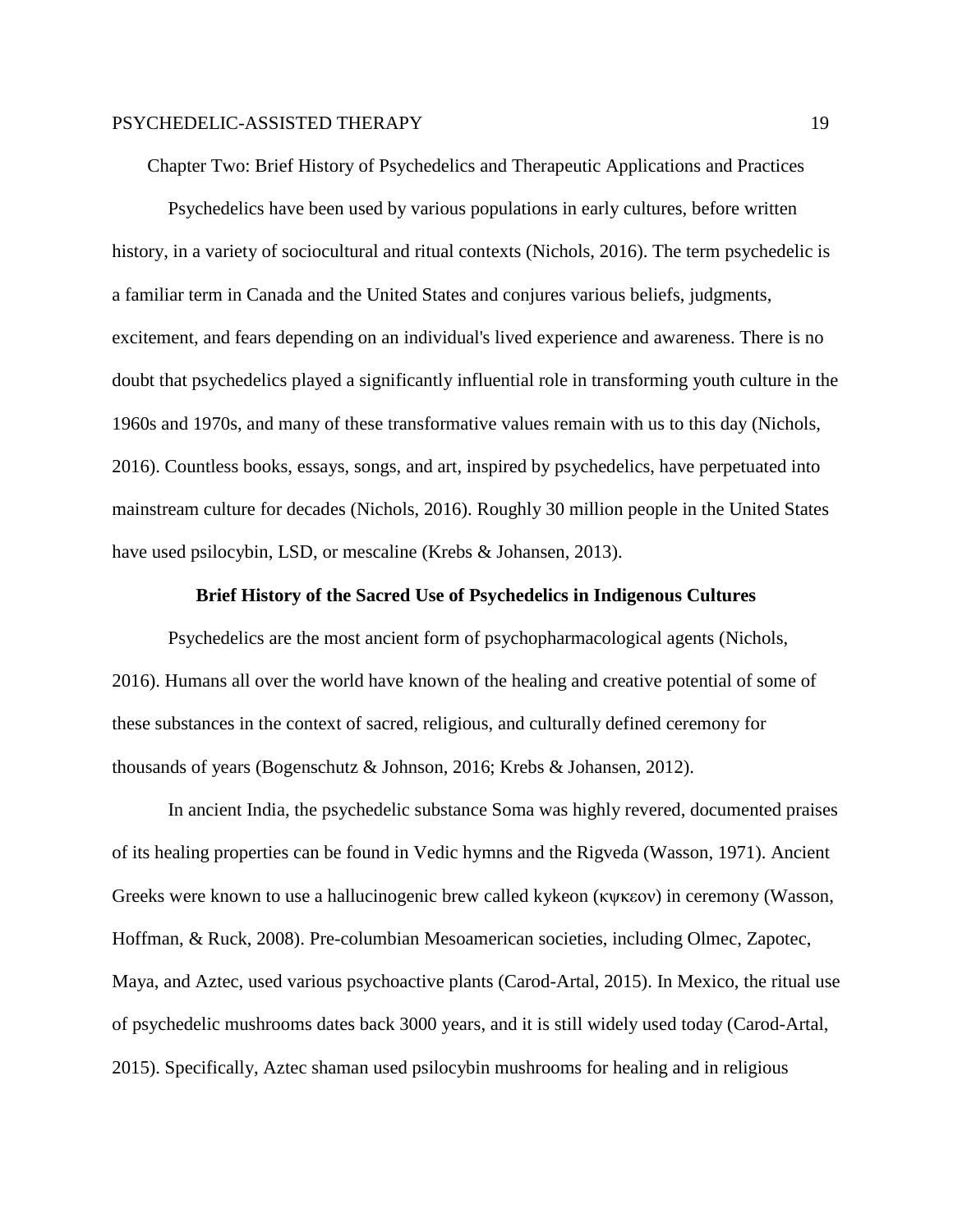ceremony (Ott & Bigwood, 1978). These Aztec mushrooms were named "god's flesh," suggesting the ancient belief of their propensity to connect the user with a higher mystical power (Schultes & Hoffman, 1979). The imagery of a mushroom head, which suggested as an early reference to psilocybin, appeared in Bradshaw rock art in Australia and Sandawe rock art in Eastern Tanzania (Pettigrew, 2011). Peyote, a cactus which contains the psychoactive compound mescaline, has been used historically by Native Americans for thousands of years; it is currently still used in religious ceremony by the Native American Church (El-Seedi, De Smet, Beck, Possnert, & Bruhn, 2005).

Numerous stories throughout the ages establish the psychedelic experience as consciousness shifting, healing, transformative, and connecting. Many in the scientific community, however, do not find legitimacy in ancient and shamanic practices; modern society seeks scientific evidence and legitimacy of empirical research to believe claims of the validity of the healing potential of psychedelic substances.

A recent upsurge in clinical studies on the therapeutic benefits of psychedelic psychotherapy has shown promising results. Psychedelics are now considered physiologically safe in therapeutic and clinical research settings, have no known significant toxicity, and a low dependency risk (Bogenschutz & Johnson, 2016; Nichols, 2016). Psychedelics have shown potential in treating depression, substance misuse disorders, anxiety and obsessive-compulsive disorder (Carhart-Harris & Goodwin, 2017; Roseman, Nutt, & Carhart-Harris, 2017; Watts, Day, Krzanowski, Nutt, & Carhart-Harris, 2017).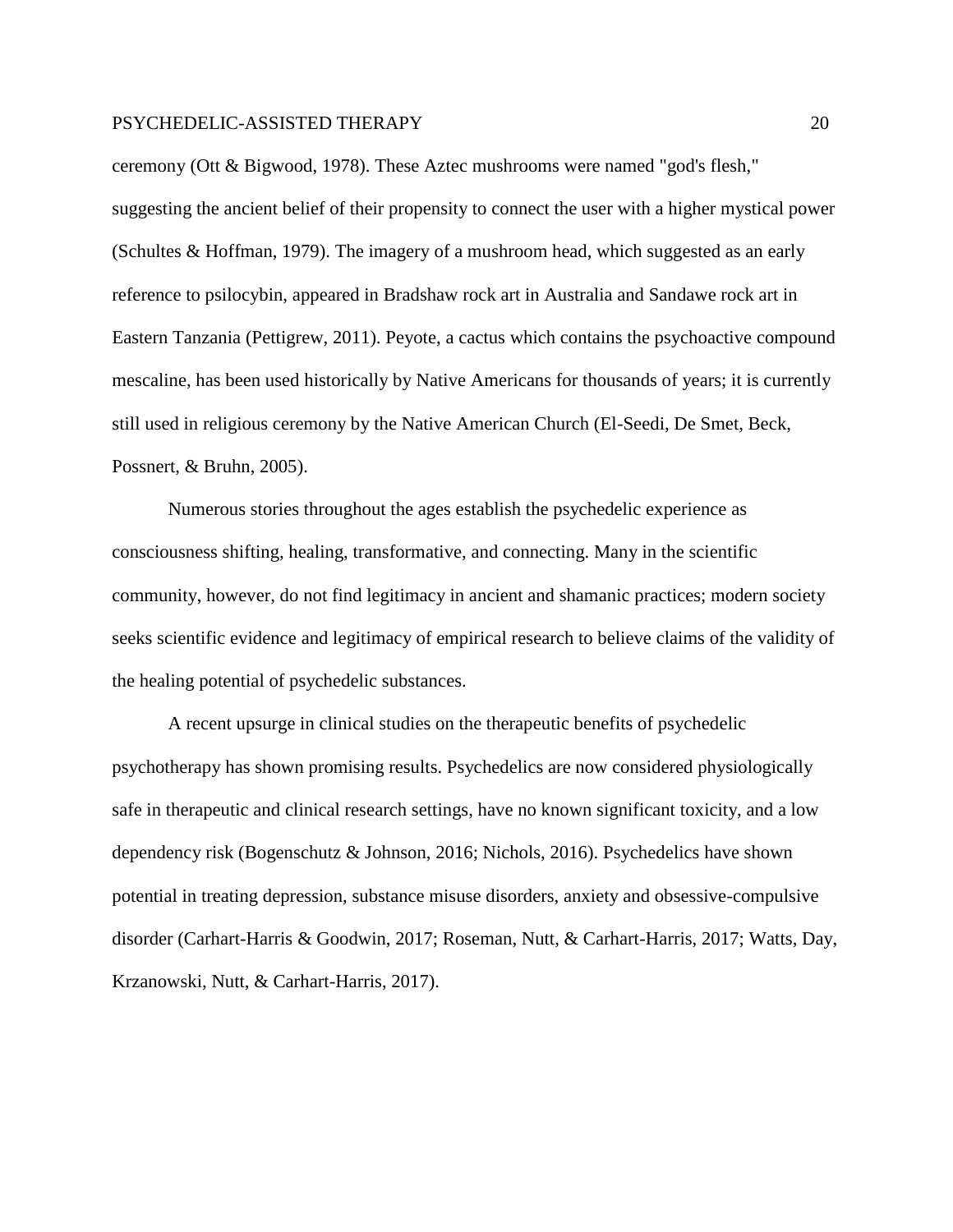#### **Current Research Initiatives**

The present-day is an exciting time in psychedelic research as an increasing number of studies gain funding and approval at various universities. The Heffter Research Institute is a nonprofit organization aimed at helping, designing, reviewing, and funding psychedelic studies in the United States and Europe (Heffter Research Institute, 2019). Since 2003, Heffter has sponsored research initiatives at Harbor-UCLA Medical Center, Johns Hopkins University, and New York University (Heffter Research Institute, 2019). The Multidisciplinary Association for Psychedelic Studies (MAPS) is a "non-profit research and educational organization that develops medical, legal, and cultural contexts for people to benefit from the careful uses of psychedelics and marijuana" (Multidisciplinary Association for Psychedelic Studies, 2019, para 1). MAPS, founded in 1986 by Rick Doblin, is committed to changing the legal status of psychedelics so that we may begin incorporating these essential medicines in the medical system. The Beckley Foundation, founded and directed by Amanda Feilding since 1998, strives to fund psychedelic research and fuel evidenced-based drug policy reform (Beckley Foundation, 2019).

#### **Brief History of the Therapeutic Application of Psychedelics in North America**

During the 1950s through to the early 1970s, psychedelic research was encouraging and exciting, and psychedelics were thought to be a promising intervention for psychiatry (Bogenschutz & Johnson, 2016). Stanislov Grof, a psychiatrist with more than 50 years of experience researching the healing and transformative potential of non-ordinary states of consciousness (Fadiman, 2011), described his beliefs about the benefits of psychedelics in the following quote: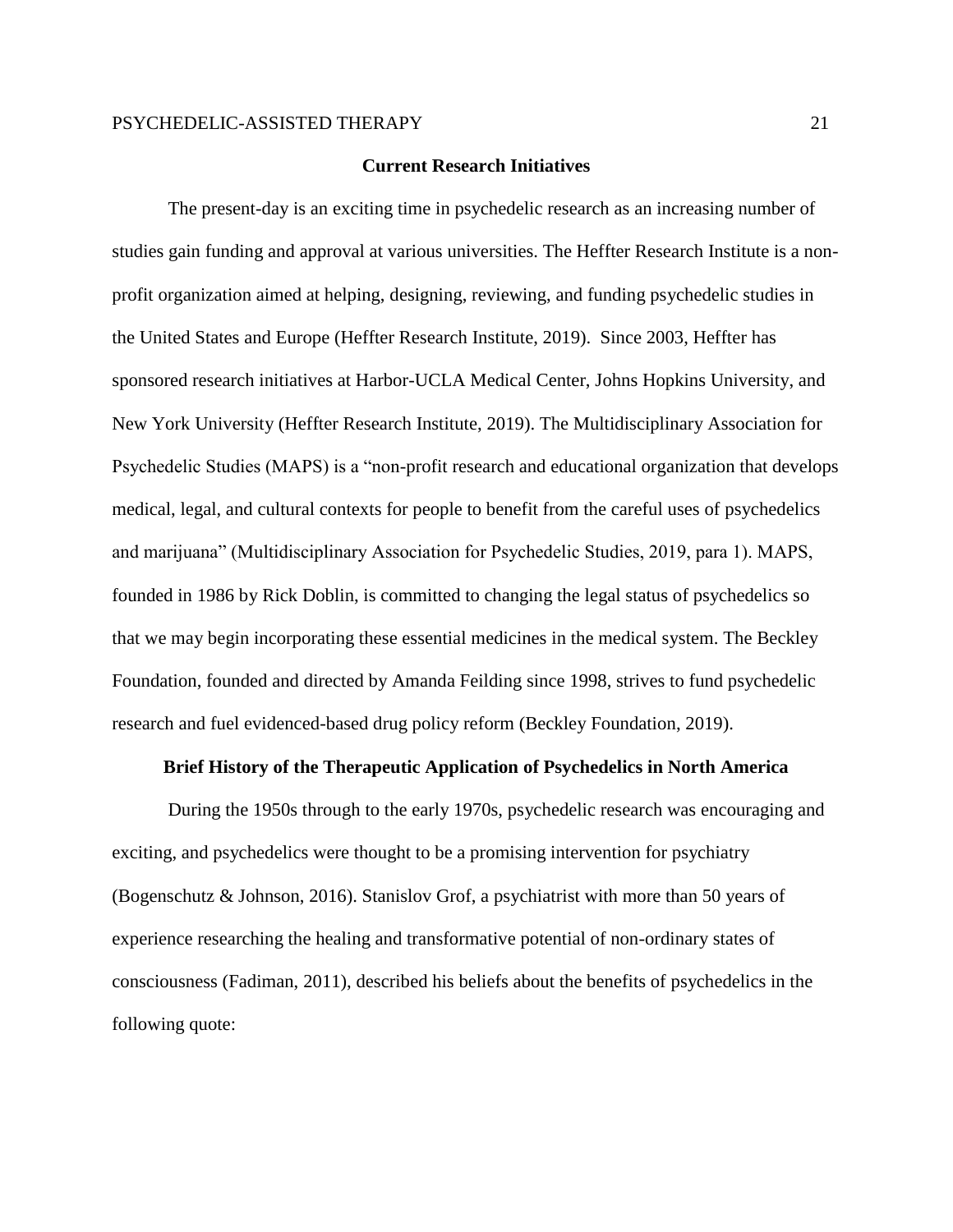It does not seem to be an exaggeration to say that psychedelics, used responsibly and with proper caution, would be for psychiatry what the microscope is for biology and medicine or the telescope is for astronomy. These tools make it possible to study important processes that under normal circumstances are not available for direct observation. (as cited in Carhart-Harris et al., 2014, p. 3).

Psychedelics were legally used in clinical and experimental settings until the 1960s (Grinspoon & Bakalar, 1979). During this time, thousands of research papers documented over 40,000 individuals treated with psychedelics and claimed long-lasting psychological and behavioural effects (Bogenschutz & Johnson, 2016). In the 1960s, psilocybin was widely used in the experimental research of mental disorders and psychotherapy (Metzner, 2005). Grinspoon and Bakalar (1979) sum up the breadth and extent of influence of psychedelics with the following quote:

Many people remember vaguely that LSD and other psychedelic drugs were once used experimentally in psychiatry, but few realize how much and how long they were used. This was not a quickly rejected and forgotten fad. Between 1950 and the mid-1960s there were more than a thousand clinical papers discussing 40,000 patients, several dozen books, and six international conferences on psychedelic drug therapy. It aroused the interest of many psychiatrists who were in no sense cultural rebels or especially radical in their attitudes. (p. 192).

#### **Psychiatric Treatment in the 1950s**

Psychiatric treatment and practice during the 1950s stemmed from two seemingly contradictory viewpoints, on the one hand, "institutionally based practitioners relied on somatic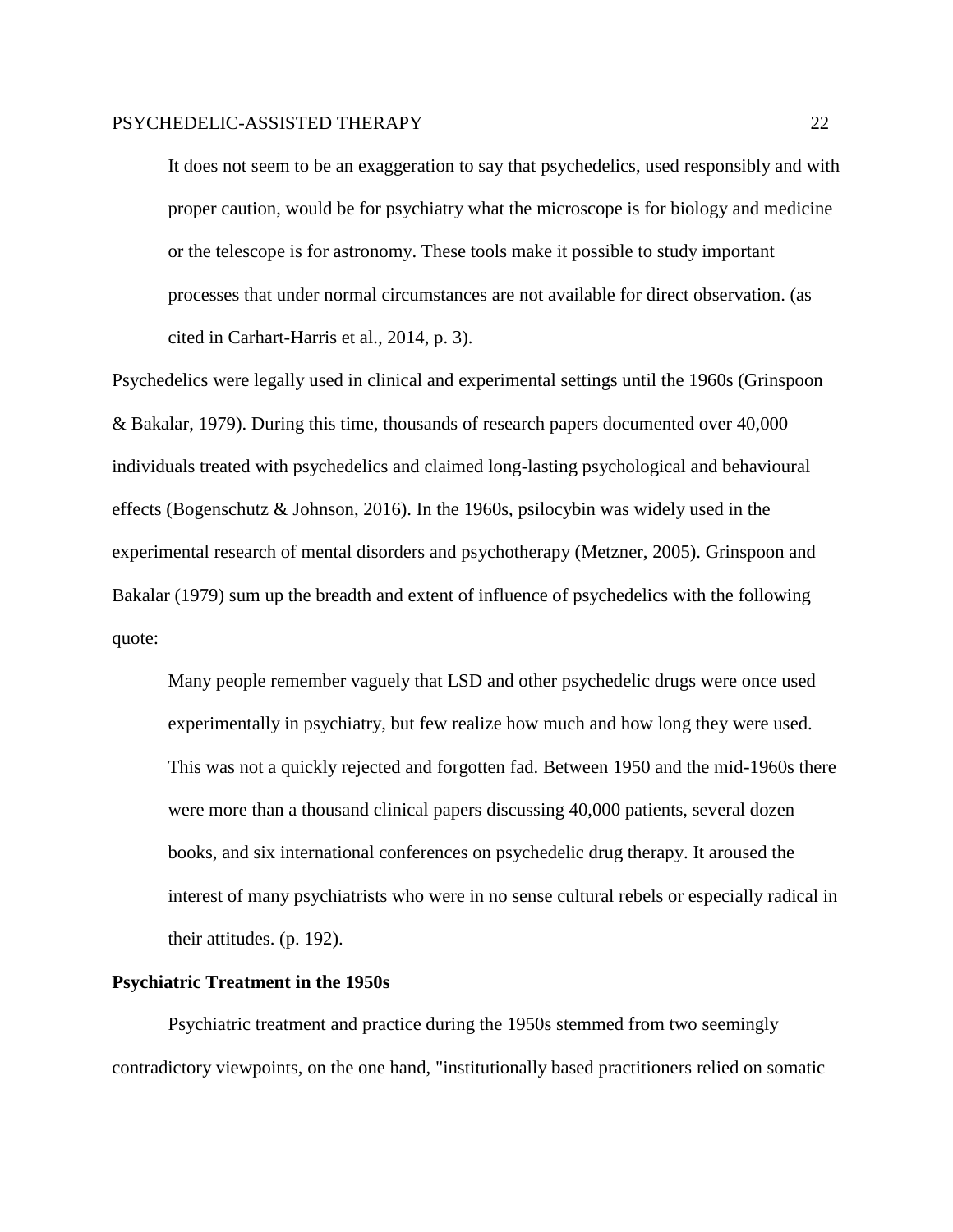or bodily interventions that seemed outdated or problematic" (Dyck, 2008, p. 29). On the other hand, community-oriented psychotherapists tended towards approaches that "lacked a biological foundation (Dyck, 2008, p. 29); these approaches did not see intended improvement, especially with severe mental illness. Psychopharmacology, a less invasive form of treatment, began to increase in popularity after the age of often harmful and permanent somatic therapies like lobotomies, Electroconvulsive therapy (ECT), insulin coma therapy, and Metrazol shock therapy (Dyck, 2008). Psychedelic research emerged during a time when the psychiatric community began identifying pharmaceuticals as a viable treatment option for those with mental illness.

Psychedelic research permitted the possibility of bridging psychopharmacology and psychoanalysis (Dyck, 2008). Developing ideas from LSD research pointed towards a biological and social antecedent to mental illness, which suggested the need for a treatment that targeted both the neurological and emotional processes. "During the 1950s, psychedelic psychiatry promised a consciousness-raising, identity-changing therapy within a medically sanctioned and scientifically rigorous environment" (Dyck, 2008, p. 30). Psychedelics became an essential feature in psychoanalysis, not a solution but a tool to facilitate the client towards healing with the support of a trained therapist (Dyck, 2008).

#### **Weyburn Saskatchewan LSD Research**

Saskatchewan was considered a world leader in medical research and LSD studies during the 1950s (Dyck, 2008). Beginning in 1950, Saskatchewan psychiatrists began using LSD as an adjunct to psychotherapy to treat mental illness, most notably alcoholism (Anderson, 1996). Humphrey Osmond, superintendent of the Weyburn Psychiatric Hospital in Saskatchewan,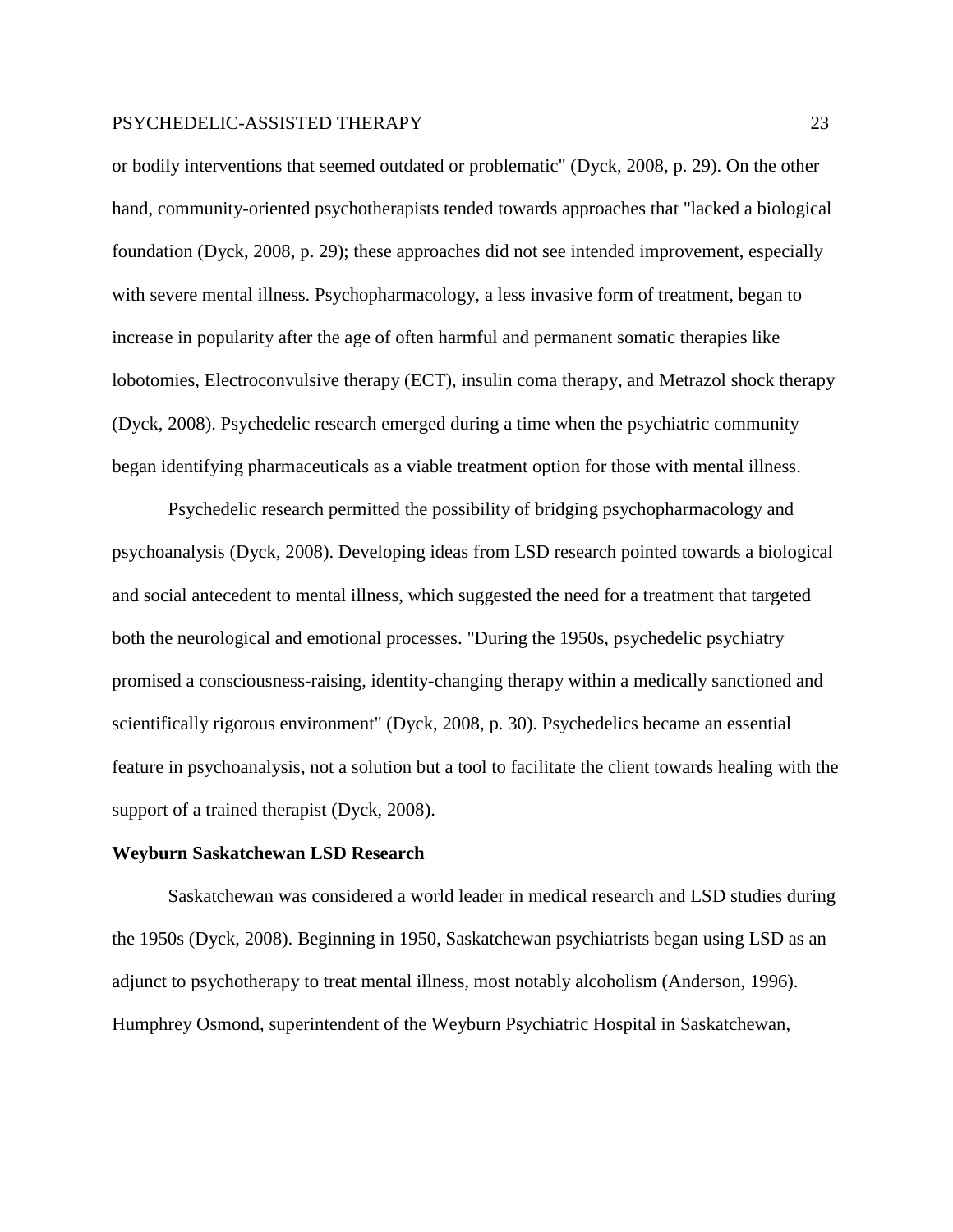worked with psychiatrist Albert Hoffer; they oversaw many LSD experiments in the 1950s (Anderson, 1996; Dyck, 2008).

Between the years, 1959-1962 psychedelic research saw a golden age, with LSD treatment reported as having widespread success (Anderson, 1996). In Canada, LSD research reported a 50% improvement rate with chronic, treatment-resistant alcoholics (Smith, 1958). Saskatchewan alone reported 50-80% recovery rates for more than 2,000 patients (Anderson, 1996). Additionally, more than 300 scientific papers from scientists and psychiatrists all over the world "evidenced the positive role LSD could play in psychotherapy" (Anderson, 1996, p. 12) and proclaimed, "LSD research to be of fundamental importance towards establishing a cure for alcoholism and other psychosomatic illness" (Anderson, 1996, p. 12).

#### **Psychotomimetic Theory**

Research at the Weyburn Psychiatric Hospital in Saskatchewan in the 1950s was initially informed by the psychotomimetic theory of LSD, implying that LSD mimicked a mental state resembling psychosis (Anderson, 1996; Dyck, 2008). This theory postulated that by ingesting LSD, psychiatrists and researchers could familiarize themselves with the inner experience of some of their patients and hence come to understand how best to treat them. Scientists could isolate the derivatives of mental illness through subjectively understanding the phenomenology of those experiencing psychosis and creating model therapies to assist such individuals (Osmond, 1957).

In 1957 Osmond reported a review of the clinical effects of psychotomimetic agents, he was particularly interested in the substances ability to mimic mental illness, most notably schizophrenia (Osmond, 1957). Osmond believed that the scientific and psychiatric community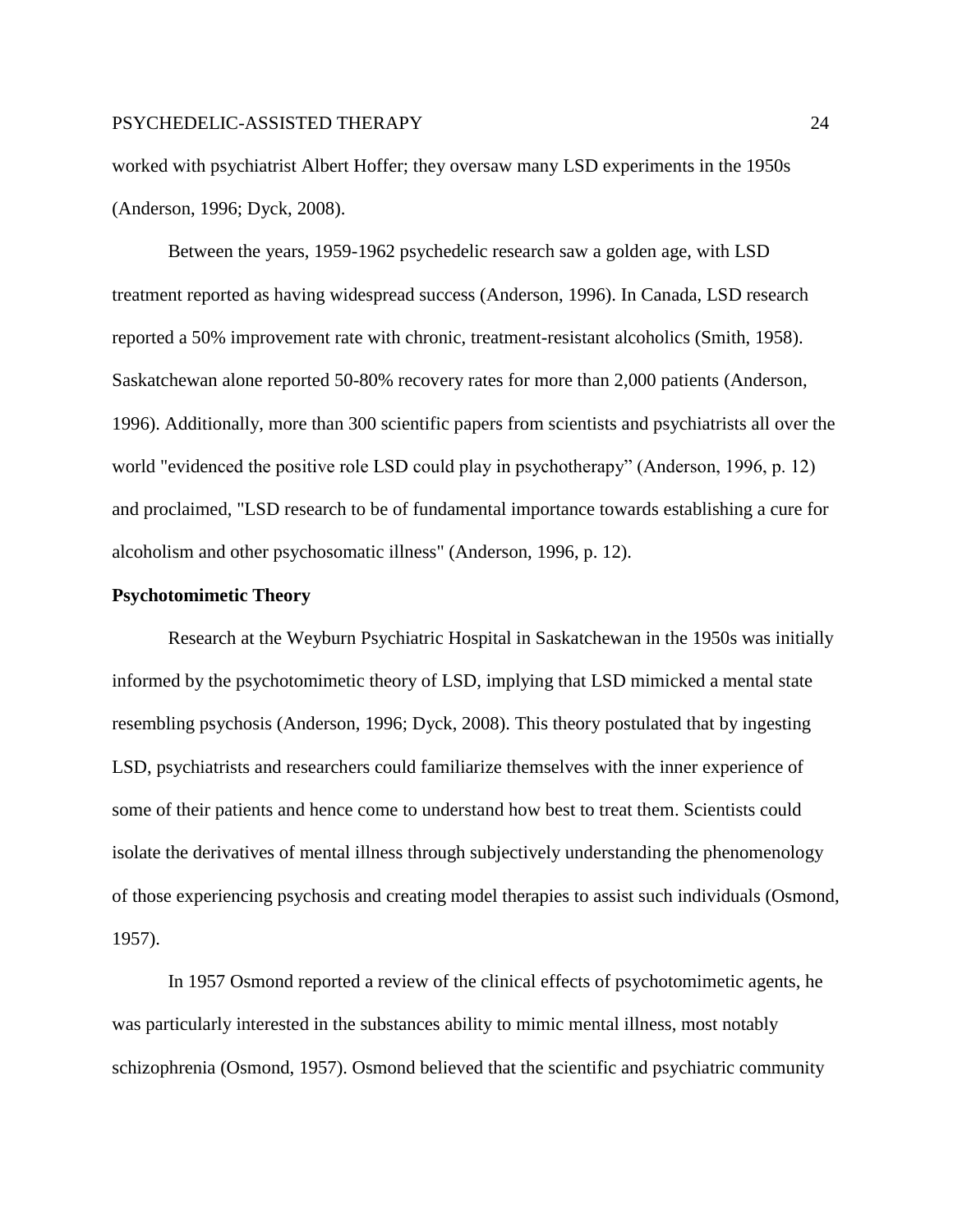could use these substances to train and educate health care providers and facilitate their "understanding of the strange ways of the mind" (Osmond, 1957, p. 420).

#### **From Psychotomimetic to Psychedelic**

Eventually, Osmond and Hoffer noticed, through their experiments, additional properties of this mysterious substance that led them to question the original model psychosis theory. Hoffer and Osmond observed favourable properties of psychedelics suggesting a varied use that permitted beneficial increases in self-awareness, introspection, and reconnection with spiritual or philosophical ideologies (Dyck, 2008). They believed in the potential for psychedelics to treat alcohol addiction, believing that LSD might be able to "cultivate strength and insight"(p.52), in the alcoholic (Dyck, 2008). It became clear to these early researchers that LSD had the power to assist individuals in unearthing a new perspective of self, released from the former bounds of an integrated self-concept, facilitating access to something beyond previously imagined (Anderson, 1996). "LSD had become increasingly beneficial to psychotherapy because of its ability to break down the natural defensive barriers of subjects, thereby making them more open to psychiatric counselling" (Anderson, 1996, p. 9).

The model psychosis theory began to seem unhelpful to the Saskatchewan psychiatrists, who consistently witnessed the relevancy of the LSD subjective experience over the biochemical properties of the drug itself (Anderson, 1996). Osmond believed the psychotomimetic was too narrow a term as it did not encompass the vast subjective quality these substances induced; he offered the term psychedelic, or mind-manifesting, to illuminate the potential beneficial and fruitful uses these compounds had for the human mind (Osmond, 1957).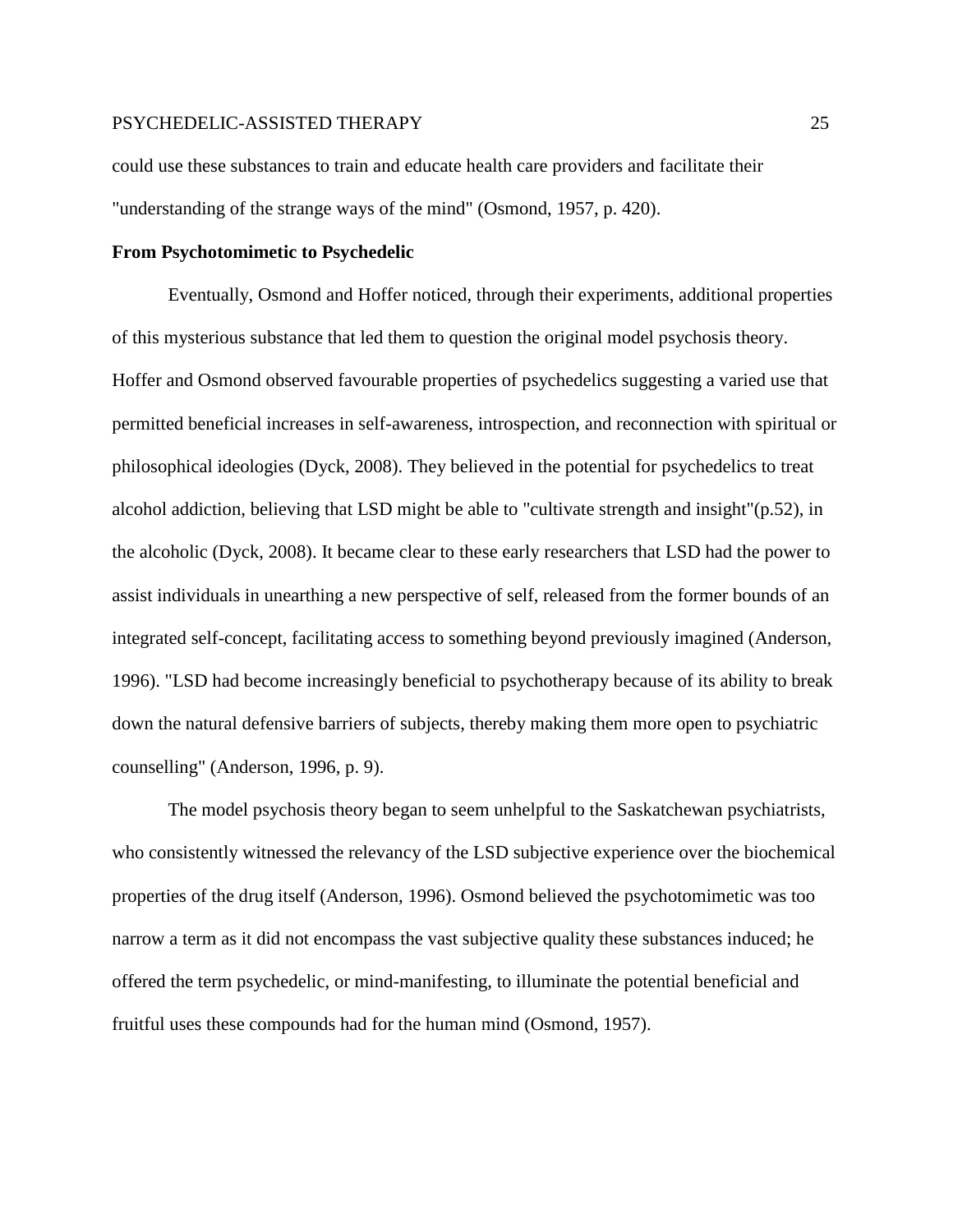#### **Psychedelics as a Viable Treatment Option for Alcoholism**

British Columbia was also a hub of psychedelic research during the golden age, Hollywood Hospital in New Westminster executed thousands of LSD treatments for privileged individuals (Anderson, 1996). A.M. Hubbard was Hollywood Hospitals' Director of Psychological Research and treated numerous alcoholics with LSD with relative success. Hoffer and Osmond were curious about his methods and invited him to Saskatchewan to demonstrate his therapeutic techniques (Anderson, 1996). What resulted from their collaboration was a decision to merge with other researchers and practitioners at the Saskatchewan Hospital and conduct psychedelic experiments (Anderson, 1996). The resulting study was the first of its kind; it outlined the psychedelic method in treating patients with alcoholism (Chwelos, Blewett, Smith, & Hoffer, 1959). This detailed report described therapeutic impacts and psychological aspects of the LSD experience in 40 patients with alcoholism. The authors concluded that LSD facilitates the individual towards "self-surrender" and "self-acceptance;" at the time many alleged that "the resolution of the problem of the alcoholic lies in this surrender" (Chwelos et al., 1959, p. 589).

#### **Golden Rule**

Many early researchers believed it necessary for professionals administering psychedelics to be familiar with the subjective effects of LSD by having ingested it themselves. Osmond (1957) declared this the golden rule of psychedelic research and stated, "those who have had these experiences know, and those who have not had them cannot know and, what is more, the latter are in no position to offer a useful explanation" (Osmond, 1957, p. 428). Duncan Blewett, University of Saskatchewan's psychology professor, quoted, "it should be absolutely illegal for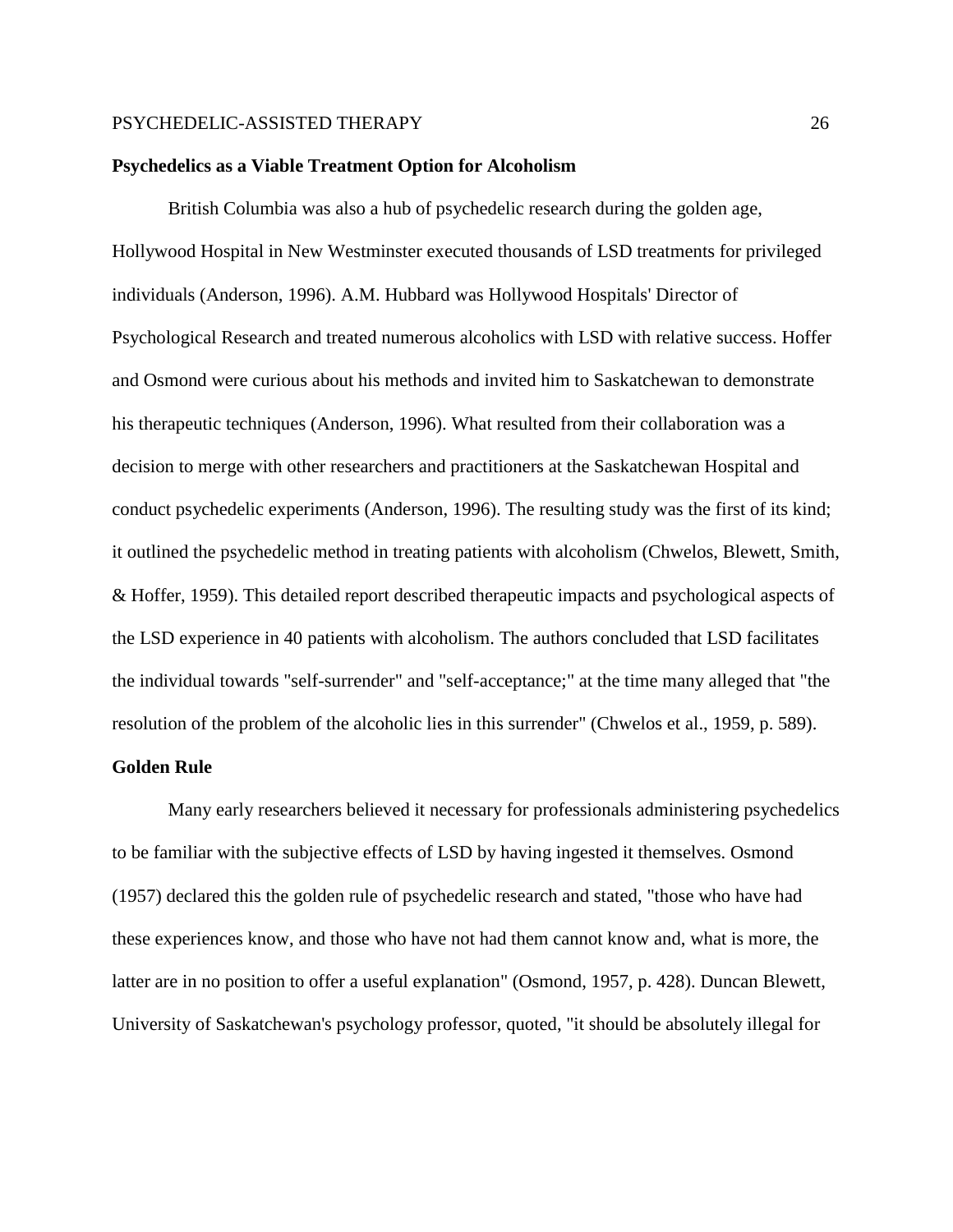somebody to offer themselves as a guide into any dangerous territory unless they've been there" (Anderson, 1996, p. 9).

#### **Recreational Psychedelic Use**

When many hear the term psychedelic, images of strung-out hippies, kaleidoscopes, tiedye, and counterculture protests that vehemently rebel against the status quo may come to mind. There is a cultural legacy in western society that categorizes psychedelics as a risky, dangerous, and hedonistic endeavour. In the 1960s, many believed recreational use of LSD infused youth counterculture by damaging and twisting young minds, leading to public, medical, and political concern (Nichols, 2016; Oram, 2016). Psychedelics were also associated with the anti-Vietnam war movement and the civil rights movements. The ideals propagated by antiwar efforts often by adolescents and young university students were seen by mainstream culture as resulting from drug use (Nichols, 2016). Former Harvard University professor Timothy Leary's message to "turn on, tune in, and drop off," a message to explore inner enlightenment and abandon convention, concerned authorities and political forces (Nichols, 2016).

Widespread recreational use of LSD overshadowed the positive, groundbreaking and beneficial claims of research. The media, medical professionals, and the federal government condemned the use of LSD (Anderson, 1996). As media criticisms, public fear and hysteria grew, the United States (US) federal government sought to enact stricter rules to curb substance use (Oram, 2016). The US Controlled Substances Act of 1970 and the United Nations Convention of 1971 placed psychedelics in the most prohibitive category of drugs, schedule 1 (Nutt et al., 2013; Oram, 2016). According to Nutt et al., (2013), the political decision by the United Nations to list psychedelic compounds as Schedule 1 drugs was based on unclear and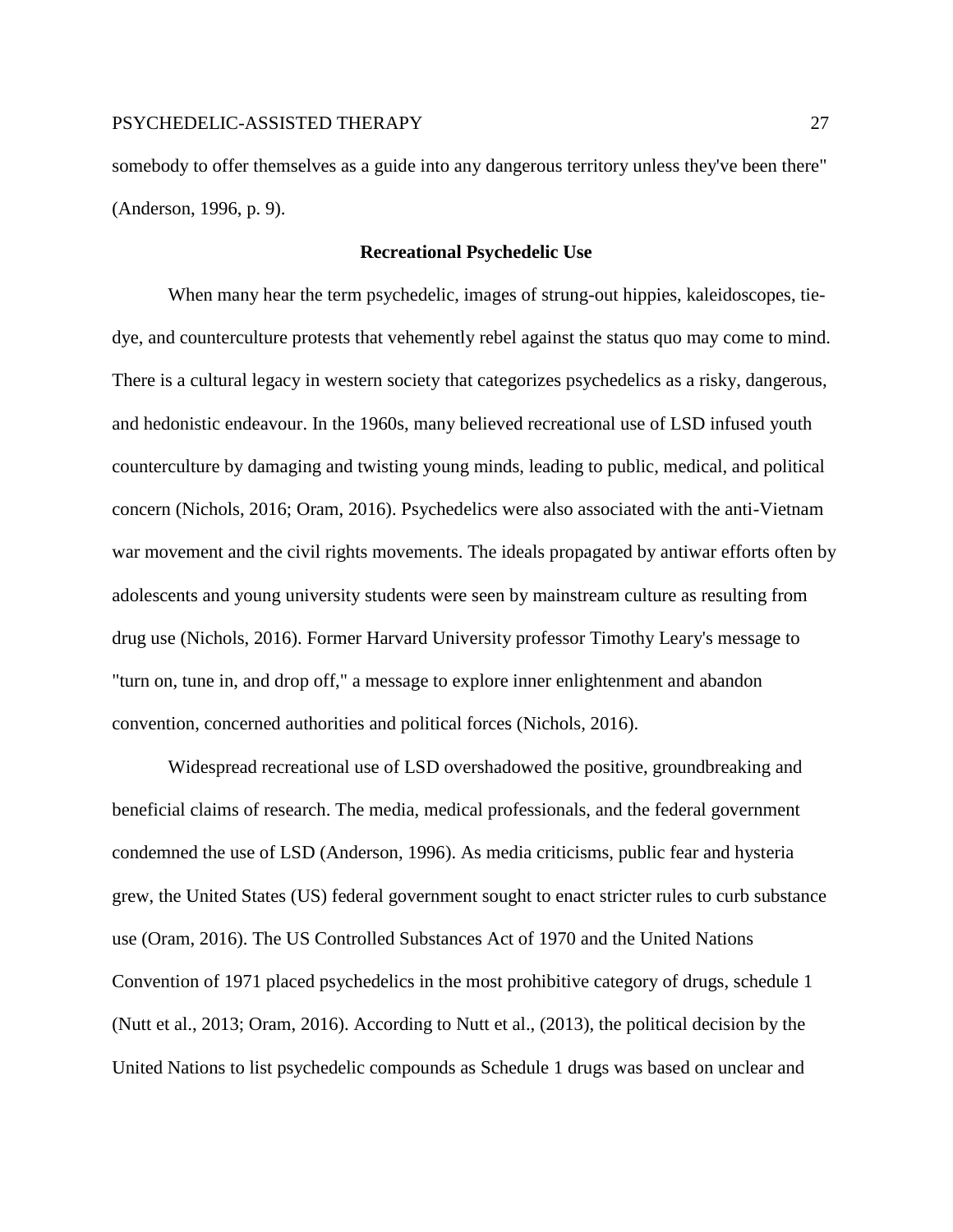inconsistent assumptions and was not backed up by scientific methods or a proper grasp on explicit pharmacology and toxicology.

The political agenda to control recreational substance use had the cataclysmic effect of terminating legitimate medical research (Dyck, 2005; Oram, 2016). Although thousands of scientific papers substantiated the beneficial role of psychedelics as an adjunct to psychotherapy, research came to a halt in the 1970s (Anderson, 1996; Bogenschutz & Johnson, 2016). The experiences of thousands who used these substances in a safe therapeutic environment were unfortunately buried in history in the wake of the much louder and riskier counterculture.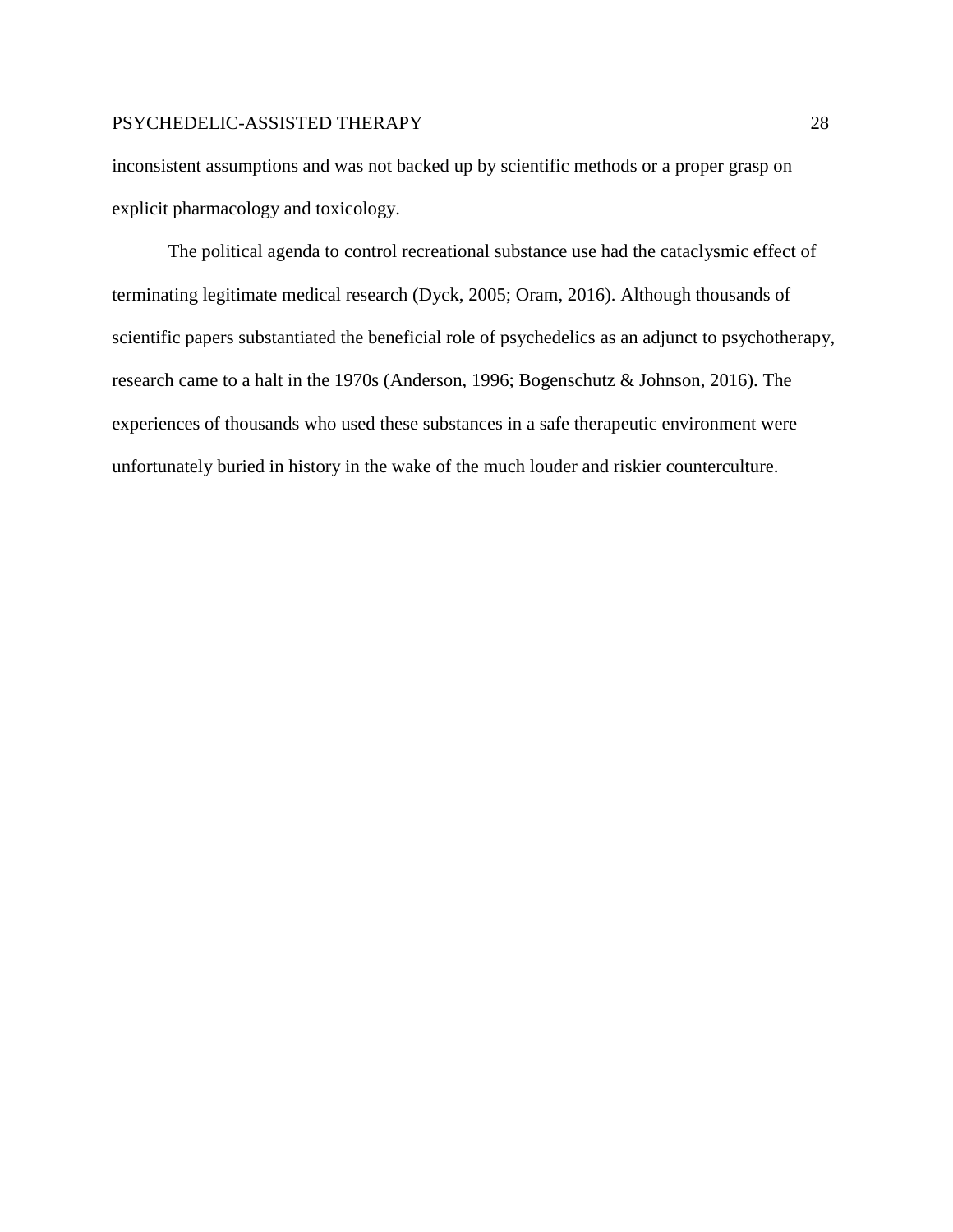Chapter Three: Brief, Selected, Literature Review

Chapter three provides a brief, selected, literature review of current research into the benefits of psychedelic-assisted therapy. Psychedelic therapy has given individuals relief from noxious symptoms, alleviation from anxiety, depression, and substance misuse struggles, as well as improvements in well-being. dos Santos et al. (2016) conducted a "systematic review of clinical health trials published from 1990 to 2015"(p. 193), to evaluate the therapeutic potential of psychedelic substances. In the six clinical trials included in this systematic review, the authors found consistent beneficial effects for "treatment-resistant depression, anxiety and depression associated with life-threatening diseases, and tobacco and alcohol dependence" (p. 193). Psychedelics have also shown promising potential in enhancing creativity and promoting general well-being and positivity in individuals (Kometer et al., 2012; Schmid, Enzler, Gasser, & Grouzmann, 2015; Soler et al., 2016). A discussion of past and current research occurs in the following paragraphs. The first part of this chapter will discuss the use of psychedelics in treating depression, anxiety and improvements in well-being. The second part will discuss the use of psychedelics to treat substance use struggles. I will also briefly review current research about the benefits of microdosing psychedelics.

#### **Prevalence Rates of Mood and Anxiety Disorders**

Major Depressive Disorder (MDD) is a common, debilitating, and disabling worldwide illness (Abdallah et al., 2016; McGirr et al., 2015; Murrough et al., 2013). It is estimated that approximately 17% of the United States population and 11.3% of the Canadian population meet criteria for MDD within their lifetime (Kessler et al., 2005; Statistics Canada, 2012); additionally, MDD is the leading cause of worldwide disability among psychiatric disorders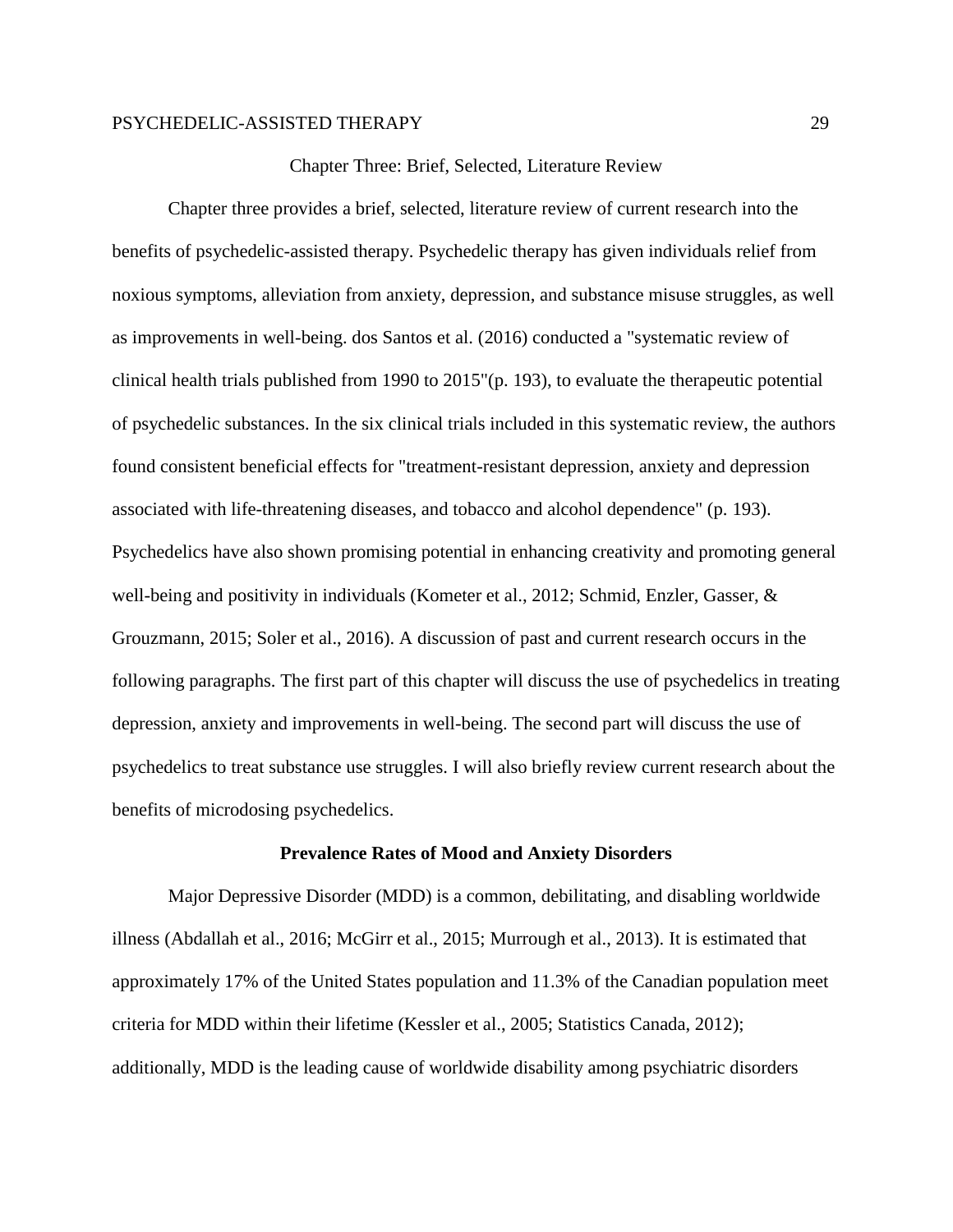(Collins et al., 2011). This frequently chronic illness correlates with an elevated risk of suicide, impairment in daily functioning, heart disease and economic difficulties (Abdallah et al., 2016; Newport et al., 2015). Anxiety is also a common debilitating mental illness; approximately 8.7% of Canadians meet criteria for Generalized Anxiety Disorder in their lifetime (Statistics Canada, 2012). Many individuals with anxiety and depression suffer from persistent and severe symptoms as current pharmacological remedies show limited efficacy (dos Santos et al., 2016). Additionally, some of the adverse side effects make it difficult for folks to continue taking medication (dos Santos et al., 2016). Limited efficacy is especially true for those suffering from Treatment-Resistant Depression (TRD), these patients show "insufficient response to at least two adequate antidepressant treatments" (Murrough et al., 2013, p. 1134). Often, there is no symptomatic relief from depression despite treatment of antidepressant medication and psychotherapy (McGirr et al., 2015). Additionally, the full effects of antidepressants do not show up for weeks to months after initiation of treatment regimens (Abdallah et al., 2016). Thus, improved intervention is necessary to address the unmet needs of those suffering from depression and anxiety.

#### **Psychedelics to Treat End of Life Anxiety and Depression**

The following studies have shown the powerful therapeutic effects of psychedelic therapy in treating end of life anxiety and depression in individuals with a terminal illness (Gasser et al., 2014; Gasser, Kirchner, & Passie, 2015; Griffiths et al., 2016; Grob et al., 2011; Ross et al., 2016). I will discuss these studies in detail in the following section. Individuals with cancer often develop comorbid clinically significant depression and anxiety symptoms; nearly 40% of these individuals meet criteria for a diagnosis of major depressive disorder, other mood disorder, or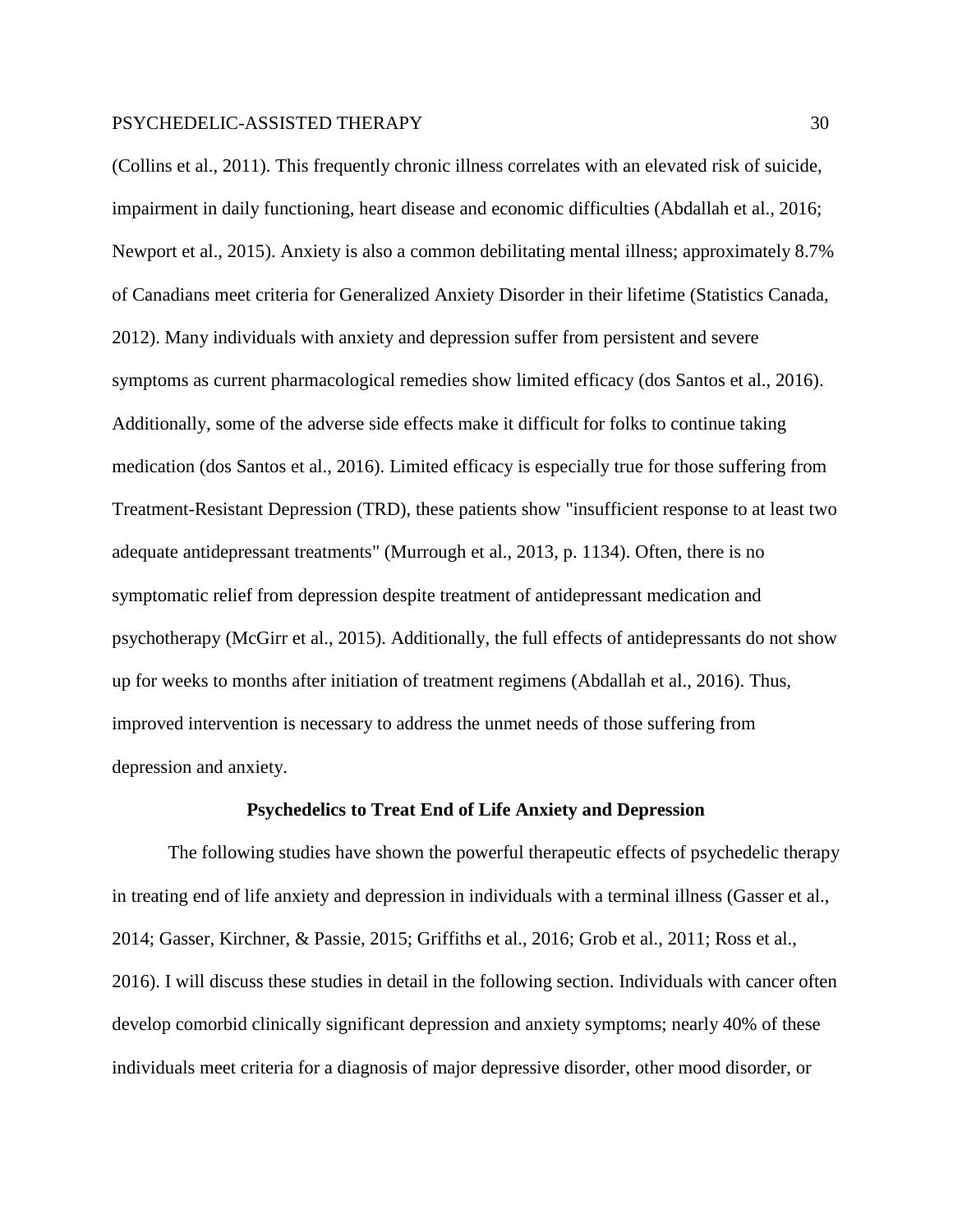anxiety disorder (Holland et al., 2013; Mitchell et al., 2011). Some cancer patients are prescribed antidepressants to alleviate their depressed mood and anxiety; however, the efficacy of these treatments is limited with many individuals showing no improvements of their symptoms and/or adverse side effects (Grassi, Caruso, Hammelef, Nanni, & Riba, 2014; Ostuzzi, Matcham, Dauchy, Barbui, & Hotopf, 2018; Walker et al., 2014). Similarly, psychological treatments have shown limited efficacy, with existential orientations showing some but not significant evidence in treating these individuals (Breitbart et al., 2015; Faller et al., 2013; Spiegel, 2015).

In the 1960s and 70s, various studies indicated that psychedelics might have the potential to treat psychological distress in individuals who have cancer (Grof, Goodman, Richards, & Kurland, 1973; Kast, 1967; Richards, Rhead, Dileo, Yensen, & Kurland., 1977). These past research designs did not consist of the modern-day evidenced-based standards like controlled conditions and blind studies; thus, it is ineffective to infer their results towards general populations in the present day. These studies did, however, plant the seed to warrant curiosity and future research that has since taken place.

#### **Psilocybin to Treat End of Life Anxiety and Depression**

There are reports of psychedelics showing promise in relieving anxiety and depression in individuals suffering from a terminal illness. Specifically, research in the past decade has revealed that a single dose of psilocybin coupled with psychotherapy demonstrates anxiolytic and antidepressant effects alongside improvements in quality of life, life meaning, and optimism in individuals with advanced-stage cancer (Grob et al., 2011; Griffiths et al., 2016; Ross et al., 2016).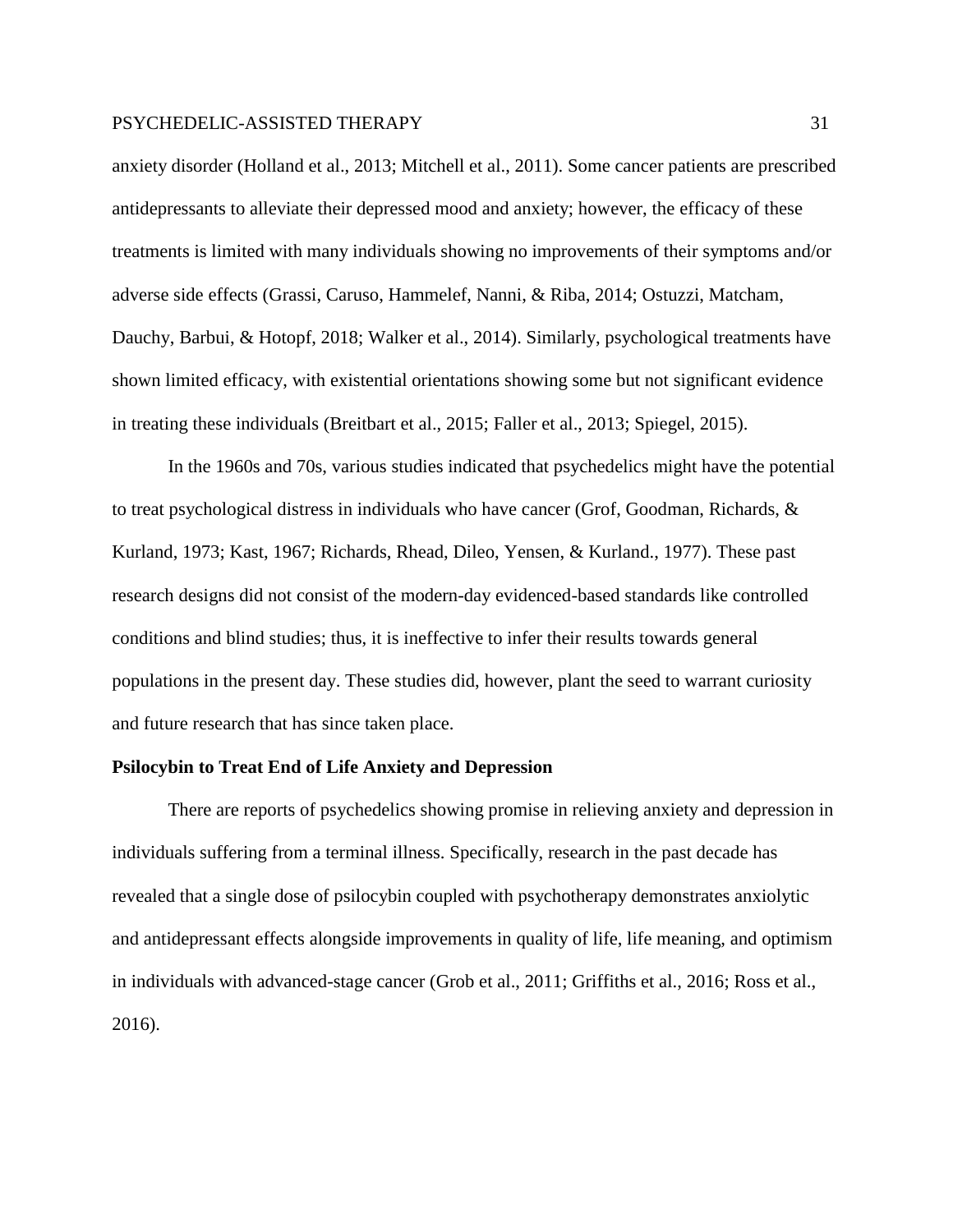Grob et al. (2011) conducted a double-blind, placebo-controlled study, which showed that a single dose of psilocybin (0.2mg/kg) decreased psychological distress in individuals with a terminal cancer diagnosis. The sessions took place in rooms decorated with "fabric wall hangings and fresh flowers to provide a pleasing and comfortable environment" (p. 73). The authors found a reduction of anxiety in cancer patients as well as a lower score on the Beck Depression Inventory at six-month follow-up.

In a randomized, double-blind, cross-over trial, Griffiths et al. (2016), compared high (22 or 30 mg/70 kg) and low (1 or 3 mg/70 kg) doses of psilocybin administered to participants under psychologically supportive conditions. The sessions occurred in a "living room-like environment" under the care of two guides (p. 1183). The nondirective and supportive guides encouraged participants "to lie down on the couch, use an eye mask to block external visual distractions, use headphones" that played "classical and world music," and "focus their attention on their inner experiences" (Griffiths et al., 2016, p. 1183). "High-dose psilocybin produced large decreases in clinician- and self-rated measures of depressed mood and anxiety, along with increases in quality of life, life meaning, and optimism, and decreases in death anxiety" (Griffiths et al., 2016, p. 1181). 80% of participants in this study continued "to show clinically significant decreases in depressed mood and anxiety" at six-month follow up (Griffiths et al., 2016, p. 1181).

Ross et al. (2016) conducted a randomized, blinded, controlled, cross-over study to investigate the efficacy of psilocybin "administered in conjunction with psychotherapy to treat clinically significant anxiety or depression in patients with life-threatening cancer" (p. 1166). The study included 29 participants randomly assigned to the experiment condition of a single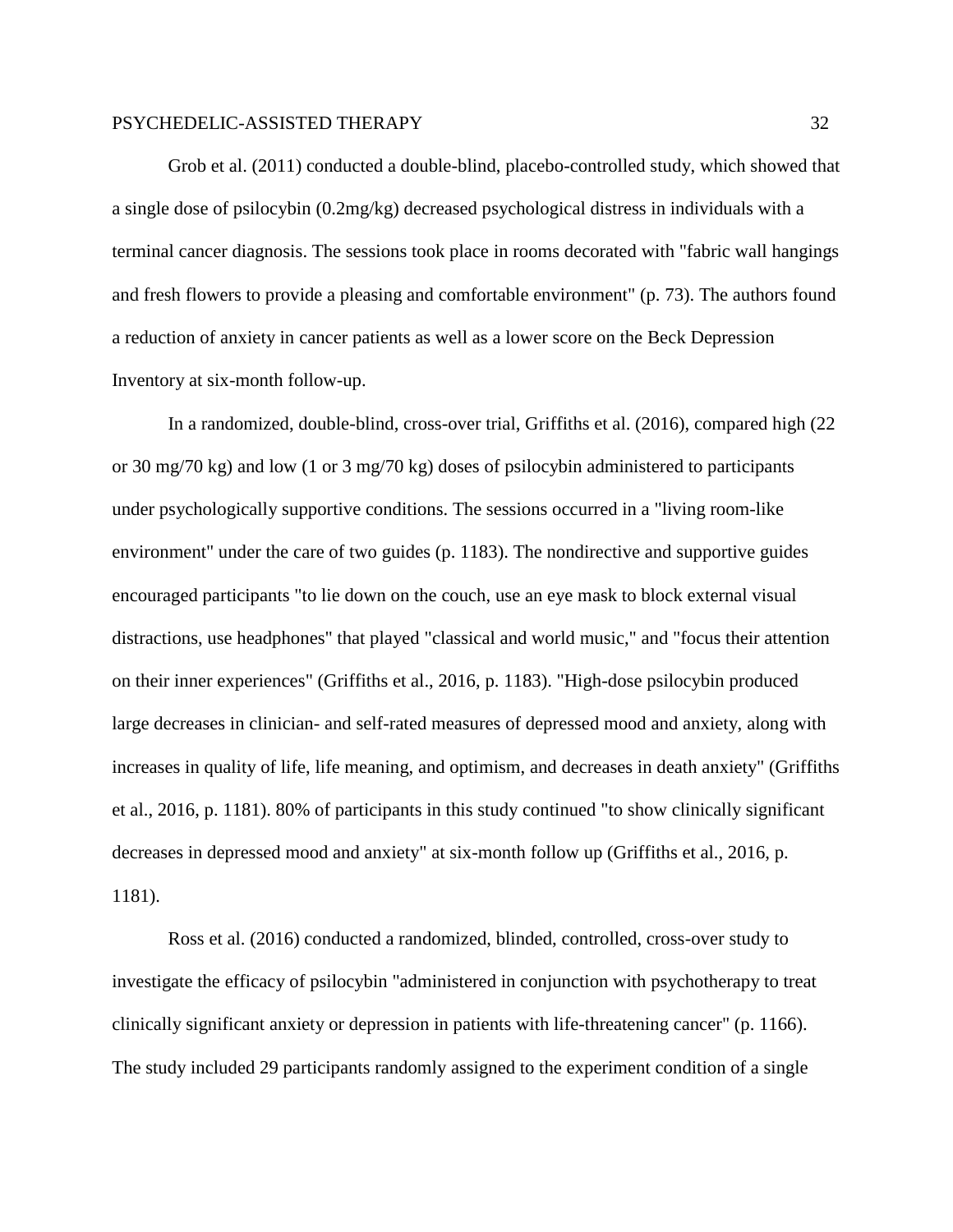dose (0.3 mg/kg) of psilocybin or active control condition of a single dose of niacin (250 mg). The results indicated that psilocybin assisted psychotherapy led to reductions in anxiety and depression in cancer patients. These effects lasted up to 8 months. The authors note the novel findings, as it is rare in psychiatry to find a single dose of any substance contributing to long term antidepressant or anxiolytic effects. The authors noted the following secondary effects: reductions in "cancer-related existential distress," increases in "spiritual well-being and quality of life," and improvements in "attitudes towards death" (Ross et al., 2016, p. 1177).

To bring qualitative data to psychedelic research, Belser et al. (2017) interviewed 13 participants from the trial conducted by Ross et al. (2016). Many participants noted transformations in personal relationships, and one participant described they began "seeing loved ones in a new way" (Belser et al., 2017, p. 361). Participants described that feelings of anger and resentment shifted towards "acceptance of the human experience" (p. 363). One participant noted:

I felt like my family was doing their best and that people tried as hard as they could. And that even people that weren't there for me did their best, and certain things from the past were in the past. [pause] And that was okay. (Belser et al., 2017, p. 363).

One participant described "a greater understanding of the people around me" while another participant described his new connection with his partner, "I was appreciating the pureness of her, if you will, her being, in a way" (p. 365). Every participant stated they experienced emotions "beyond what they were able to access in their daily lives" (p. 366). One participant said he "experienced all the emotions I know how to experience," and another said she felt, "all of them, all of them. Every possible emotion" (p. 366).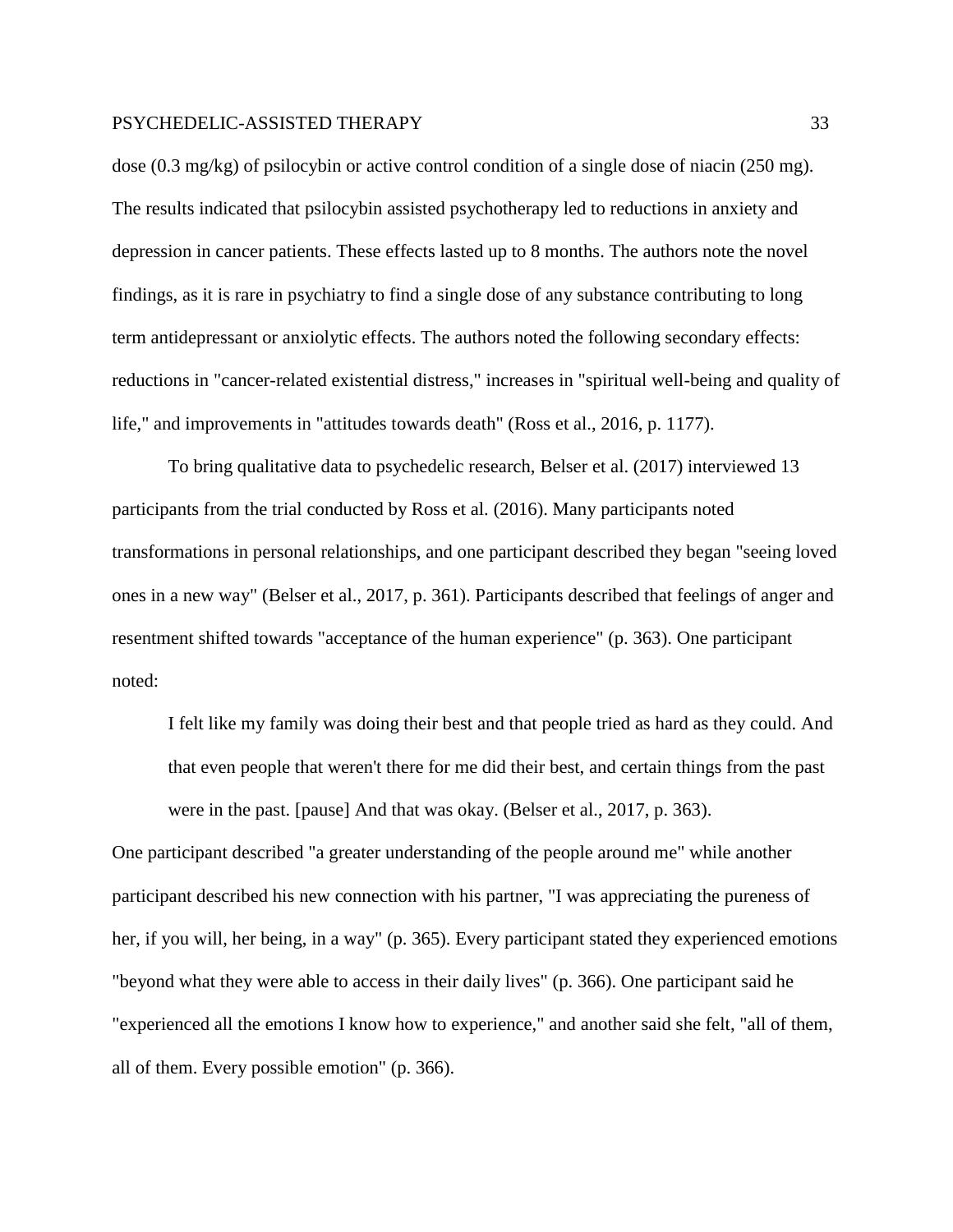Most participants stated they lost their sense of self echoed in the following statements: (a) "losing the firm grasp on sort of 'me-hood, including my past, my relationships, my personality," (b) "I didn't have a body  $\dots$  I was just like this soul, this entity," (c) "my consciousness, or my soul, or whatever, was flying out of my body" (Belser et al., 2017, p. 368). Many participants spoke of feelings of connectedness with others, nature, and the universe: (a) "we're all kind of a greater whole," (b) "we're all going to be connected again in the universe," (c) "I felt like I could reach out to anybody and connect with them," (d) "an overarching theme of this psychedelic spiritual realm is just like the interconnectedness of things," (e) "everything is connected—you know, it's not people—it's animals, it's trees—everything is interwoven, and that's a big relief. It's a big comfort" (Belser et al., 2017, p. 369).

#### **LSD to Treat End of Life Anxiety and Depression**

Gasser et al. (2014) conducted the first study in more than 40 years to "evaluate safety and efficacy of LSD as an adjunct to psychotherapy" (p. 512), in 12 patients with anxiety associated with a life-threatening illness. This study, unique to previous LSD studies as it followed contemporary research standards, was a "double-blind, randomized, active placebocontrolled pilot study" (p. 512). A moderate dose (200 µg) of LSD was administered in a psychotherapeutic context in a "safe, quiet, and pleasant room in a private office" (p. 515). Participants were instructed to "lie on a mattress on the floor or sit comfortably on a chair" (p. 515). The authors reported no drug-related severe adverse effects. Results indicated significant reductions in trait and state anxiety found via the State-Trait Anxiety Inventory (STAI).

Gasser et al. (2015) evaluated the long-term effects at 12 months follow up that LSD assisted psychotherapy had on nine of the original 12 participants through semi-structured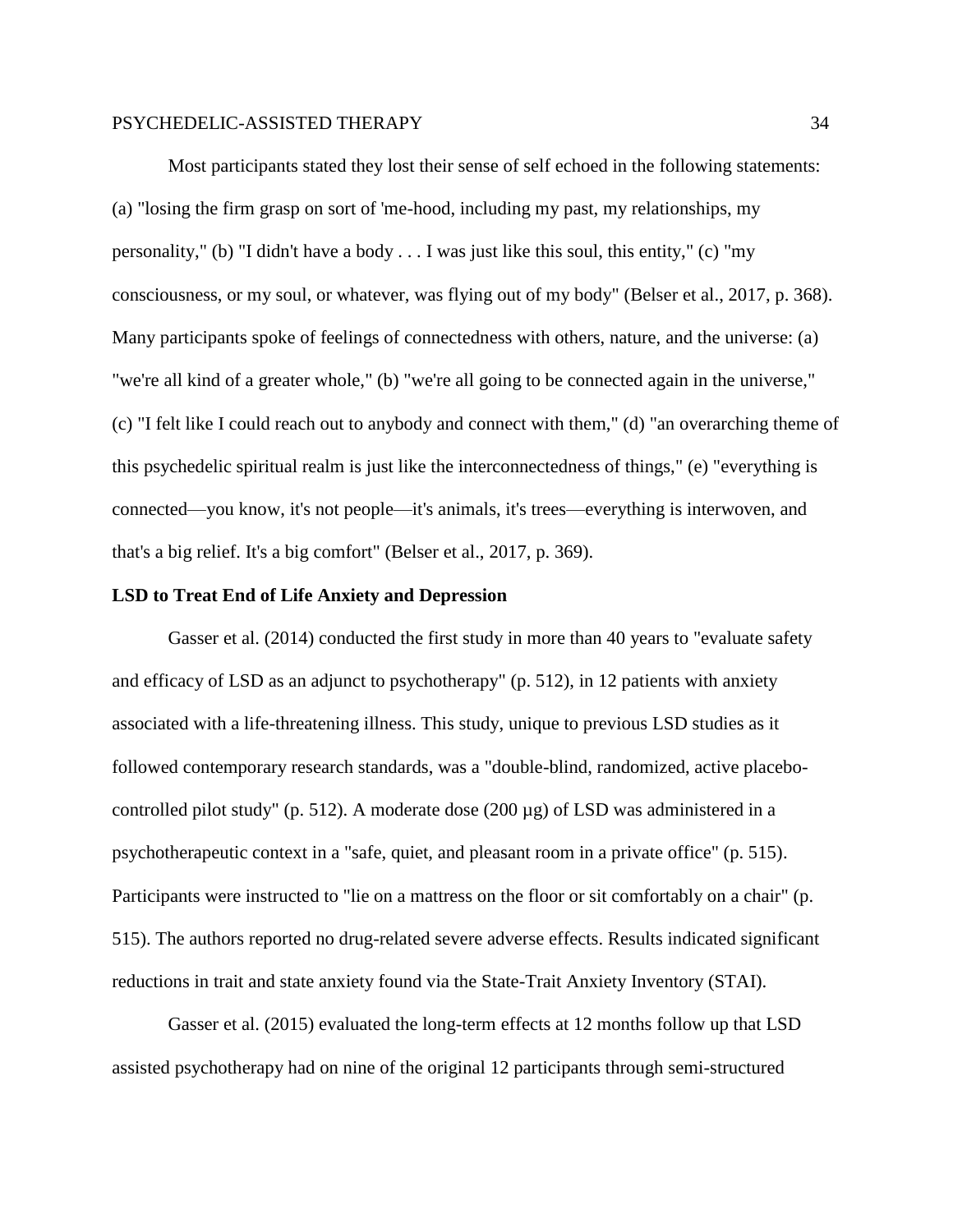interviews. Additionally, they explored participants reported subjective present-day emotions and recorded any long-lasting psychological changes. One participant spoke of how new emotional insights helped them release their fear of death:

The LSD session sets things free in my mind, which under normal conditions may not have appeared, because they might have been suppressed. I mean I did sense certain freeing moments for myself. That I could let go of the weight of the fear … Well I was surprised to find real stirring of emotions, which I usually would not have felt with all my self-control and restraint. (Gasser et al., 2015, p. 61).

Another participant found comfort in letting go of their ego; the interconnectedness permitted them to understand their illness through a new perspective:

I had the opportunity to relax. I rather connected to my inner world. Closed eyes. It was less about my illness. I was able to put it into perspective. … Not to see oneself with one's sickness as centre. There are more important things in life. … The evolution of humankind for example. … Your Inner Ego gets diminished, I believe, and you are looking at the whole … you are indeed starting to build relations with plants or with the entire living world around. You think less about yourself, you are thinking – across borders. (Gasser et al., 2015, p. 61).

One participant spoke of a new existential orientation towards death and dying that alleviated their suffering, "Dying is as usual or unusual as life itself. You cannot separate it. I simply have to familiarize myself with the idea and the process. And for that an LSD session is of priceless worth" (Gasser et al., 2015, p. 62).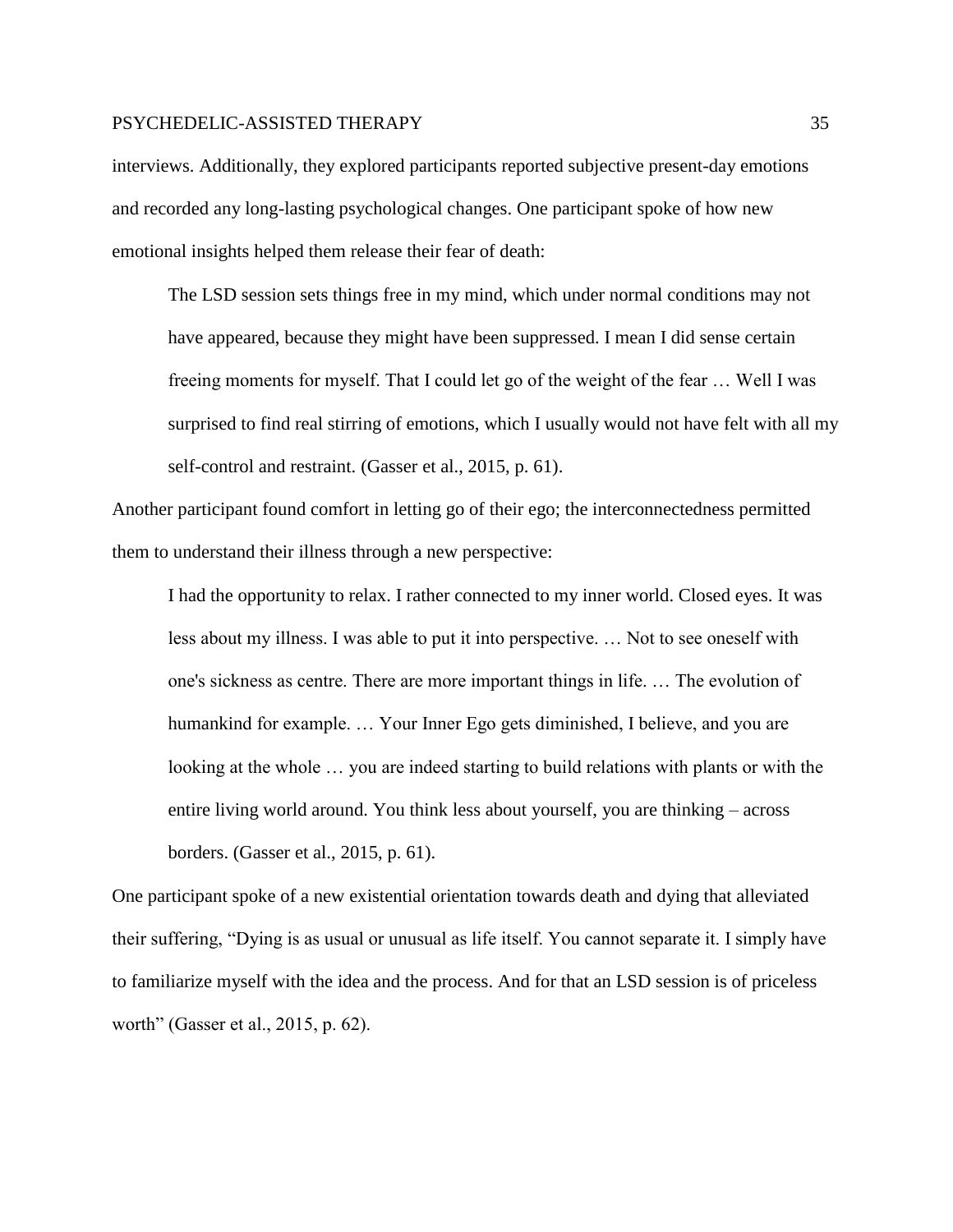The present study has shown that psychological improvement as "achieved during 3 months of LSD-assisted psychotherapy is stable over a 12-month period" (Gasser et al., 2015, p. 64). Participants showed a reduction in psychopathological symptoms. The authors noted that participants also showed "positive psychological changes," which included their "mental strengths, self-assurance, equanimity, and increases in relaxation" (p. 64).

Taken together, when ingested within the parameters of a safe and therapeutic context, psilocybin and LSD have potential to alleviate noxious psychological symptoms in those who face a terminal illness.

#### **Psilocybin to Treat Treatment-Resistant Depression**

Psilocybin is a safe, well-tolerated, and effective treatment, successfully reducing depressive symptoms in individuals with TRD (Carhart-Harris et al. 2016; Carhart-Harris et al., 2018; Lyons & Carhart-Harris, 2018).

Carhart-Harris et al. (2016) conducted an "open-label, single-arm pilot study"(p. 625), involving 12 participants that examined the safety, efficacy, and feasibility of psilocybin treatment in individuals with TRD. Participants listened to music while relaxing "on a ward bed in a supine or reclined position" (p. 621). Two psychiatrists supervised participants for the duration of their treatment. Results indicated that psilocybin sessions helped alleviate depressive symptoms up to three months follow up.

The sample size was small for this study, so it is difficult to make reliable inferences about the efficacy of psilocybin treatment. Nevertheless, all 12 patients presented with reduced depressive symptoms, eight reached complete remission after one week of follow up, and seven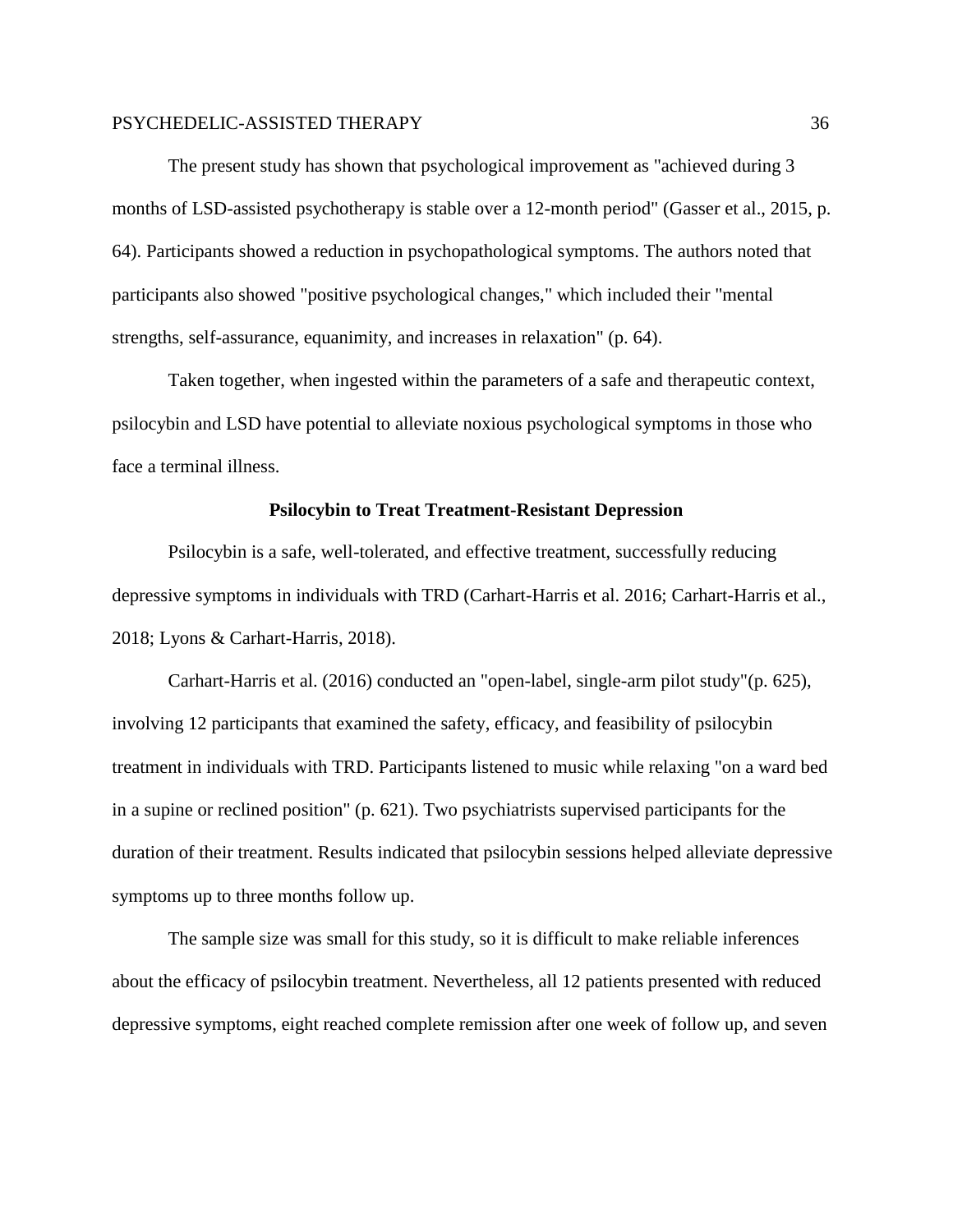reached remission at three months. Moreover, no severe or adverse reactions to the psilocybin were found in any of the participants. This data is promising enough to warrant further research.

Carhart-Harris et al. (2018) conducted another "open-label trial of psilocybin for treatment-resistant depression" (p. 399). Twenty patients with a diagnosis of TRD underwent two psilocybin doses seven days apart administered in a supportive setting. Researchers found "marked reductions in depressive symptoms" (p. 399), up to 5 weeks after treatment. These results sustained up to six months follow up*.* It is difficult to draw concrete conclusions from open-label studies, but the results are promising enough to demonstrate the demand for doubleblind, randomized control trials of the use of psilocybin and more generally psychedelics for the treatment of TRD.

Often referred to as the depressive-bias, individuals with MDD tend towards higher instances of pessimism (Lyons & Carhart-Harris, 2018). In a recent study, Lyons and Carhart-Harris (2018) tested for the usefulness of psilocybin with psychological support in lowering pessimism in individuals with TRD. Researchers indicated this study was the first of its kind as no other studies have utilized behavioural measures to "objectively address cognitive biases integral to depression" (p. 6), and the way these biases may shift after psychedelic supportive treatment. Researchers measured participants level of pessimism before and after psilocybin therapy (one week after dose) and matched with controls. Participants in this study had a baseline of pessimism which was "excessive and unrealistic when predicting the occurrence of future life events" (p. 6), those tending towards higher pessimism also tended towards more severe depressive symptoms (Lyons & Carhart-Harris, 2018). After psilocybin treatment, participants' pessimism and depressive symptoms decreased, and they more accurately predicted future life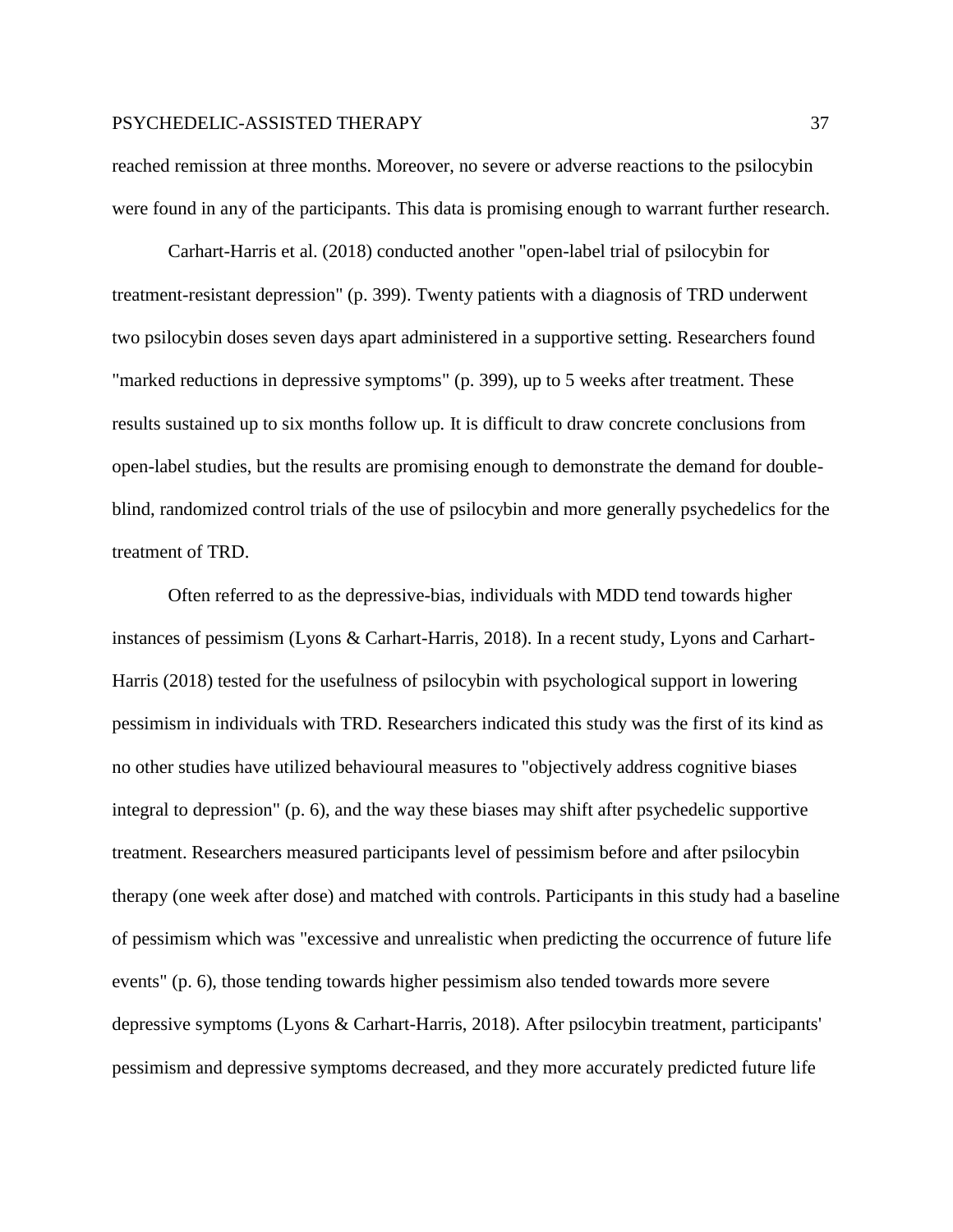events; these changes were not observed in the control group. These findings indicate that "psychologically supportive administration of psilocybin" (p. 10), reduces depression bias in individuals with TRD which may enable individuals to imagine a more precise, optimistic, and realistic future for themselves. It is evident that when protocols are in place to ensure proper screening and therapeutic support, psilocybin treatment is safe and effective for individuals with TRD.

#### **Ayahuasca to Treat Major Depressive Disorder**

A small "open-label trial conducted in an inpatient psychiatric unit" by Osório et al. (2015) evaluated "the effects of a single dose of ayahuasca in six volunteers" (p. 13), with a diagnosis of MDD. Researchers reported rapid and sustained antidepressant and anxiolytic effects observed "between baseline and 1, 7, and 21 days"(p. 13), following ayahuasca ingestion. Although a small study and lacking control conditions, the results are promising and support the need for further research.

#### **Psilocybin to Treat Obsessive-Compulsive Disorder**

Moreno, Wiegand, Taitano, & Delgado (2006) conducted a double-blind study that "investigated the safety, tolerability, and clinical effects of psilocybin in patients with OCD" (p. 1735). This "small proof-of-concept, phase I study"(p. 1738), utilized an escalating dosing schedule to modify individuals' tolerability to higher doses. A total of nine participants with a DSM-IV diagnosis of Obsessive-Compulsive Disorder (OCD) underwent four single-dose psilocybin exposures administered at one-week intervals. Results indicated a reduction in OCD symptoms across all participants with improvements lasting longer than 24 hours. "In a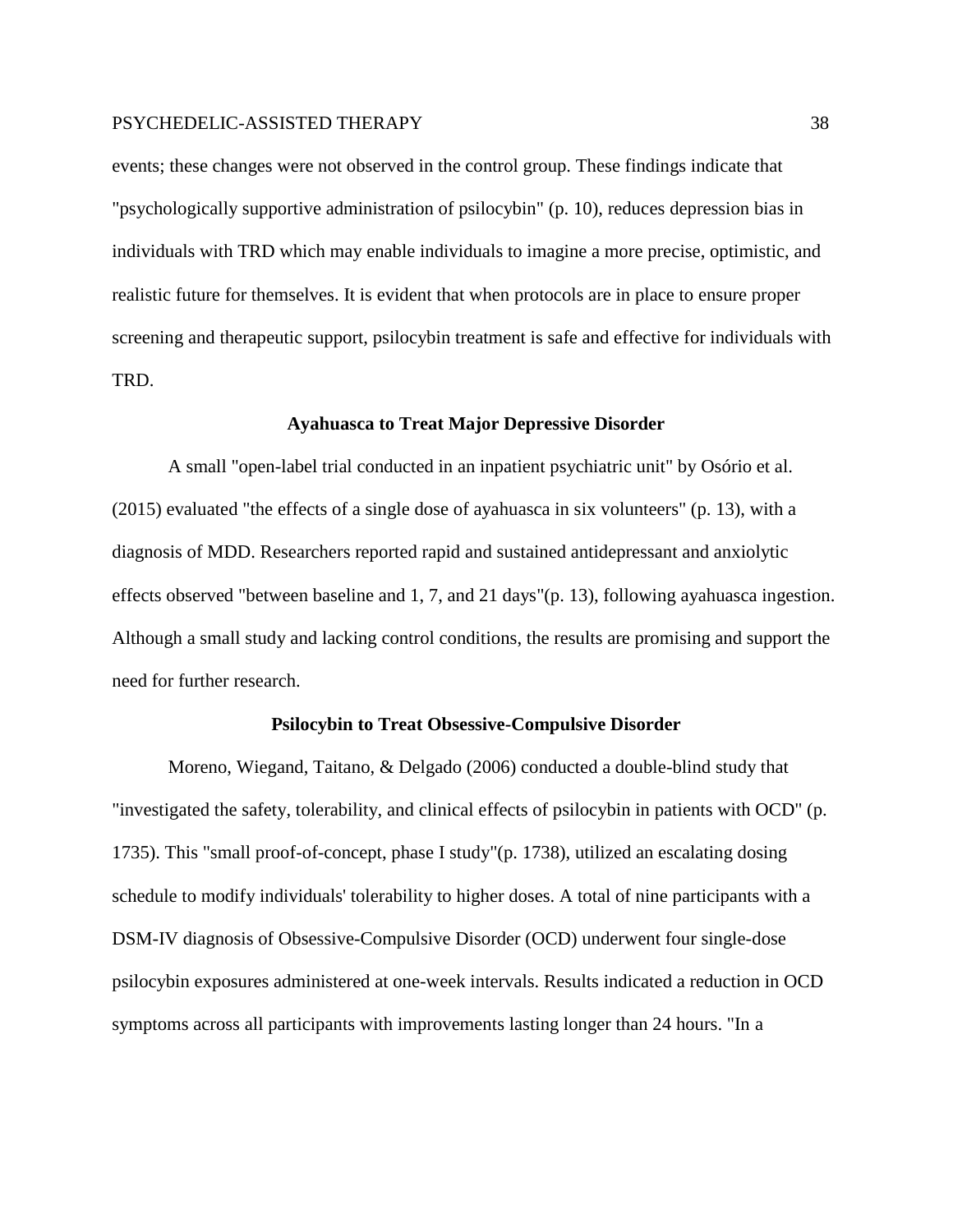controlled clinical environment, psilocybin was safely used in subjects with OCD and was associated with acute reductions in core OCD symptoms in several subjects" (p. 1735).

## **Psychedelics as Tools to Improve Well-Being**

In a double-blind, randomized, placebo-controlled, cross-over study, 16 healthy participants ingested a moderate dose of LSD (200µg) and placebo (Schmid et al., 2015). Authors found that LSD led to the increase of subjective well-being, happiness, closeness to others, openness, and trust.

## **Psilocybin and Positivity**

Kometer et al. (2012) found that psilocybin directs emotional processing towards positivity rather than negativity. Many individuals suffering from mood disorders tend to incorporate negative bias into their everyday experience. In a "randomized, double-blind study, 17 healthy human subjects" ingested "psilocybin (215µg/kg), serotonin antagonist ketanserin (50 mg), or psilocybin plus ketanserin" (Kometer et al., 2012, p. 898). Psilocybin helped shift this negative bias towards a positive direction and elevated positive mood suggesting that psilocybin may shift one's "emotional bias across various psychological domains" (p. 898).

#### **Psilocybin Contributes to Meaningful Insights**

Zamaria (2016) conducted unstructured interviews with eight adults who reported past psilocybin use. Their phenomenological approach seeks to understand the "positive and persisting psychological and behavioral aftereffects"(p. 285), of psilocybin use. Participants reported the enduring quality of meaningful insights gained from their experience with psilocybin. Data from the interviews suggested the tendency for psychedelic use to increase long term introspection and self-reflection and give individuals insight into what elicits subjective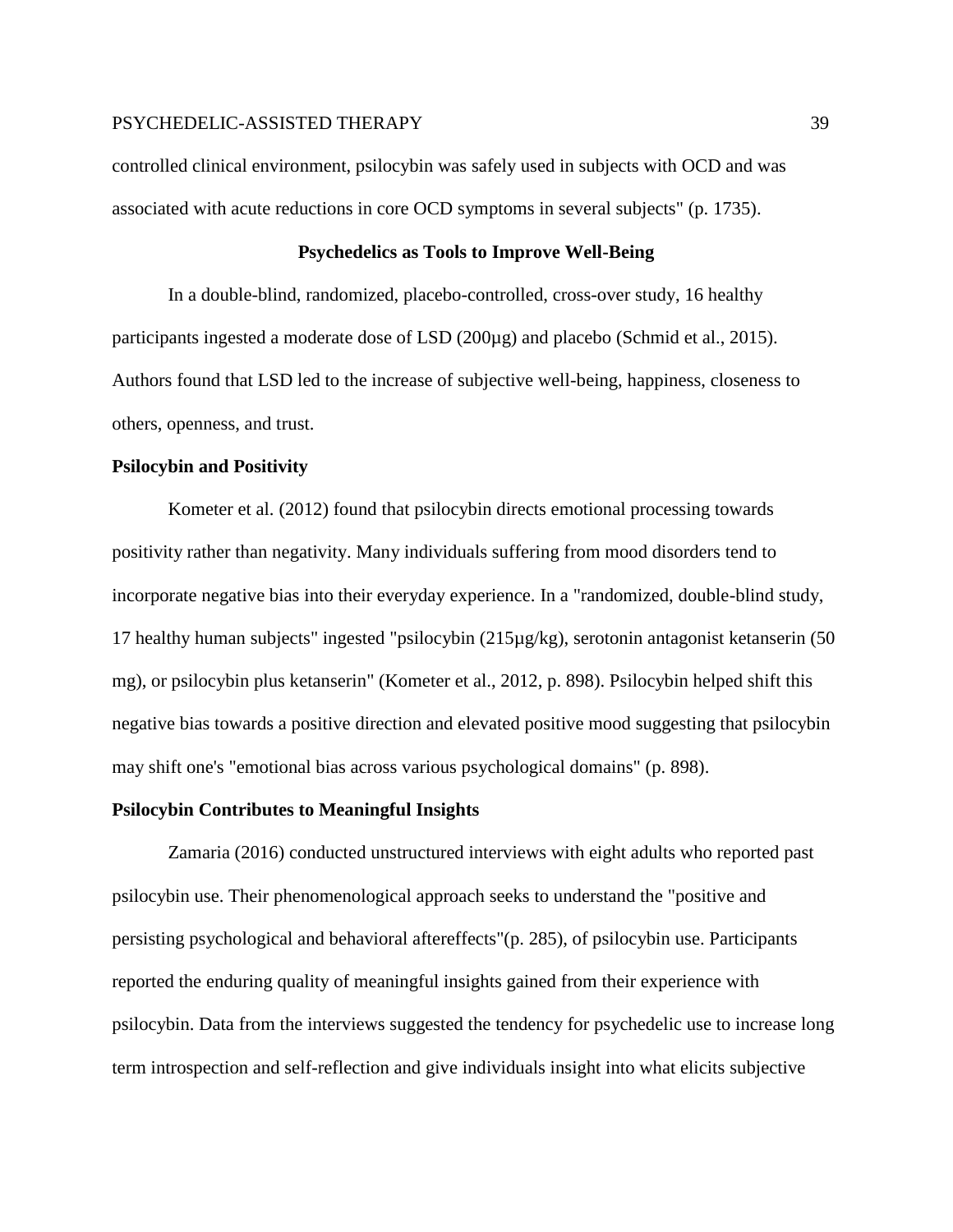experiences of happiness. One participant described how psilocybin therapy elicited gratitude and happiness:

The trip helped me to feel so happy and grateful. I felt like time slowed down so much that I was just in one moment. The past and the future stopped existing and I felt this amazing feeling. It was like bliss or heaven or Nirvana. (Zamaria, 2016, p. 292).

Another participant recounted that their experience allowed them to let go of negative weight and feel more grounded:

I felt pretty good the next day. Like something had been cleared or that a weight had been removed. I felt much lighter, kind of limber, energetic, you know, pretty happy. I had a strong sense of calm, clarity, and of being grounded. (Zamaria, 2016, p. 292).

The words of the following participants suggest the potential for psychedelics to act as an agent for psychological healing and growth:

I have this sense of self-awareness. . . a kind of understanding what I'm here for and what I'm meant to do. I think I'm more aware of the things that will make me happy. . . the things that I believe will ensure a stable, happy, fulfilling life. (Zamaria, 2016, p. 293).

#### **Microdosing**

Microdosing is defined as taking a sub-perceptual altering dose of a psychedelic (Fadiman, 2016). Anecdotal reports indicate microdosing may have many benefits, including enhanced creativity and problem-solving abilities, and alleviation of anxiety and depressive symptoms (Fadiman, 2016; Prochazkova et al., 2018). Self -reports from volunteers who microdose indicate reductions in social anxiety, reduction in environmental triggers of traumatic memory, and higher propensity to be in the present moment (Fadiman, 2016).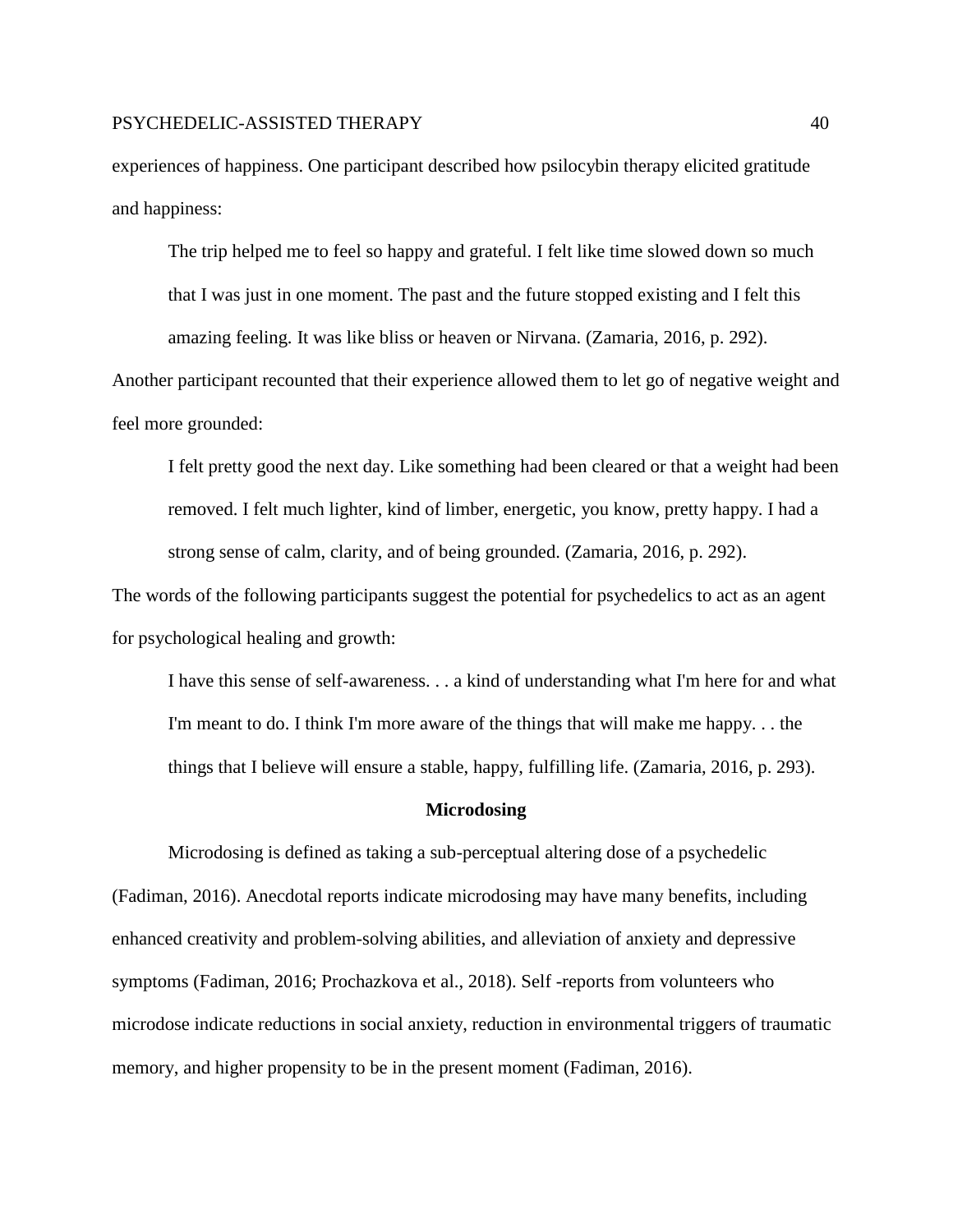In a small study, Prochazkova et al. (2018) aimed to "quantitatively explore the cognitive enhancing potential of microdosing psychedelics in healthy adults" (p. 3401). They measured 38 non-blinded participants performance on two "creativity-related problem-solving tasks"(p. 3401), once before taking a microdose and once after microdosing effects were "expected to be manifested" (p. 3401). They found that "both convergent and divergent thinking performance was improved after a non-blinded microdose, whereas fluid intelligence was unaffected" (p. 3401). While these results are promising, randomized placebo-controlled trials are needed to talk definitively about the effects of midcrodosing.

As described, there is a wealth of research demonstrating the therapeutic utility and benefit of classic psychedelics in the treatment of depression and anxiety in a variety of individuals. There is also evidence to suggest the ability for psychedelics to promote general positivity and enhanced mood. The following section will highlight past and current research that claims the efficacy of psychedelics in the treatment of substance use disorders.

#### **Prevalence of Substance Use Disorders**

Substance use disorders are widespread, leading to harmful and adverse social and individual consequences (Bogenschutz & Johnson, 2016). The leading preventable cause of disability and death globally is due to misuse of alcohol, tobacco, and other drugs (Rehm et al., 2009). Approximately five million deaths occur worldwide, and roughly half a million deaths occur in the United States every year from tobacco alone (National Center for Chronic Disease Prevention and Health Promotion (US) Office on Smoking and Health, 2014; World Health Organization, 2011).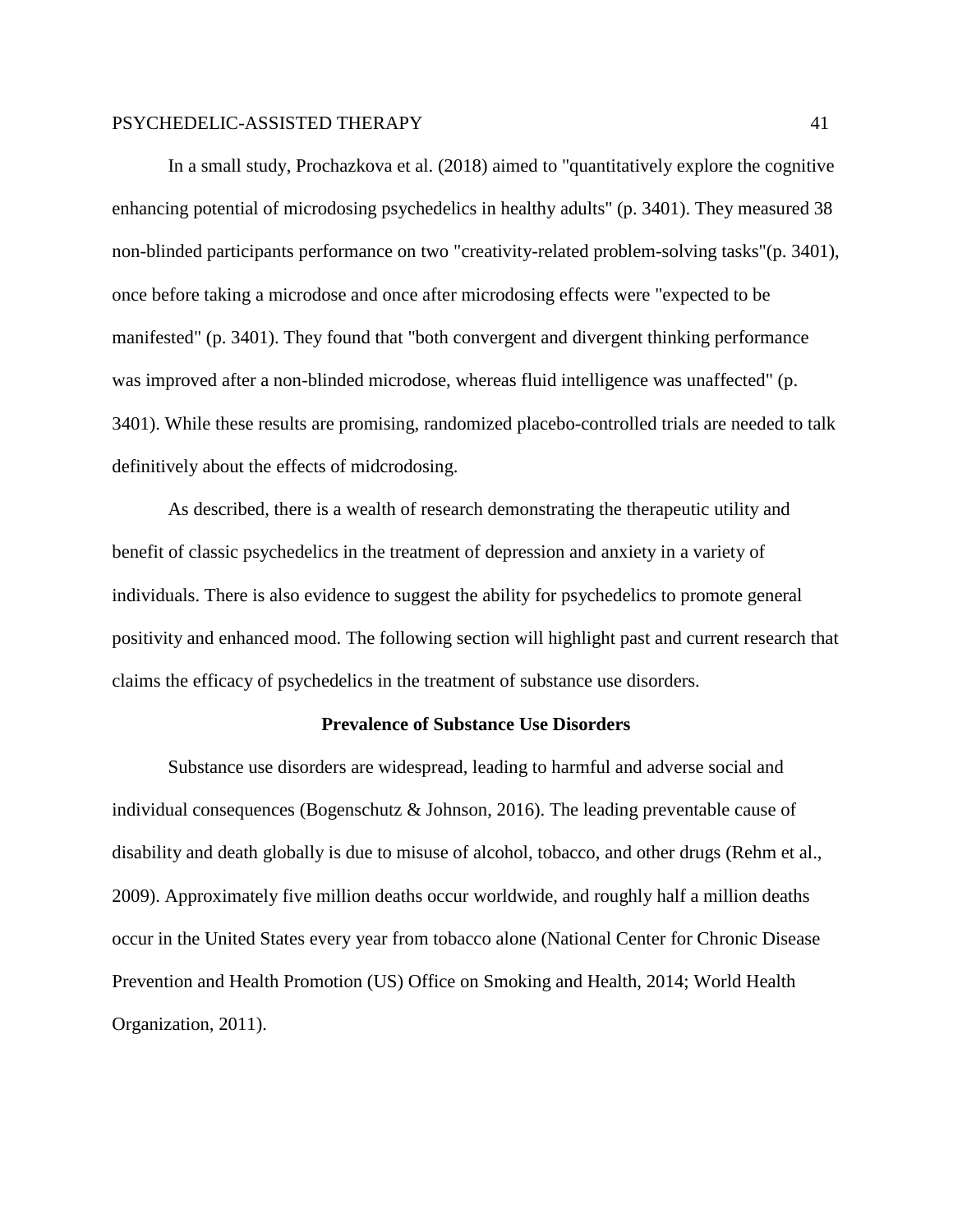Approximately 21.6% of adult Canadians, roughly six million people, will meet criteria for any substance use disorder during their lifetime (Statistics Canada, 2012). Alcohol is the most common substance; 18.1 % of Canadians experience alcohol abuse or dependence in their lifetime (Statistics Canada, 2012). In the United States, approximately 19.7 million people age 12 and over met criteria for any substance use disorder in 2017 and 14.5 million meet criteria for alcohol use disorder (Substance Abuse and Mental Health Services Administration, 2018). The lifetime prevalence of alcohol use disorder in the US is estimated at just below 30% (Grant et al., 2015).

The current opioid epidemic claimed the lives of more than 1400 people in British Columbia in 2017 and roughly 30% of Canadians report using some form of opioids (Nathoo, Poole, & Schmidt, 2018). While harm reduction efforts and the availability of naloxone has saved countless lives, individuals still struggle with debilitating dependency on opioids, a pattern and lifestyle that often leads to marginalization and stigmatization

Conventional "treatments" for deleterious substance use produce small effects (Kessler et al., 2005; dos Santos et al., 2016). For example, psychopharmacological and behavioural substance misuse treatments generate meagre success rates and low efficacy (Bogenschutz & Johnson, 2016; Eishens & Atherton, 2018). In the United States, approximately 69% of individuals who smoke cigarettes would like to stop smoking; however, only 35% of those who intend to stop and utilize available treatments remain abstinent from cigarettes long term (Cahill, Stevens, & Lancaster, 2014).

Alcohol dependence is challenging for individuals to overcome even with the best current treatments, leaving many unable to achieve recovery (Krebs & Johanson, 2012).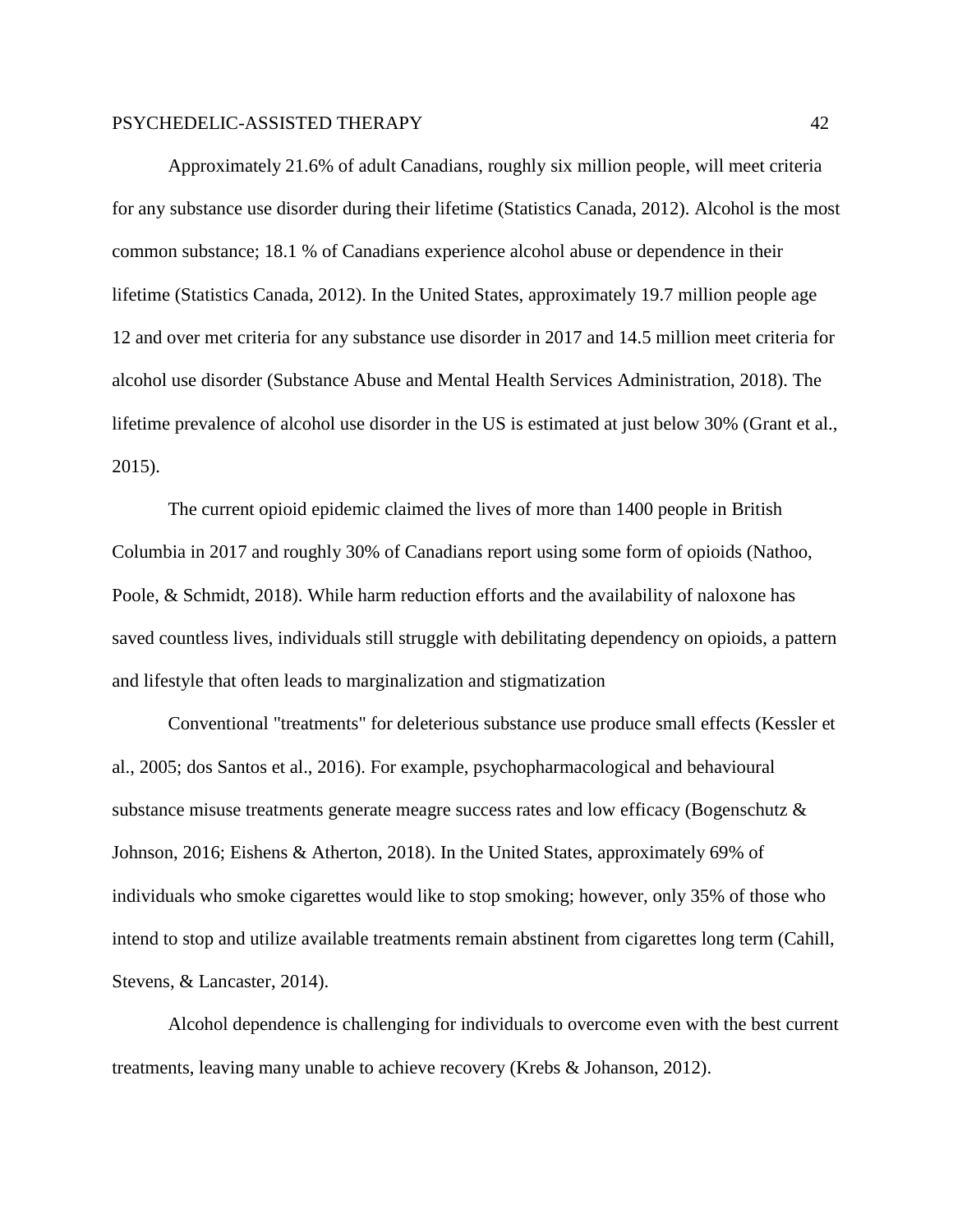Pharmacological alcohol treatments elicit small to medium effect sizes, and relapse is common (Bogenschutz & Johnson, 2016). When investigating pharmacotherapies for the treatment of alcohol use disorder, approximately 1/9 remain abstinent or avoid relapse (Rösner et al., 2010) Thus, there is an unmet need in treating individuals who misuse substances.

## **Psychedelics to Treat Alcohol Dependence: Past Research**

As mentioned in chapter two, during the 1950s through to the early 1970s, psychedelic research was encouraging and exciting, the way of the future in psychiatric care (Bogenschutz  $\&$ Johnson, 2016). "LSD, psilocybin, and other hallucinogens were legally available for clinical use as an experimental treatment until the mid to late 1960s" (Bogenschutz & Johnson, 2016, p. 251).

Before psychedelics were legally prohibited, an abundance of studies demonstrated the efficacy of psychedelics in the treatment of alcohol dependence. Over 30 publications during the 1950s-1970s described the clinical impacts of LSD treatment for alcohol dependence (Bogenschutz & Johnson, 2016). Some are as follows: Chwelos et al., 1959; Hollister, Shelton, & Krieger, 1969; Savage & McCabe, 1973; Smart, Storm, Baker, & Solursh, 1966. The results of these publications were variable but encouraging, and almost half of them administered a control group.

Between 1953 and 1969, roughly 1100 individuals suffering from alcohol dependence received LSD psychotherapy (Abuzzahab & Anderson, 1971). The subjective reports of 75% of the patients treated with a single dose of LSD psychotherapy showed improvement (Abuzzahab & Anderson, 1971). These past studies, however, lacked the scientific credibility of rigorous modern standards and therefore are difficult to generalize across larger samples (Abuzzahab  $\&$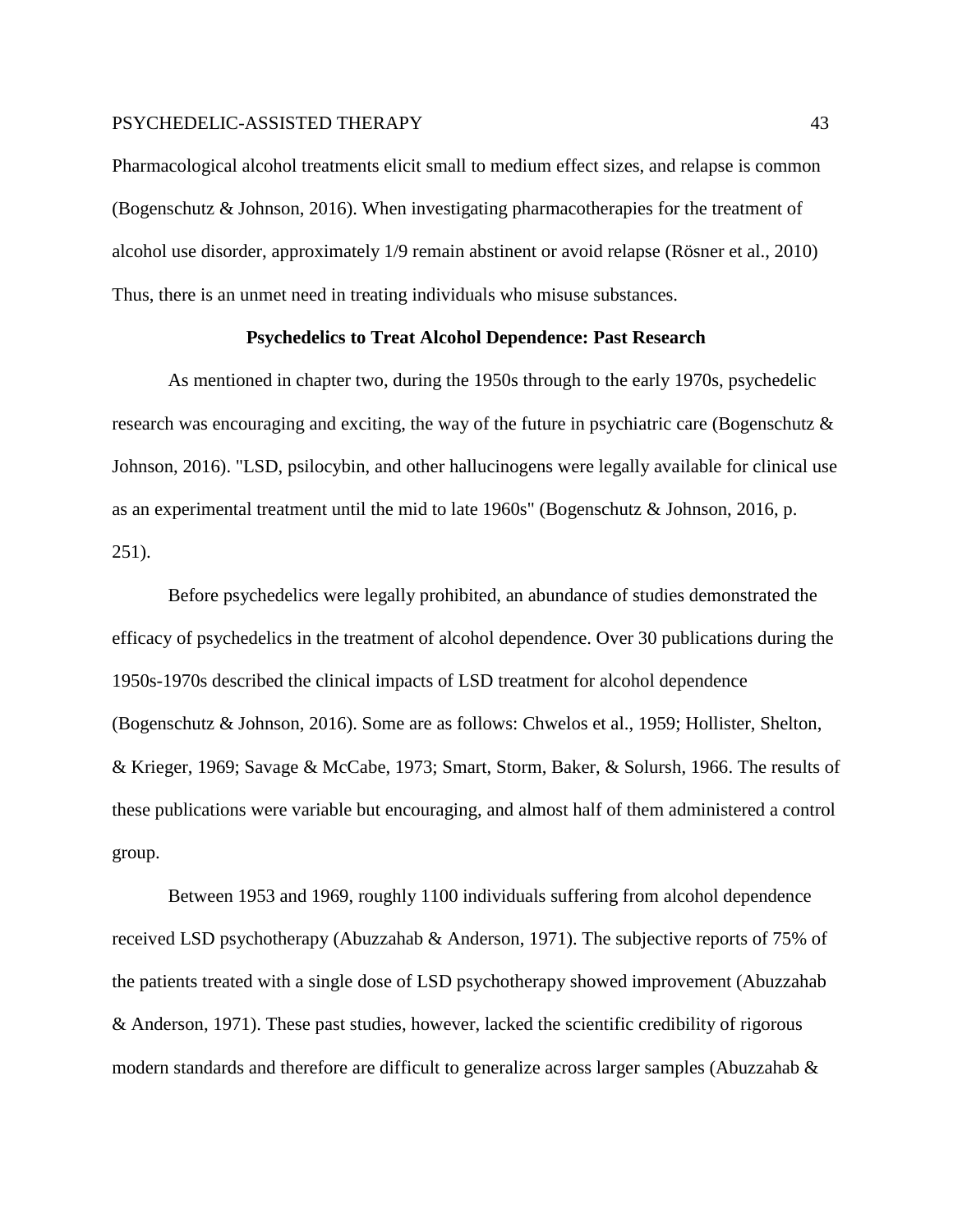Anderson, 1971; Nichols, 2016). After the criminalization of LSD led to an abrupt halt in research in the early 1970s, the academic community placed these studies out of circulation, categorizing them as too limited to warrant any conclusions to efficacy.

An array of medical literature criticized psychedelic studies in the 1950s for not employing standardized scientific standards, most notably the absence of placebo controls and the double-blind (Dyck, 2008). Anderson (1996) admits that the initial experimentation with LSD in the 1950s could be considered unethical and controversial by rigorous standards of today, but they also bring in a relevant argument of whether it is fair to judge the past by the ethical standards of the present. Perhaps it is possible to learn from the past treatments by placing them within the cultural conditions under which they took place, suspending judgments of their empirical practice and focusing on gaining valuable insights. Thoroughly washing away previous knowledge about the psychedelic experience seems foolhardy, negligent, and unethical.

Krebs and Johansen (2012) conducted a meta-analysis from 1943-2010, which included six randomized controlled clinical trials of LSD and alcohol dependence. Experimental groups consisted of 536 adults, 325 were "randomly assigned to receive full-dose LSD," and 211 were randomly assigned to a control condition (p. 2). This meta-analysis incorporated the results from the following six studies: Bowen, Soskin, & Chotlos, 1970; Hollister et al., 1969; Ludwig, Levine, Stark, & Lazar, 1969; Pahnke, Kurland, Unger, Savage, & Grof, 1970; Smart et al., 1966; Tomsovic & Edwards, 1970).

All participants were male, and all received a single high-dose of LSD during a therapeutic session. Krebs and Johansen (2012) found that one dose of LSD led to "significant beneficial effects on alcohol misuse at first reported follow-up assessment" (p.7). Authors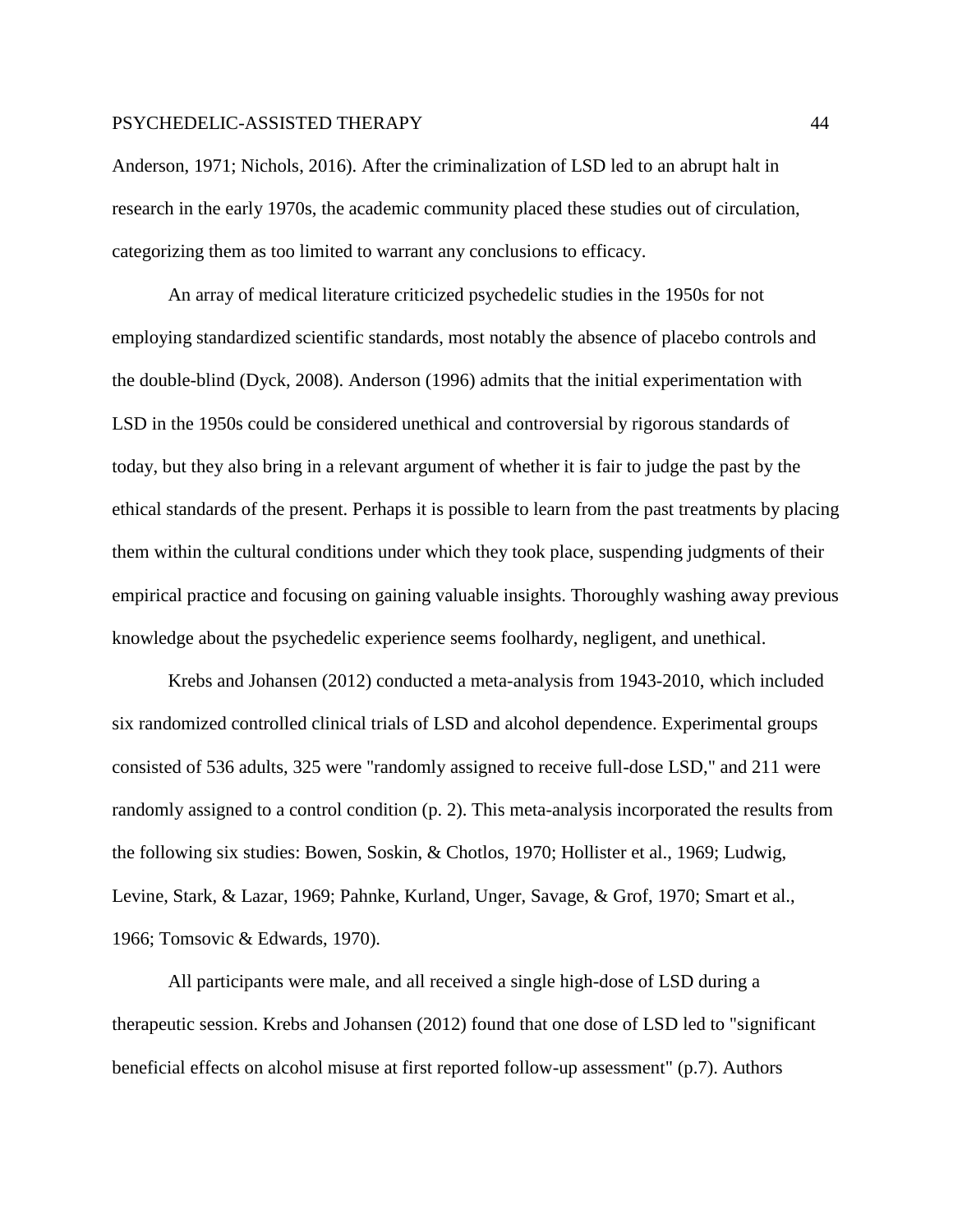indicated significant effects up to 6 months follow up. They also found that LSD led to other benefits: participants commonly spoke of new insights, self-acceptance, greater openness, positivity and optimism for the future.

## **Psychedelics to Treat Substance Dependence: Current Research**

Unlike the research in the 1950s-1970s, the new psychedelic renaissance of the past decade implements modern-day scientific credibility and ethical standards. Recent studies have demonstrated that psychedelics have the potential to assist individuals in reducing problematic drug and alcohol use (Bogenschutz et al., 2015; Fábregas et al., 2010; Garcia-Romeu, Griffiths, & Johnson, 2014; Hendricks, Clark, Johnson, Fontaine, & Cropsey, 2014; Johnson, Garcia-Romeu, Cosimano, & Griffiths, 2014; Noorani, Garcia-Romeu, Swift, Griffiths, & Johnson, 2018; Thomas, Lucas, Capler, Tupper, & Martin, 2013).

Hendricks et al. (2014) found that psychedelics may help individuals abstain from alcohol and other substances in populations with felony charges. Their longitudinal study of 25, 622 individuals reporting a history of substance use, found that individuals who used psychedelics were more likely to comply with legal requirements surrounding other substances of misuse. This study suggests that the use of psychedelics may aid in drug abstinence and promote prosocial behaviour.

#### **Ayahuasca to Treat Substance Dependence**

Fábregas et al. (2010) found that the consumption of ayahuasca by some indigenous groups assists in maintaining sobriety from substances that engender dependence. Furthermore, "the ritual use of ayahuasca does not seem to be associated with the psychosocial problems that drugs of abuse typically cause" (p.4).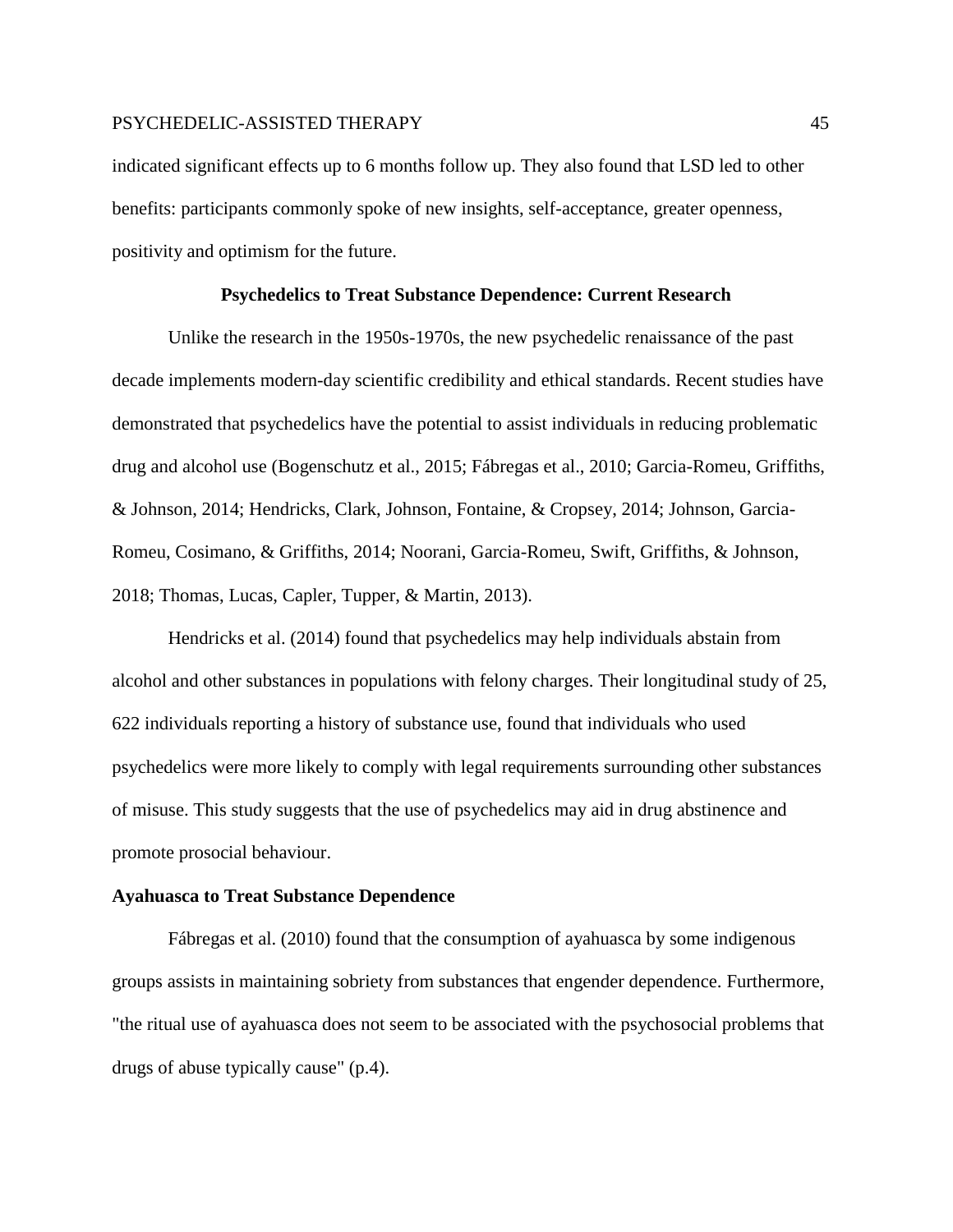In a research study including Canadian First Nations individuals with substance use and related struggles, Thomas et al., (2013) found that ayahuasca in conjunction with group therapy demonstrated the potential to decrease alcohol, tobacco, and cocaine use and promoted lasting positive changes. Moreover, the authors found that individuals participating in ayahuasca retreats reported enhanced mindfulness, empowerment and hopefulness. One voyager spoke of her experience in the following quote:

[The retreat] affected my life in giving me another chance at life rather than being stuck in my addiction and just living for my addiction. . . . I realize that I deserve a better life and I love myself. And I have more respect for myself. And the honesty that, just being honest with myself and others, had a major impact . . . [ayahuasca] really opened my eyes. It was like I was shut down [before drinking ayahuasca]. My mind and my eyes were shut down to everything. After the retreat I felt like a brick was lifted off of my shoulders and I was just feeling free. (Thomas et al., 2013, p. 37).

Another participant spoke of experience in the following quote:

Other treatments [for my addiction] sort of like scraped the surface as they say. This one got deep, deep into myself, which I've never admitted to or confronted I guess you could say in the other treatments. And this was just a mind-bending experience, boy! [laughs]. I can't believe what I saw and who I talked to, like my mom and my dad and my granddaughter who are in the next world there [i.e., have passed away]. And it really, really touched me deeply and I think about that every day (p. 38).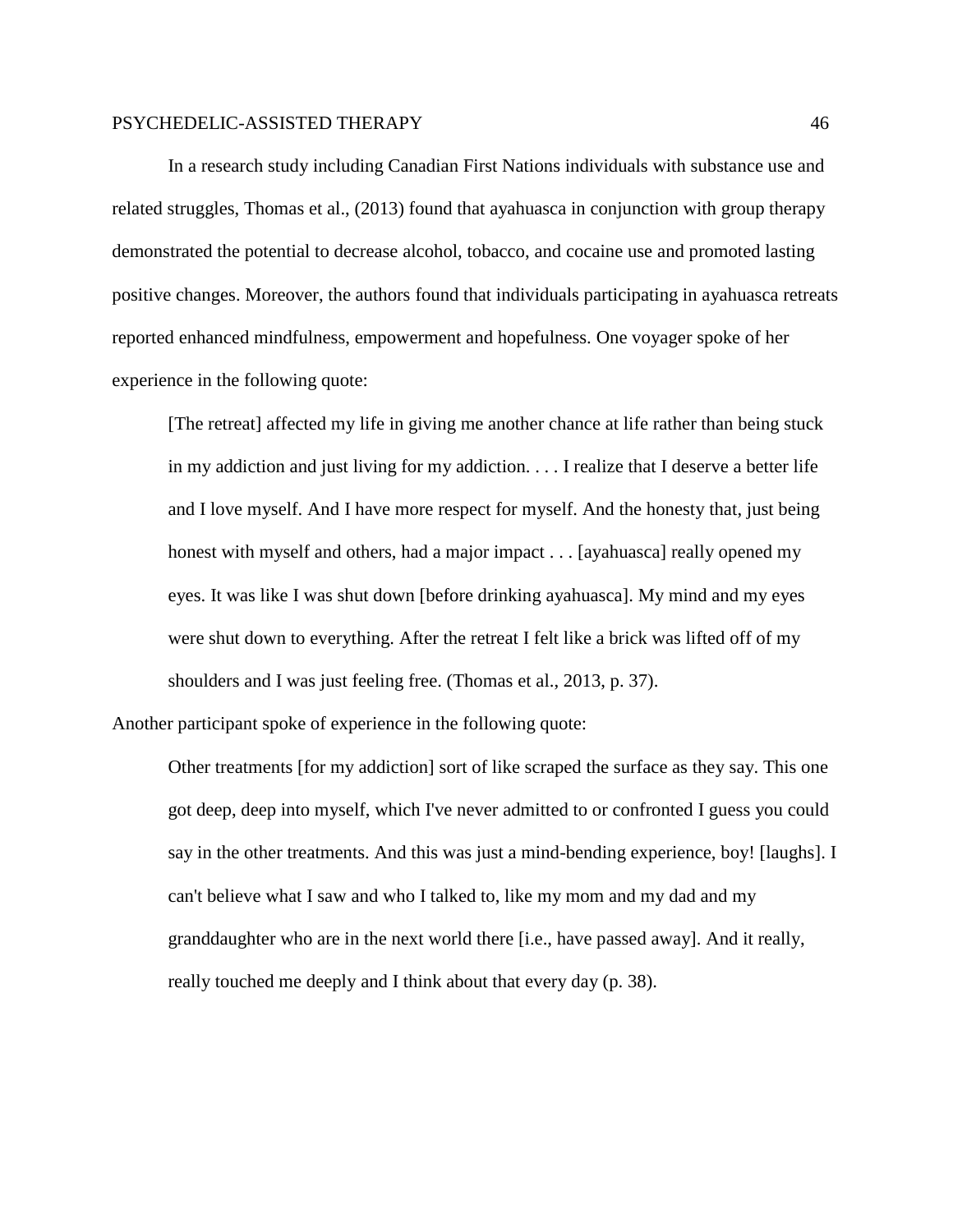### **Psilocybin to Treat Alcohol and Nicotine Dependence**

Psilocybin has been shown to have potential therapeutic utility in treating individuals with alcohol dependence and nicotine dependence (Bogenschutz et al., 2015; Johnson et al., 2014; Garcia-Romeu et al., 2014; Noorani et al., 2018).

## **Psilocybin to Treat Alcohol Dependence**

In their open-label proof-of-concept study, Bogenschutz et al. (2015), aimed to demonstrate the need and feasibility for further psychedelic research, explicitly targeting the therapeutic potential of psilocybin in the treatment of alcohol dependency. Psilocybin was administered orally to 10 volunteers with a diagnosis of alcohol dependence according to the DSM-IV criteria (Bogenshutz et al., 2015). Volunteers underwent three phases of treatment: psychosocial treatment only, psilocybin and psychosocial treatment, post-treatment follow-up. The authors found that one or two doses of psilocybin, administered in therapeutic sessions, led to a significant increase in alcohol abstinence, as well as lower alcohol cravings, increased selfefficacy and increased motivation. Authors noticed that individuals who reported a stronger psilocybin experience associated with improvements in self-efficacy, cravings and drinking behaviour (Bogenschutz et al., 2015).

#### **Psilocybin to Treat Nicotine Dependence**

In an open-label pilot study, psilocybin was administered as an adjunct to psychotherapy in a smoking cessation program; subjects were nicotine dependent and had previously made attempts to stop smoking without long-term success (Johnson et al., 2014). Results indicated that smoking cessation rates exceeded the average rates from psychotherapy alone, indicating the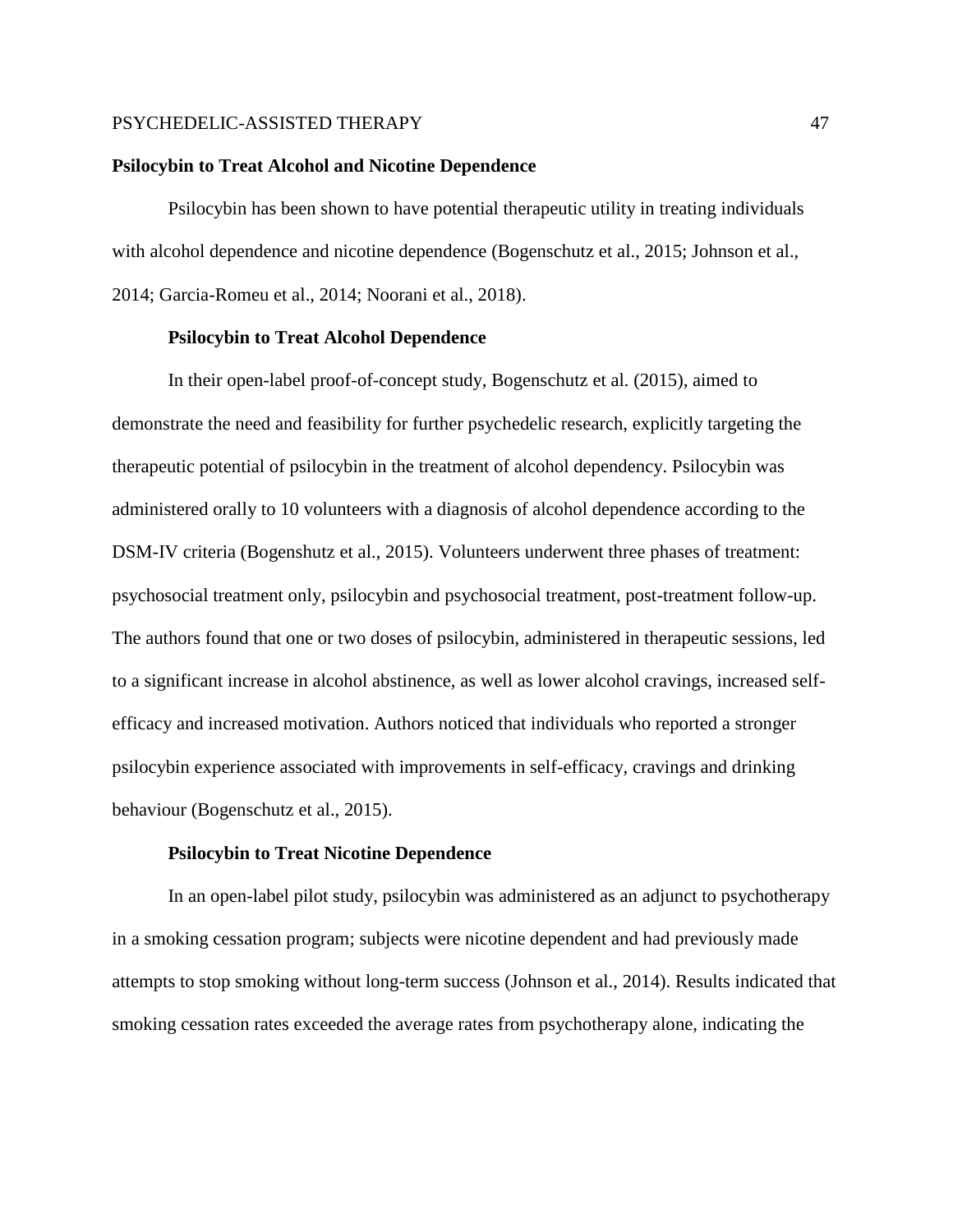promise of this powerful substance in treating substance dependency and surely cements the argument for the need for further research.

"In an open-label pilot-study," psilocybin was used to treat nicotine use disorder (Garcia-Romeu et al., 2014, p. 1). 15 participants who self-identified as cigarette smokers received two or three psilocybin doses alongside cognitive behavioural therapy for smoking cessation. "Twelve of 15 participants demonstrated biologically verified smoking abstinence at 6-month follow-up" (p.1).

Noorani et al. (2018) reported that psilocybin experiences ignited insights into individuals' self-identity that powerfully diminished their desire to smoke as well as alter smoking behaviour. Participants recounted that the imprint of the psychological experience offered through psilocybin overpowered short-term tobacco withdrawal symptoms. Additionally, positive effects beyond smoking cessation, including altruism and prosocial behaviour, were reported (Noorani et al., 2018). One participant declared that psilocybin alleviated their withdrawal symptoms in the following quote:

I have smoked for a number of years, and I have attempted to quit on numerous occasions, and I always would go through withdrawal. I didn't with psilocybin…I didn't wake up in the middle of the night [after the session], I slept like a log. My mind was preoccupied with the psilocybin experience, so, it [withdrawal] didn't really affect me. (Nooranit et al., 2018, p. 6)

## **Psychedelics: A Relatively Safe Intervention**

Psychedelic drugs are considered physiologically safe in supervised settings, have no known toxicity, and do not lead to dependence (Griffiths, Richards, McCann, & Jesse 2006;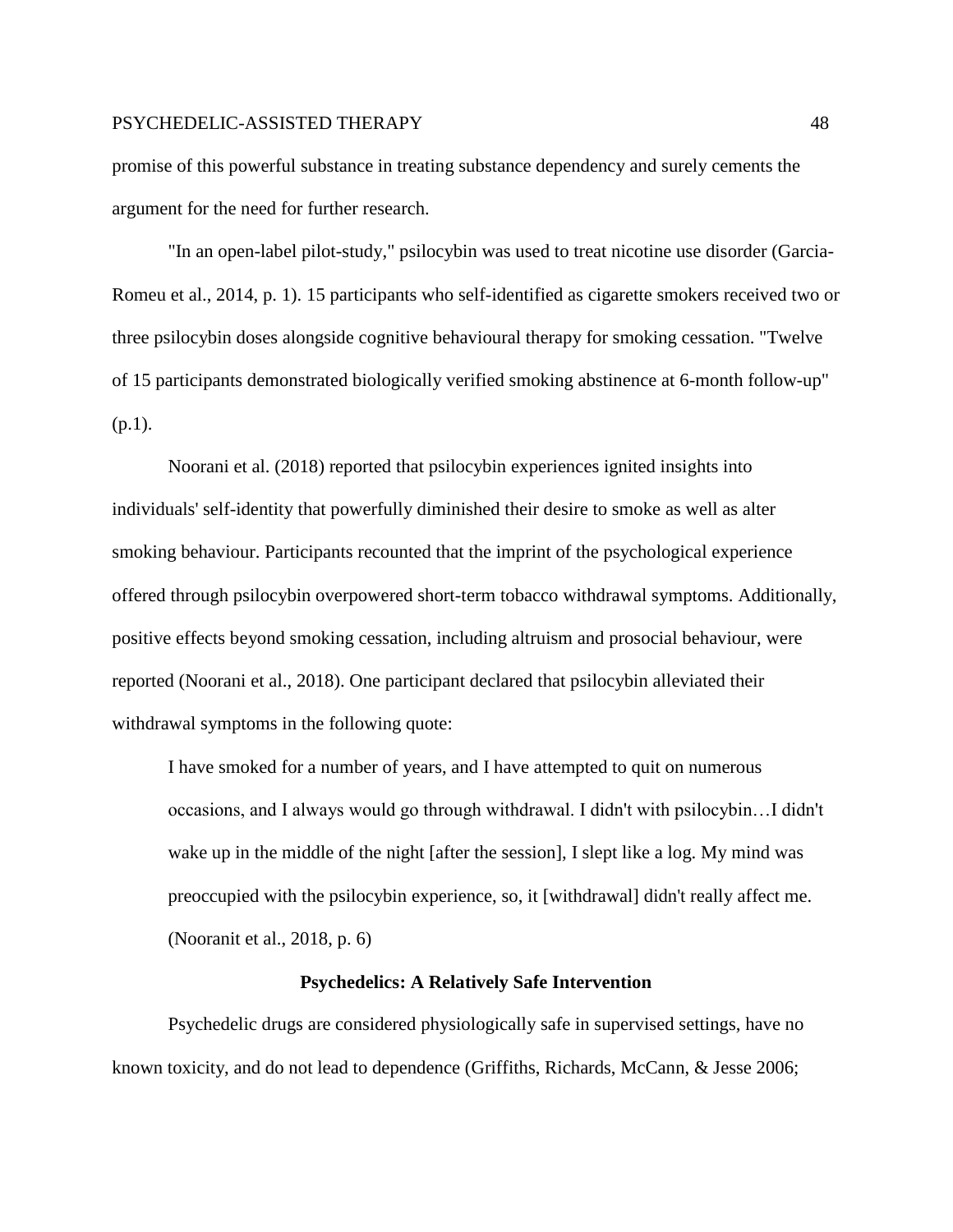Grob et al., 2011; Hasler, Grimberg, Benz, Huber, & Vollenweider, 2004; Sessa, 2008; Carhart-Harris et al., 2016; Nichols, 2016; Studerus et al., 2010). Additionally, there have been no documented cases of overdose deaths occurring after ingestion of LSD, psilocybin, or mescaline (Nichols, 2016). Nonetheless, these powerful compounds are not harmless; attention to specific psychological and acute physiological risks will be discussed in chapter five.

Unlike substances that lead to dependency, psychedelics do not impact the dopaminergic system of the brain (Nichols, 2016). Psilocybin is used most frequently in psychedelic research because of its known relative safety, significant duration of action, and easy oral absorption (Tylš, Páleníček, & Horáček, 2014). Additionally, psilocybin does not carry the same cultural stigma as other psychedelic substances, most notably LSD.

#### **Long Term Use of Psychedelics**

In a study by Krebs and Johansen (2013), researchers focused on the current mental health status and prevalence of lifetime psychedelic use in the United States. They found that among the total population sampled, 13.4% reported lifetime use of psychedelics. In this group, they did not find any significant associations of long-term psychedelic use and negative mental health outcomes. Use of psychedelics, interestingly, was associated with a lower rate of mental health problems.

Johansen & Krebs (2015) surveyed 135,000 randomly selected US adults on domains of psychedelic use and mental health. Among the 19,299 self-reported long-term psychedelic users they found "no significant associations between lifetime use of psychedelics and increased likelihood of past year serious psychological distress, mental health treatment, suicidal thoughts, suicidal plans and suicide attempt, depression and anxiety" (p. 270). Furthermore, the evidence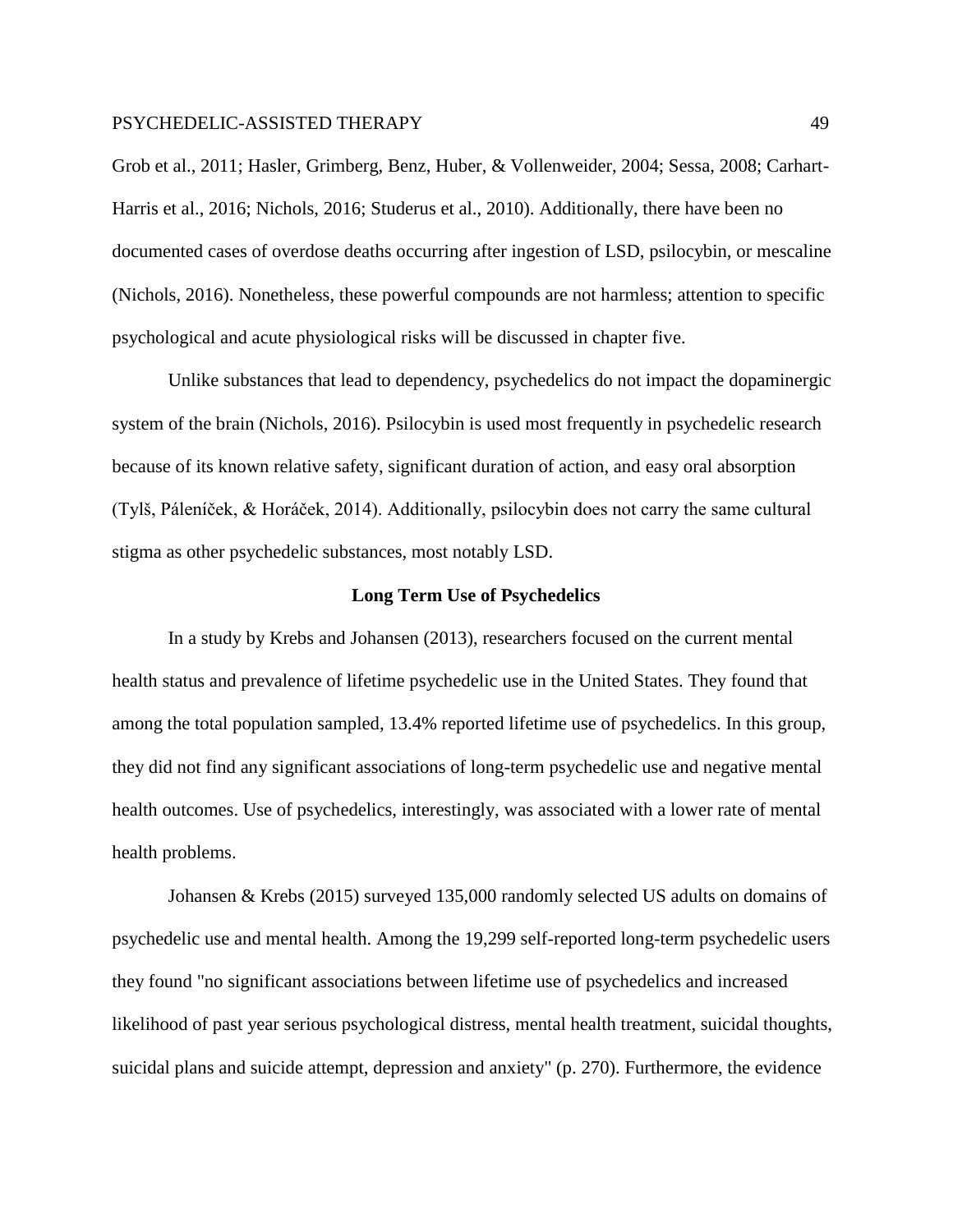suggested that there is no clear indication that psychedelic use is an "independent risk factor for mental health problems" (p. 270). In contrast, the authors found the opposite, psychedelic use was associated with a lower likelihood of psychiatric treatment.

Halpern, Sherwood, Hudson, Yurgelun-Todd, & Pope, (2005) compared 61 Navajo Native American Church members who reported regular use of peyote with 79 individuals who reported minimal use of peyote. Researchers compared these groups on domains of cognitive function, memory, attentional and executive functions. They found no deficits in cognitive function in the peyote group, nor were there any associations with peyote exposure and neuropsychological performance (Halpern et al., 2005).

Bouso et al. (2015) studied the impact of long term ayahuasca use on "general psychological well-being, mental health and cognition" by comparing mental health and psychological well-being assessments of "regular ayahuasca users (n=127) with non-ayahuasca religious controls (n=115) at baseline and one year later" (p.1). Regular ayahuasca use correlated with a decrease in psychopathology and an increase in psychosocial well-being. Long term use of ayahuasca correlated with higher scores on neuropsychological tests and decreased risk of psychopathology (Bouso et al., 2015).

Hendricks, Thorne, Clark, Coombs, & Johnson (2015) compared domains of psychological distress and suicidality with psychedelic use across a sample of 191,832 respondents of the National Survey on Drug Use and Health from 2008-2012. They found that 27,235 respondents reported lifetime classic psychedelic use. Lifetime classic psychedelic use was associated with a decreased probability of psychological distress, suicidal ideation, and suicide attempts. Furthermore, psychedelics demonstrated to be a protective factor against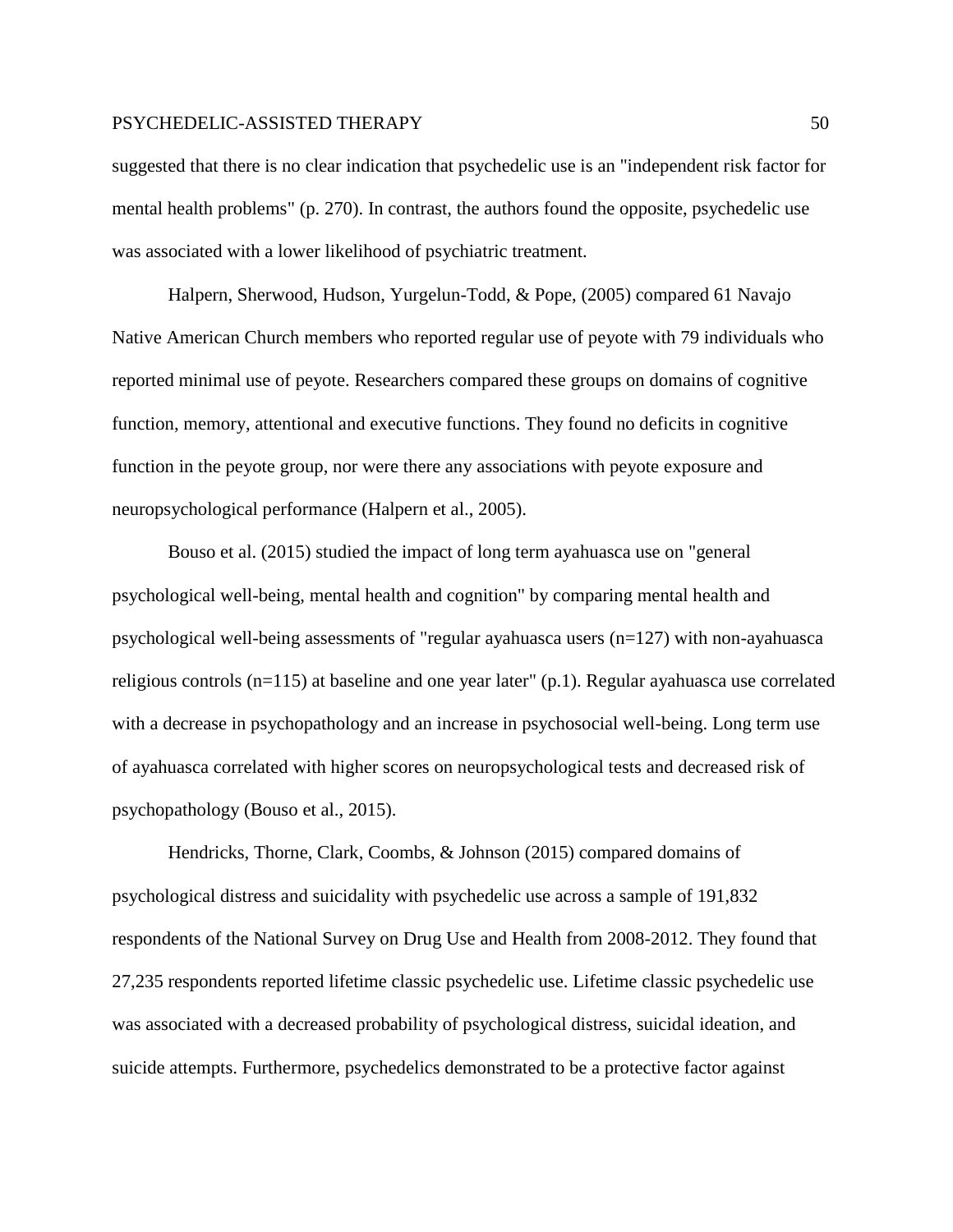suicidality and psychological stress. This study suggests that psychedelic therapy might be helpful in suicide prevention strategies.

Many of these studies have small sample sizes, so it is difficult to make grand inferences across general populations, further research that implements larger sample sizes will give us more information about how to proceed with these powerful substances. It is clear, however, that the current legal restrictions, declaring psychedelics as harmful and without legitimate psychological benefit, do not align with the evidence outlining consistent positive and beneficial effects of these compounds for a variety of ailments.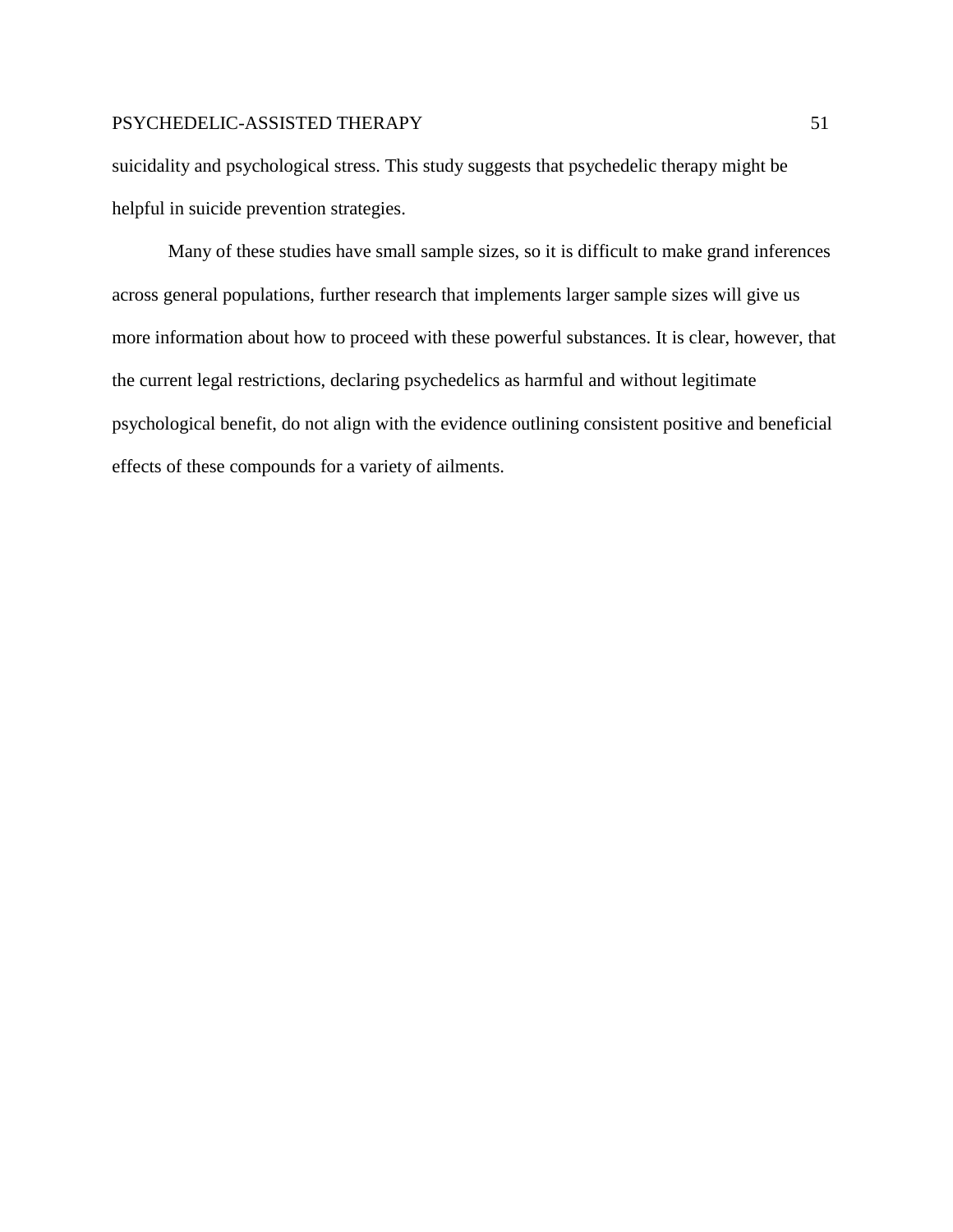Chapter Four: Phenomenology and Neural Correlates of the Psychedelic Experience

In this chapter, I discuss the phenomenological psychedelic experience and highlight recent developments in neuroscience that attempt to locate its neural correlates. I examine relevant theories about how psychedelics work to facilitate the positive therapeutic effects I discussed in chapter three. Psychedelics are known to impact brain chemistry, most notably the serotonergic system. Psychedelics also impact global brain function and neural connectivity. Moreover, psychedelics are known to induce "unique mind-manifesting properties" (Baumeister, Barnes, Giaroli, & Tracy, 2014, p. 165), alongside feelings of "transcendental enlightenment" (Dyck, 2008, p. 41). Many describe these experiences as mystical, profound, and spiritually significant (Bogenschutz & Johnson, 2016; Turton et al., 2014; Zamaria, 2016). Recent research emphasizes "the central role of the altered state of consciousness experienced during the drug's acute effects" (Bogenschutz et al., 2015, p. 290). The meaning gained from the psychedelic experience poses central significance in therapeutic healing; therefore, it is essential to discuss how the lived experience contributes to the overall positive effects.

I believe it is crucial to have a foundational understanding about what is happening both neurologically and phenomenologically to know the best way forward as practitioners in the psychedelic arena. I believe the work of facilitating and integrating a healing process for clients comes from a fundamental understanding of how these medicines work to generate meaningful changes. Although the current chapter explores psychedelics and the psychedelic experience, I am not advocating for rampant recreational use of these substances outside the boundaries and containment of psychedelic-assisted therapy.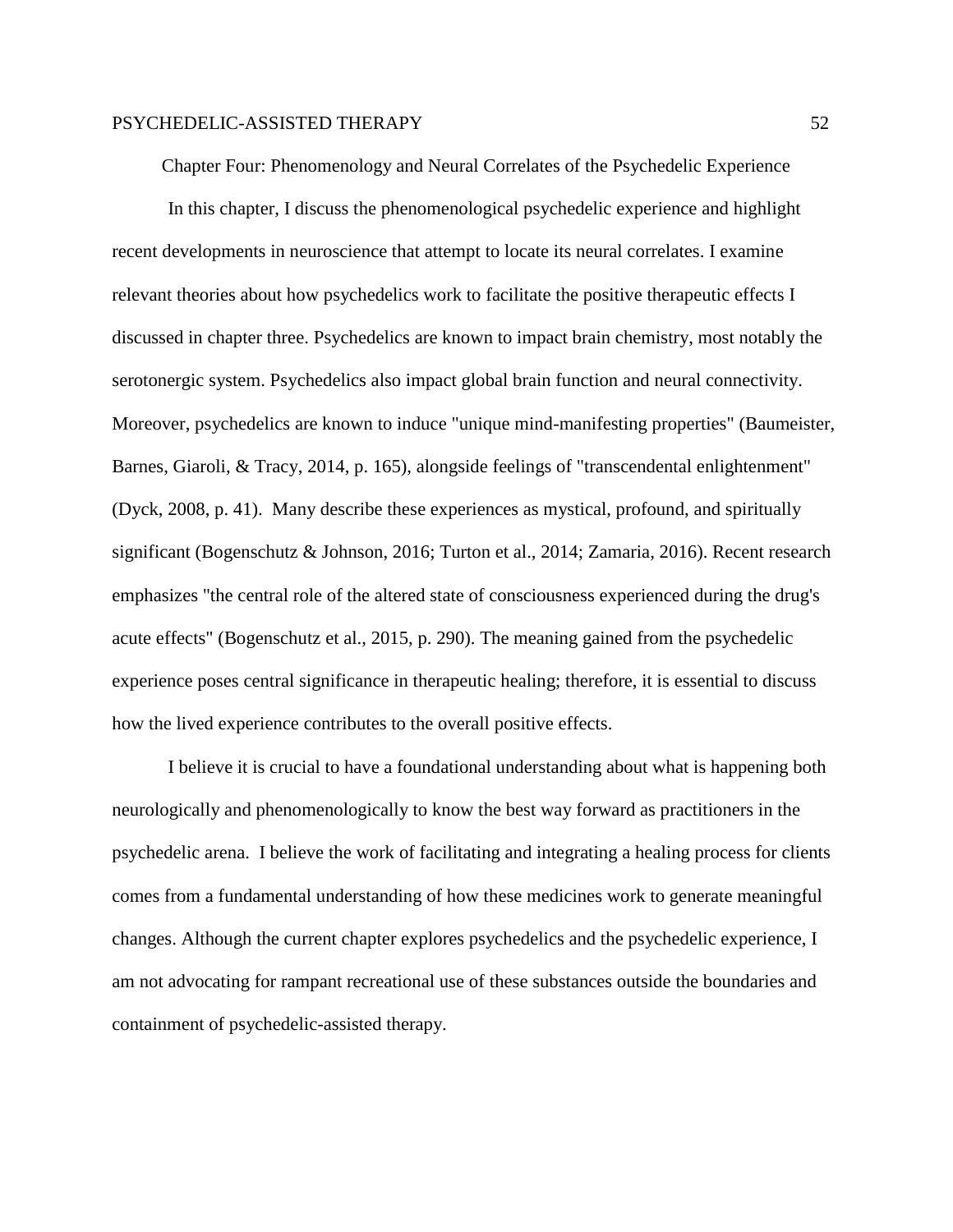#### **Phenomenological Psychedelic Experience**

This section will categorize the varieties of the psychedelic experience through common themes; however, I recognize the powerful shifts in experience due to set and setting, which I will discuss in chapter five.

## **Alterations in Perception**

Psychedelics can produce alterations in waking consciousness which manifest as perceptual disturbances in auditory, visual, somatosensory, and proprioceptive sensations as well as perceptual disturbances in time (Blewett & Chwelos, 1959; Schmid et al., 2015; Turton, Nutt, & Carhart-Harris 2014). Specifically, psychedelics can induce feelings of weightlessness, variations in perceived brightness in the visual field, variations in perceived visual patterns and colour, and shifts in temperature (Blewett & Chwelos, 1959). Psychiatrist Stanislov Grof discussed his LSD experience in the following way: "I experienced a fantastic display of colorful visions, some abstract and geometrical, others figurative and filled with symbolic import" (as cited in Fadiman, 2011, p. 52). Under the influence of psychedelics, the sensory messaging shifts and individuals perceive an alternative reality. As one participant in psychedelic research declared, "…The things you normally consider as reality are just not as they seem to be" (Gasser et al., 2015, p. 62). Humphrey Osmond proclaimed his experiences with LSD as "not escapes from but enlargements, burgeoning's of reality" (Osmond, 1957, p. 428). Psychologist Ralph Metzner described one encounter with psychedelics in the following way:

I lay down on the floor and stretched out, feeling very relaxed and yet very alert…all of a sudden I found myself in completely new and magical worlds…when I closed my eyes, fantastically beautiful and intricate geometric depth patterns were interweaving behind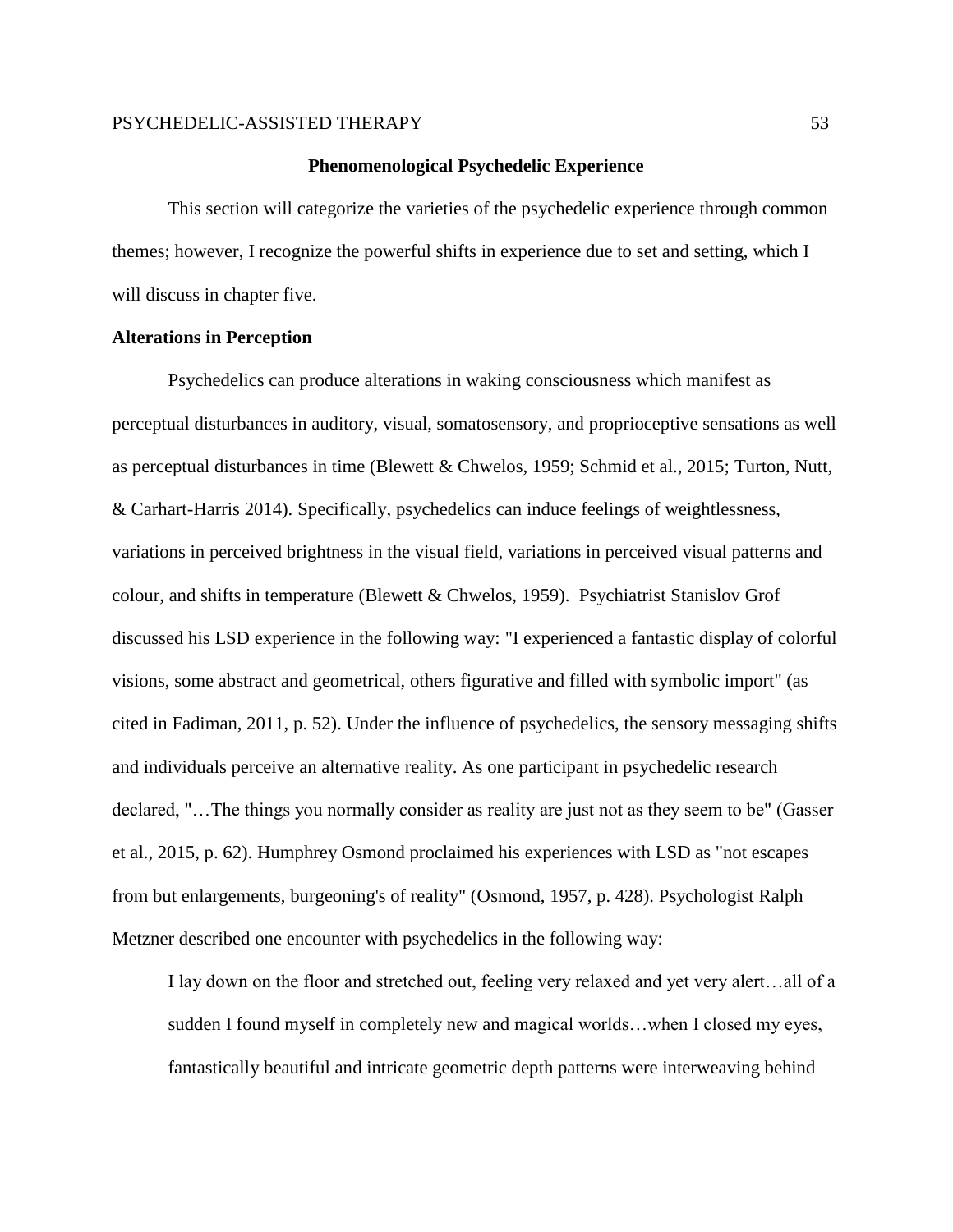my eyelids, watching, colliding, streaming by at great speed…my skin was embracing me, enwrapping me, in a kind of alternatively wet and dry, hot and cool almost unendurably pleasurable embrace. (as cited in Fadiman, 2011, p. 58).

After Albert Hoffman accidentally ingested LSD in 1943, he noted his subjective experience in his laboratory journal:

I noted with dismay that my environment was undergoing progressive change. Everything seemed strange and I had the greatest difficulty in expressing myself. My visual fields wavered and everything appeared deformed as in a faulty mirror. I was overcome by a feeling that I was going crazy, the worst part of it that I was clearly aware of my condition…I was seized by a peculiar sensation of vertigo and restlessness. Objects, as well as the shape of my associates in the laboratory, appeared to undergo optical changes…In a dream-like state I left for home…(where I) fell into a peculiar state of 'drunkenness' characterized by an exaggerated imagination…After two hours this state gradually subsided. (as cited in Anderson, 1996, p. 2-3).

Psychedelics can also increase an individual's propensity to visually perceive beauty in their surroundings and increase imagination and creativity (MacLean, Johnson, & Griffiths, 2011). Alexander "Sasha" Shulgin, a pharmacologist and chemist who discovered, synthesized and ingested over 230 psychoactive compounds, described his experience of mescaline in 1960, under the care of a psychologist friend acting as a guide, in the following quote:

I saw the world that presented itself in several guises. It had a marvel of color that was, for me, without precedent, for I have never particularly noticed the world of color. The rainbow had always provided me with all the hues I could respond to. Here, suddenly, I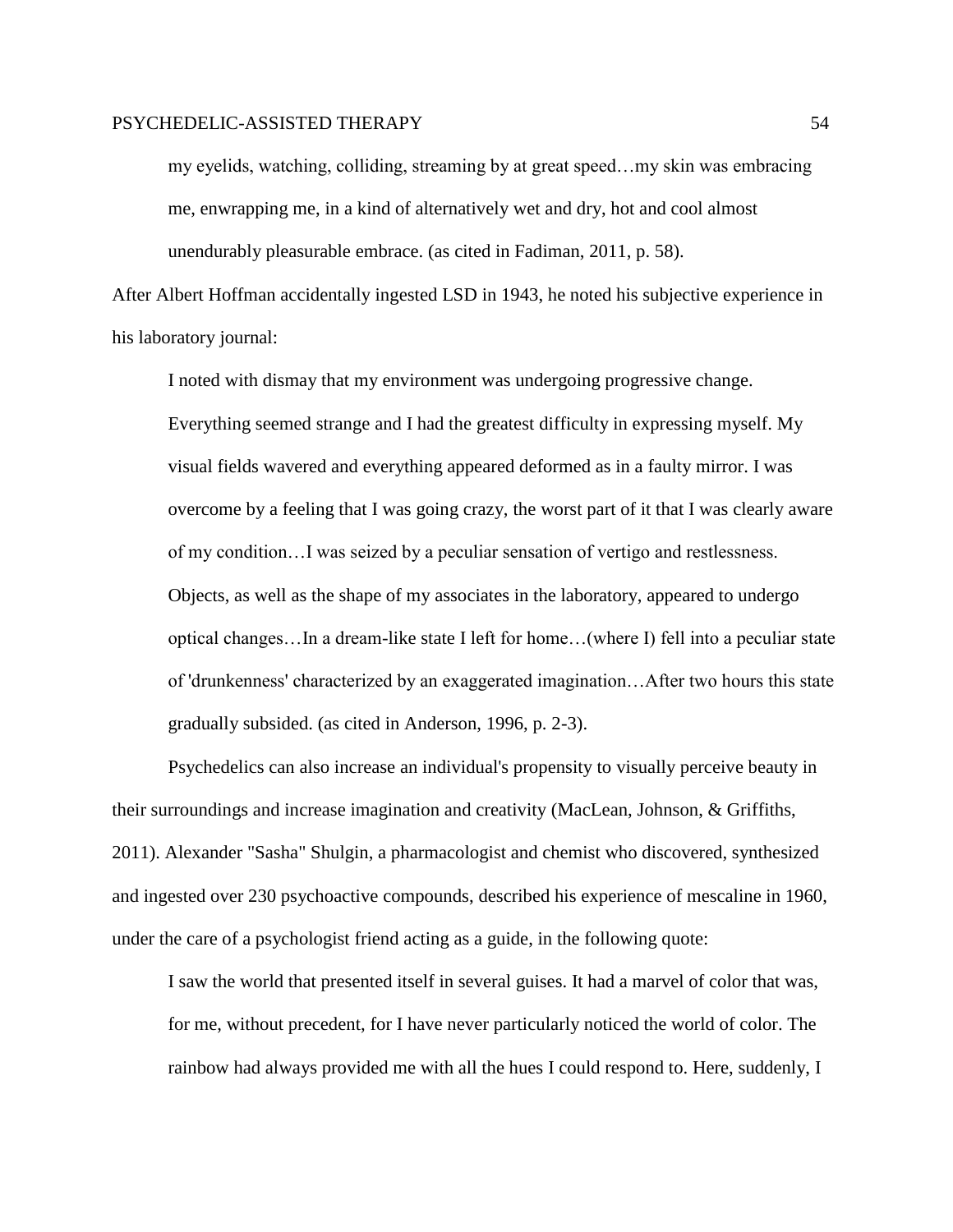had hundreds of nuances of color which were new to me, and which I have never, even today, forgotten. The world was all so marvelous in its detail. (as cited in Fadiman, 2011, p. 53).

#### **Ineffability**

Many individuals find the ineffable, sacred, profound nature of the psychedelic experience challenging to represent in language (Turton et al., 2014; Chwelos et al., 1959). LSD is said to induce:

portentousness – the capacity of the mind to see more than it can tell, to experience more than it can explicate, to believe in and be impressed with more than it can rationally justify, to experience boundlessness and boundaryless events, from banal to the profound. (Freedman, 1968, p.331).

It could be that the "sensory aspect of the experience is out of the bounds of the usual experience for which our language is intended" (Chwelos et al., 1959, p. 583). Moreover, individuals may struggle to articulate their thoughts because the speed of their arrival is too rapid to describe (Blewett & Chwelos, 1959).

Belser et al. (2017) underscored the ineffability of such experiences through the words of a voyager, "You cannot express what is happening. You have a complete blockage, because there is no vocab, there is no word" (p. 371). Another voyager noted, "I mean, it's really hard to describe. You just know, but you feel it in a very intense way because part of it is in the process of knowing, you realize that you didn't know before" (Belser et al., 2017, p. 371). Three voyagers used the following "paradoxical juxtapositions to describe their experience: "formless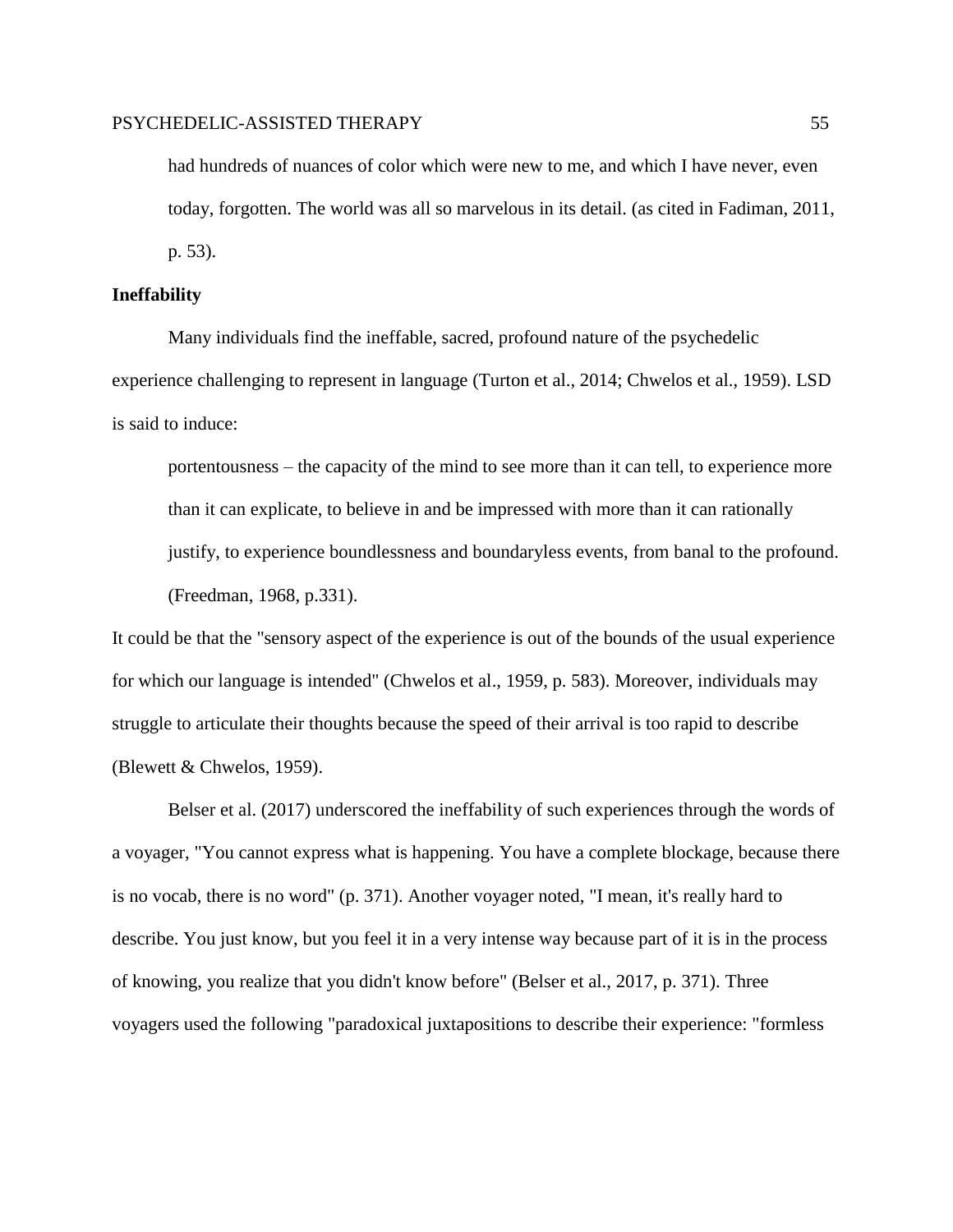mass," "indescribable confluence of joy and sorrow," and "wonderful nothingness" (Belser et al., 2017, p. 371).

## **Mystical Experience**

Psychedelics can occasion "profound existential experiences"(Carhart-Harris et al., 2012, p.2138), and lead to spiritual or mystical experiences that have long-lasting psychological effects (Turton et al., 2014). According to William James, (1902) mystical experiences take up a noetic quality signifying their capacity to register not only as a feeling state but as a "state of knowledge," an enduring conviction of the revelation of ultimate truths and reality. Noetic refers to:

States of insight into depths of truth unplumbed by the discursive intellect. They are illuminations, revelations, full of significance and importance, all inarticulate though they remain; and as a rule they carry with them a curious sense of authority for after time. (James, 1902, p. 370).

The Pahnke-Richards Mystical Experience Questionnaire denotes seven domains of mystical experiences: internal unity (pure awareness; merging with ultimate reality), external unity (unity of all things, all things are alive; all is one) transcendence of time and space, ineffability and paradoxically (claim of difficulty describing the experience in words), a sense of sacredness (awe), noetic quality, and a deeply felt positive mood (joy, peace, love) (Griffiths, Richards, McCann, & Jesse, 2006).

While there is no clear consensus on the mechanism of action of psychedelics, the most persuasive evidence suggests that the individuals' connection to the mystical, profound and meaningful experience of psychedelics mediates perceived benefits and positive aftereffects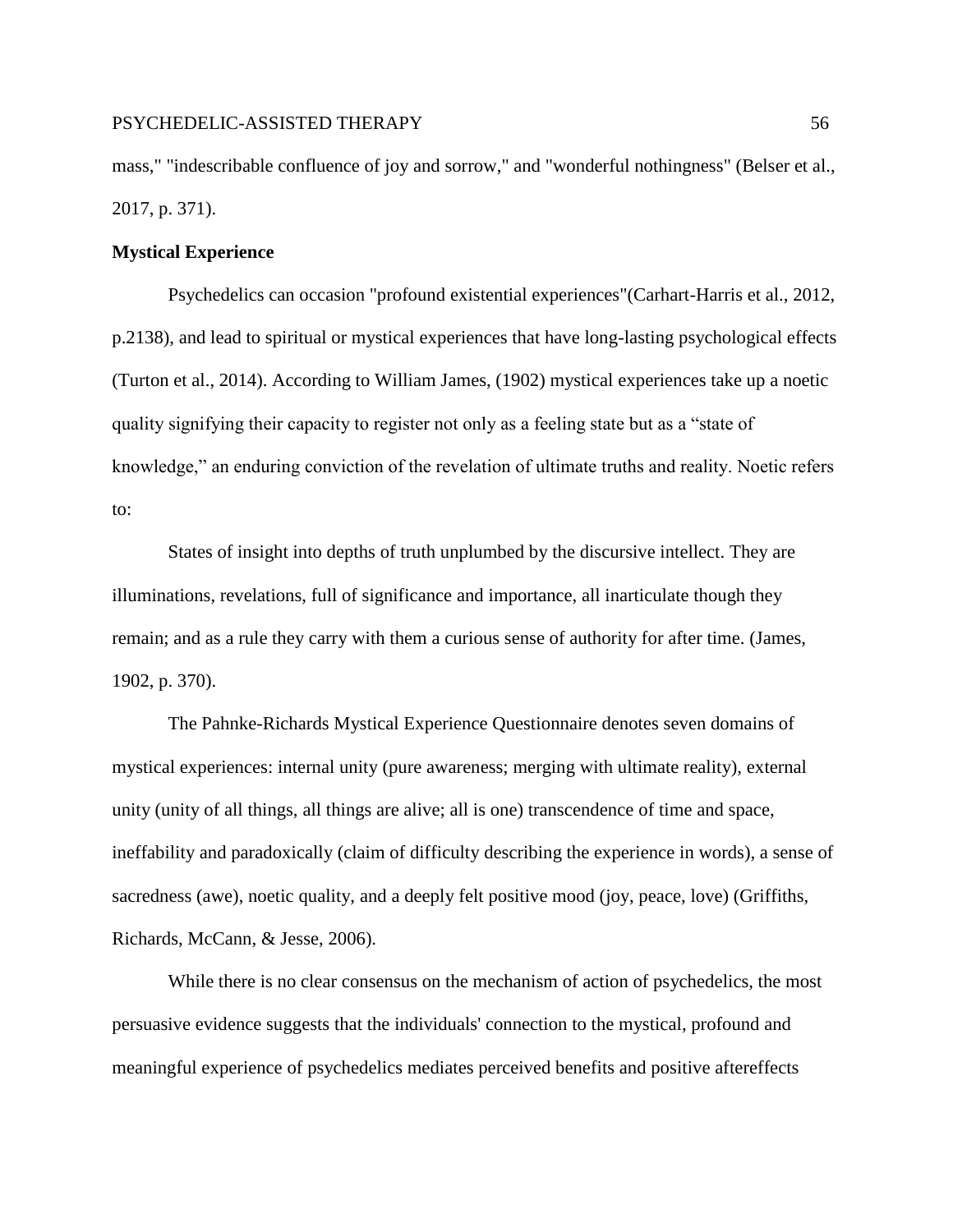(Bogenschutz & Johnson, 2016; Garcia-Romeu et al., 2014: Johnson et al., 2014; Noorani et al., 2018; Ross et al., 2016; Zamaria*,* 2016). The subjective experience is integral to the success of psychedelics. Michael Pollan sums up this idea succinctly in his book How to Change Your Mind with the following quote:

What is striking about this whole line of clinical research is the premise that it is not the pharmacological effect of the drug itself but the kind of mental experience it occasions- involving the temporary dissolution of one's ego-that may be the key to changing one's mind. (Pollan, 2018, p. 11).

One voyager described a transforming view of the world due to psychedelic-assisted therapy: I feel like there was a major difference in my perception of the world. Things seemed a lot richer than I had noticed them before, any other time. It just felt like the veil was pulled back and that I could perceive life as a deeper, richer experience. (Zamaria, 2016, p. 290).

Garcia-Romeu et al. (2014) conducted a study in which individuals were treated with psilocybin assisted psychotherapy for the treatment of smoking cessation. Those who abstained from smoking reported a stronger likelihood of mystical-type experiences. Mystical experience measures correlated with smoking abstinence. Moreover, Garcia-Romeu et al. (2014) proposed that the subjective experience of psilocybin carried more significance than the actual pharmacological impact.

Furthermore, the suggestibility of these compounds and the intentionality of the voyager contributes to their meaningful effects. For instance, many individuals use psychedelics in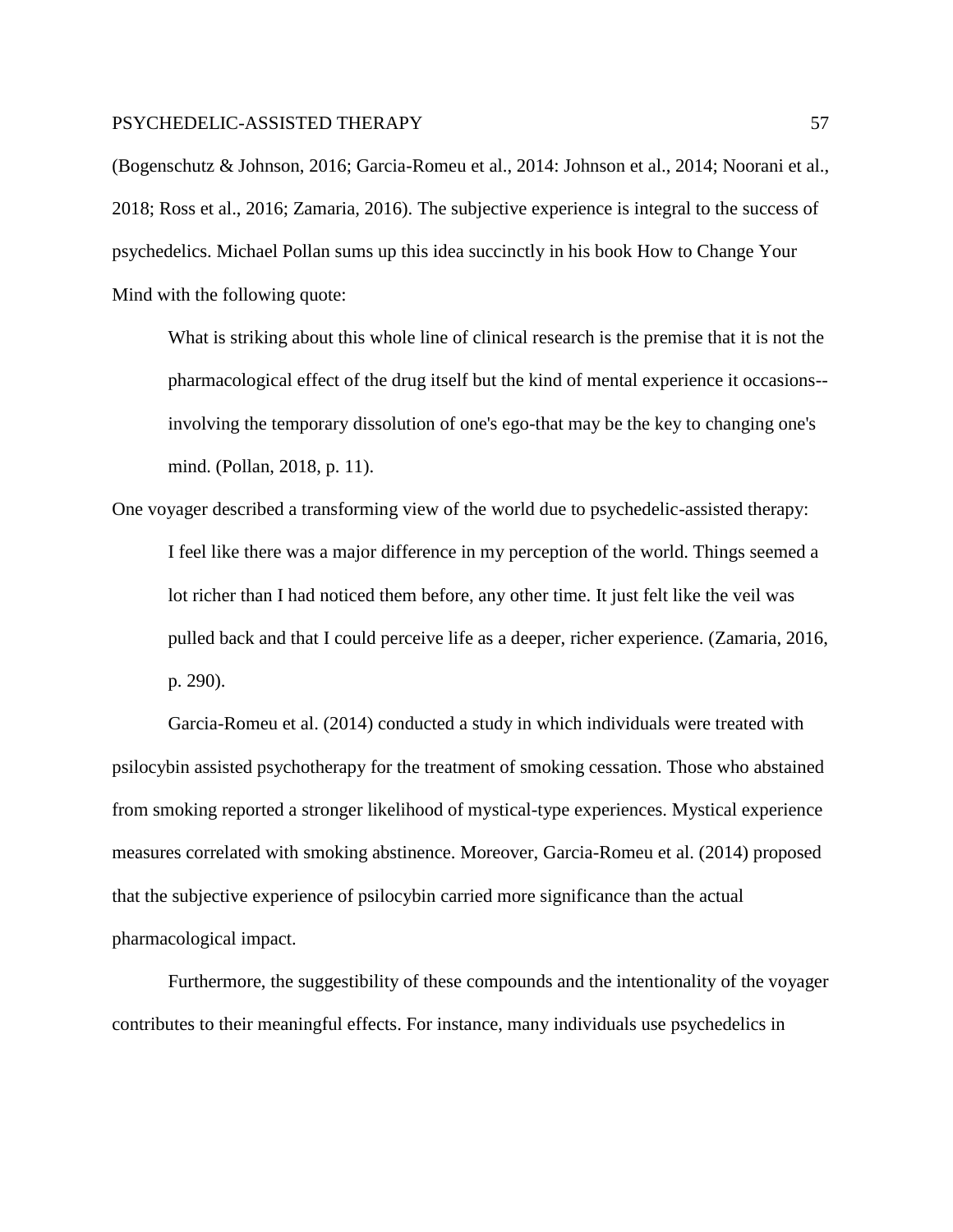tandem with smoking cigarettes. It is only when the voyager intends to stop smoking that the profound psychedelic experience engenders abstinence from cigarettes.

## **Psychedelics and Introspection**

Use of psychedelics can induce powerful, compassionate, and open introspective experiences that elicit spontaneous insights about the self and nature (Blewett  $&$ Chwelos, 1959; Bogenschutz et al., 2015; Carhart-Harris et al., 2014; Zamaria, 2016). Blewett & Chwelos (1959) believed that psychedelic therapeutic potential lies in the voyager's achievement of a "remarkable degree of insight and self-understanding" (p. 11). They argued that when the individual leans into a new level of identity, what abides is the freedom to be oneself, free from self-judgment or fear of uncertainty of self or others. This new identity often arrives as a revelation, anew, clear and profound. A voyager describes encountering internal wisdom in the following quote:

I was inspired to think about myself and my life, and what I really want or what would really be good for me. Thoughts would just come to me that seemed to be coming from some wise place. I felt like I could think with a lot of clarity about the meaning of things as they relate to me. Words would come to me like poetry or philosophy about my life or my experiences (Zamaria, 2016, p. 291).

Dyck (2008) highlighted the variety in individual responses to psychedelics during the LSD trials in Saskatchewan. Psychedelics sparked differential philosophical, spiritual, and epistemological worldview questions in users, and although the phenomenological experience varied, most individuals reported that LSD "fundamentally modified their being" (Dyck, 2008, p.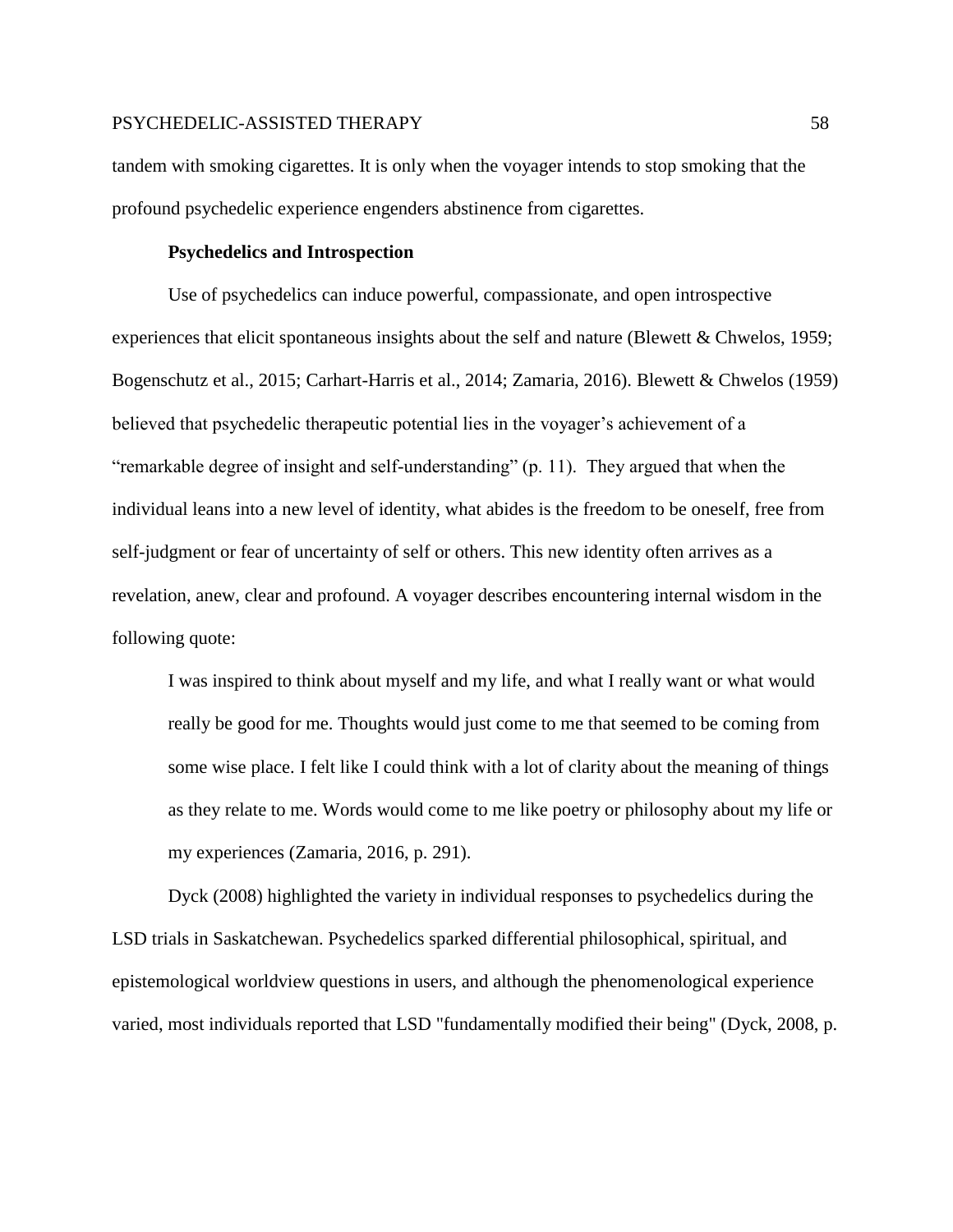30). The distortions and alterations in perception, coupled with profound personal insight and feelings of self-discovery (Dyck, 2008).

Noorani et al. (2018) conducted a qualitative study on psychedelic therapy for smoking cessation, and many voyagers reported that psilocybin assisted therapy led to "profound insights into their self-identity or smoking behaviour" (p. 4). Many saw smoking as trivial once they met with the mystery and awe-inspiring magic of life that psilocybin seemed to render. The expansion and awareness of the newfound possibilities led some participants to experience their smoking as a futile, uninteresting, quizzical, and pointless endeavour (Noorani et al., 2018). The following quote from a voyager iterates this quality succinctly:

…smoking just seemed like this miniscule flick of the – pshh, like that, it was nothing compared to everything that I was feeling and thinking, and it was all coming together in this holistic picture of everything, past, present and future. And smoking – whatever! – like just so pointless, it's just nothing to do with anything. Like a little pebble in your shoe – just brush it off and then you… you know, the world is so much bigger! (Noorani et al., 2018, p. 5).

Some voyagers also spoke of "reawakening an inner power" and a "reconnecting of core values" that had faded (Noorani et al., 2018, p. 4). Voyagers found a semblance of inner peace and connectedness, love and acceptance for themselves and a deep feeling of gratitude and appreciation for the world around them. This quality is articulated in the words of another voyager:

I had always had the sense of everything being connected. And [the psilocybin session] reinforced that, very strongly… [If I were to smoke] I would be a polluter…ashtrays and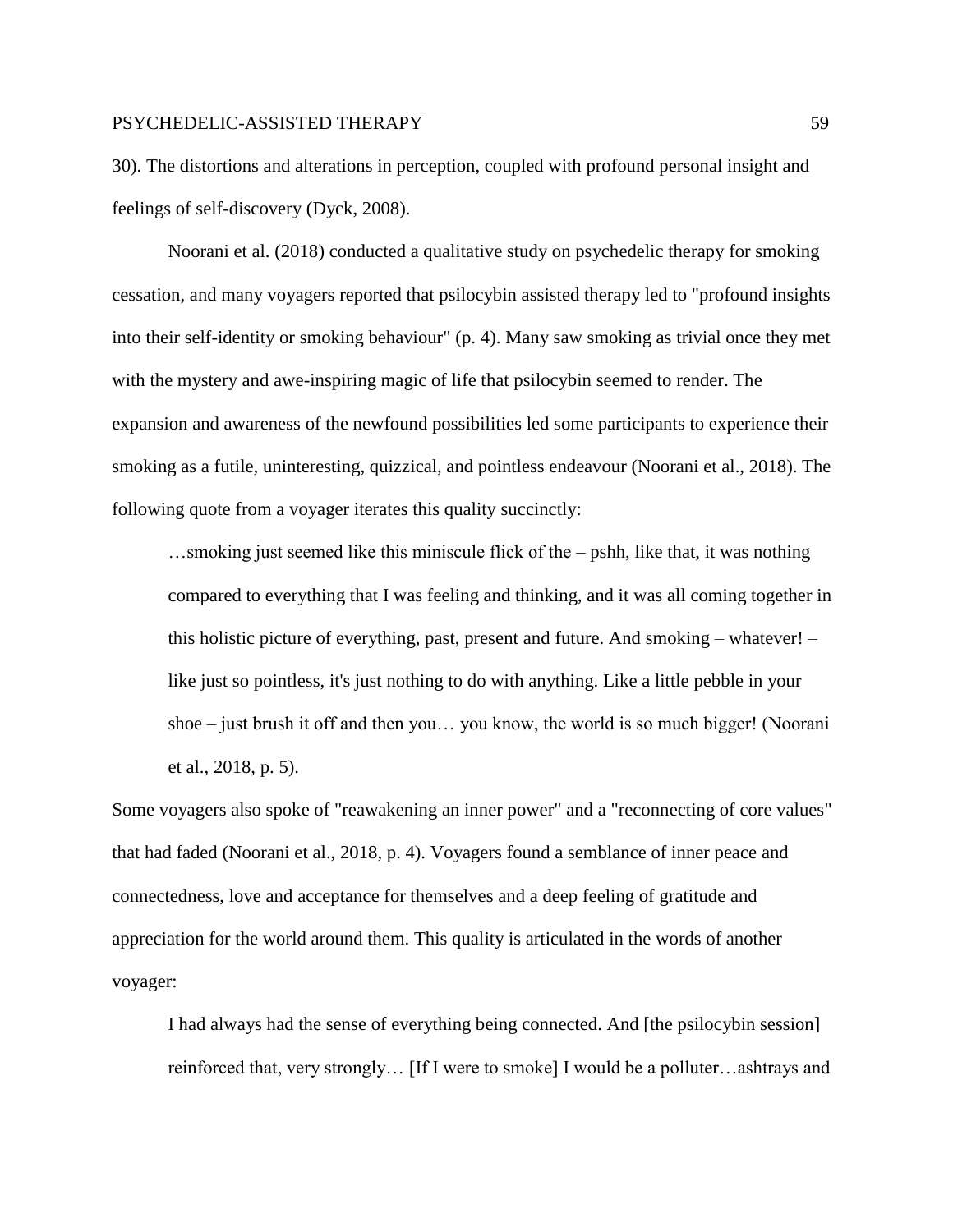butts all over the place, and you're causing harm to other people's health as well. And so you were re-looking at your place in the universe and what you were doing to help or hinder it. The universe as such. And by smoking, you wouldn't be helping. (Noorani et al., 2018, p. 5).

## **Ego Dissolution and Connectedness**

Themes like ego-dissolution and connectivity show up consistently in psychedelic experiences (Carhart-Harris et al., 2012; Carhart-Harris et al., 2014; Nour, Evans, Nutt, & Carhart-Harris, 2016; Zamaria, 2016). Ego dissolution is central to the psychedelic experience and assists individuals in experiencing expanded perceptions relating to inter-connectedness and unity, with others', and, I would argue, with nature and environment. Within the psychedelic experience, individuals may be "able to see themselves objectively" (p. 584), which helps alter the "usual concept of self" (Chwelos et al., 1959, p. 584). In the words of some who volunteered in LSD experiments, "I had finally understood by experience the feeling of union with the cosmos," and "I experienced a transcendental feeling of being united with the world" (Chwelos et al., 1959, p. 584).

Numerous reports indicate psychedelic induced experiences of ego dissolution are central to the drugs' powerful and persisting aftereffects (Carhart-Harris et al., 2014; Harrison, 2010; Lebedev et al., 2015; Zamaria, 2016). One participant describes their experience of ego dissolution the following way:

Feeling like I could feel every particle and movement that was happening, in and around me in the most subtle, beautiful way. . . every particle of existence felt like it was an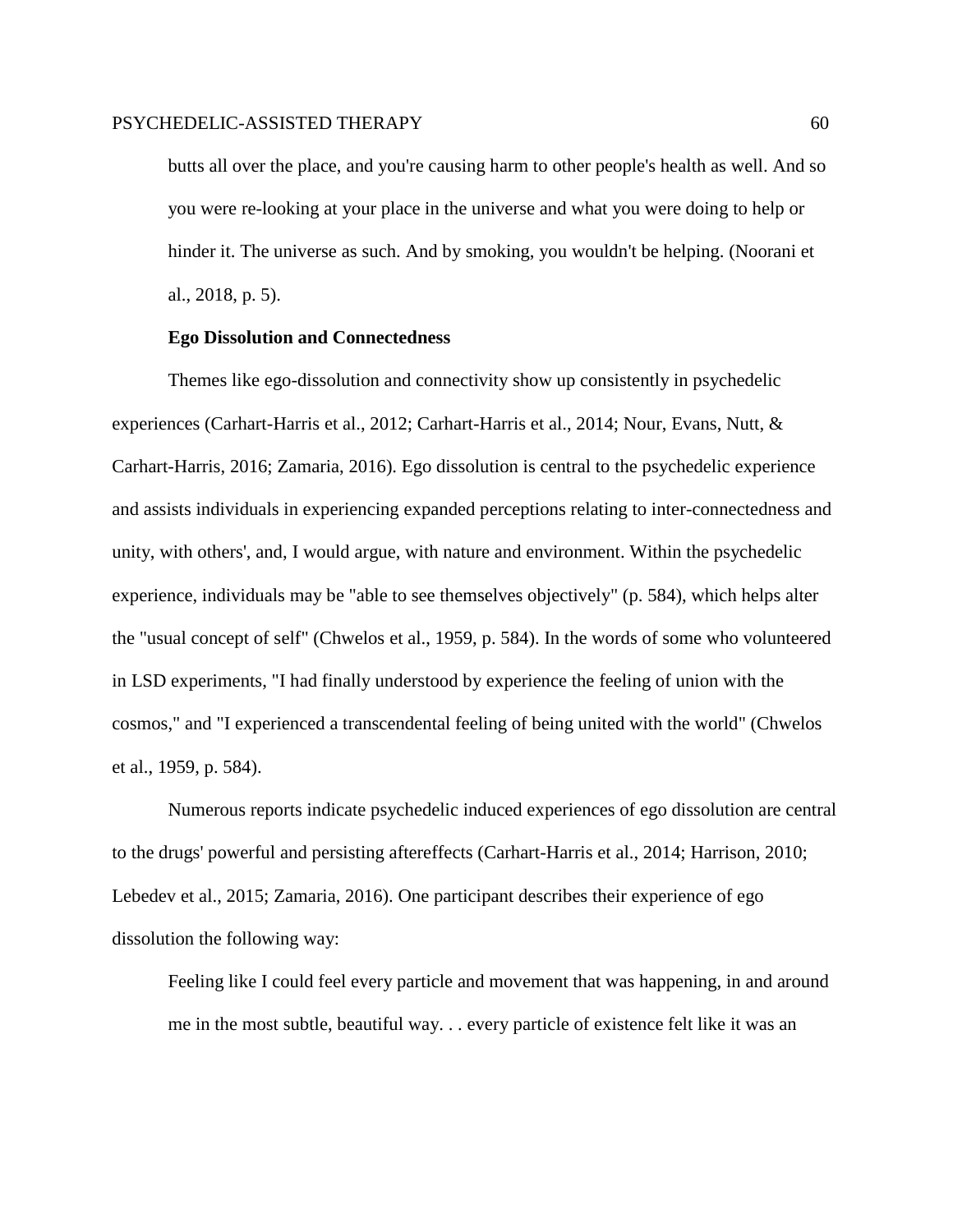extension of me, from me to the air and plants around me to all other things, everything was connected and I could see it and feel it. (Zamaria, 2016, p. 291).

Thomas et al. (2013) found that individuals who participated in ayahuasca experiences tended to show improvements in various domains, observing greater subjective feelings of connection with self, other, spirit, and nature, as well as an overall improvement in the quality of life. One voyager described their encounter with ayahuasca the following way:

I got my spirit back, for one. Nature, like it's saying "wake up and smell the coffee." Like it's so beautiful outside, and where was all that all this time? You know, I was just living [with] a black cloud over me. And the black cloud's been removed basically. Because life is a lot nicer than it ever was. You know? I go spirit bathing every morning (Thomas et al., 2013, p.38).

Belser et al. (2017) highlighted the phenomenological experience of a voyager who used simile and metaphor to communicate ego dissolution:

It was like being inside of nature, and I could've just stayed there forever—it was wonderful. All kinds of other things were coming, too, like feelings of being connected to everything, I mean, everything in nature. Everything—even like pebbles, drops of water in the sea . . . it was like magic. It was wonderful, and it wasn't like talking about it, which makes it an idea, it was, like, experiential. It was like being inside a drop of water, being inside of . . . a butterfly's wing. And being inside of a cheetah's eyes. (p. 371).

#### **Shifts in Emotion and Personality**

Psychedelics are also known to produce powerful shifts in emotion, working memory, cognition, and personality (Turton et al., 2014; Schmid et al., 2015). Schmid et al. (2015) found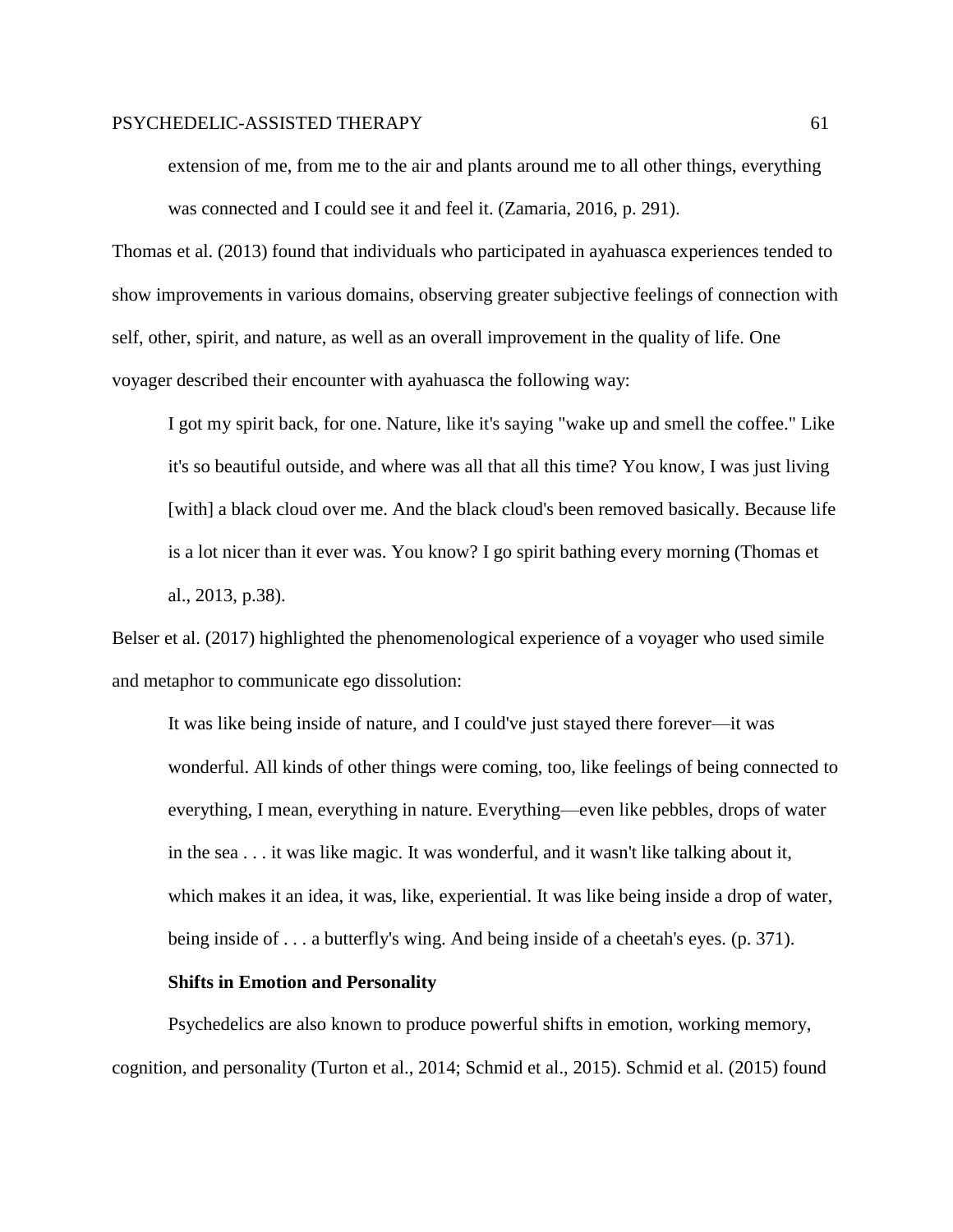that LSD led to an increase in subjective well-being, happiness, closeness to others, openness, and trust (Schmid et al., 2015). Maclean et al. (2011) argued that the mystical experience brought on by psychedelics contributed to personality shifts in openness. Carhart- Harris et al. (2015) found that LSD enhanced responsiveness to suggestion, which may have implications for the use of LSD as an adjunct to psychotherapy. Results of this study may indicate that those with high trait conscientiousness might be particularly sensitive to the suggestibility-enhancement effect of LSD (Carhart-Harris et al., 2015).

Gasser et al. (2015) pointed towards "cognitive, psychodynamic, and emotional experiences induced by LSD" (p. 67), as contributing factors in the positive aftereffects. They surmised that the emotional 'peak experiences' catalyze nuanced inner perspectives and creative insights that foster coping strategies and propel individuals towards healing. One participant described their LSD experience the following way:

It encouraged me to let the feelings flow … to free myself from my fears. To look at my grief. It was necessary. It was relieving. Afterward I was able to laugh about it. It is a fluctuating world of emotions you have to pass during these eight hours … Except the feeling of grief and fear … there were other sequences and nuances. … A lot is happening there. (Gasser et al., 2015, p. 61).

#### **Increasing Sensitivity to Others**

Psychedelics increase and enhance an individual's sensitivity to the feelings of others and tolerance of another's viewpoints and values (Chwelos et al., 1959; Maclean et al., 2011). "I was conscious of an extremely acute sense of awareness of perception of another's mood, almost thoughts" (Chwelos et al., 1959, p. 584). According to Schmid et al. (2015), the tendency for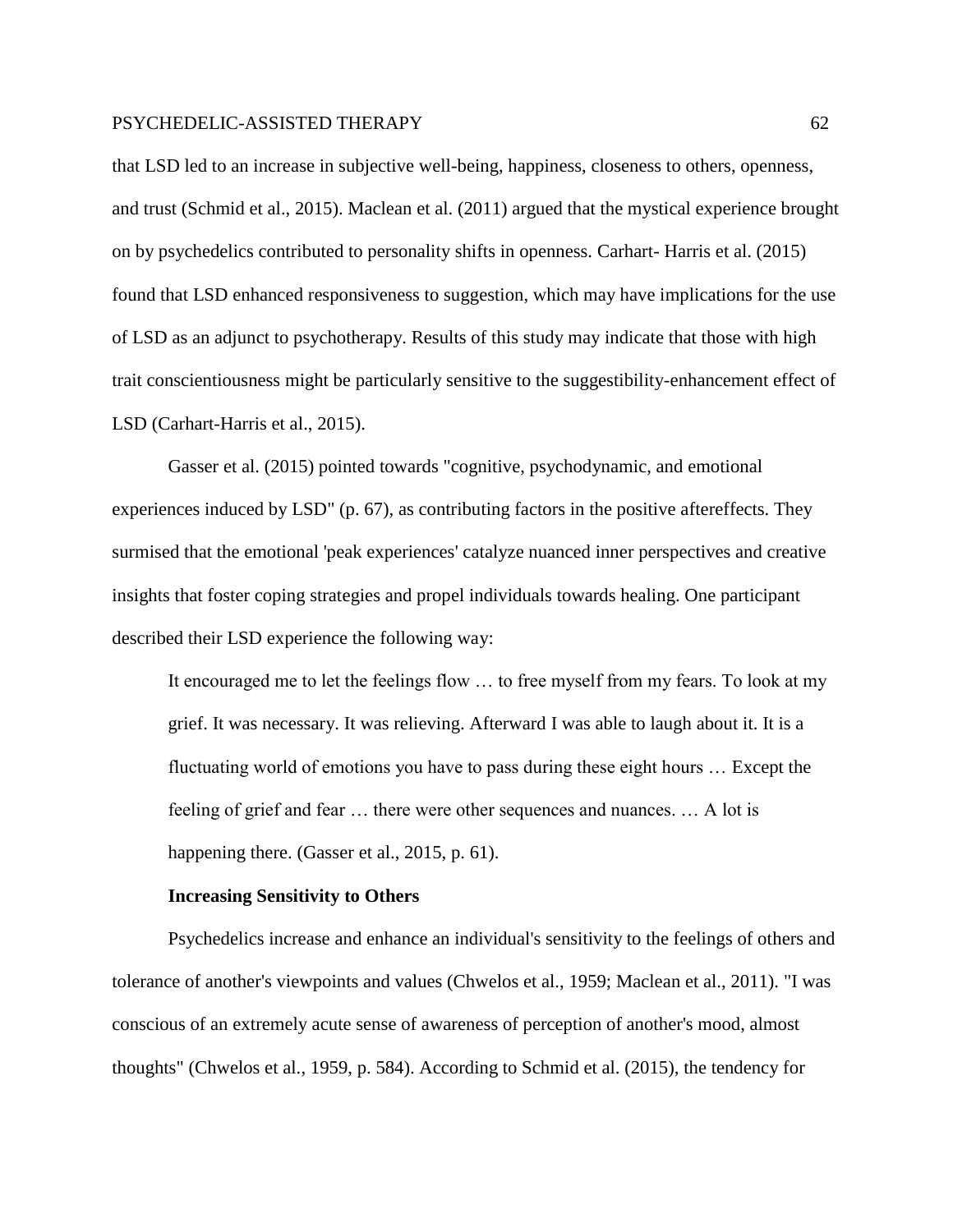LSD to produce empathogenic mood effects may assist in facilitating a positive therapeutic relationship. Osmond (1957) suggested the practical benefits of LSD for psychotherapy; he discussed the power of LSD to develop empathy within the therapeutic relationship, which is crucial for success in therapy.

## **Understanding the Psychedelic Experience through Neuroscience**

I have discussed the role of the phenomenological experience as integral to inducing beneficial effects. The following paragraphs will explore current theories of the neurobiological mechanism of action of psychedelics and the neural correlates of the psychedelic experience. The theories are not meant to detract from one another or obscure human phenomenology; alternatively, a multitude of explanations is preferred to comprehensively synthesize the remarkably elaborate distinctions of the human brain and the psychedelic experience.

Many of the following research studies do not account for variabilities of the human experience contingent upon social and ecological environments. For example, viewing the brain through a brain scanner informs researchers what happens when an individual is put inside a machine, neglecting multiple dimensions of brain organization and interaction in other contexts. I recognize that the human brain does not exist in isolation from the social and ecological environmental context the individual resides. I do not believe that so-called mental illness emerges from the neurobiological or neurochemical underpinnings of the brain but is brought on by a complex interplay of genetics, biology, trauma, social dislocation and isolation. I believe an oppressive, unjust, and unequal society is to blame for much mental and emotional suffering. For example, Alexander (2012) argued that so-called "addiction" could be better understood socially as an adaptation to a poorly integrated and isolating free-market capitalist society (Alexander,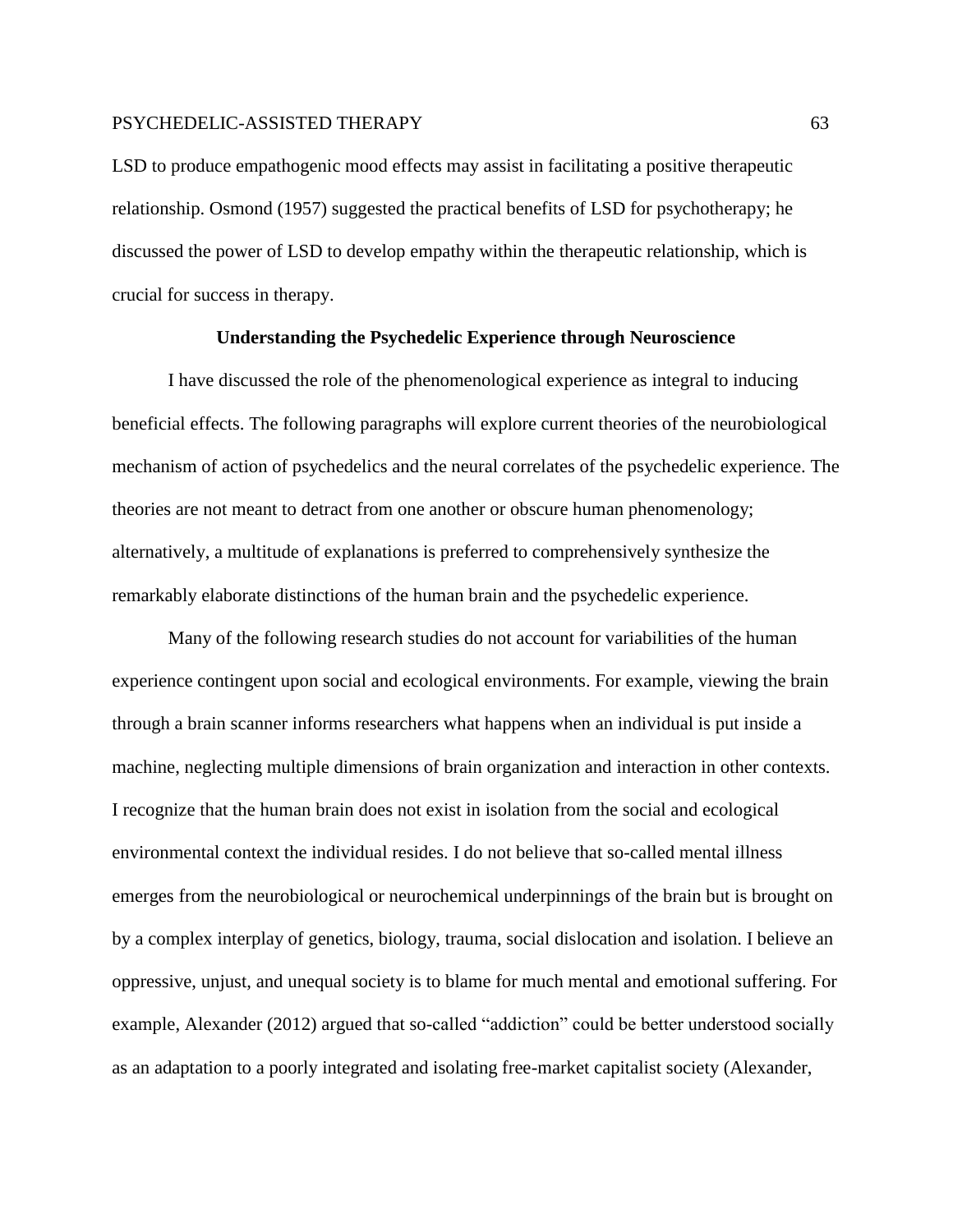2012). Addiction is not merely a matter of a diseased mind or a maladaptive human, but an adaptation to dislocation, an adaptation to an individual lacking in psychosocial integration (Alexander, 2008).

Nevertheless, I believe an analysis of neuroscience thickens the interpretations of the derivatives of complex human thought and consciousness and strengthens insights of how psychedelics induce powerful shifts in perception and negative emotional states. Through advanced technologies that allow visual representations of the brain, researchers can investigate the differences between the neurobiology and neuro-connectivity patterns in many human brains before and after ingesting psychedelics. With more details of neurochemistry, neuroanatomy, and neurobiology, individuals may ultimately have more insight into their thoughts, emotions, and behaviour.

For many, neuroscientific explanations of the psychedelic experience may increase the legitimacy of the experience, validate subjective feelings, and decrease stigmas about psychedelics as dangerous substances. Neuroscientific explanations classify human thoughts and behaviour as typical human responses to environments, the way that any human brain might respond to the particular context the individual is surviving. There may be a sense of freedom and connection when an individual comes to know their behaviour as fundamentally human. Foundational awareness of neuroscience may help alleviate self-blame and shame, as individuals come to know their struggles as adaptations rather than pathologies Additionally, I believe it is fascinating to look inside the brain and witness the neural correlates of human behaviour, especially when we can isolate similar neurology in similar quoted experiences across humans.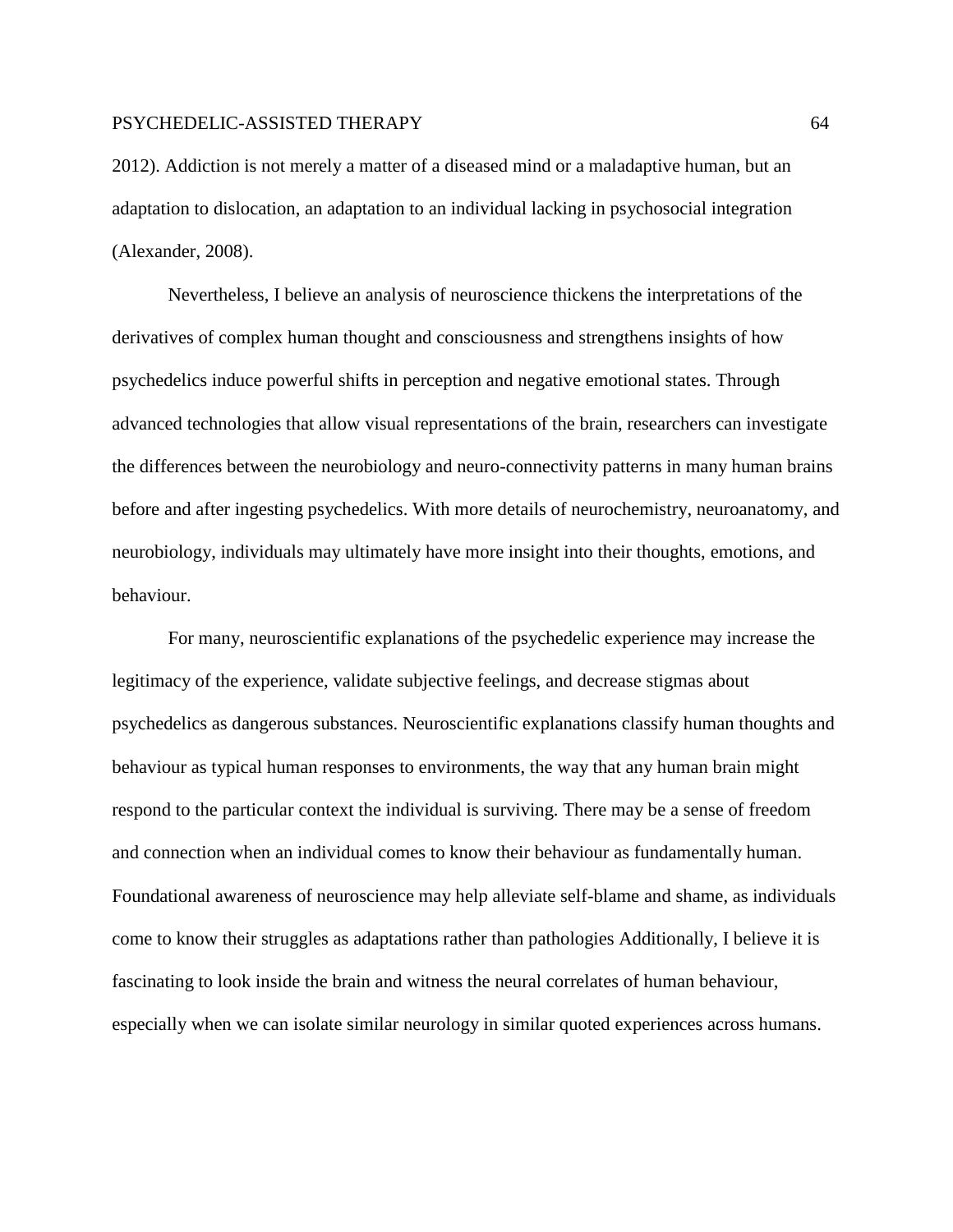#### **Neurological Components of the Psychedelic Experience**

Current research is drawing exciting conclusions about the neural mechanisms of human consciousness and the transformative neural mechanism of the psychedelic experience. The brain consists of systems mediated by chemical and electrical connections. Psychedelics are thought to impact neural chemistry, global brain function and neural connectivity. Psychedelics are known to activate (5-HT) 2A serotonergic receptors (Nichols, 2016; Halberstadt, 2015). Researchers detected serotonin in the mammalian brain in 1953, ten years after Albert Hoffman discovered LSD (Nichols, 2016). In 1954, researchers proposed that the psychoactive effects of LSD attributed to an interference with serotonin (Nichols, 2016). Therefore, Nichols argued that "the whole field of serotonin neuroscience, and especially the role of serotonin in brain function, was catalyzed by the discovery of LSD (Nichols, 2016, p. 267).

According to Baumeister et al. (2014), symptoms of anxiety and depression have roots in an imbalance of neural chemistry in the serotonergic system; thus, many modern antidepressants work by specifically targeting brain chemistry in the serotonergic system. Psychedelics' have a distinctive impact on serotonergic function which suggests a novel mechanism of action (Baumeister et al., 2014). Although the neurobiological interactions induced by psychedelics remain speculative, research has identified "receptors and neurotransmitter pathways" by which psychedelics are enacting their therapeutic effects (Baumeister et al., 2014, p. 156).

#### **Entropic Brain Hypothesis**

Entropy is a means to quantitatively measure the level of randomness, chaos, disorder, or uncertainty in a self-organized system (Carhart-Harris et al., 2014). When thinking of the brain as a self-organized system, the Entropic Brain Hypothesis states that the quality of consciousness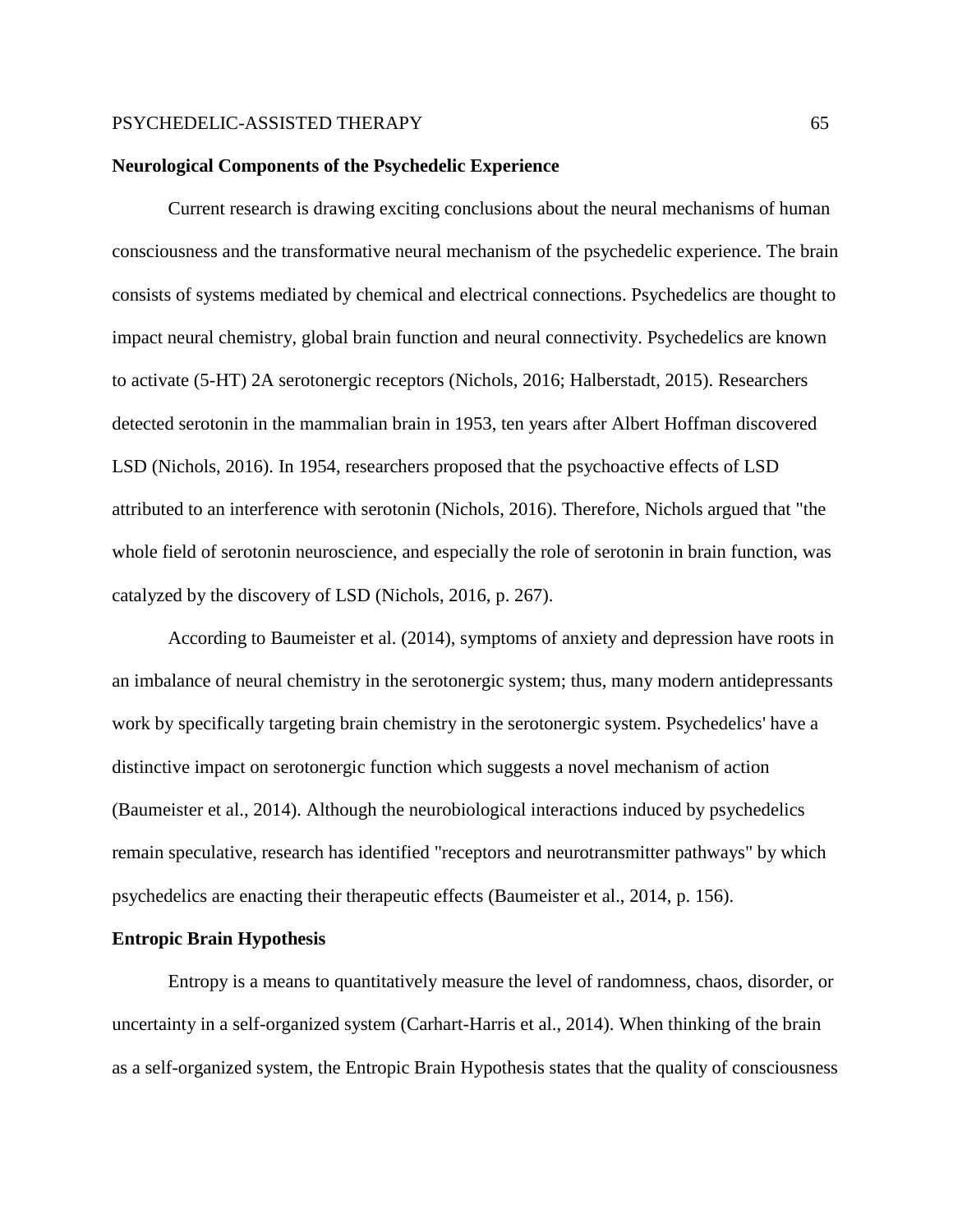depends on the brain's measure of entropy (Carhart-Harris et al., 2014). This theory suggests that human consciousness exists on a spectrum between high and low entropy.

Lowest entropy conscious states maintain rigid, inflexible, highly organized cognition and are common in individuals with depression, OCD, substance misuse, and rigid or narrow thinking (Carhart-Harris et al., 2014). Rigid, narrow patterns of thought refer to the negative thought loops, self-deprecating thought patterns, and negative self-talk that often exacerbate struggles and are difficult to stop.

The highest entropy states constitute high disorder and flexible cognition and are said to be analogous to primitive states of consciousness that existed before modern, adult, human, ordinary waking consciousness (Carhart-Harris et al., 2014). Additionally, elevated entropy is a defining feature in the psychedelic experience, infant consciousness, early psychosis, and magical thinking (Carhart-Harris et al., 2014). "Increased subjective uncertainty or puzzlement accompanies states of increased system entropy" (Carhart-Harris et al., 2014, p. 2).

## **Childhood Consciousness**

Psychedelics induce an alternative state of consciousness that increases relative system entropy synonymous with primitive states of consciousness or the developing child brain (Carhart-Harris et al., 2014)*.* I do not wish to conflate childhood or primitive conscious states with simpler states; I would argue, the opposite is true. William James believed that one's propensity for genius lay in their capacity to perceive their world anew, an 'unhabitual perception' without usual rigid dimensions (Blewett & Chwelos, 1959). In childhood consciousness, the neural connectivity patterns transmit more chaotically, randomly, and flexibly, with less efficiency and organization. Unlike the adult conscious state, the child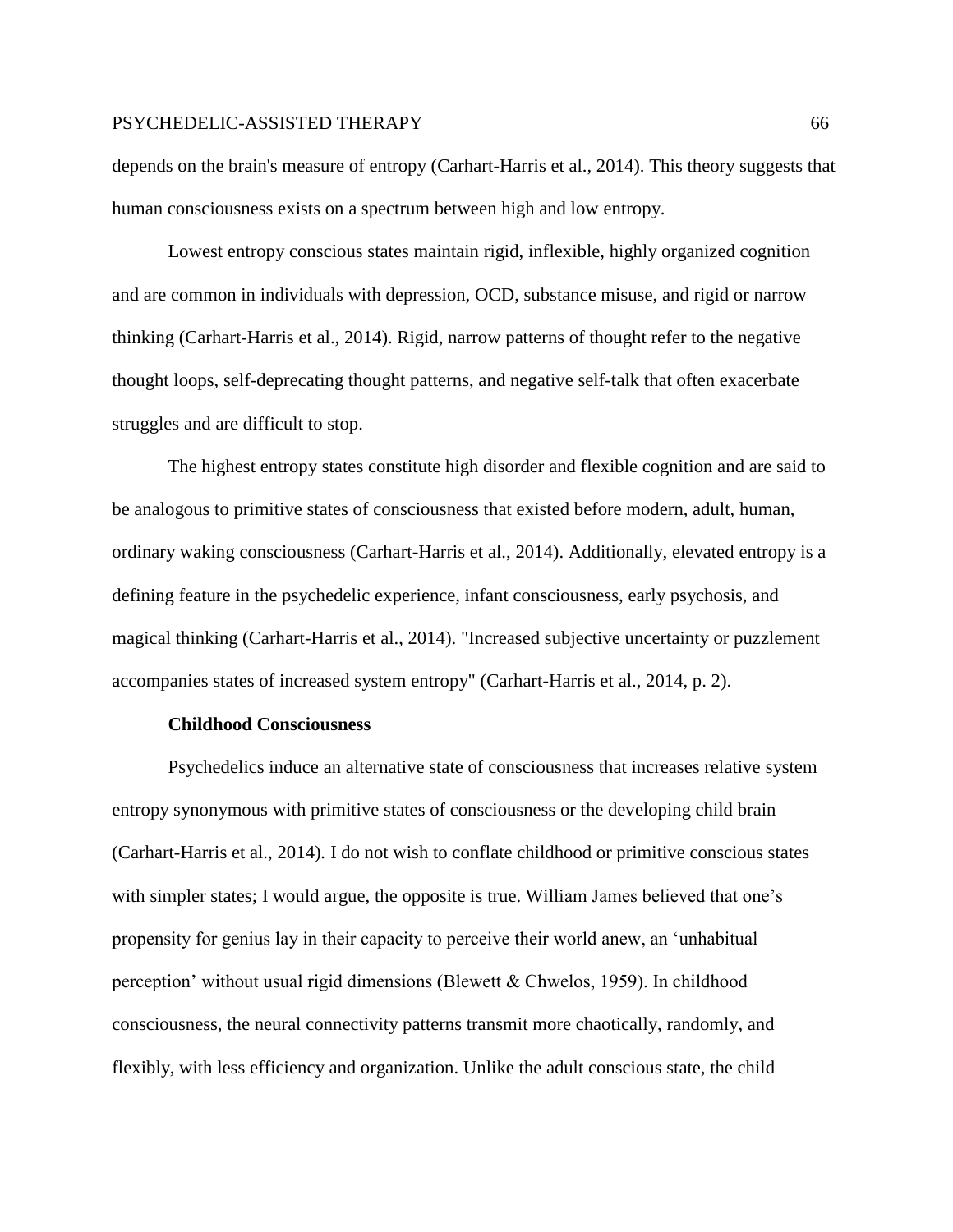conscious state has not yet defined reality through pragmatic dimensions; the lens by which a child views the world has not yet come into prescriptive focus. A developing child brain learns how to conceptualize their world through experiences, which shape their patterns of thinking about themselves and the world around them; however harsh or pleasurable. "Once our mold for world making is formed it most strongly resists change. The psychedelics allow us, for a little while, to divest ourselves of these acquired assumptions and to see the universe again with an innocent eye" (Osmond, 1957, p. 430). In the words of Aldous Huxley, describing his experience with mescaline: "the eye recovers some of the perceptual innocence of childhood, when the sensum was not immediately and automatically subordinated to the concept" (Huxley, 1954, p.7).

The rattling of the brain and awakening of new neural patterns and connections under the influence of psychedelics shares the quality of childhood consciousness in that it offers the possibility of inducing the subjective feeling of experiencing something for the first time. This newness quality feeds the mystical dimensions of the psychedelic experience. Alexander "Sasha" Shulgin, a pharmacologist and chemist who discovered, synthesized, and tried over 230 psychoactive compounds, described his psychedelic experience akin to a childlike consciousness the following way:

More than anything else, the world amazed me, in that I saw it as I had when I was a child. I had forgotten the beauty and magic in the knowingness of it. I was in familiar territory of space wherein I had once roamed as an immortal explorer, and I was recalling everything in it that had been authentically known to me then and which I have abandoned, then forgotten, with my coming of age. Like the touchstone that recalls a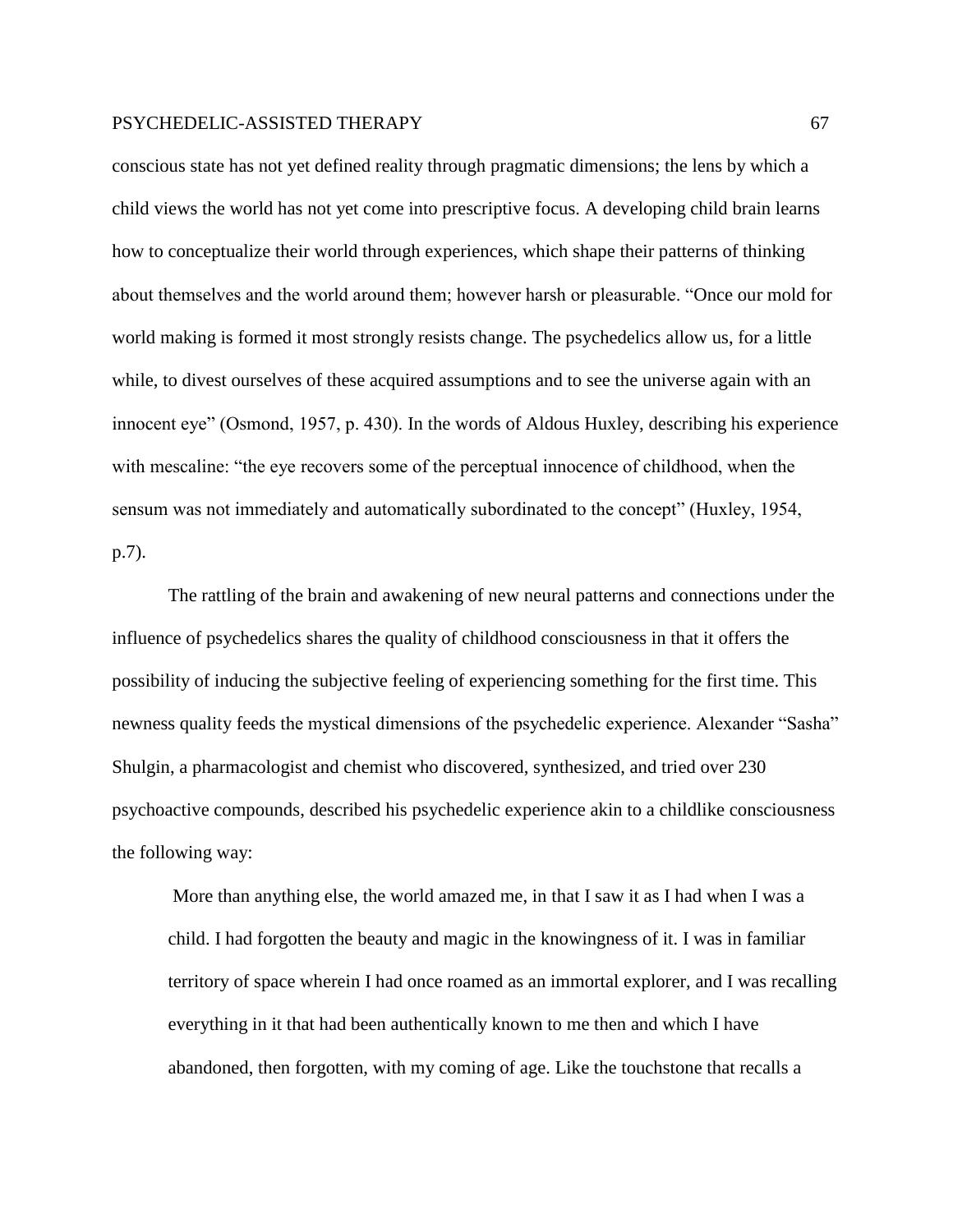dream to a sudden presence, this experience reaffirmed a miracle of excitement that I had known in my childhood but had been pressured to forget…… (as cited in Fadiman, 2011, p. 53-54).

## **The Default Mode Network**

In addition to the ideas of increased brain entropy in primitive and psychedelic conscious states, Carhart-Harris et al. (2014) propose that psychedelic conscious states produce disintegration of "highly organized activity within the default mode network (DMN)" (p. 1). Distinct anatomical brain structures connected through neural networks comprise the DMN (Buckner, Andrews-Hanna, & Schacter, 2008; Raichle et al., 2001). The human brain consists of organized hierarchical systems, controlled in part by the DMN and connected via carved out neural patterns and connections. The DMN is said to be at the highest level of functional brain hierarchy; the "central orchestrator or conductor of global brain function," responsible for managing order in the complex brain system (Carhart-Harris et al., 2014, p. 6). The areas of the brain that make up the DMN are generally highly correlated (Carhart-Harris et al., 2016) The degree to which the DMN is highly connected to other brain networks suggests its hierarchical role. Functional connectivity in the DMN increases from birth to adulthood (Carhart-Harris et al., 2014).

#### **Differential Default Mode Network Activity**

Activity in the DMN increases when the human mind is said to be at rest; it lights up when the mind is wandering, daydreaming, ruminating, or in self-referential thinking (Buckner et al., 2008; Raichle et al., 2001; Sood & Jones, 2013; Carhart-Harris et al., 2014). Moreover, increased activity in the DMN correlates with "autobiographical memory retrieval, envisioning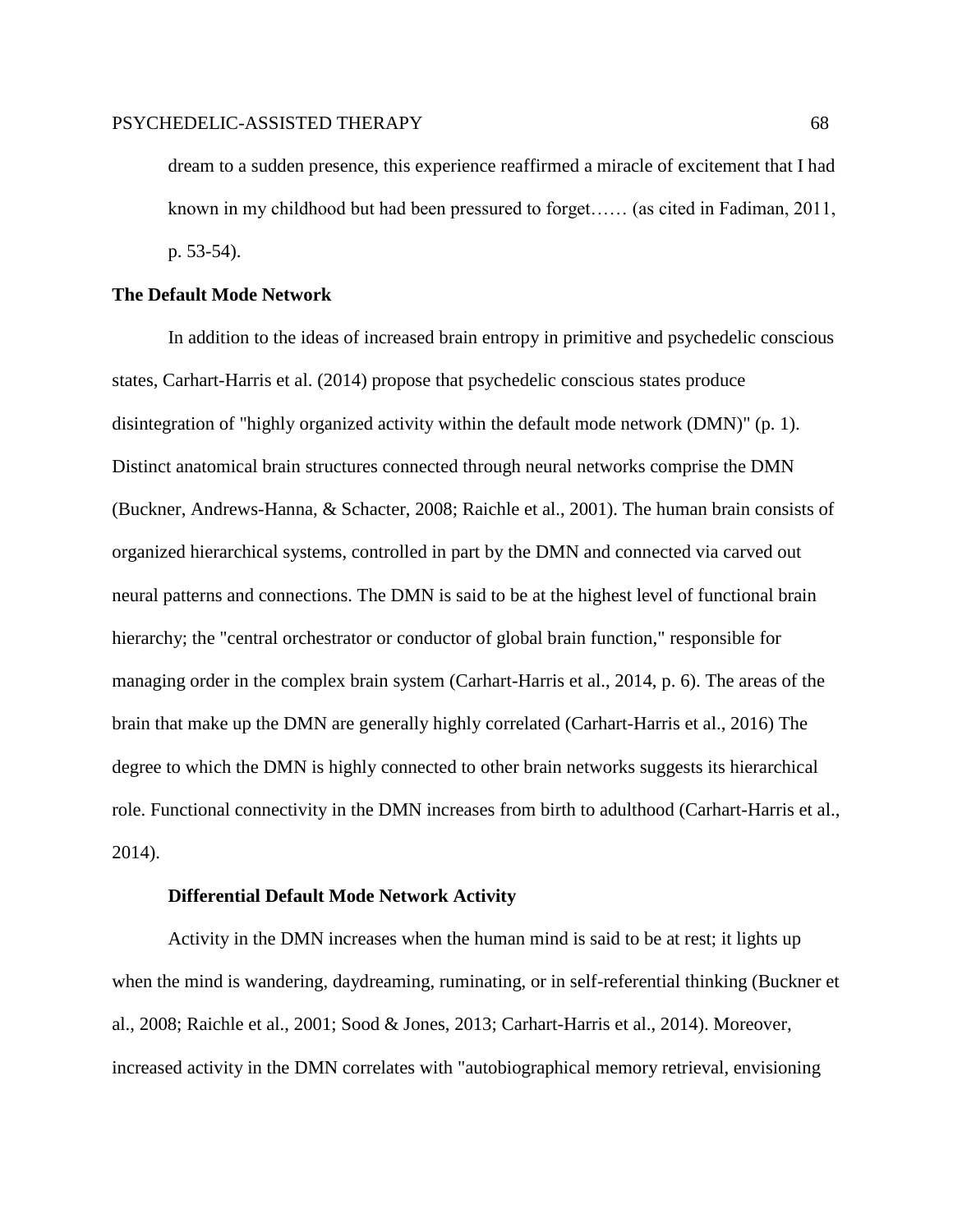the future, and conceiving the perspectives of others" (Buckner et al., 2008, p. 1). The DMN is integral in supporting ideas about the self, relation to others, and the world. Decreased activity in the DMN occurs when individuals are engaged in executing cognitive tasks and focusing on the external environment (Buckner et al., 2008). When individuals engage in various tasks that do not have a self-referential thinking pattern, they often suppress activation in the DMN. Think of the common expression, "I lost myself in my work." The ideas of self subside when an individual engages in a cognitive task.

Abnormally increased activity in the DMN is associated with depression, anxiety, substance dependence, and Post Traumatic Stress Disorder (Sood & Jones, 2013; Sheline et al., 2009). Many individuals have difficulty suppressing negative thoughts about themselves and self-referential thinking that is rooted in blame, shame, disgust, and anger. As described, the DMN comes online when we are engaged in these self-referential thoughts. When the brain is wired to support reinforced patterns of negative thought and behaviour, individuals may have a higher likelihood of experiencing depressive symptoms and substance misuse. These thought patterns exist within the brain as reinforced patterns of neural connection. These patterns become deeply rooted, centralized, and automatic.

Psychedelics have been shown to decrease activity in the DMN (Brewer et al., 2011; Carhart-Harris et al., 2012; Sheline et al., 2009). LSD was shown to disrupt and disorganize neural communication within the DMN (Carhart-Harris et al., 2016). Psilocybin has produced reductions in cerebral blood flow and a decrease in brain activity in the medial prefrontal cortex and the posterior cingulate cortex (Carhart-Harris et al., 2012). These two areas are considered the main nodes of the DMN (Buckner et al., 2008; Carhart-Harris et al., 2018). Through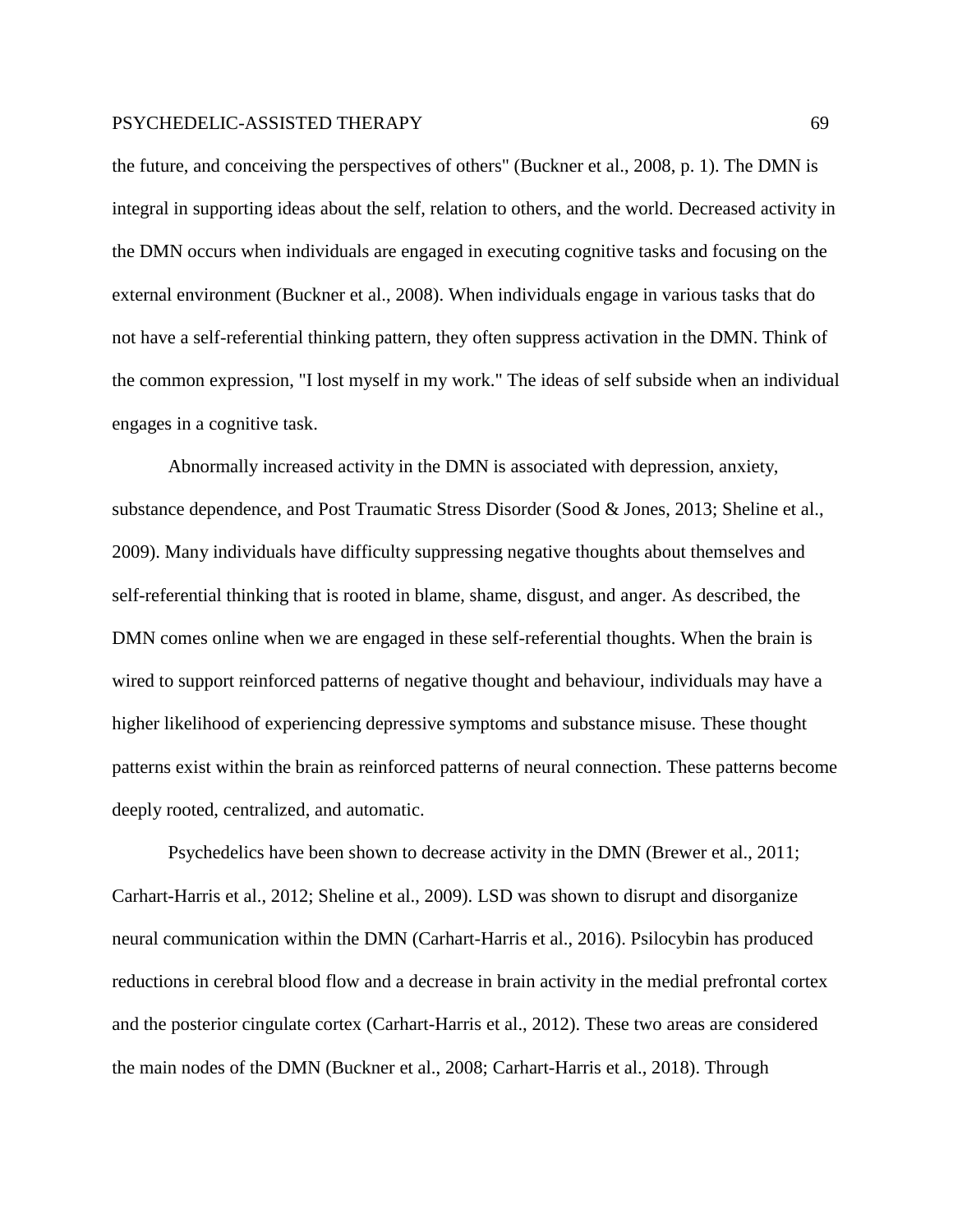functional magnetic resonance imaging (fMRI) analysis of 10 volunteers who had ingested ayahuasca, Palhano-Fontes et al. (2015) found significant decreases in DMN activity. Ayahuasca use was associated with diminished activation in the DMN and decreased functional connectivity of normally highly connected systems (Palhano-Fontes et al., 2015).

Psychedelics reduce connectivity patterns between normally highly connected brain regions while simultaneously disrupting the brains inhibitory control of incoming sensory information (Tagliazucchi, Carhart-Harris, Leech, Nutt, & Chialvo, 2014; Baumeister et al., 2014; Carhart-Harris et al., 2016). Psychedelics essentially trim down the neural connections between the various parts of the brain that usually are in frequent communication. Psychedelics can have positive potential by disorganizing and dismantling the hierarchy of brain systems and dismantling the neural patterns of negative thought and behaviour (Carhart-Harris et al., 2014). One way to think about this is to visualize the brain as a network of roads. The DMN is a network of highly populated cities connected via many superhighways and constantly traversed. Psychedelics work to disrupt these superhighways; busy roads are now re-routed, connecting to distant cities rarely visited. Psychedelics may assist individuals faced with depression or substance misuse issues by breaking down negative neural patterns and inviting new neural connections, essentially positively transforming thoughts and behaviour.

#### **Neural Correlates of Ego Dissolution**

The neural correlates for ego-dissolution possibly lie in the deactivation of the DMN. As mentioned, the DMN is associated with self-referential thinking, and important for maintaining self-identity, as a separate entity from the outside world. Carhart-Harris et al. (2012), found a correlation between volunteers' subjective ratings of the disintegration of self (ego dissolution)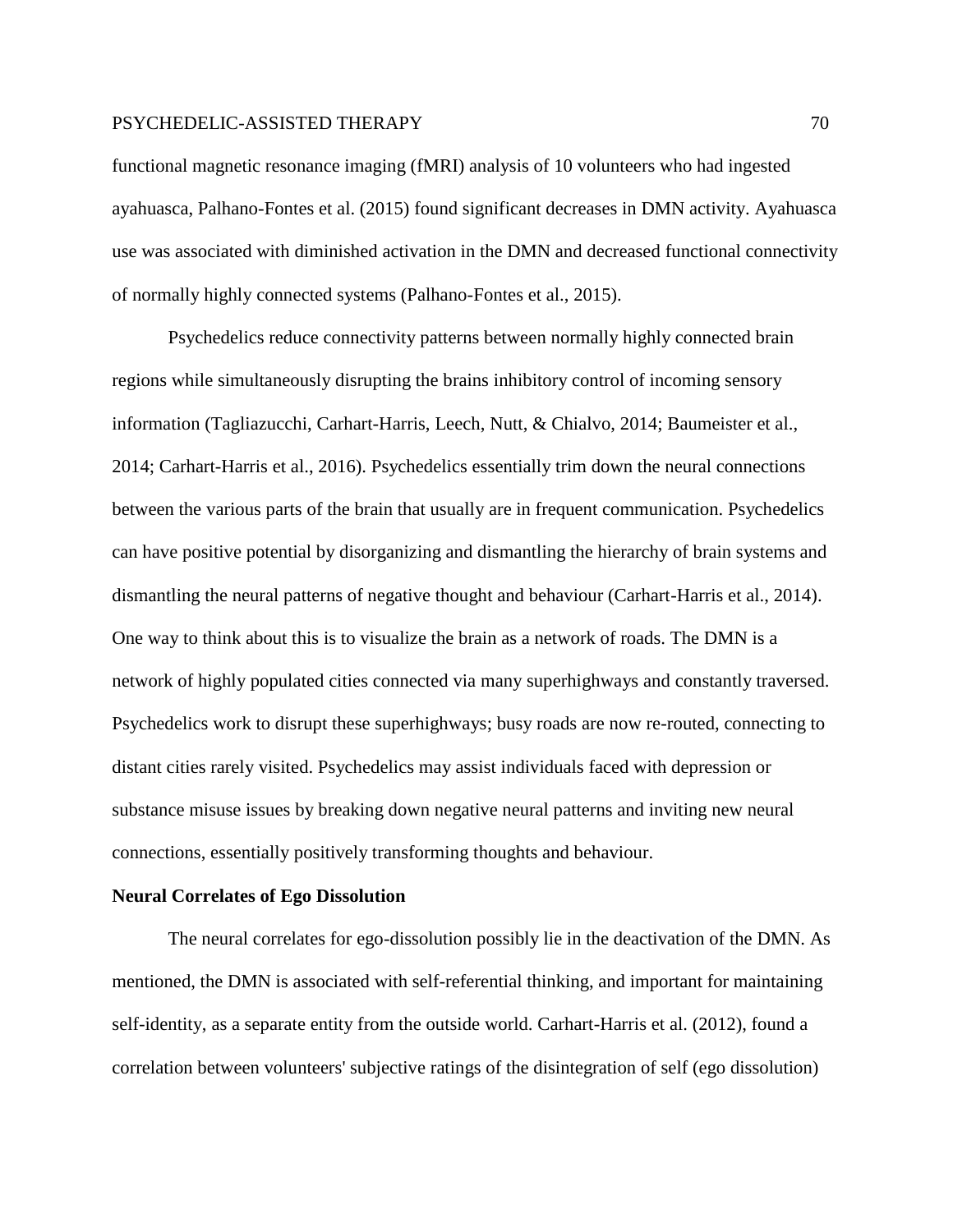and decreased blood flow in the DMN. In the words of a couple of volunteers, "I existed only as an idea or concept (p. 2139)," "I didn't know where I ended and my surroundings began" (p. 2139). The quicker the decrease in blood flow and oxygen consumption in the DMN, the higher the likelihood a volunteer reported ego dissolutions (Carhart-Harris et al., 2012).

Taken together, it seems that psychedelics impact the chemical release of serotonin, increase brain entropy, dismantle hierarchical brain function, and create new neural connections. More generally, psychedelics may assist users in interrupting negative thoughts and behaviours through the dismantling of current neural patterns they exist on (Carhart-Harris et al., 2014; Watts et al., 2017). This reorganization of neural networks may account for psychedelics positive therapeutic effects. An adult human brain before the psychedelic experience is hardwired for efficient processing, highly organized to streamline the quickest route to patterns of thinking. These preferred neural pathways cemented in the brain are created and affirmed through recurrent, habitual thoughts and experiences. In the words of Donald Hebb, "Neurons that fire together wire together!" (Hebb, 1949) As the brain is trained to venture a certain route, the neural pathways travelled most often become increasingly difficult to avoid.

The higher entropy state and deactivated DMN of the psychedelic experience is akin to a dynamic reconnecting brain system free from rigidity and painful self-referential loops of selfdeprecation and rumination. I think of the following metaphor of how trails are carved out in the forest. The path that gets walked down daily is easy to spot and thus much more likely to receive hikers. If the path gets neglected, it will be harder to find and more difficult to walk down. Psychedelics disrupt the forest trails; the designated pathways vanish and merge with the foliage, and neglected pathways appear. Psychedelics uproot the encoded pathways that have maintained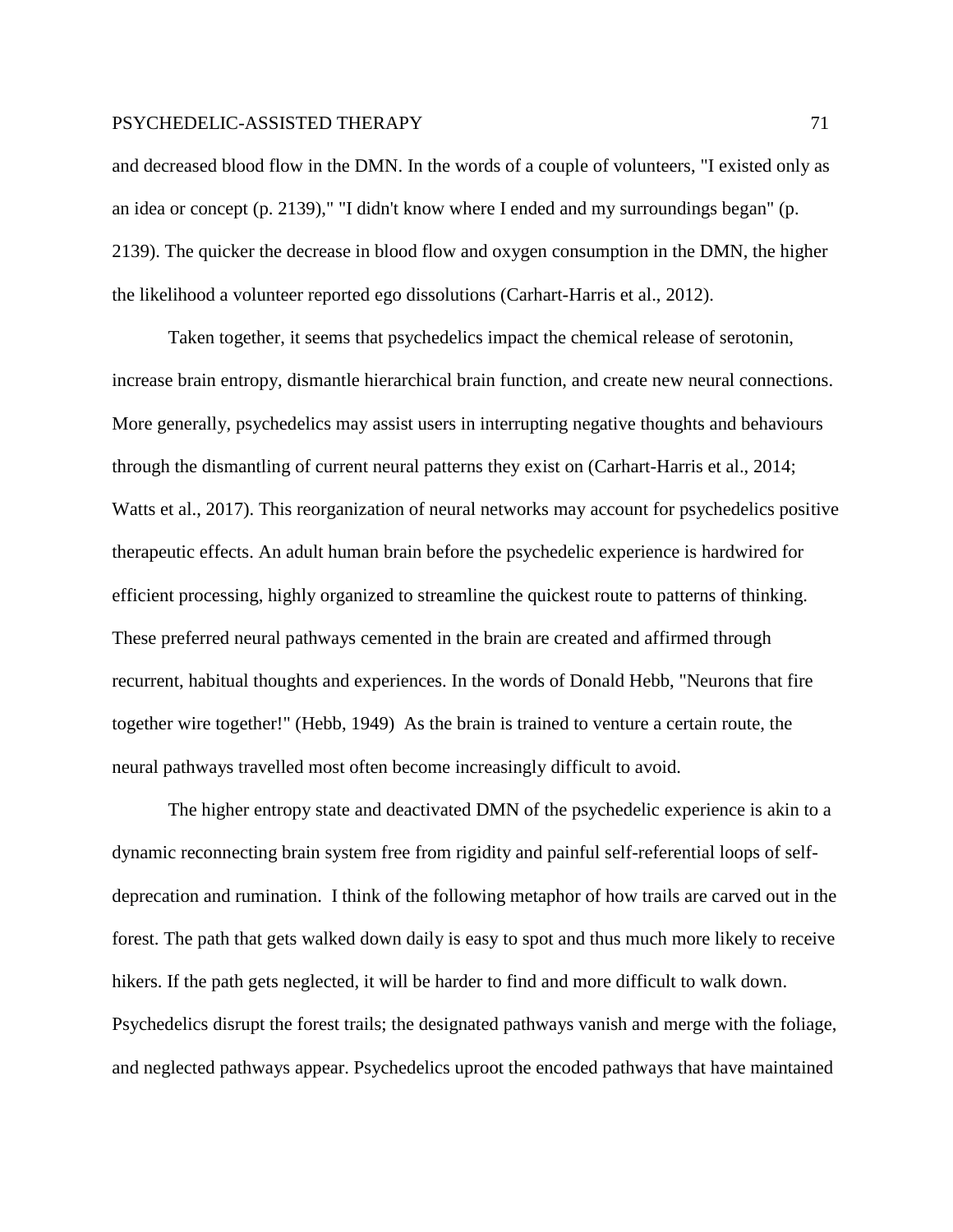reality and expose a new reality; this creates a multitude of experiences for the user, both perceptually and intellectually. Psychedelics potentially rewire the brain; new connections igniting new ways of thinking and making sense of the world which relieves suffering.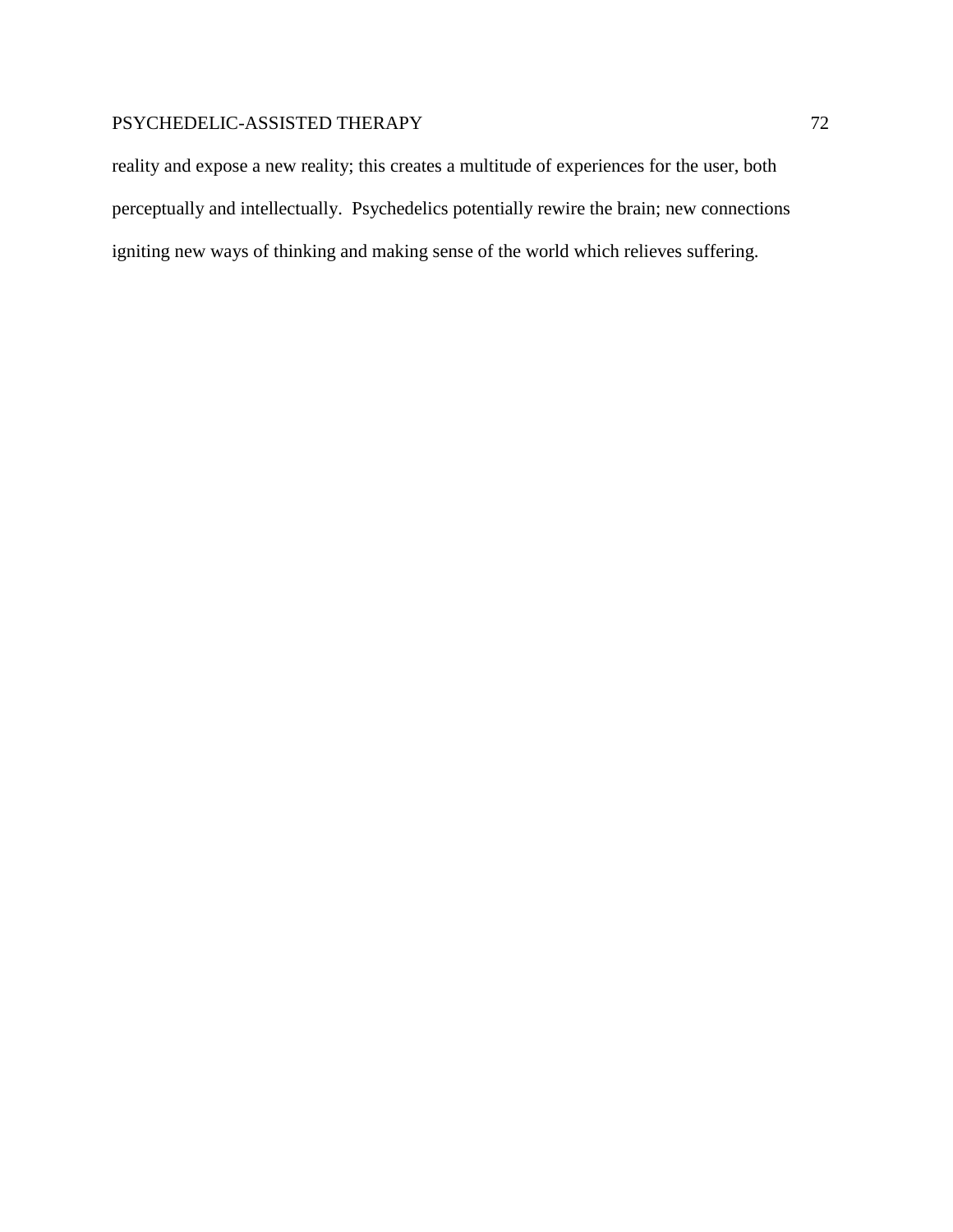# Chapter Five: Strategies for Therapeutic Spaces

The purpose of Chapter five is to examine the strategies for creating therapeutic spaces that maximize the potential for healing effects of psychedelics. I will review the importance of set and setting as it relates to psychedelic treatment and the core competencies of psychedelic therapists. I will discuss the essential components of integration as it relates to psychedelic therapy as well as some known risk factors and strategies for screening clients.

## **Set and Setting**

In this section, I discuss the importance of set and setting, followed by recommendations for how to set up therapeutic spaces to increase the likelihood of a beneficial psychedelic experience. As noted in Chapter 4, there is an indication that individuals who encounter mystical or profound psychedelic experiences are more likely to achieve perceived benefits and positive aftereffects. These mystical experiences are enhanced and influenced by the set and the setting (Zamaria, 2016). "Set refers to the participants' mindset going into the experience" (Zamaria, 2016, p. 289). The setting consists of the therapeutic environment, guiding of the session, and dosage administered (Zamaria, 2016). "The role of fostering a positive set and setting is crucial to a positive outcome" (Sessa, 2008, p. 825). What is important to note is that the beneficial impacts of psychedelics do not occur with the ingestion of the drug itself. When individuals ingest psychedelics alongside trained, experienced staff in a supportive environment, the known benefits increase. There is some anecdotal evidence to suggest microdosing psychedelics can lead to improvements in mood and creativity, but this discussion is beyond the scope of this project.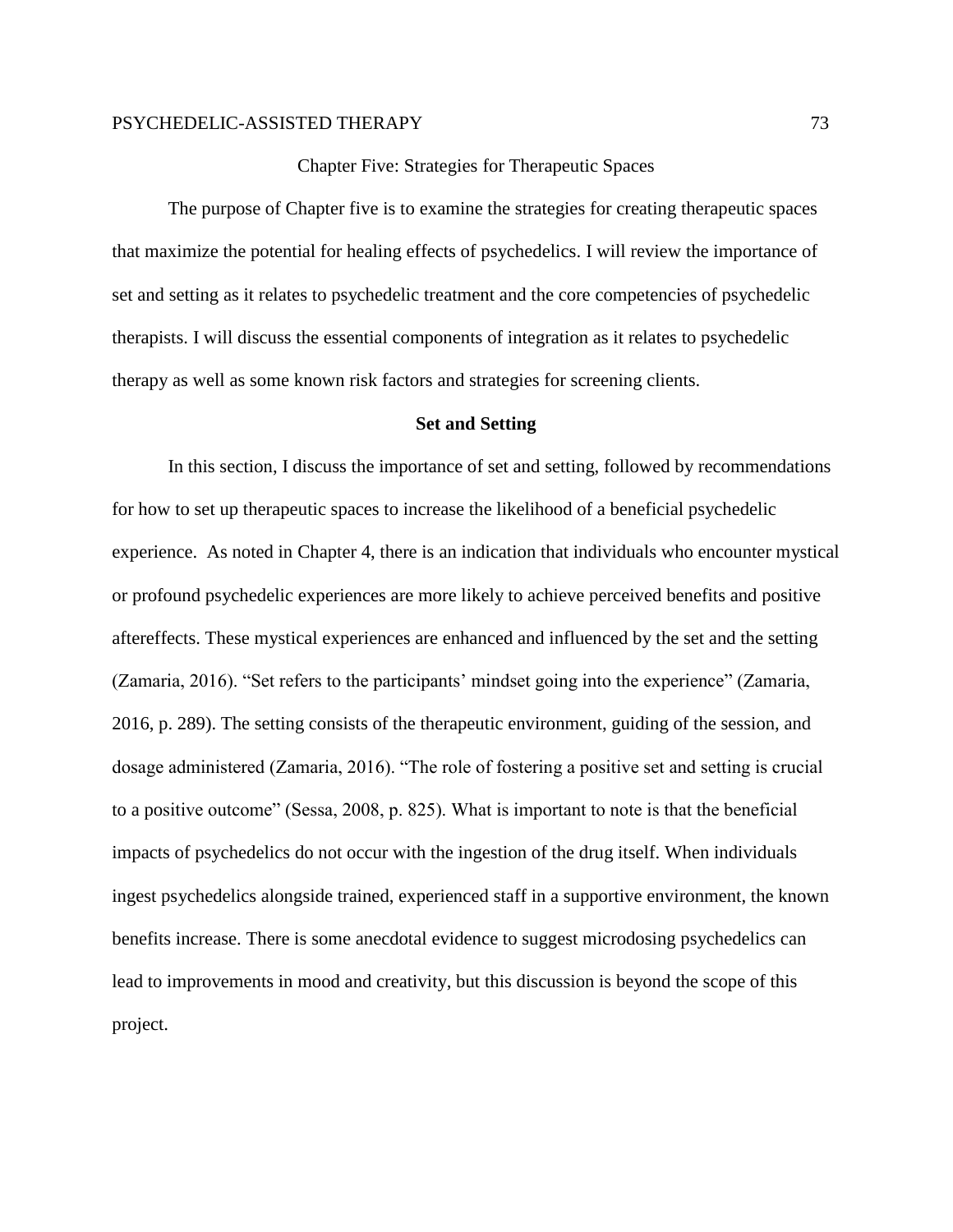**Set**

Set includes the emotional state of the individual before ingesting psychedelics including their "temperament, mood, affect, preparation for the experience, and general level of stimulation (Zamaria, 2016, p. 289). Furthermore, the voyager's personality plays an enormous and critical role in how the substance manifests and the magnitude of its effects (Barr, Langs, Holt, Goldberger & Klein, 1972). Additionally, I believe the set includes the foundational neurobiology of the individual. The manifestation of various neuronal connections induced by the psychedelic substance creates a nuanced constellation of networks. New connections carry different meaning depending on how the brain is wired pre psychedelic experience.

## **Cultural Influences on Set**

The cultural milieu dramatically influences an individual's beliefs, ideas, fears, or excitements about what the psychedelic experience could entail, which directly impacts their mindset. In a famous 1953 article titled, *My 12 Hours as a Madman*, Sydney Katz recites his horrible and terrifying experience under the influence of LSD as an "excursion into madness" (Katz, 1953). As described in chapter two, during this time the psychotomimetic theory declared that psychedelics mimicked the symptoms of psychosis and thus were a window in understanding the schizophrenic mind (Osmond, 1957). Indeed, the cultural setting delineating psychedelics as agents to induce psychosis may have impacted Katz's phenomenological experience of LSD.

Additionally, cultural stigmas and feared judgements of psychedelics may contribute to negative experiences, or, what is colloquially known as bad trips. Fears of criminal punishments or negative judgments from society, friends, or family may sway an individual's mindset and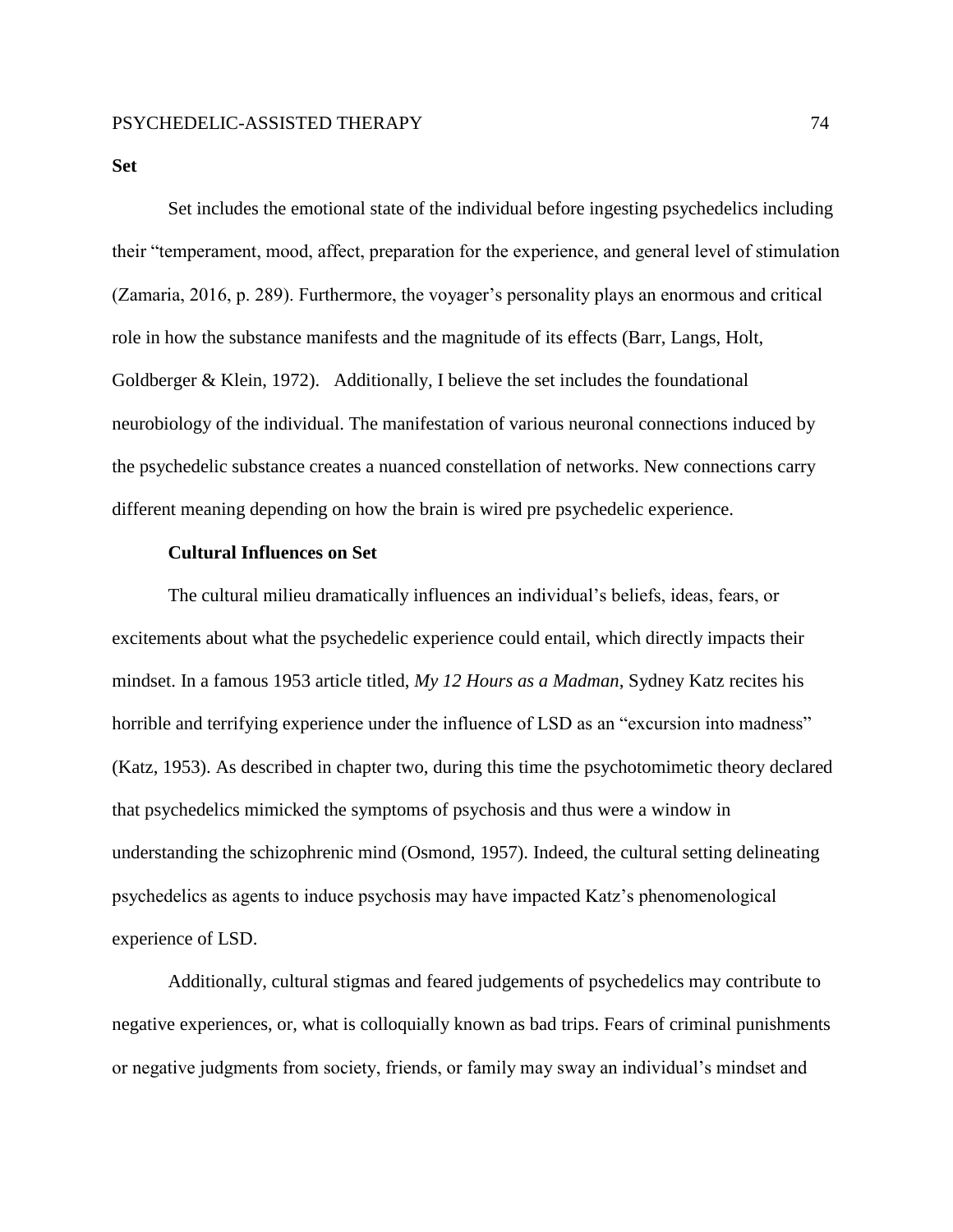thus induce a difficult and deleterious psychedelic journey. Alternatively, when the social and legal systems are more accepting of psychedelic therapy as a legitimate healing initiative, these fears may subside. The beliefs about the legitimacy of psychedelics, which are often the product of social norms, educational institutions and the media, shape set and setting, and therefore influence the phenomenological experience of the psychedelic voyager. I believe the legitimacy of current research may positively impact more diverse groups of individuals to broaden their perspective and invite psychedelics to the table as valid therapeutic interventions. Moreover, the cultural acceptance of psychedelic substances as a viable treatment option with proven health benefits may contribute to more positive outcomes for the individual voyager. With this collective acceptance, voyagers may enter experiences with less fear, more openness, and thus, increase the propensity for enlightening profound or mystical experiences.

# **Setting**

The "setting refers to the physical, social, and cultural environment in which the drug is taken" (Studerus, Gamma, Kometer, & Vollenweider, 2012, p. 1). The setting can include the time of day, the location, whether indoors or outdoors, the general atmosphere of the space, who is present and the contents of the interpersonal relationship (Fadiman, 2011). Chwelos et al. (1959) noted from their LSD experiments that "the environment and particularly the attitude of the people around the person undergoing the LSD experience seemed to influence [his] reaction profoundly" (p. 579).

#### **Strategies for Therapeutic Spaces**

Practitioners must know how the set and setting contribute to the outcome of psychedelic therapy so that they may structure parameters and guidelines for facilitation. According to Phelps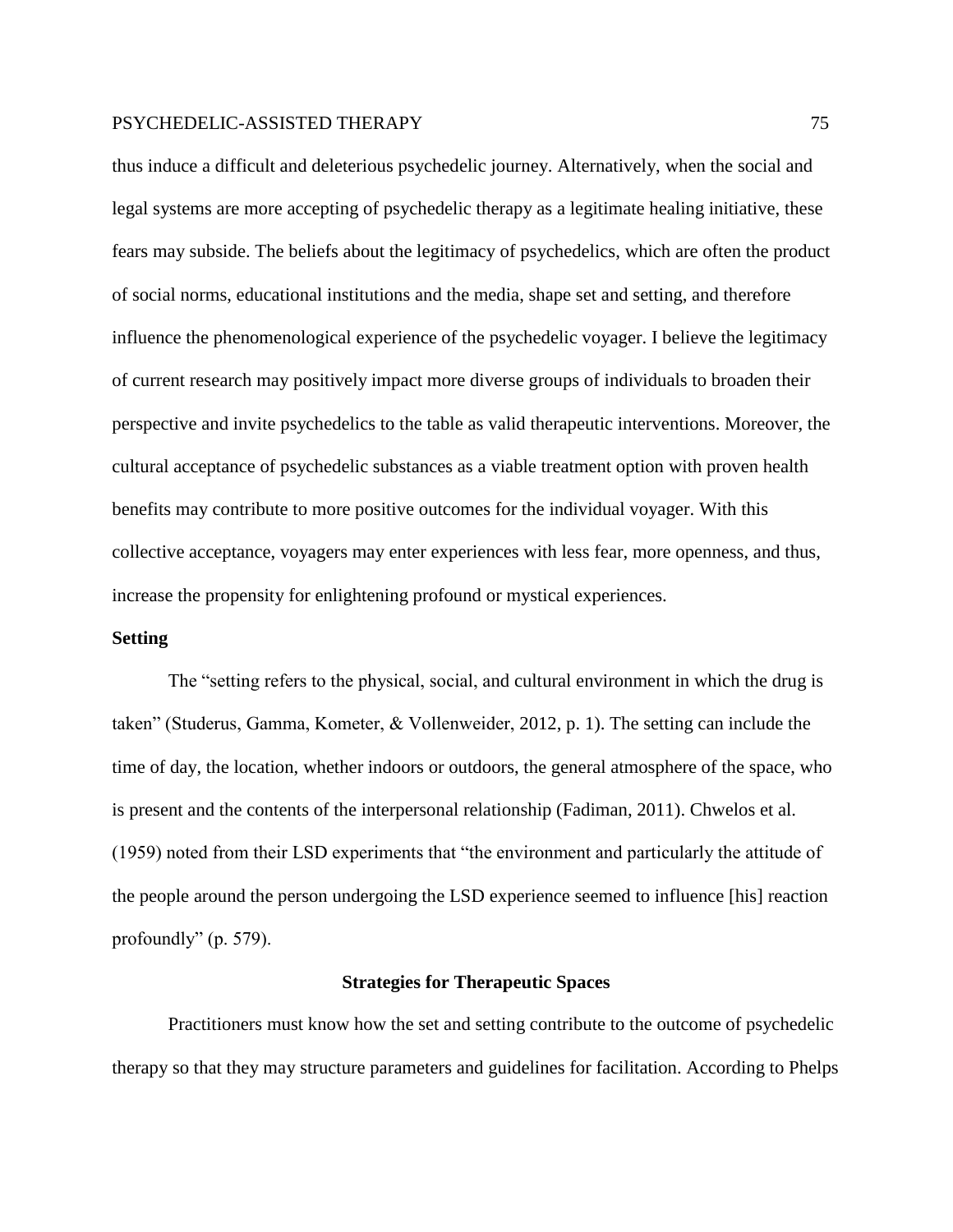(2017), there are three phases of psychedelic therapy: "preparation for the medicine-assisted session, the medicine session itself, and integration of the psychological material that arises during preparation and the medicine session" (p. 460).

# **Preparations: Before the session**

When thinking about how to positively, influence an individual's psychological set in therapeutic spaces, preparations begin before the ingestion of the substance. Haden, Emerson, & Tupper, (2016) recommend that guides share educational information with a voyager to encourage "positive expectations and attitudes which facilitate spirituality, healing, and connecting with people or nature" (p. 248). Additionally, Haden et al. (2016) suggest involving voyagers in the dosage choice after discussing with a guide about the "different dosage effects and duration of substance action" as well as the "pharmacological profiles" of specific psychedelic substances (p. 248).

Blewett & Chwelos (1959) recommended various suggestions for preparing the voyager for the journey as follows: spending time writing an autobiography, preparing a list of questions, thinking about underlying issues or problems, learning about proposed physical symptoms, and preparing for the onset of emotions often expressed through tears and laughter.

## **Essential Components of the Therapeutic Relationship**

As boundaries of reality blur and the felt sense of structure in the world dissolve, psychedelics can feel destabilizing and frightening. Voyagers may fear that this alternative consciousness will not subside, and they might never gain back their familiar and safe consciousness. To mitigate possible fearful reactions, an established therapeutic relationship with trust and good rapport between guide and voyager pre-treatment is essential (Blewett &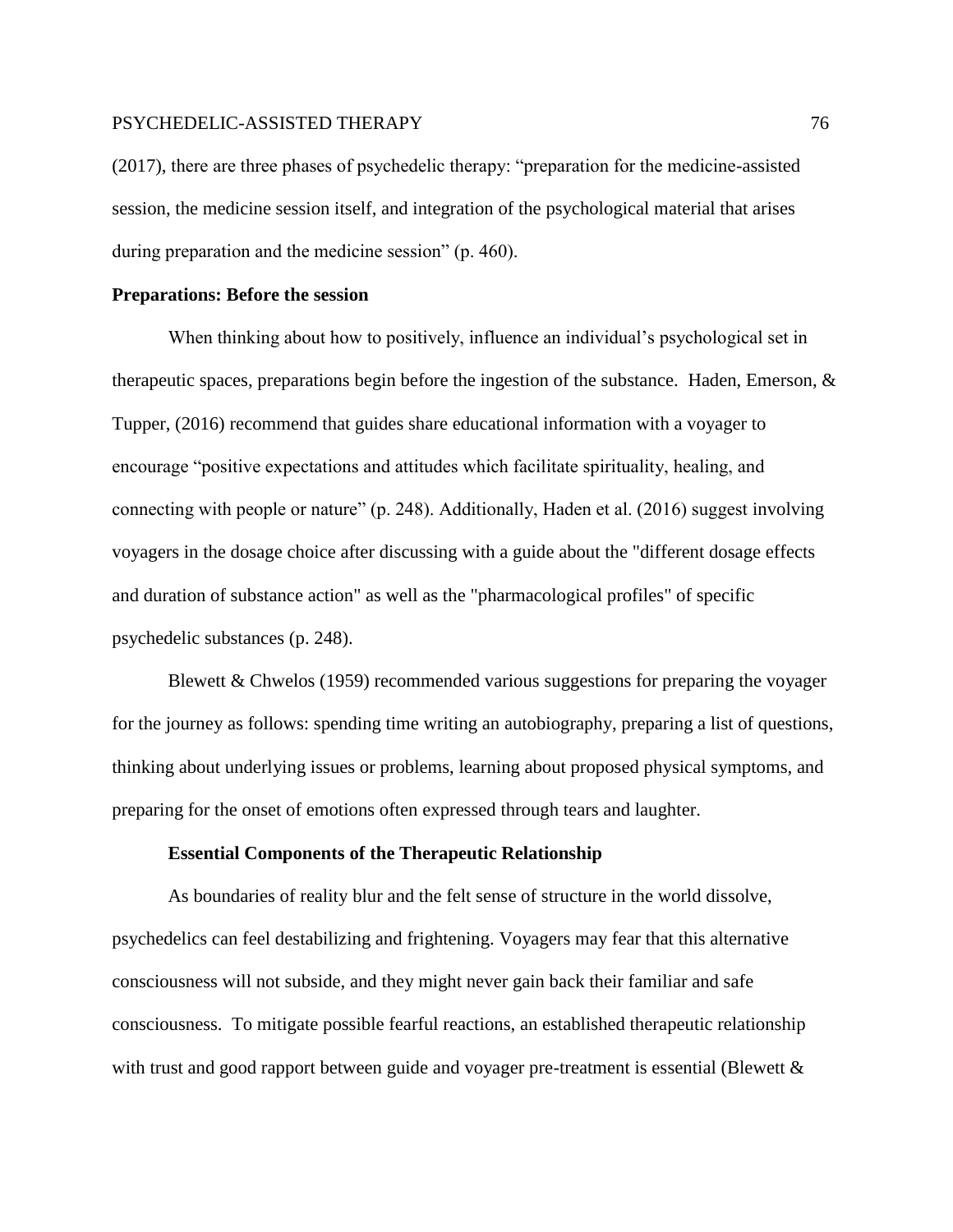Chwelos, 1959). The felt sense of safety for the voyager strengthens with an established and trusted therapeutic relationship.

#### **During the Session**

## **Pre-Onset of Effects**

It often takes up to 30 minutes for perceived effects to show up after ingesting a psychedelic substance. The time before the substance takes effect is essential for establishing the psychological set (Blewett & Chwelos, 1959). During this time, the therapist's role is to assist the client in avoiding "development of certain unfortunate psychological states" (Blewett & Chwelos, 1959, p. 29). The therapist does this by helping the client avoid unnecessary boredom, minimize anticipation of symptoms, and dissuade fear and anxiety (Blewett & Chwelos, 1959).

Blewett and Chwelos (1959) believed that boredom could lead to a destructive therapeutic relationship. These authors suggested turning the attention of the voyager towards a pleasant activity of mutual interest to the guide. They also suggested minimal attention toward symptom development. If the voyager is waiting in anticipation for the somatic and psychological changes, they may begin to feel anxious or disappointed in their absence. The authors suggested listening to music, reading poetry, or observing visual art or photographs as a relaxing way of diverting voyagers' attention from their developing symptoms (Blewett & Chwelos, 1959).

Additionally, Blewett and Chwelos (1959) warn against distracting the voyager excessively from their somatic experience that developing symptoms surprise or shock them. Moreover, if the voyager is heavily involved in a task and their developing symptoms inhibit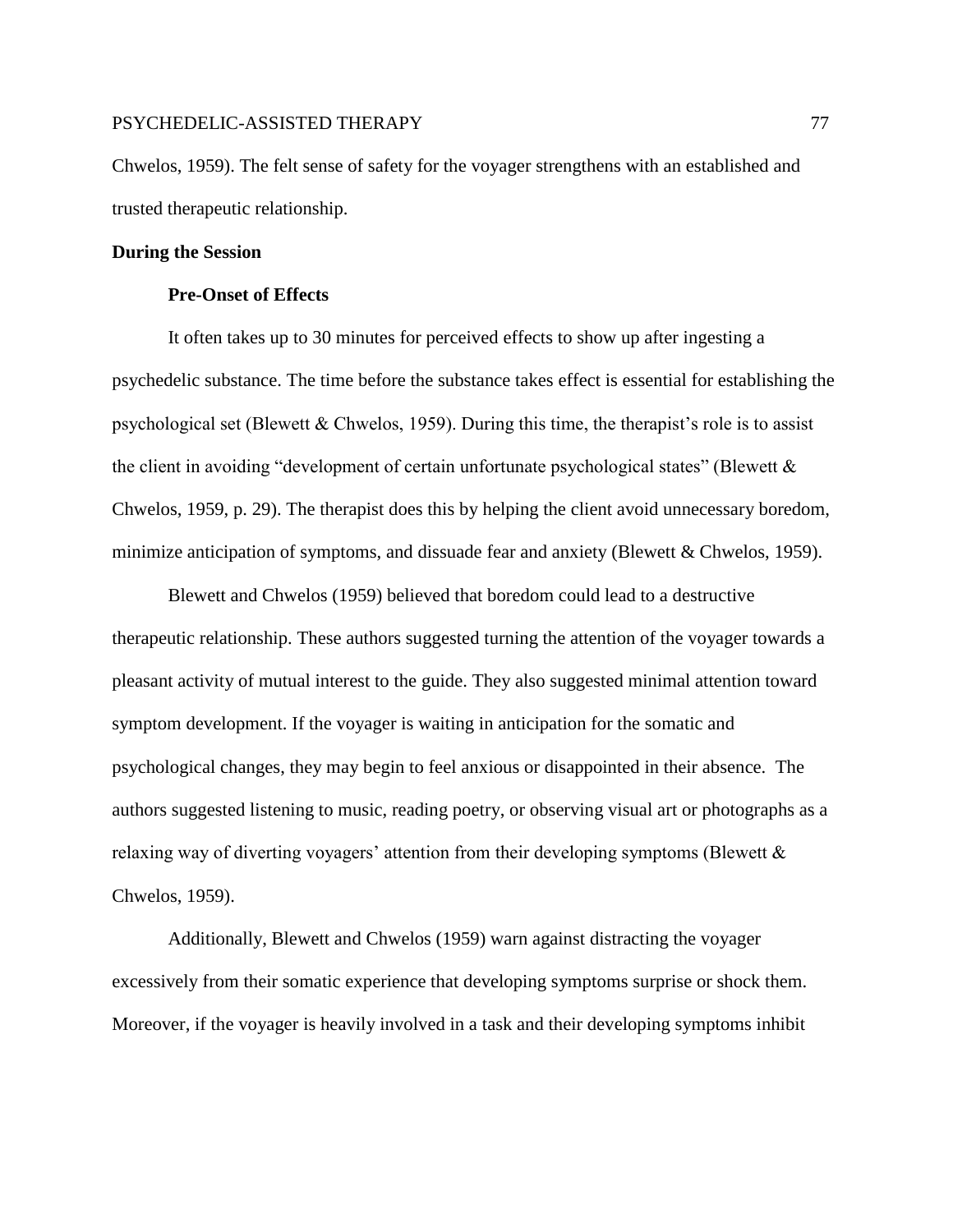them from continuing said task, the interruption may feel inconvenient or imposing and lead to disappointment when they cannot complete their initial intention.

Blewett and Chwelos (1959) believed that if the voyager experiences significant anxiety and discomfort during the initial onset of symptoms, the likelihood of more anxiety throughout the experience increases. Thus, attention from the guide to dissuade any fears is essential during the initial stages of the experience.

#### **Flight of Ideas or Flight into Symptoms**

With the onset of symptoms occurring, the guide's main task is to keep the voyager "relaxed and receptive to change" (Blewett & Chwelos, 1959, p. 31). According to Blewett  $\&$ Chwelos (1959), the urge to fight off the psychedelic effects or fixate on a "flight of ideas" may lead to difficulties. A flight of ideas or activity is when a voyager turns their undivided attention outwards, on a manner of interest, to distract them from the destabilizing and confusing dissolution of their perceived reality and physiological symptoms. They may become fixated on either thinking about, solving or discussing an all-consuming query and often in doing so deny that there are any psychedelic effects.

In contrast, Blewett and Chwelos (1959) described some individuals' tendency to fixate upon physiological symptoms in what they term a "flight into symptoms." The strangeness of developing symptoms begets fear, and the fear exacerbates with an intentional awareness of symptoms. The authors argued that any physical discomfort or pain felt by psychedelic experience is mainly psychologically induced. If the individual can let go of their fear and anxieties, they can surrender into the strangeness of their physical sensations. They argue that all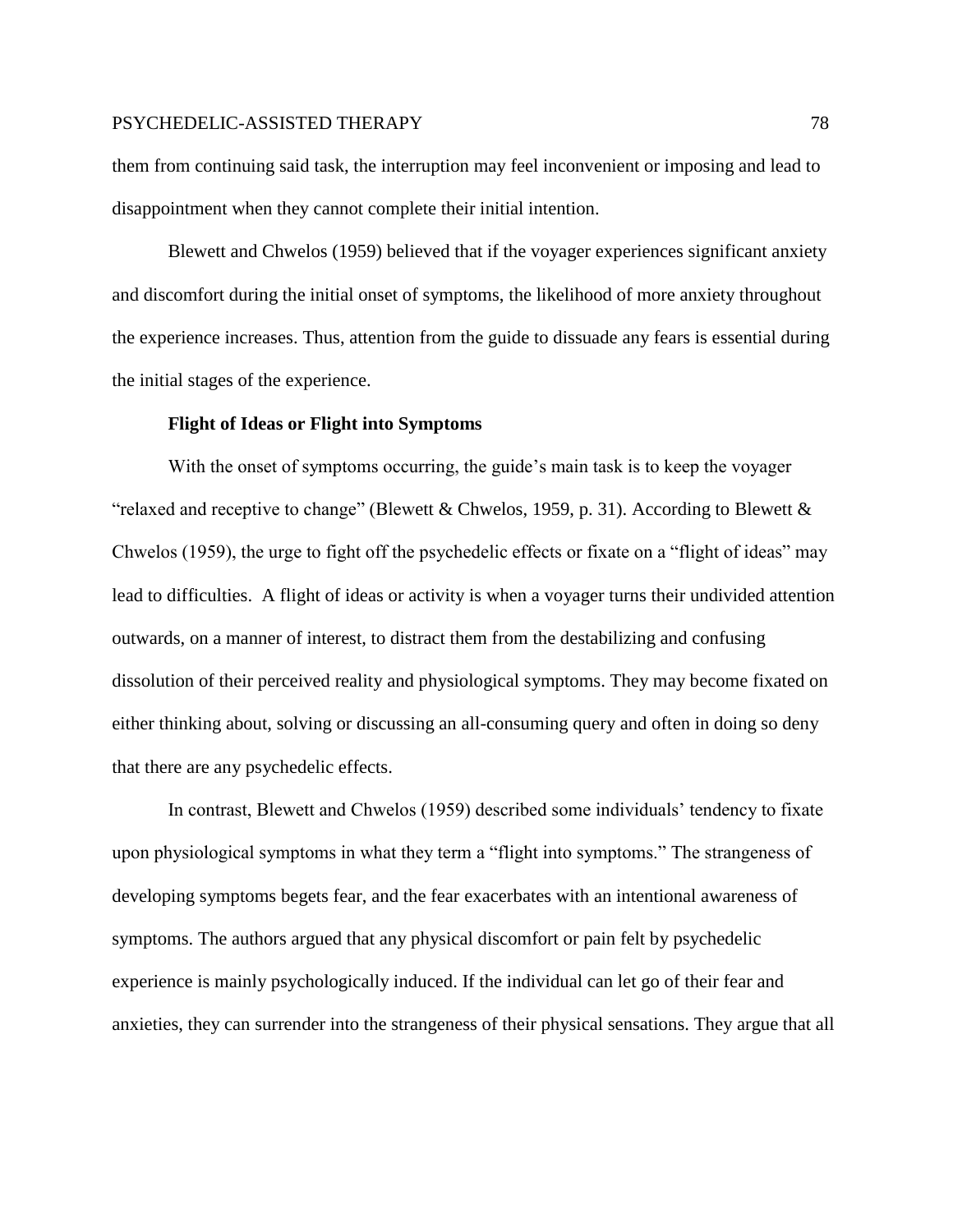who ingest psychedelics will encounter some period of fear and the therapeutic benefit depends upon the voyager's ability to work through their fear. The guide is there is assist in this process.

The guide can mitigate the possibility of undesirable effects by offering reassurance and helping the voyager from fixating on their somatic symptoms or any all-consuming ideas. The guide can assure the voyager that their symptoms are expected and that their fears are unrequired.

### **Allowing Emotions**

Often individuals will be moved to tears or laughter, seemingly from an observer as to be at random (Blewett & Chwelos, 1959). The guide's encouragement of unreserved emotional expression will allow the voyager to explore what arises without judgement. The affect often connects to a deeper meaning for the voyager. For example, Blewett and Chwelos (1959) observed that laughter for many meant realization and new clarity about answers to many deep problems and the absurd quality of their former coping strategies.

#### **Self- Acceptance and Self-Concept**

Blewett and Chwelos (1959) argued that the variability in the psychedelic experience lies on a continuum between the individual's relationship between self-acceptance and self-concept. Additionally, they suggested a relation between an individual's capacity for self-acceptance and their willingness to surrender to the psychedelic experience. They argue that surrendering is paramount to achieve optimal effects. "Paradoxically the ability to abandon the established selfconcept increases with self-acceptance and decreases with diminished self-regard" (Blewett & Chwelos, 1959, p. 5). When one is unable to accept themselves, the vulnerability of exposing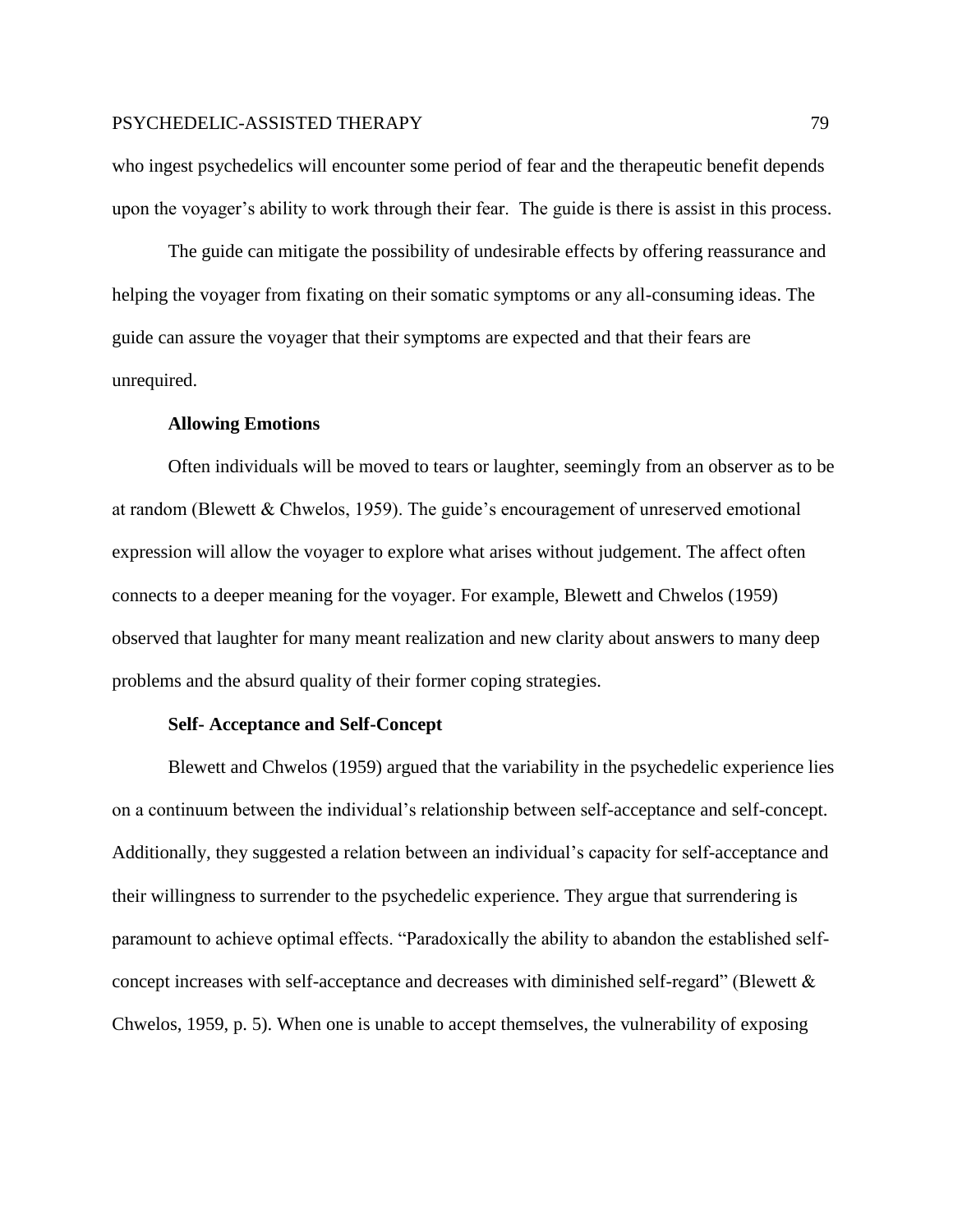shameful self-constructs leads to a struggle to maintain control of the substance's effects; this lack of surrendering, negatively impacts the experience.

# **Easing Discomfort from Ineffability**

As mentioned in chapter four, the powerful perception-altering effects of psychedelics are often difficult to describe. Blewett and Chwelos (1959) warn that individuals tend to withdraw when they are unable to communicate what is happening. The ineffable experience is often intensified when the voyager becomes aware of alternate realities and "rearrangement of old and new concepts" (p. 31), which feel intensely significant and important. A profound experience consists of a deconstruction of the voyagers "accustomed attitudes and sets" (p. 12). Imagine for a second having a mind-manifesting experience within that you cannot communicate, finding the secret to life but being unable to share it with the people around you. This could feel frightening, destabilizing and isolating. Guides can assist in easing anxiety during this possible situation by encouraging voyagers to surrender; fighting and resisting are what brings about difficulties in the psychedelic experience. If they surrender into this new reality, one in which words and language do not abide, they may open their minds to whatever arises within. The guide could assist the voyager in recognizing that induced alterations in perception are not frightening but instead they "permit a new and startling awareness of beauty" (Blewett & Chwelos, 1959, p. 31). When a voyager can find stability in an experience that occurs outside their waking consciousness, they may discover a new perspective or outlook on life (Blewett & Chwelos, 1959).

When the psychedelic experience is therapeutic, the person can release concerns about "escaping from or explaining the drug effects but accepts them as an area of reality worthy of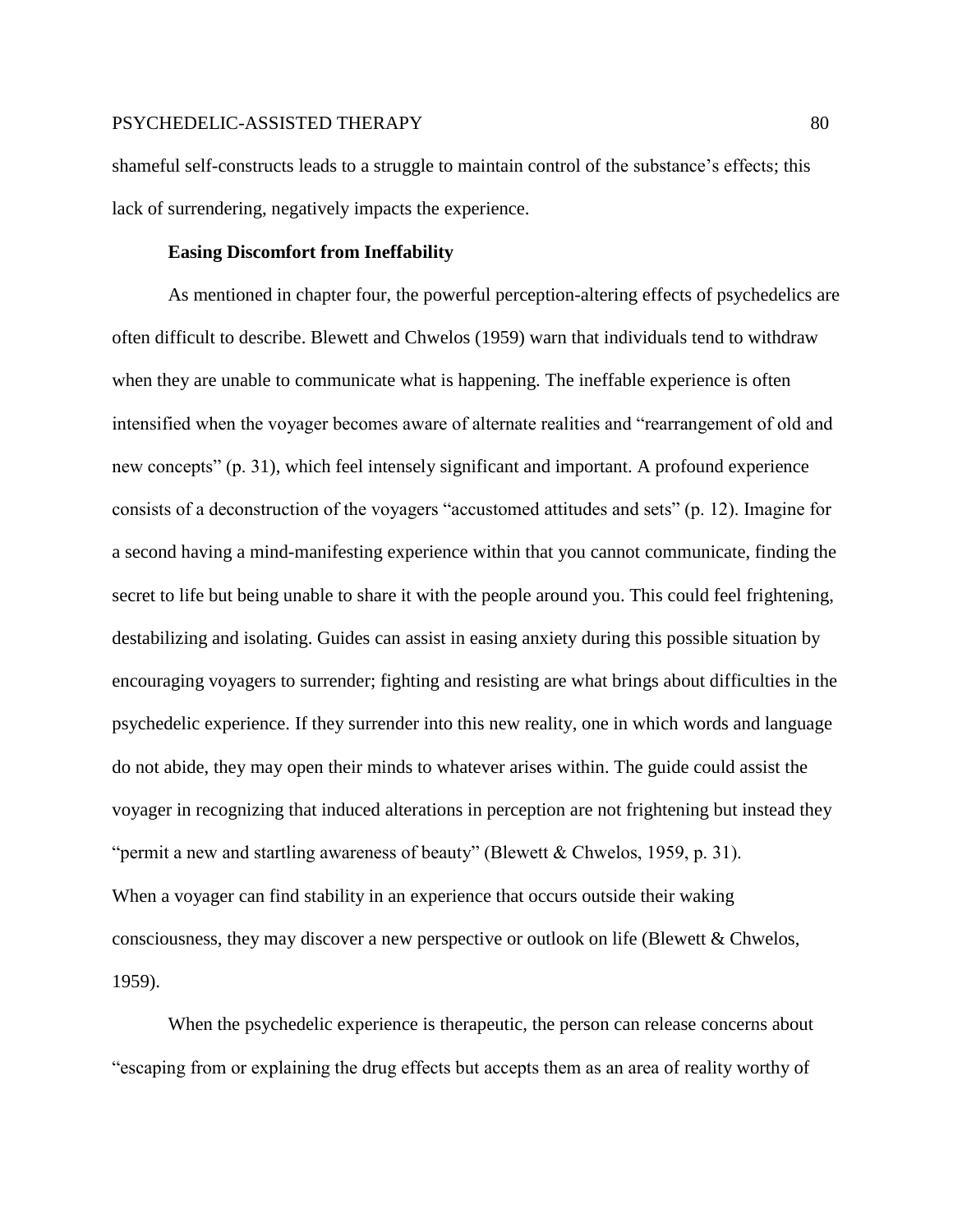exploration" (Blewett & Chwelos, 1959, p. 9). In these instances, the distressing effects are minimized, and the voyager gains new insights and greater self-understanding. In summary, the therapist aims to support and assure while relieving potential anxiety. The guide supports the voyager in noticing what arises physiologically and psychologically while simultaneously assuring of the safety, and regularity of the effects. Therefore, the guide supports the voyager in noticing their symptoms just enough to induce open curiosity while distinguishing any awareness that propagates fears or the need to over-analyze the experience.

# **Attention to Setting**

## **Physical Environment**

The attention to the immediate setting is essential to consider when thinking about therapeutic spaces. Blewett and Chwelos (1959) prescribed a comfortable and quiet environment, supportive for the voyager to lie down, and void of interruptions and intrusions from the outside world. They advised against any distractions that pulled the voyager's attention towards external commitments, which I argue, could include personal electronic devices. To create a positive, attractive, and comfortable environment for participants, researchers suggested offering relaxing music, aesthetically pleasing visual stimulation, and something to induce profound emotional processing (i.e., photos of family and friends) (Chwelos et al. (1959); Blewett & Chwelos, 1959).

Fadiman (2011) affirmed positive aspects of both indoor and outdoor settings. When indoors, therapists can manipulate the surroundings to ensure maximum comfort and safety, minimal distractions, and higher possibility of a user to experience an inner state. When outdoors, the possibility of an increased connectedness with nature occurs, which many voyagers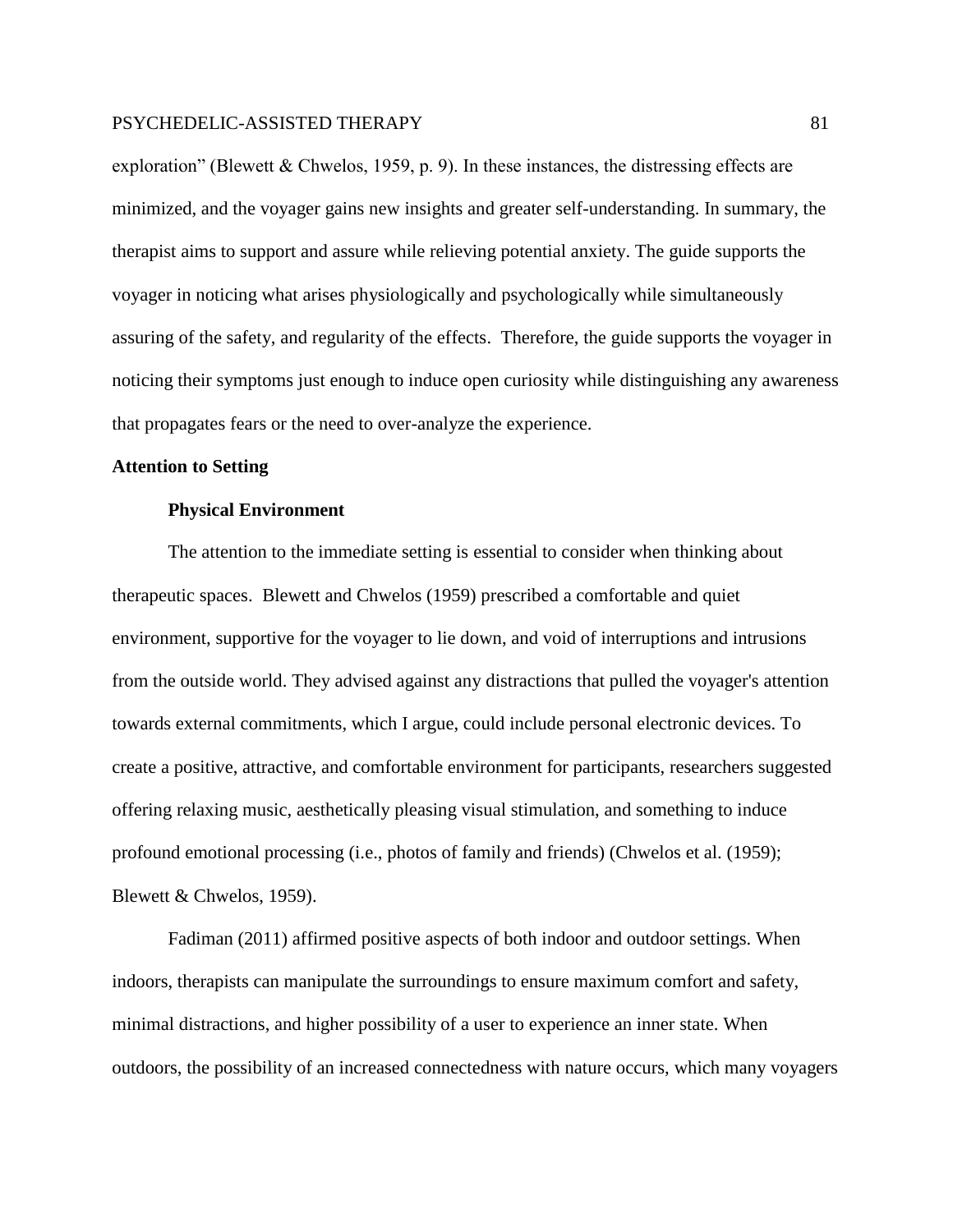describe as a foundational aspect of their journey. Whether indoors or outdoors, the most important thing about the setting is maintaining physical, personal, and psychological safety and support (Fadiman, 2011).

## **Importance of Music**

Carefully selected music is central to creating an optimal setting for the therapeutic experience (Blewett & Chwelos, 1959; Chwelos et al. 1959; Fadiman, 2011; Haden et al. (2016). Music can be helpful as it distracts the voyager from the physiological effects of the drug and supports the voyager to depart from their usual self-concept (Blewett & Chwelos, 1959). When one focuses on the intricacies and layers of music, one notices the perception-altering effects of psychedelics in a frame of reference that progresses their conscious awareness towards the wondrous complexity and beauty of the music (Blewett & Chwelos, 1959). Thus, enhanced enjoyment of the experience occurs, as perceptual alterations are welcomed and appreciated.

#### **Therapist Qualities and Competencies**

The following is a brief discussion about the desired qualities and competencies of psychedelic therapists. The wisdom gained from both traditional indigenous knowledge and current scientific research recommends that the therapist's primary function is to provide "appropriate safeguards or set and setting controls for all participants for 8-10 hours after ingestion of a psychedelic (Haden et al., 2016, p. 248). The therapist role is akin to a trustworthy guide, listening empathically while facilitating and supporting the participant's own inner healing intelligence (Mithoefer, Grob, & Brewerton, 2016). The therapist ensures the session is maximally safe and beneficial; this allows for the increased probability that the voyager has a profound experience. Phelps (2017) outlined six psychedelic therapist competencies as follows: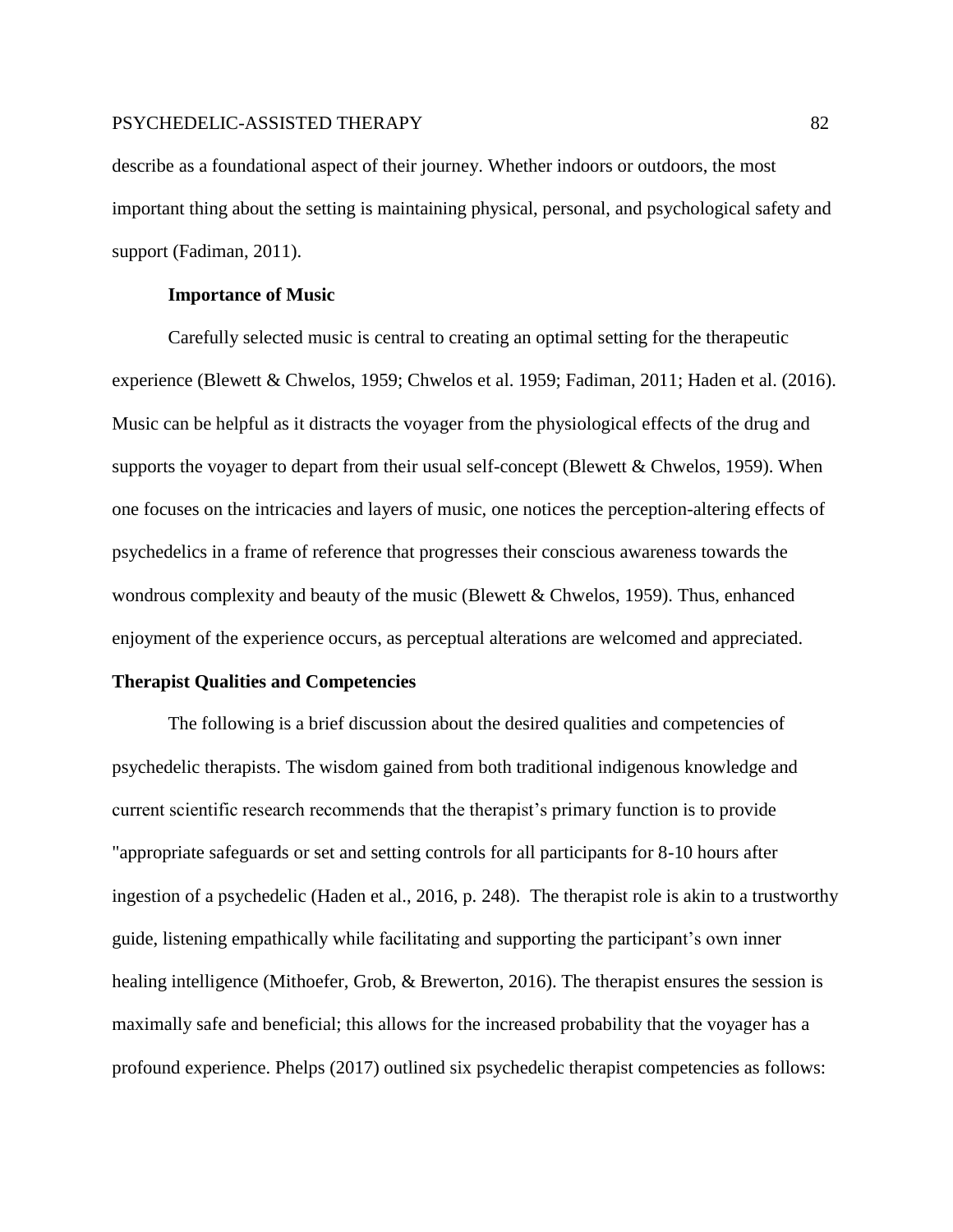"empathic abiding presence, trust enhancement, spiritual intelligence, knowledge of the physical and psychological effects of psychedelics, therapist self-awareness and ethical integrity, and proficiency in complementary techniques" (p. 450). The therapist must also have compassion, intuition, and loving-kindness (Fadiman, 2011).

Chwelos et al. (1959) gave directions for the staff who had contact with patients undergoing LSD treatment to express openness, non-judgmental, and compassionate care. On the contrary, staff who exhibited an unfeeling or hostile persona brought out fear and hostility in patients (Chwelos et al., 1959). As described in chapter two as the golden rule, these authors also demanded that the staff had already undergone their own LSD experience before they could work with patients. They believed staff who had experienced LSD themselves had a higher capacity for empathy, acceptance and understanding and thus were better able to assist patients. I would argue that the golden rule applies today; I believe that practitioners should have personal lived experience with these compounds before offering guidance.

#### **Integration**

An essential step in psychedelic therapy is the process of integration, a synthesis of various elements into a whole (Phelps, 2017). Integration in psychedelic therapy consists of understanding the symbolic layers and themes of the profound psychedelic experience, determining how to incorporate the wisdom of the experience into the intricate details of everyday life, and generating long-lasting behavioural and emotional shifts that honour the wisdom gained (Bourzat, 2019).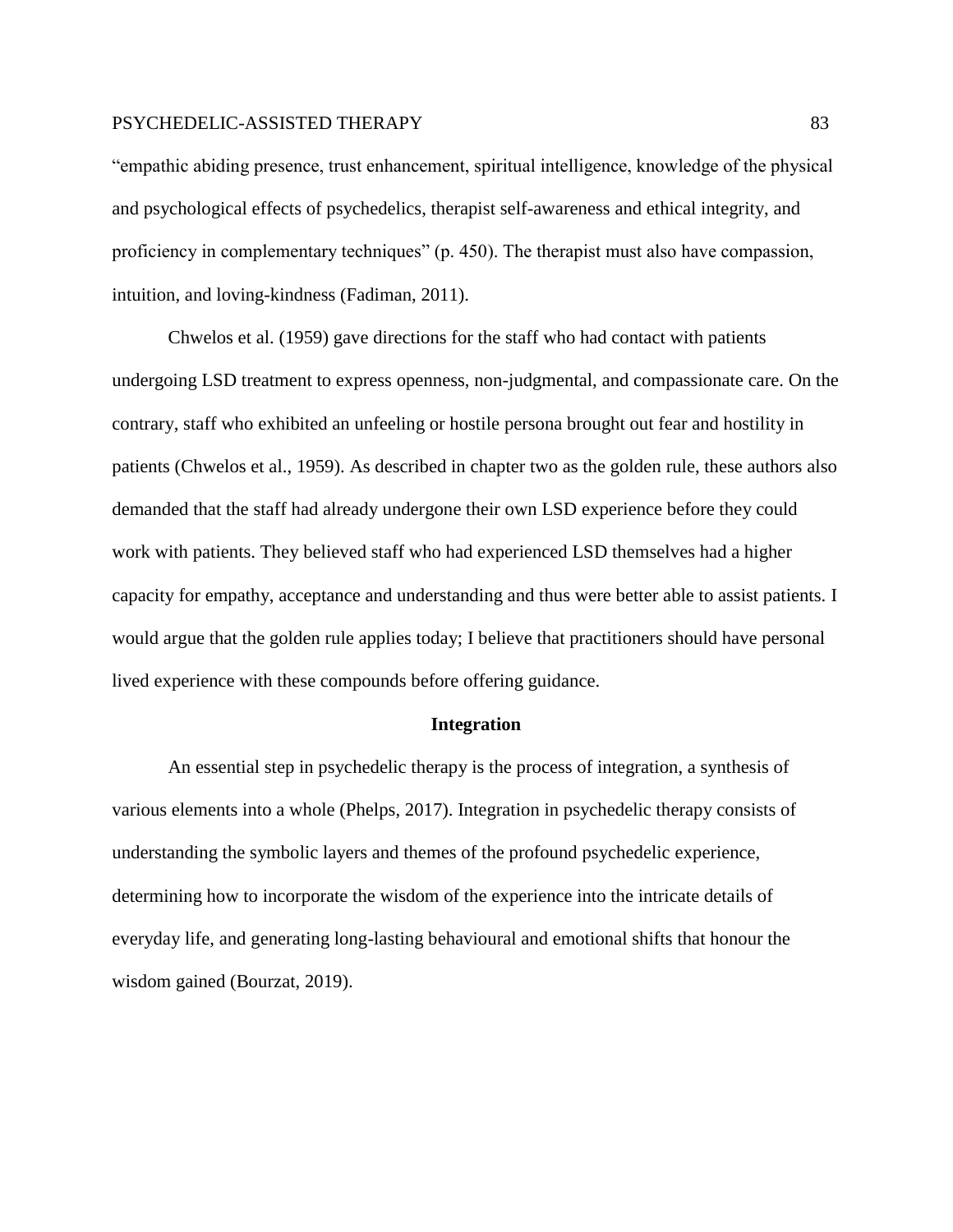#### **Why Integration is Essential**

Intentional integration can increase the potential for psychedelic substances to have longlasting beneficial effects (Bourzat, 2019). As the psychedelic renaissance flourishes and the popularity of underground opportunities to partake in psychedelic experiences increases, the need for integration escalates. Whether or not a practitioner has training in psychedelic therapy, it is likely they will come across clients who have experience with psychedelics. In therapy, individuals may wish to explore their past psychedelic sessions and talk through the emotions and insights they received during a potentially profound experience. Therefore, therapists must know how to hold space for the integration of past meaningful psychedelic experiences.

After engaging in enlightening psychedelic therapeutic experiences, many individuals reenter a mainstream society that has little appreciation or understanding of their journey. The juxtaposition of a safe therapeutic container during the psychedelic session with an unknowing community may lead to feelings of isolation and disconnection for the individual (Bourzat, 2019). The integration process is meant to honour the past psychedelic experience, which can help contrast potential societal judgments and alleviate the client's discomfort, pain, and isolation.

#### **Without Integration**

Without having the safe therapeutic space to process these powerful experiences, individuals can become disoriented, scared, confused and unable to function (Bourzat, 2019). The profound revelations and wisdom gained might fade away as individuals return to their previous way of life, social environments, old patterns, habits, and ways of being. The healing journey may need to include changing some aspects of daily life, social community, vocation,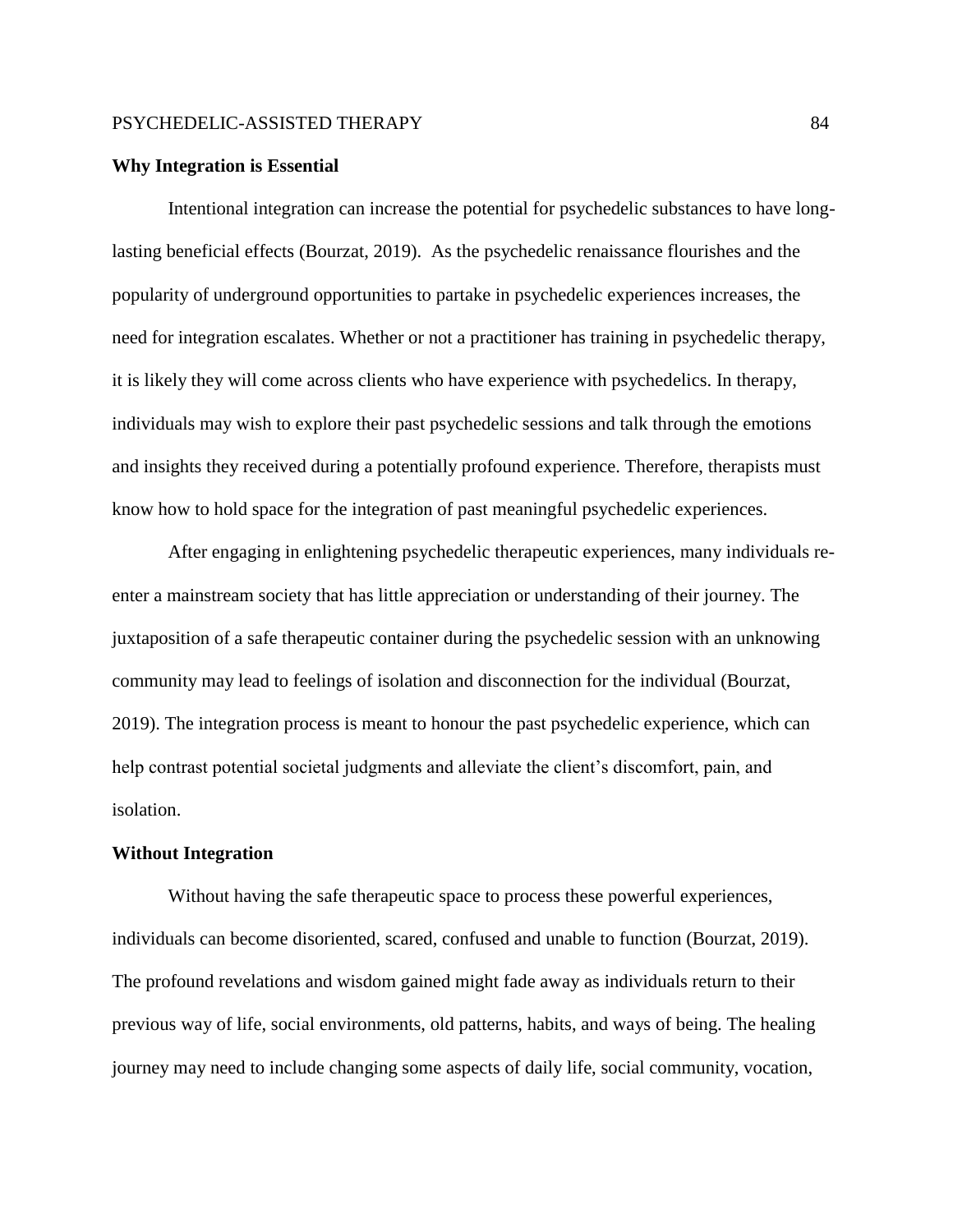and environmental stimuli. Intentionally structuring meaningful integration practices into everyday life, decreases the likelihood individuals will fall into old habits. If voyagers want to continue to traverse newly connected neural pathways, they must intentionally explore and behave in ways that nurture their past psychedelic experience.

# **Suggestions for Integration**

The integration process can last for days or a lifetime; it investigates the revelations and meanings created during the psychedelic experience and how to process meaning towards long term impacts and behaviour shifts. Bourzat (2019) suggests the days and weeks following a psychedelic journey as the most optimal time to begin the process of intentional and practical integration. Integration can take many forms, and some suggestions are as follows: engaging relationally with friends and family to repair ruptures, confronting past perpetrators of abuse or violence, utilizing rituals to grieve loss, incorporating meditative practices, reading or writing as tools for emotional processing, playfully interacting with the natural world and other people, and painting, dancing, or singing (Bourzat, 2019).

#### **Risks**

In this section, I explore some potential risks associated with the use of psychedelics. While there is no known toxicity of these substances, and they do not directly cause death to those who ingest them, psychedelics carry psychological risks and can lead to impairments in judgement for users (Nichols, 2016).

# **Behavioural Effects**

Regrettably, death or injury has occurred due to impaired judgement after psychedelic ingestion. For example, some individuals, under the influence of psychedelics, believe they have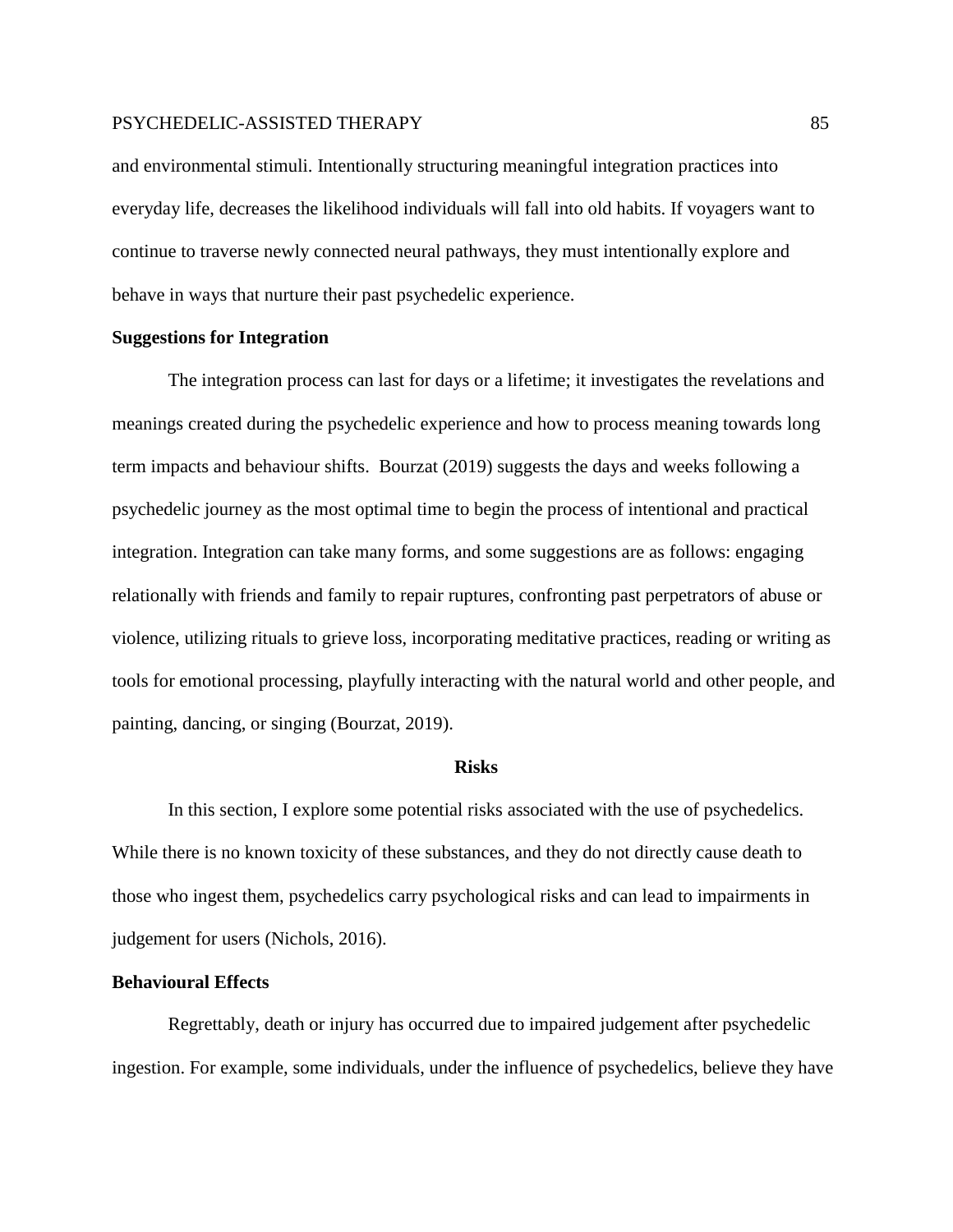superpowers or the ability to fly. Unfortunately, these beliefs often manifested into poor judgment of safety exemplified when folks leap from tall buildings or stare into the sun (Johnson, Richards, & Griffiths, 2008; Nichols, 2016). Furthermore, psychedelics can be dangerous in hazardous physical environments (Johnson et al., 2008). It is necessary to note that these adverse events occurred outside the boundaries of a safe therapeutic context. Indeed, the risk of psychedelic use increases when used in recreational, unsupervised settings (Doblin, 1991; Hasler et al., 2004; Sessa, 2012; Strassman, 1984; Nichols, 2016).

## **Physiological Effects**

Most concern around psychedelic use primarily centres around psychological impacts, not physiological impacts (Nichols, 2016). Nevertheless, acute, temporary, and uncomfortable physiological effects do occur that may induce fear in users. Some common physiological responses are as follows: nausea, violent headaches, heart palpitations, a feeling of constriction of the throat and chest; pain at the base of the skull; and numbness of the limbs (Blewett  $\&$ Chwelos, 1959).

# **Short-term Psychological Effects**

Psychedelics can sometimes elicit feelings of anxiety, fear, panic, and paranoia (Blewett & Chwelos, 1959; Johnson et al., 2008). Blewett and Chwelos (1959) described the nature of paranoid thinking that arises in some voyagers. When a voyager begins to mistrust their perceptions and question their reality, they might interpret themselves as "delusional, incapacitated, or helpless" (p. 7).

Moreover, as mentioned in chapter four, many voyagers develop an acute awareness of the feelings of others. Individuals may feel these effects so intensely they may begin to believe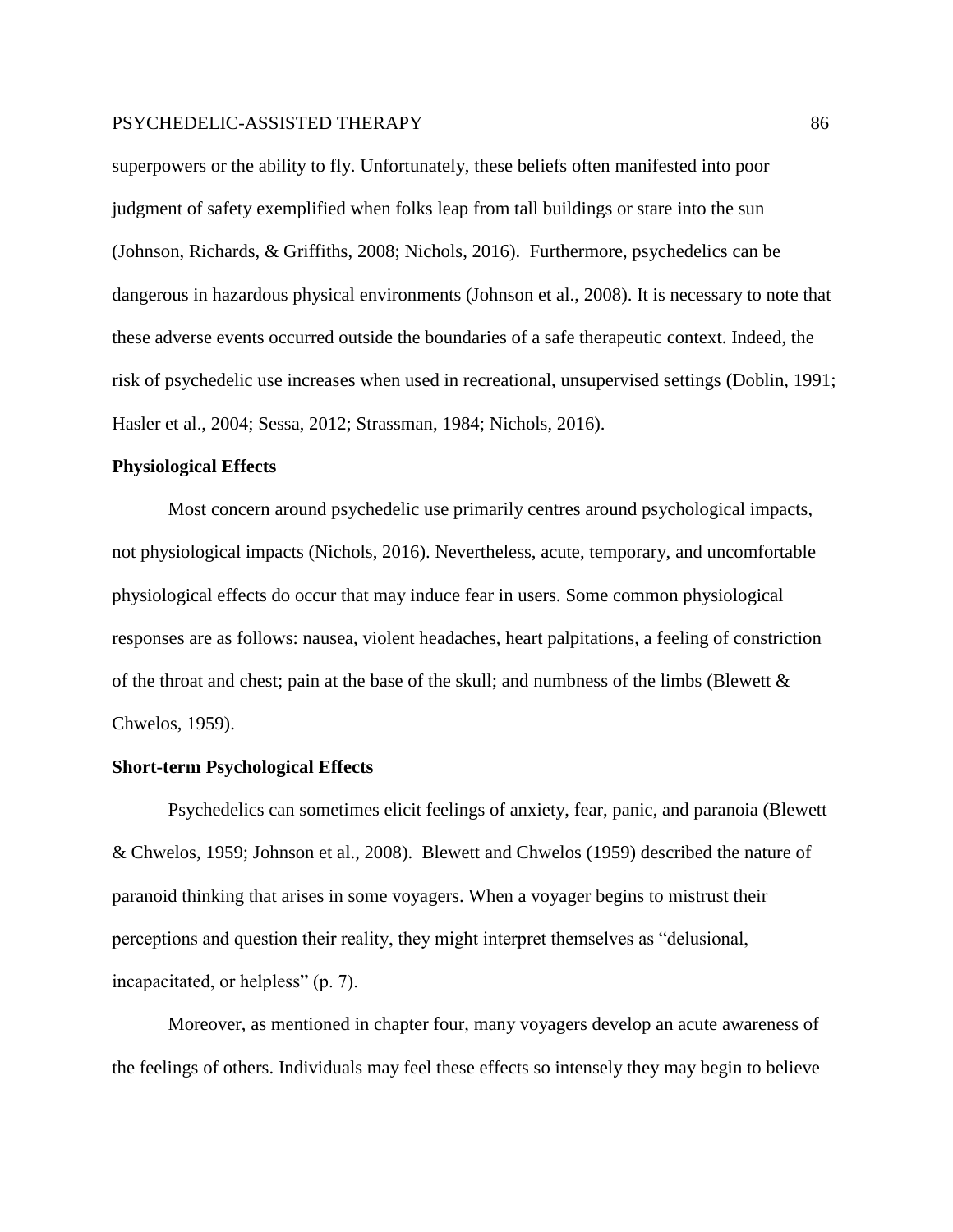others can read not only their emotions but their every thought (Blewett & Chwelos, 1959). When voyagers feel insecure about the nature of their thoughts or believe their thoughts reveal some shameful aspect of their being, the profound empathogenic connection elicits fear and arouses suspicion and uncertainty about oneself and others. Thus, an established safe container for psychedelic-assisted therapy and a trusted therapeutic relationship can mitigate these insecurities. When the voyager feels safe enough and supported by the guide their paranoia of revealing a shameful aspect of their identity decreases. If they have a safe container for exploration, difficult experiences can prove monumental, transformative and healing.

# **Long – Term Psychological Effects**

Psychedelic use may exacerbate schizophrenia or other psychotic disorders (Johnson et al., 2008). Some claim that the use of psychedelics leads to the development of permanent psychiatric disorders, like schizophrenia (Zamaria, 2014). The scientific community is divided, one group suggests psychedelics cause psychiatric disorders and the other group suggests psychedelics induce a traumatic experience that accelerates or triggers the manifestation of psychiatric disorders in those who were already susceptible (Zamaria, 2014).

### **Screening**

From what is known about the variable quality of the psychedelic experience based on the unique characteristics of the individual, it is essential that therapists screen participants before subjecting them to psychedelic therapy. While some may not benefit as much as others, some may have intensely negative experiences. As mentioned, psychedelics could be potentially dangerous to those with a predisposition to psychiatric disorders (Zamaria, 2014). A personal or family history of mental illness increases the vulnerability of harm from psychedelics (Moreno et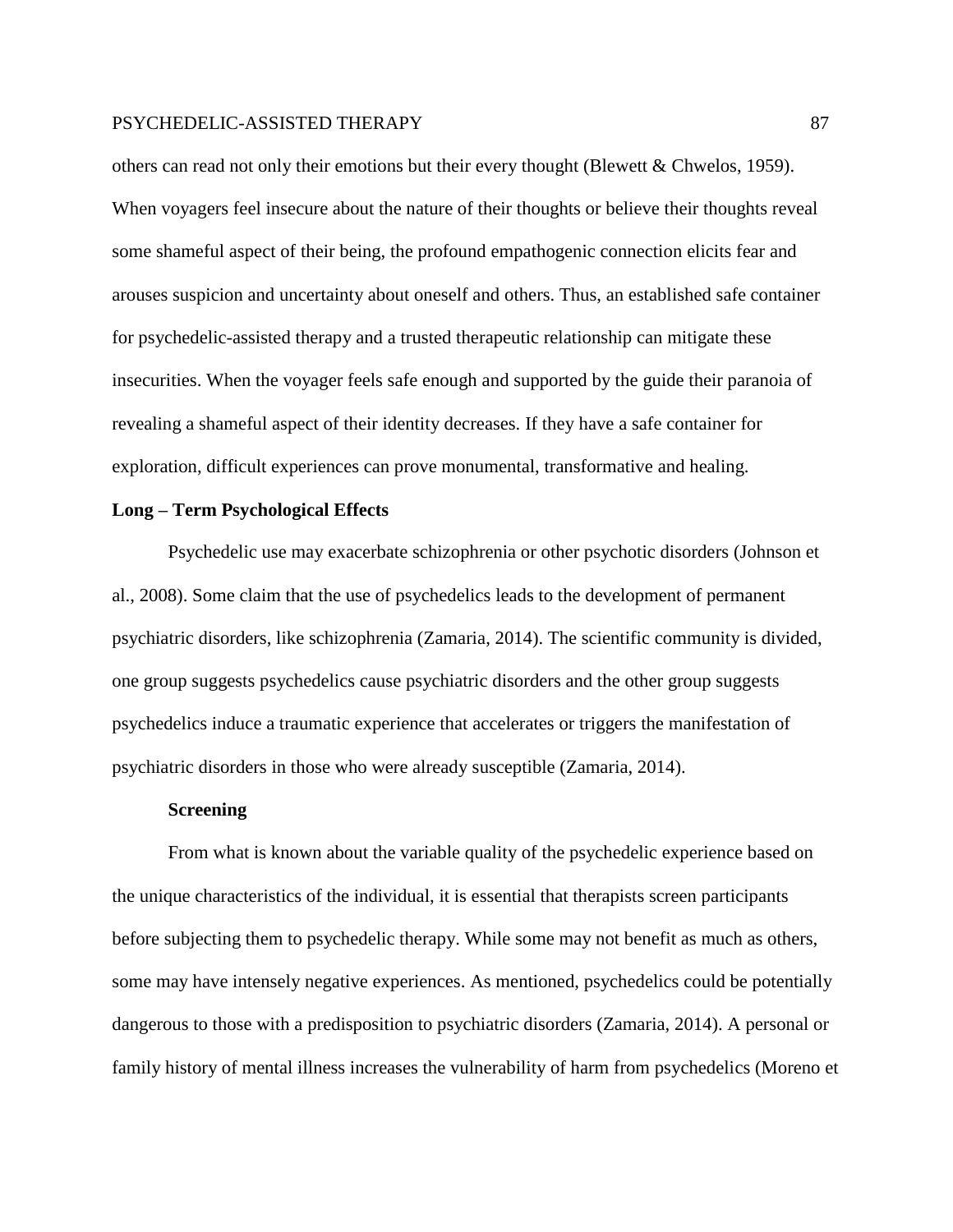al., 2006; Sessa, 2012; Studerus et al., 2012). Additionally, experience, motivation, and emotional expression are essential to include when screening clients (Studerus et al., 2012; Zamaria, 2014).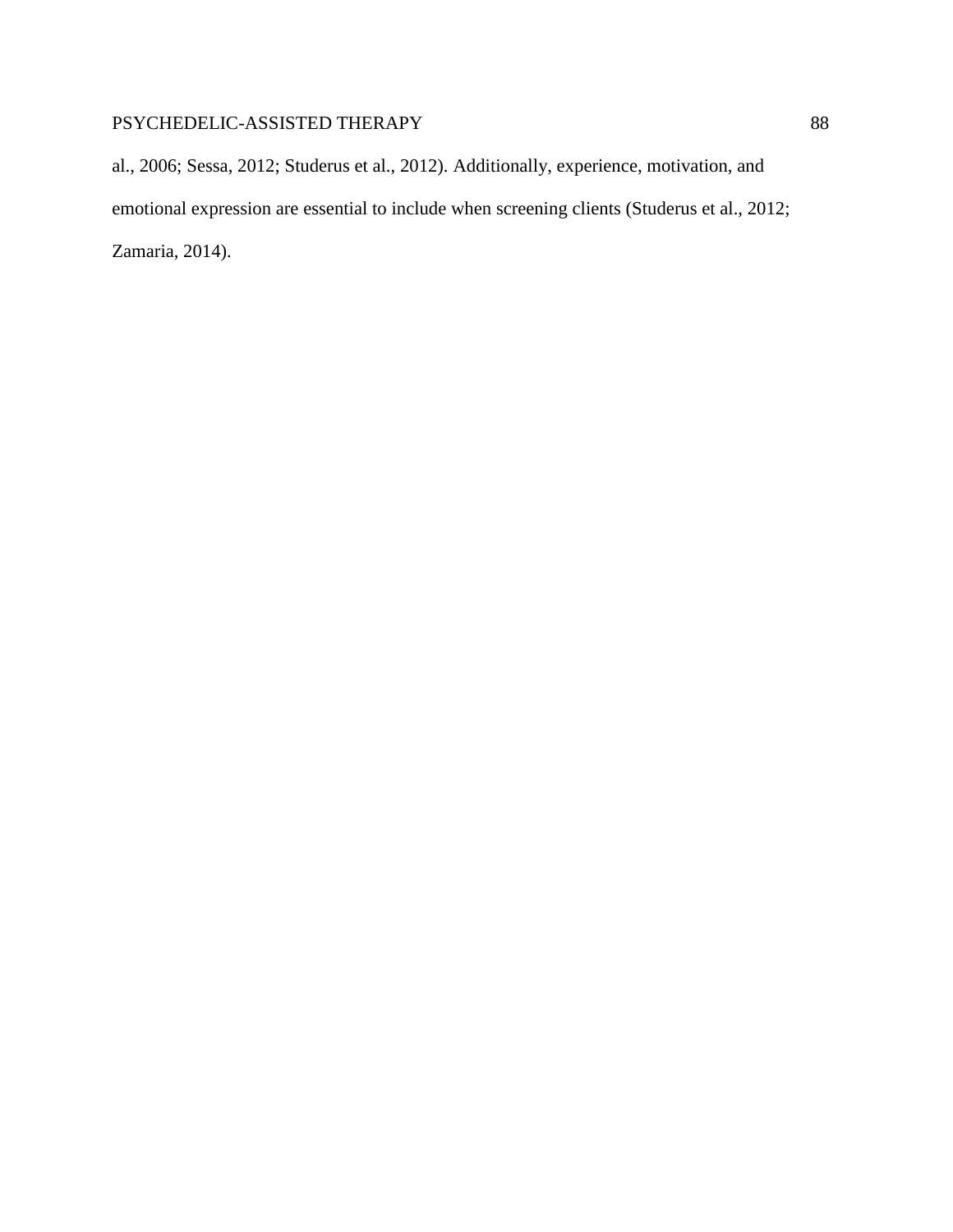Chapter Six: Limitations, Recommendations, and Concluding Remarks

In Chapter six, I discuss the limitations of this project and of psychedelic therapy. Additionally, I briefly consider recommendations for the way forward in psychedelic treatment, including my beliefs about the need for the decriminalization of psychedelic substances, broadening accessibility, and honouring the wisdom of indigenous communities.

# **Limitations**

Many of the studies discussed in this project have small sample sizes, often with fewer than 20 participants; thus, it is difficult to make grand inferences across general populations. Further research that implements larger sample sizes will give us more information about how to proceed with these powerful substances.

I am concerned with how to make psychedelic therapy accessible for everyone, especially groups who face marginalization from society and have limited economic mobility. Marginalized communities, especially people of colour, are grossly underrepresented in modern psychedelic research (Michaels, Purdon, Collins, & Williams, 2018). Most psychedelic research, while promising, predominantly includes white samples, this makes it difficult to generalize to more diverse populations and leaves other communities from the benefit of psychedelic therapy (Michaels et al., 2018). The stigma of drug use disproportionately discriminates people of colour and is tied to the history of the unjust war on drugs; white folks have the privilege of exposing psychedelic use with fewer consequences. This unequal distribution of freedom excludes many individuals from psychedelic experiences (Michaels et al., 2018). People of colour may not have the same access to psychedelics, even in a legal, health-oriented setting, as they "may feel that they are playing out the stereotypes that people of color are drug users and engage in illegal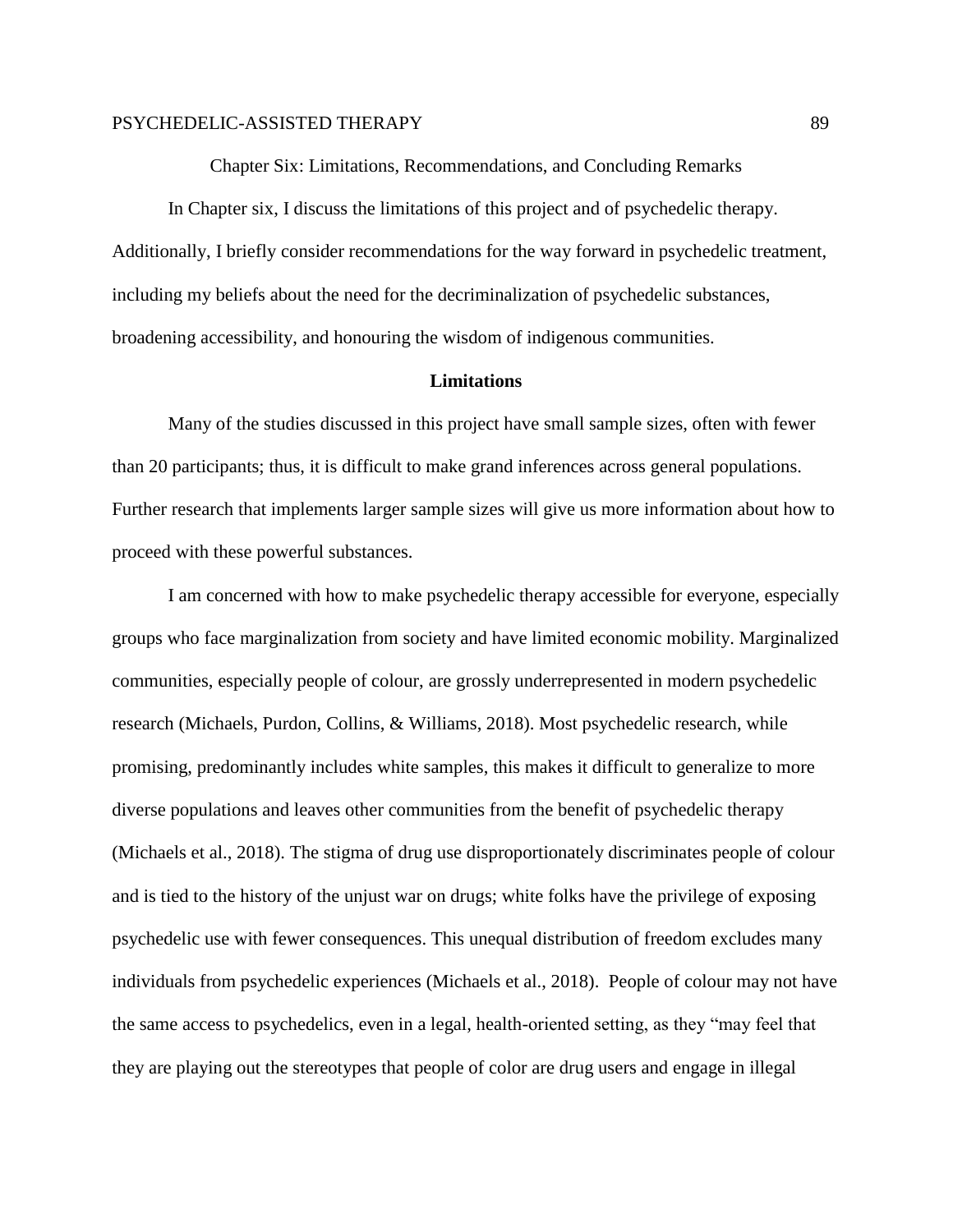activity" and their own community members may further criticize them from engaging in White treatment (Michaels et al., 2018, p. 12)

# **Accessibility of Re**s**earch Participation**

Volunteering for psychedelic research also has an economic burden. Many research designs require a minimum 8-hour time commitment, as well as preparatory sessions and integration sessions (Michaels et al., 2018). It is essential to reflect that not every community has the freedom to partake in such extensive time and hefty economic commitments. When individuals have lower-paying jobs, shift work and childcare needs, they are less likely to participate in research.

# **Accessibility of Current Treatment Centres**

Psychedelic therapy in treatment centres is presently difficult to access, costing hundreds if not thousands of dollars and is, therefore, limited to the privileged few. For example, an Ayahuasca retreat centre in the Andes offers retreat packages that cost between 1000-2000 USD (Gaia Sagrada Ayahuasca Retreat Centre, 2019). A psilocybin retreat centre in Jamaica offers packages that cost between 3000-4000 USD (MycoMeditations, 2019). These packages omit the cost of travel or time away from work. Moreover, many healers travel and perform ayahuasca ceremonies in affluent countries like Canada, where clients "pay up to several hundred dollars a session" (Tupper, 2011, p. 4). There are new psychedelic clinics in Canada that are currently forming. For example, Numinus is creating a network of transformative healing centres aimed at a holistic an integrative approach encompassing psychedelic supportive therapies and sophisticated technologies to offer healing and connection (Numinus, 2019). As white affluence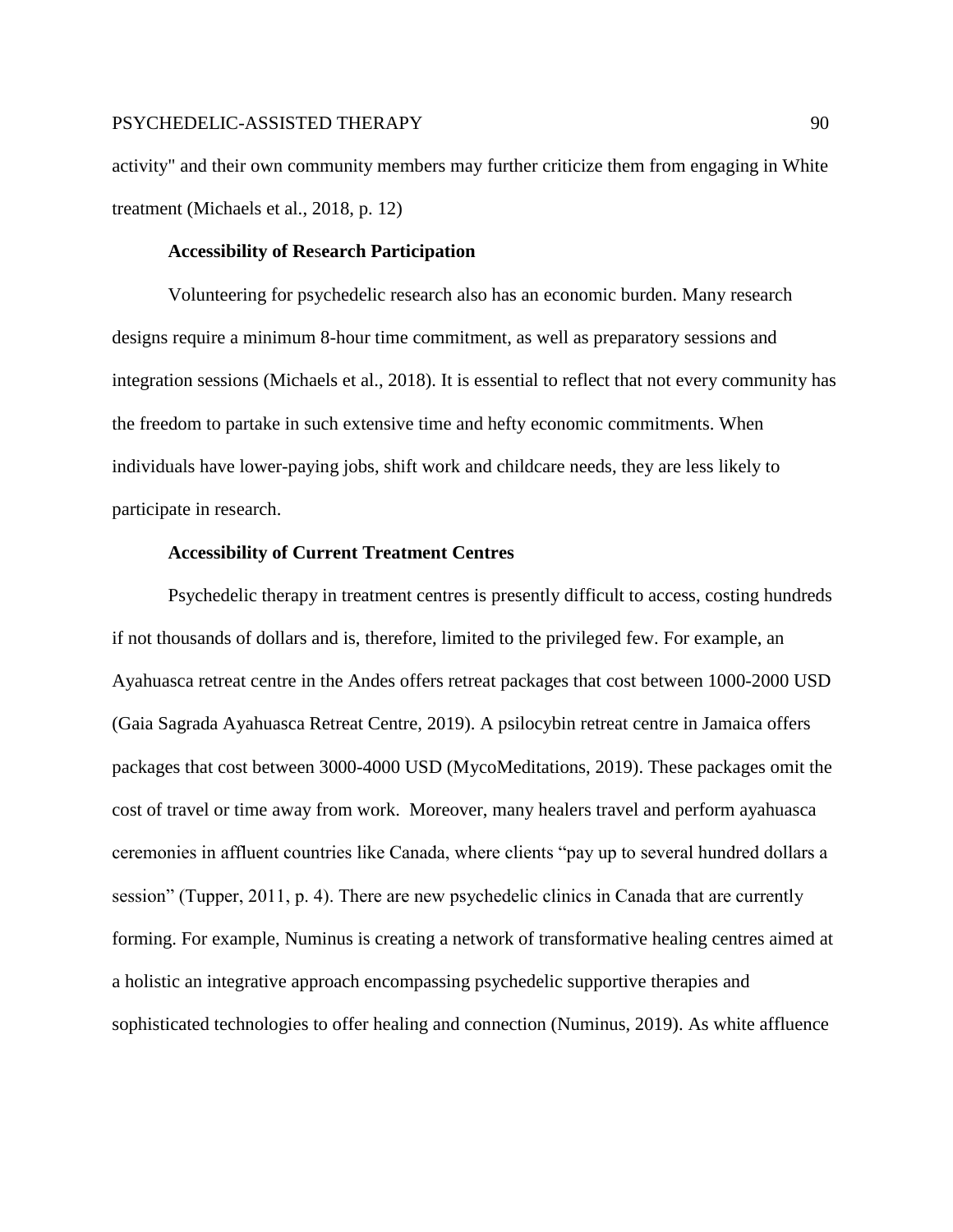which is attached to economic mobility, is the dominant and pervasive image of the psychedelic community, strategies for inclusion of diverse cultural groups is needed.

# **Need for Decriminalization**

The current legal punitive status that places psychedelics in a strict category outside of therapeutic benefit continues to reflect the war on drugs, regardless of therapeutic benefit. As noted above, I advocate for the use of psychedelic substances in a therapeutic setting with a trained therapist or guide. I am not advocating for the recreational use of psychedelic substances. I believe therapeutic environments can maximize the healing potential of psychedelics and minimize the risk of adverse psychological impacts and dangerous behaviour. I do think, however, that it is essential to decriminalize psychedelic substances as their present illegal status disproportionally targets communities who cannot afford to access expensive treatment centres. If psychedelics are only approved for use in strict medical and supervised settings, those who use psychedelics outside of supervised medical settings might face criminal penalties. Having psychedelics only available to an affluent community creates a divide and unjustly prioritizes the needs of those who can afford to seek out a safe legitimized therapeutic container for use. Others, who have fewer means might still receive harsh criminalized penalties for using the same substances.

Additionally, harsh drug laws push folks to use in the shadows and increase the risks of harm from use. Decriminalization would decrease the unjust criminal repercussions for folks who use outside of therapeutic contexts. Decriminalization is one step in the direction of inclusivity and accessibility for all communities and minimizes the war on drugs' unjust criminalization of poverty.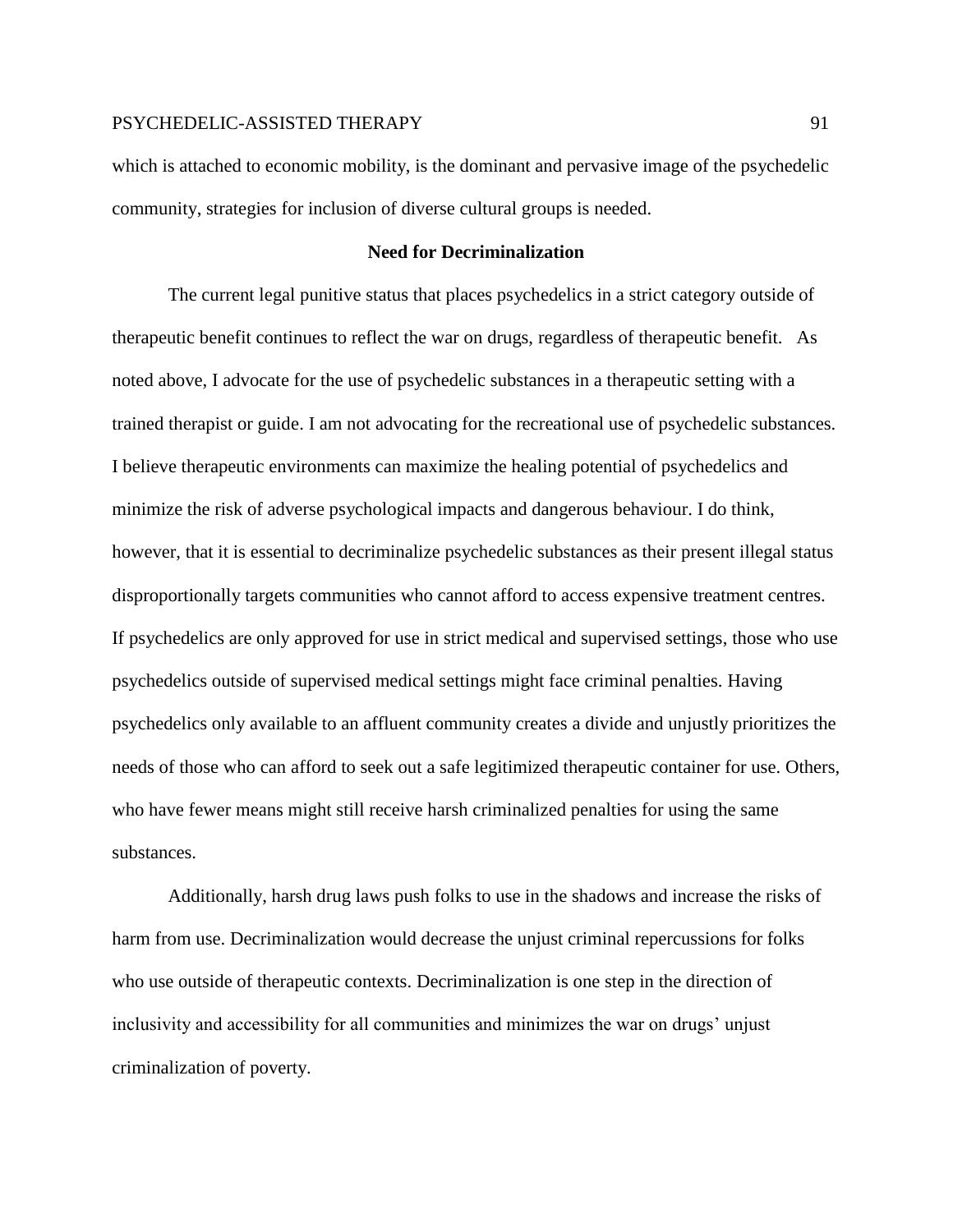#### **Future of Psychedelic Treatment**

When thinking about the future of psychedelics and mental health, it is difficult to know the best way forward. Haden et al. (2016) proposed a variety of contexts in which psychedelic supervision can take place including, "psychotherapy, indigenous healing circles, dance events, music festivals, palliative care wards, or natural environments" (Haden et al., 2016, p. 248).

The potential benefits these substances can induce is known; therefore, it is necessary to create therapeutic and medical facilities that allow their use. As research grows, more articles are published and documentaries released, acceptance of psychedelic treatment will become more mainstream and more people will seek out psychedelic treatment. Indeed, there needs to be a plan for how best to facilitate the future in psychedelic care.

Haden et al. (2016) proposed a model for "regulating the production, distribution, and use of psychedelic substances" (p. 246). They suggest a "government -delegated authority to regulate psychedelics and other currently illegal drugs" (p. 246). This regulating authority would work alongside indigenous groups to oversee the cultivation, importation, production, and distribution of psychedelic substances for medical purposes. Authors argued that this regulatory body must be informed by "public health principles, goals, and objectives," and that revenue is put towards academic research and investments in public health (p. 246). There is a need for "trained, competent, experienced" psychedelic therapists and for a regulatory body to oversee their training and qualification (Haden et al., 2016, p. 246). The regulatory agency would also "establish, monitor, and enforce standards of practice amongst registrants" (Haden et al., 2016, p. 247). It is also essential to include "indigenous, spiritual, and medical practitioners" (Haden et al., 2016, p. 247).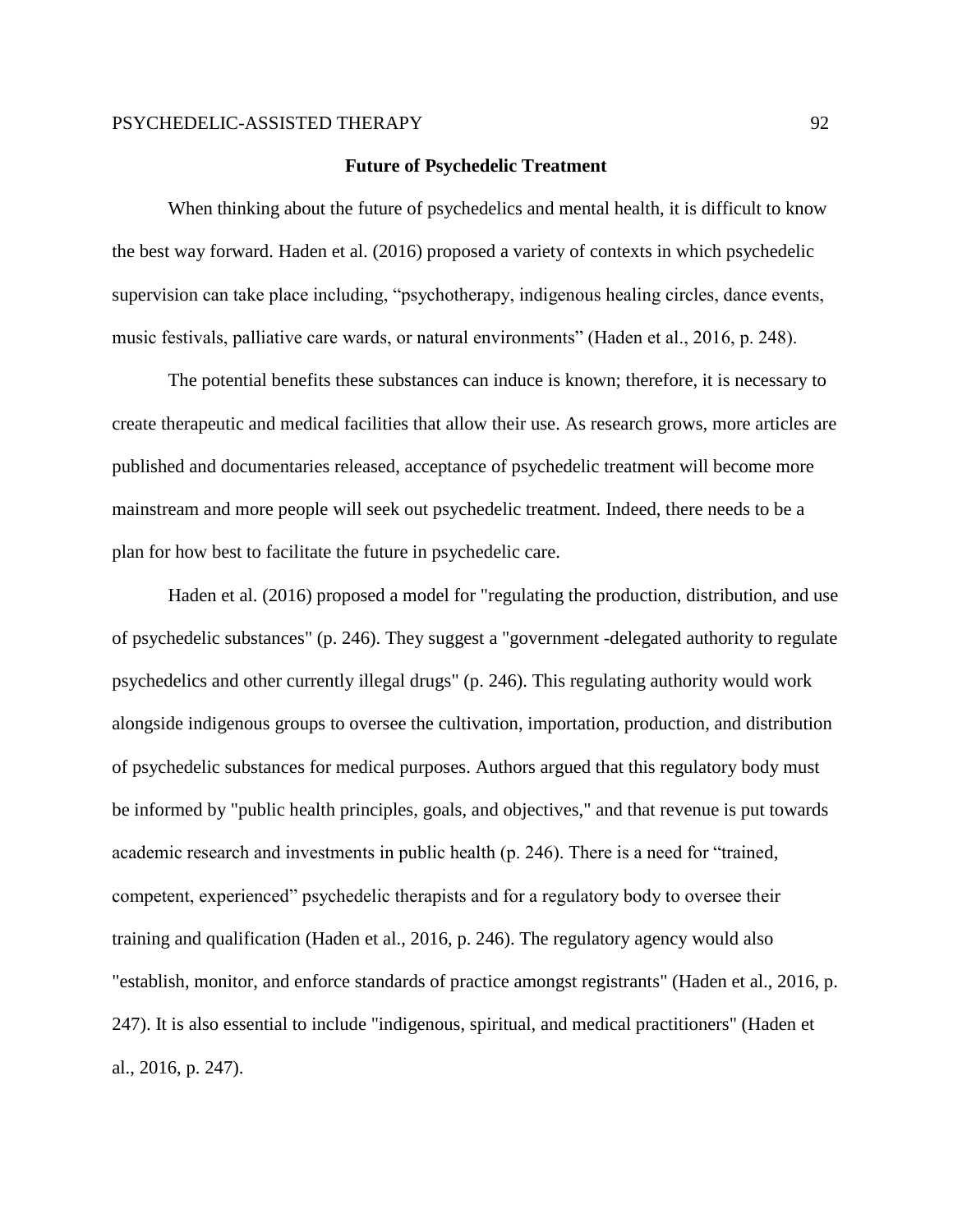## **Honouring Indigenous Wisdom**

Many psychedelic substances are attached to indigenous cultural practices and have been used for thousands of years. I have concerns about the whitewashing of indigenous cultural traditions. Taking these cultural practices away from their cultural container and placing their future in the hands of colonizing governments and leaders has negative consequences for the indigenous communities. To minimize the perpetual colonizing practices, the present whitecentric psychedelic research community must intentionally seek out and centre indigenous voices and respect the cultural lineage many of these substances came from.

Many indigenous communities traditionally understood psychedelics as sacred medicines with different spiritual and mental healing potential and only used under the guidance of a spiritual leader (Michaels et al., 2018). It is essential for those interested in psychedelic therapy to understand indigenous healing practices and the roots and history of specific medicines. The plethora of insights gained from scientific and research communities in the past few decades must not overshadow the thousands of years of indigenous cultural wisdom. There must be proper care to highlight and centre the teachings from elders and indigenous groups whenever possible as "their leadership in crafting best practices would be valuable" (Haden et al., 2016, p. 247).

Additionally, I encourage therapists to investigate the different qualities of an organic psychedelic plant and the synthesized version. For example, synthesized psilocybin, 4AcO-DMT, differs chemically from psilocybin-containing mushrooms. Isolating the chemical psilocybin might alter the biochemical, spiritual and healing significance held when ingesting the holistic plant. Moreover, synthesized psilocybin disconnects the substance from the cultural and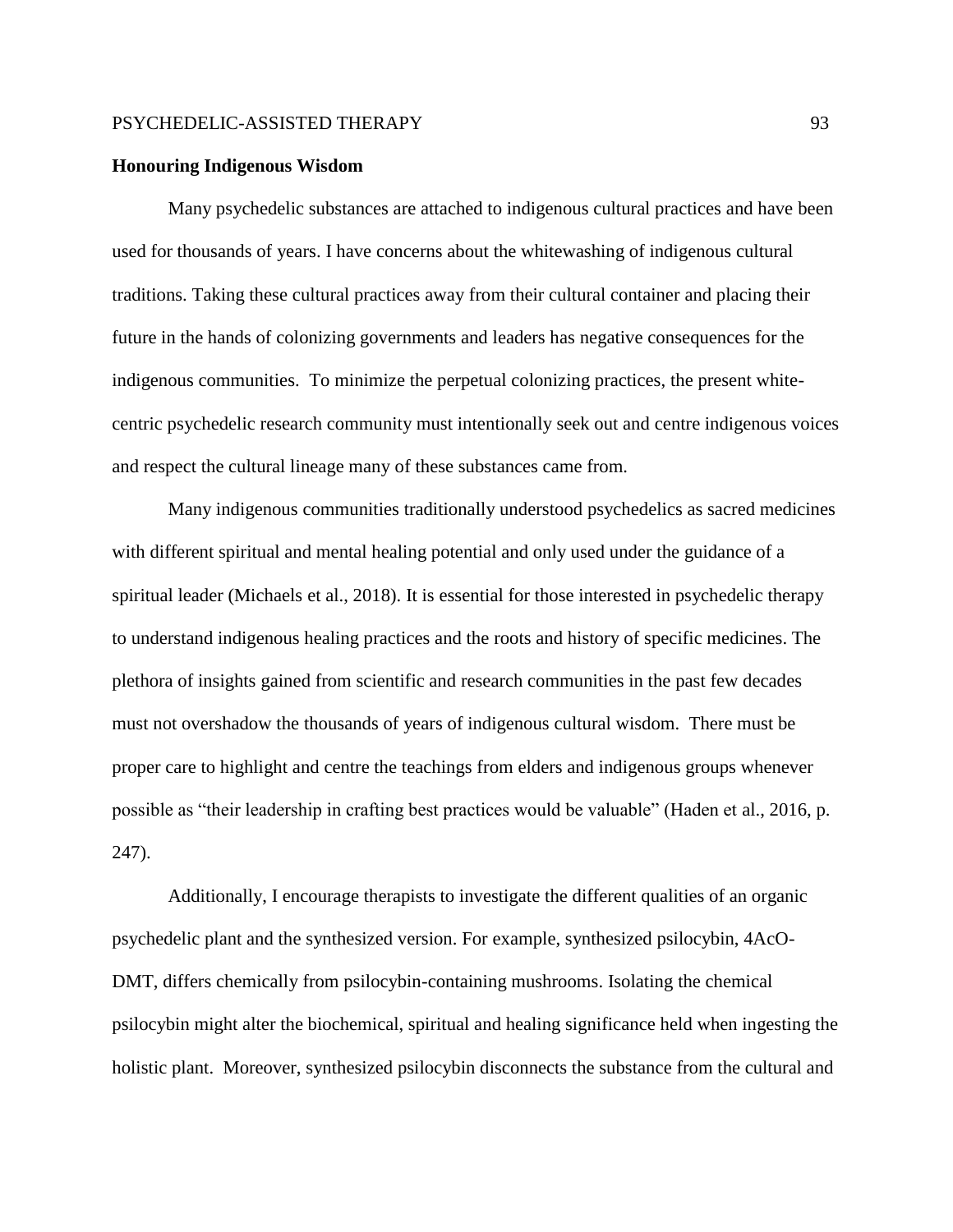historical practices of the indigenous peoples of Mexico and Central America. Psilocybin containing mushrooms do not exist in isolation from the people and the culture from which they derived. As so much of the beneficial effects of psilocybin is due to the spiritual and mystical experiences evoked, the psychedelic community would be remiss to separate the spiritual quality contained in the cultural and indigenous practices of which these substances originate.

#### **Conclusion**

While indigenous cultures have used many psychedelic substances in traditional ceremony as agents of healing and growth for centuries, modern western cultures only began using psychedelics after the discovery of LSD in 1943. The academic and psychiatric community saw a brief golden age of psychedelic-assisted therapy and research in the 1950s and early 1960s with thousands of individuals benefitting from treatment. Psychedelics soon infiltrated popular culture and came to be intertwined with rock and roll and the anti-Vietnam war movement. These tools of consciousness threatened the status quo. Media demonization of these compounds successfully persuaded the opinion of most of the exaggerated dangers and risks associated with psychedelic use. The illegalization of psychedelic drugs further supported negative stigmas around their use as law-abiding citizens absorbed the risk to reputation and freedom associated with these so-called, mysterious, and dangerous compounds.

#### **Current Renaissance**

There is currently a psychedelic renaissance as more scientific and academic communities claim the benefits of these substances in the last 15 years. It is no longer possible to condemn these substances as dangerous or debaucherous as science has shown them to have enormous healing potential. I am elated that there has been much research in the last decade,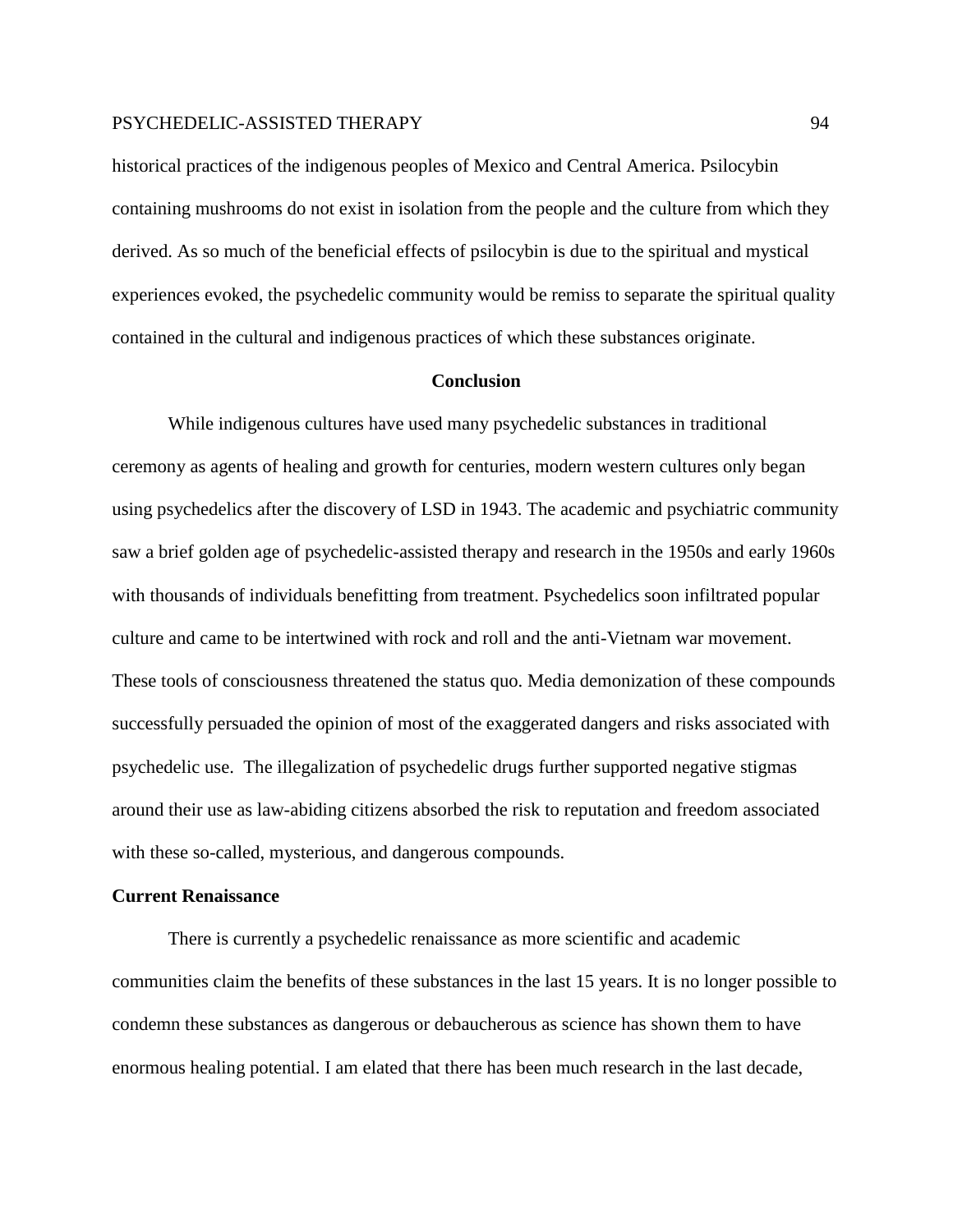especially after learning about the wealth of research that sat dormant, underground for decades. The world is finally tuning in.

## **Legitimacy of Science**

The academic community has come a long way in understanding these powerful substances. From the psychotomimetic theory stating that psychedelics resemble psychosis, to a hopeful frontier claiming psychedelics have the power to heal from a myriad of mental health struggles. New research legitimizes and validates thousands of individuals who encountered powerful psychedelic experiences but could not meaningfully identify or integrate what occurred. Scientific research essentially gives proof for what many intuitively know from lived experience with psychedelics, while paving the way for a pendulum swing in the direction of psychedelic substances integrated into psychotherapeutic practices.

## **Review of the Positive Benefits of Psychedelic Therapy**

Contrary to what many believe and what has been popularized by media representations, psychedelics are physiologically safe in controlled settings. They are non-toxic and do not engender dependence like other illicit substances. Additionally, many voyagers claim psychedelic-assisted therapy as the most personally meaningful or spiritually significant experiences of their entire lifetime. Psychedelics have repeatedly been shown to produce longlasting positive relief from depression, anxiety, OCD, thanatophobia (fear of death), and substance misuse struggles. Although not discussed in this project, psychedelics also alleviate symptoms in post-traumatic stress disorder and eating disorders.

Studies with Psilocybin and LSD show a single dose in a therapeutic setting can decrease anxiety and depression associated with a terminal illness sustained long term. Psilocybin was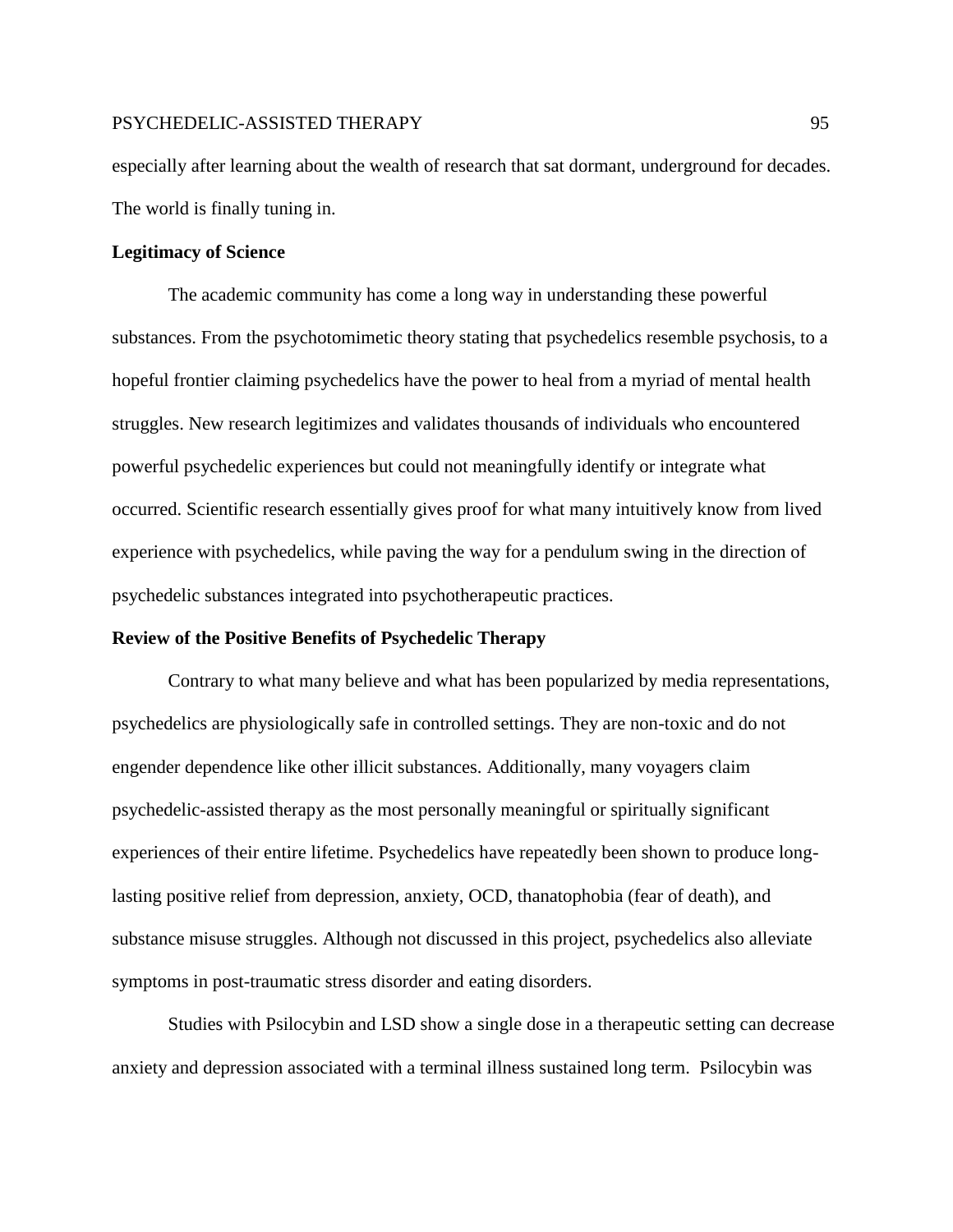shown to reduce noxious symptoms in those with TRD and OCD and ayahuasca has shown rapid, sustained antidepressant and anxiolytic effects.

Psychedelics have been effective in treating substance misuse struggles. Specifically, ayahuasca has helped individuals decrease their alcohol, tobacco and cocaine use, while psilocybin has proved beneficial in decreasing alcohol and tobacco use. Additionally, thousands of individuals have benefited from LSD therapy in the treatment of alcohol misuse.

There is also evidence to suggest psychedelic-assisted therapy can improve mood and well-being, decrease the likelihood of suicidality, and promote empathy, connectedness, happiness, closeness to others, and trust.

Indeed, psychedelic-assisted therapy has great potential for treating many individuals and has shown to have an enormous positive impact on many already. What is less clear is just how these substances are working. Many theories draw attention to neural connectivity patterns, brain entropy, neurochemicals, neural function, as well as the phenomenological roots that ground the success of treatment in the profound meaning the voyagers receive from their experience.

# **Review of Set and Setting**

Everyone who ingests psychedelics typically experiences an altered state of consciousness, a reality outside of their ordinary waking consciousness. Psychedelics have the power to elicit monumental insights about the self which could propel into a depth of understanding. They can also allow someone to erase the boundary between themselves and the rest of the world, increasing feelings of connectivity. Whether this alternative reality encompasses a healing initiative is dependent on a variety of dimensions. This project highlights specific ways of increasing the likelihood of these beneficial experiences and decreasing the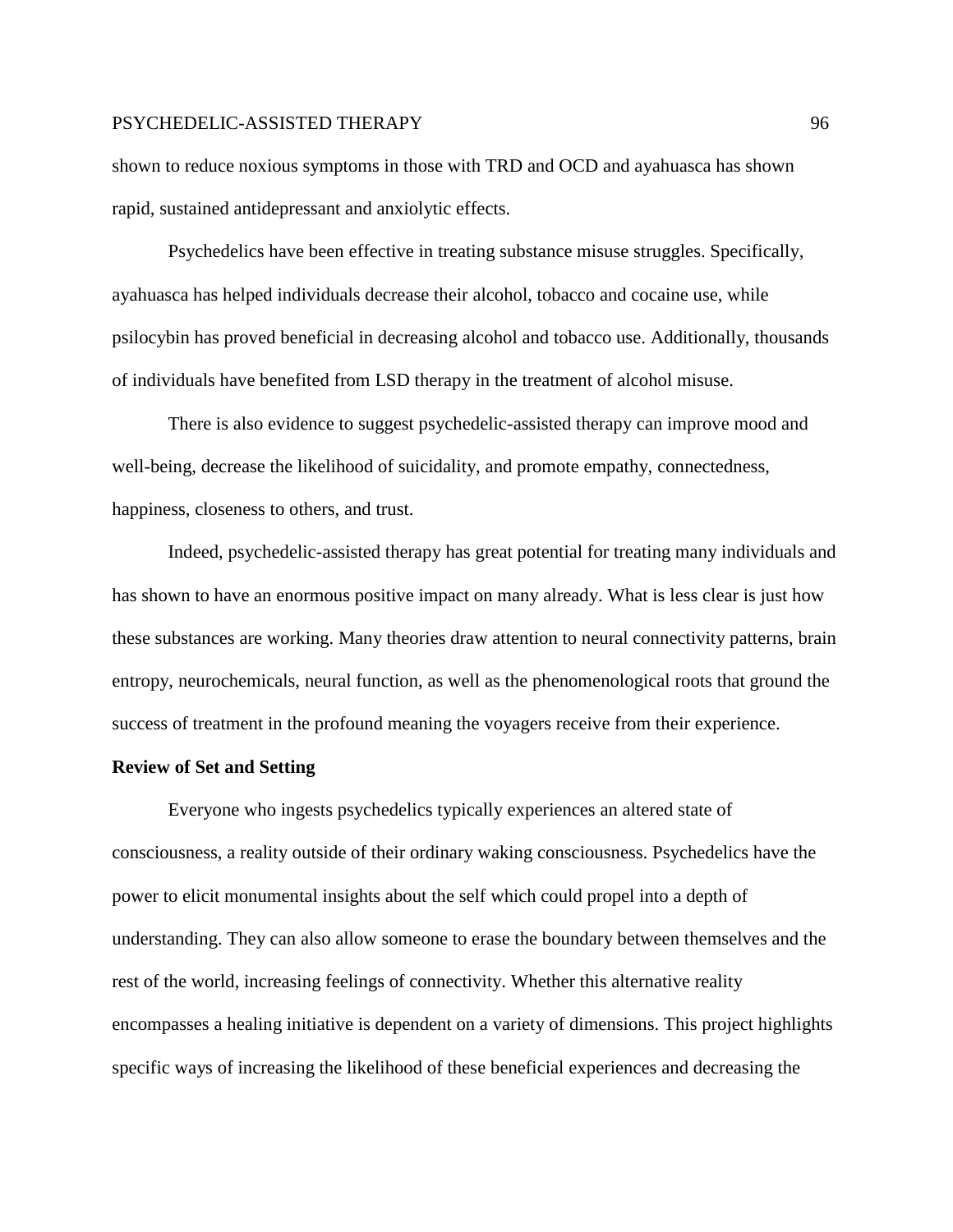likelihood of harms. There are ways to manipulate the environment and prepare the voyager for a beneficial experience that maximizes the potential for a profound, mystical, and meaningmaking psychedelic experience. Namely, attention to set and setting, screening for risk factors, established therapeutic rapport, and the practice of integration.

# **Further Possibilities: Healing Ecology**

Finally, psychedelics may serve as a valuable tool for healing societies and healing the environment. Many voyagers describe their feelings of connectedness with nature and others, an appreciation for the earth and all life forms. These ideas resist anthropocentrism and support ecocentrism. Anthropocentrism states that humans have intrinsic value over other living things, and other life forms exist to sustain humans (MacKinnon, 2007, p. 331). Gaston (2005) reports that anthropocentric ideals resulted in the alterations in the balance of nature and the environmental crisis of today. Ecocentrism alternatively states that all living things have inherent value, distinct from their potential usefulness to humans (MacKinnon, 2007, p. 336). In the wake of the current climate catastrophe, psychedelic substances could help connect humans to nature. Further discussion warrants the utility of psychedelics in fostering ecological healing between human activity and nature.

Amanda Felding reflected the potential impacts psychedelics can have on our society and the environment in the following quote:

Psychedelics can free us from the societal constructs which we are conditioned with from birth. They allow us to see more clearly, all the common sense things which humanity often forgets. Psychedelics can increase our focus on peace, openness, and compassion.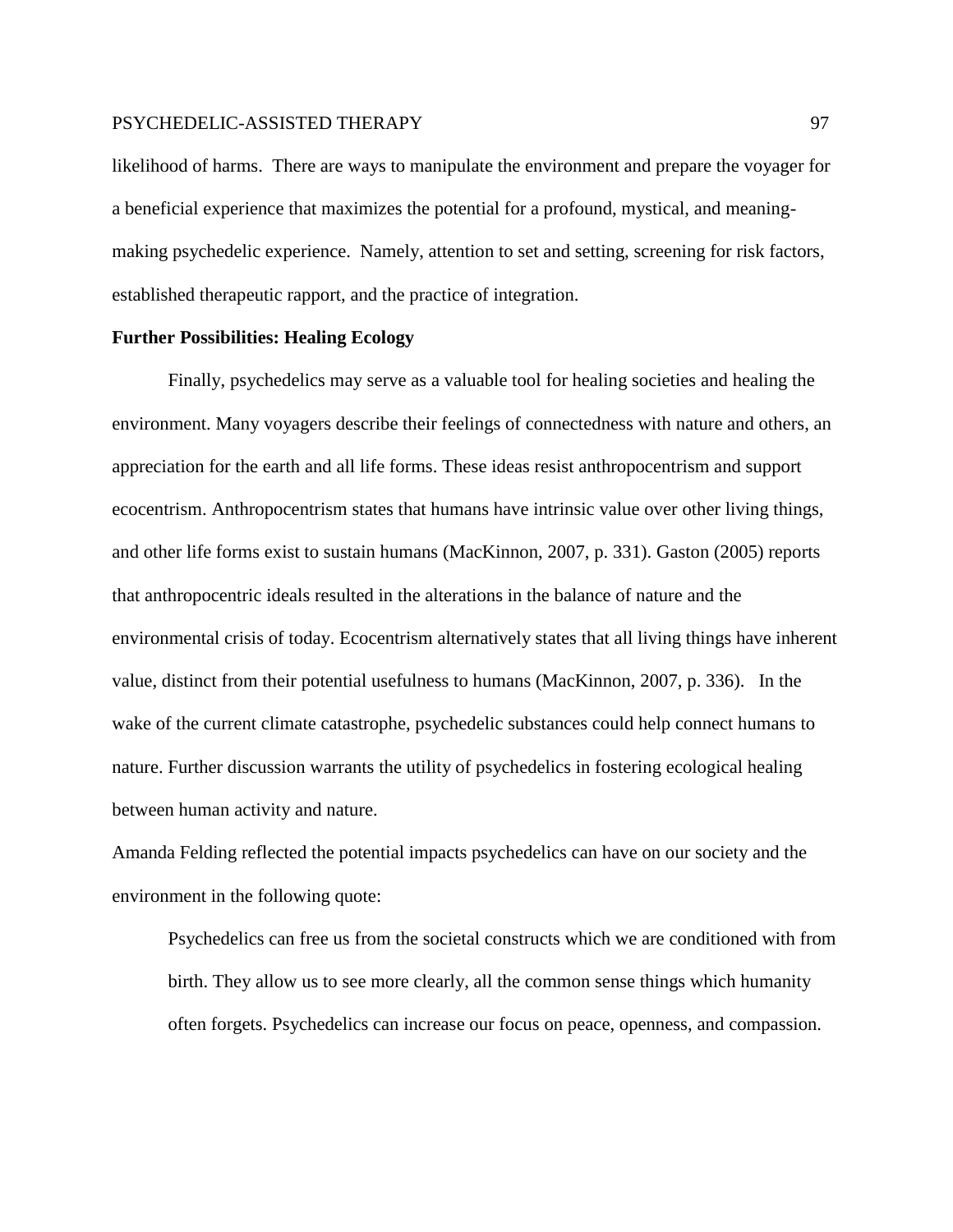They remind us to love one another, appreciate our community and take care of the environment. (Felding, 2019)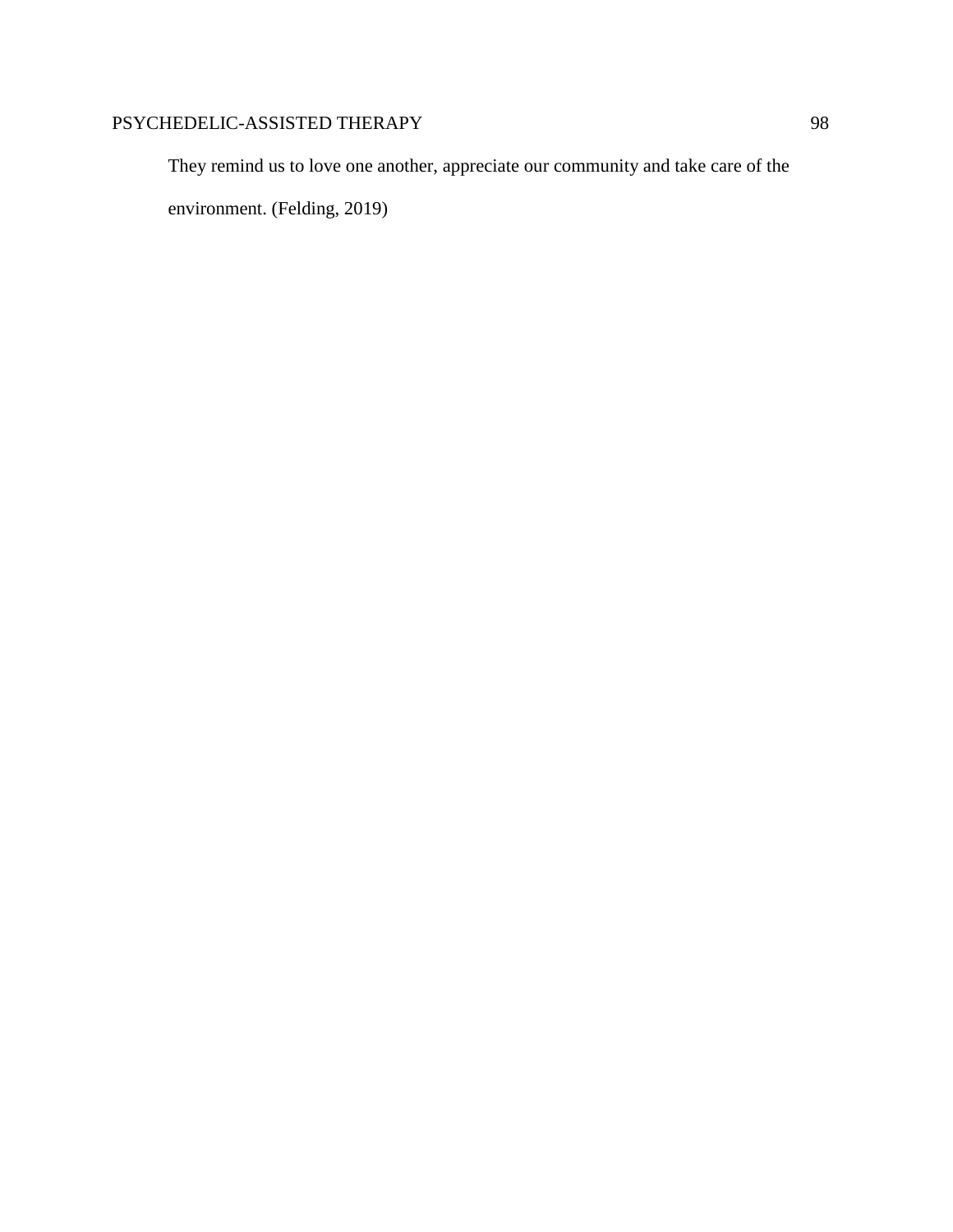#### References

- Abdallah, C. G., Adams, T. G., Kelmendi, B., Esterlis, I., Sanacora, G., & Krystal, J. H. (2016). Ketamine's mechanism of action: a path to rapid-acting antidepressants. *Depression and Anxiety*[,](http://paperpile.com/b/152Nts/dWp0) *[33](http://paperpile.com/b/152Nts/dWp0)*(8), 689–697. doi: 10.1002/da.22501
- Abuzzahab, F. S., & Anderson, B. J. (1971). A review of LSD treatment in alcoholism. *International Pharmacopsychiatry*, *6*, 223–235. https://doi.org/10.1159/000468273
- Alexander, Bruce. (2008). *The globalization of addiction: A study in poverty of the spirit.* New York: Oxford University Press.
- Alexander, B. K. (2012). Addiction: The urgent need for a paradigm shift. *Substance Use & Misuse*, *47*(13-14), 1475–1482. https://doi.org/10.3109/10826084.2012.705681
- Anderson, E. M. L. (1996). *"Safe from utopia?": The LSD controversy in Saskatchewan, 1950- 1967* (Master's thesis). Retrieved from

https://open.library.ubc.ca/collections/ubctheses/831/items/1.0099058

- Anderson, H. (2012). Collaborative relationships and dialogic conversations: Ideas for a relationally responsive practice. *Family Process*, *51*(1), 8–24. https://doi.org/10.1111/j.1545-5300.2012.01385.x
- Audet, C., Collins, S., Jay, M., Irvine, K., Hill-Lehr, A., & Schmolke, C. (2014). Poverty, mental health, and counsellors for social justice: Reflections on an interactive workshop. *Canadian Journal of Counselling and Psychotherapy (Online)*, *48*(3), 321. Retrieved from http://search.proquest.com/openview/b1c13c700f243826f5c91ed49ca5073a/1?pqorigsite=gscholar&cbl=266703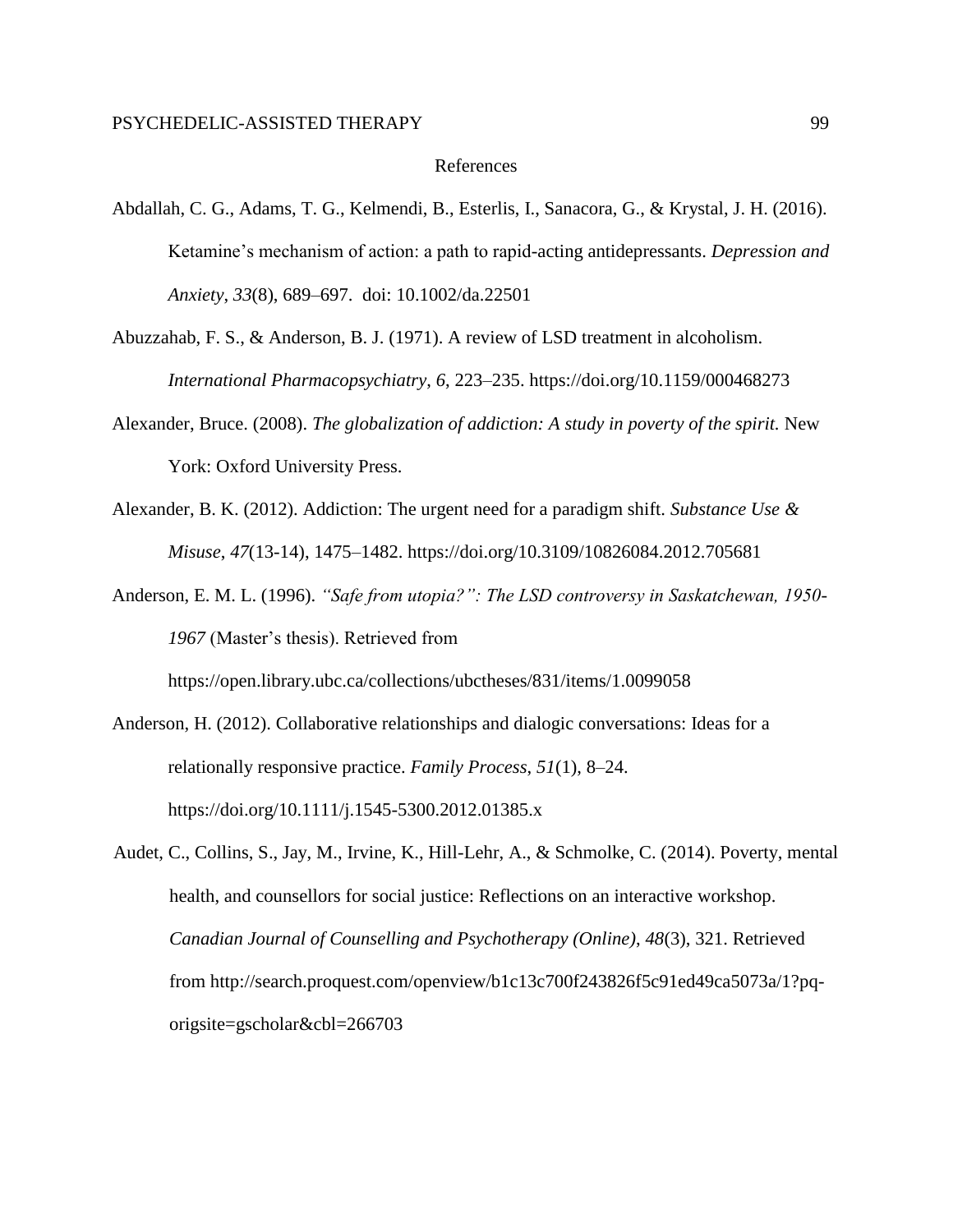- Arthur, N., & Collins, S. (2014). Counsellors, counselling, and social justice: The professional is political. *Canadian Journal of Counselling and Psychotherapy*, *48*(3). Retrieved from http://cjcp.journalhosting.ucalgary.ca/cjc/index.php/rcc/article/view/2764
- Barr, H. L., Langs, R., Holt, R. R., Goldberger, L., & Klein, G. S. (1972). *LSD; personality and experience*. New York: Wiley-Interscience. Retrieved from https://www.samorini.it/doc1/alt\_aut/ad/barr-langs-lsd-personality-and-experience.pdf
- Baumeister, D., Barnes, G., Giaroli, G., & Tracy, D. (2014). Classical hallucinogens as antidepressants? A review of pharmacodynamics and putative clinical roles. *Therapeutic Advances in Psychopharmacology*, *4*(4), 156–169. https://doi.org/10.1177/2045125314527985
- Beckley Foundation. (2019). Retrieved from https://beckleyfoundation.org
- Belser, A. B., Agin-Liebes, G., Swift, T. C., Terrana, S., Devenot, N., Friedman, H. L., … Ross, S. (2017). Patient experiences of psilocybin-assisted psychotherapy: An interpretative phenomenological analysis. *Journal of Humanistic Psychology*, *57*(4), 354–388. https://doi.org/10.1177/0022167817706884
- Blewett, D. B., & Chwelos, M. D. (1959). Handbook for the therapeutic use of lysergic acid diethylamide-25 individual and group procedures. Retrieved from https://maps.org/research-archive/ritesofpassage/lsdhandbook.pdf
- Bogenschutz, M. P., & Johnson, M. W. (2016). Classic hallucinogens in the treatment of addictions. *Progress in Neuro-Psychopharmacology & Biological Psychiatry*, *64*, 250– 258. https://doi.org/10.1016/j.pnpbp.2015.03.002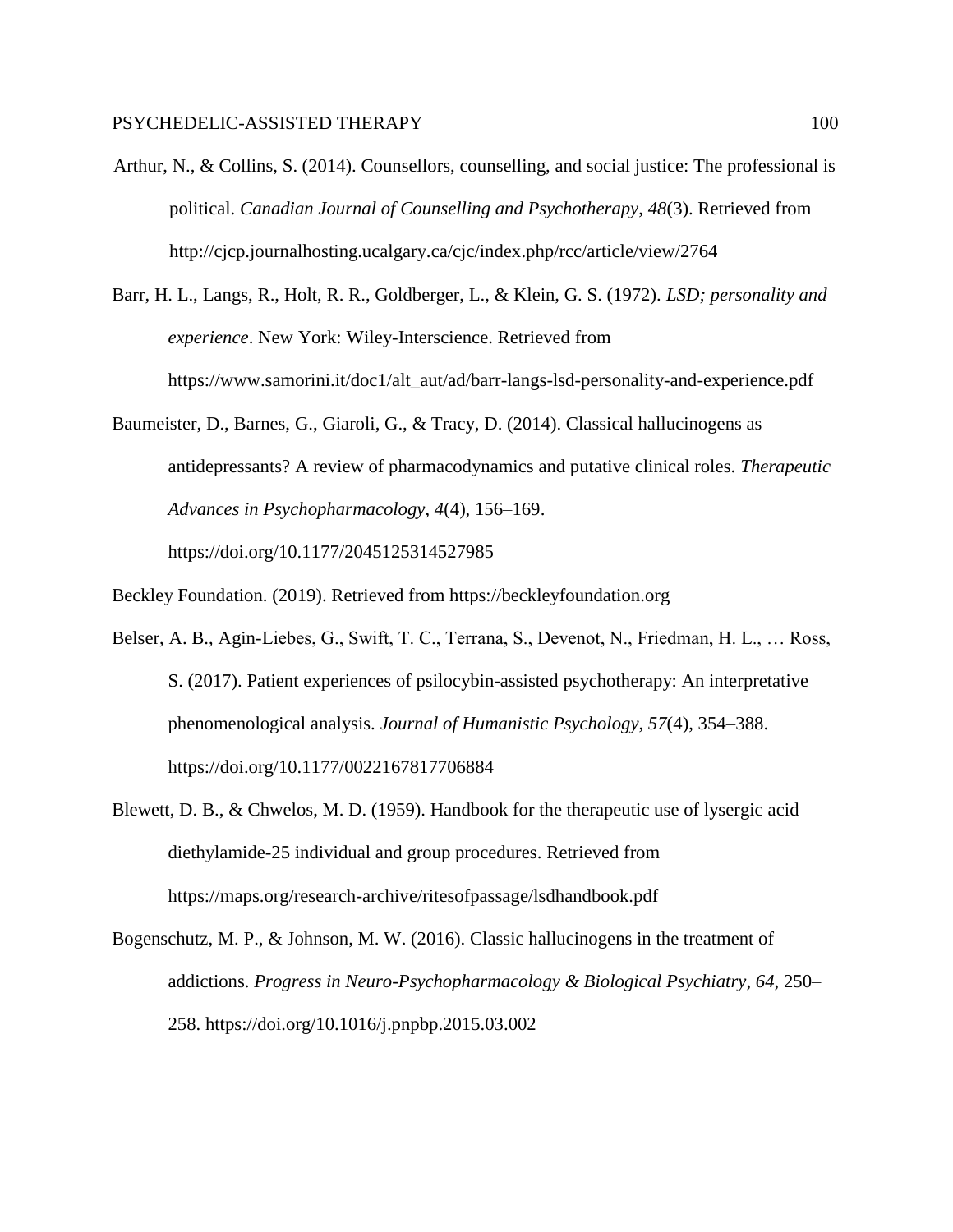Bogenschutz, M. P., Forcehimes, A. A., Pommy, J. A., Wilcox, C. E., Barbosa, P. C. R., & Strassman, R. J. (2015). Psilocybin-assisted treatment for alcohol dependence: a proof-ofconcept study. *Journal of Psychopharmacology*, *29*(3), 289–299. https://doi.org/10.1177/0269881114565144

Bouso, J. C., & Riba, J. (2014). Ayahuasca and the Treatment of Drug Addiction. In B. C. Labate & C. Cavnar (Eds.), *The Therapeutic Use of Ayahuasca* (pp. 95–109). Berlin, Heidelberg: Springer Berlin Heidelberg. https://doi.org/10.1007/978-3-642-40426-9\_6

- Bouso, J. C., Palhano-Fontes, F., Rodríguez-Fornells, A., Ribeiro, S., Sanches, R., Crippa, J. A. S., … Riba, J. (2015). Long-term use of psychedelic drugs is associated with differences in brain structure and personality in humans. *European Neuropsychopharmacology: The Journal of the European College of Neuropsychopharmacology*, *25*(4), 483–492. https://doi.org/10.1016/j.euroneuro.2015.01.008
- Bourzat, F. (2019, Spring). Returning home: The art of integration: Excerpted and adapted from consciousness medicine. *MAPS Bulletin*, 29(1), 45-47. Retrieved from https://s3-us-west-1.amazonaws.com/mapscontent/news-letters/v29n1/v29n1\_p45-47.pdf
- Bowen, W.T., Soskin, R.A., & Chotlos, J.W. (1970) Lysergic acid diethylamide as a variable in the hospital treatment of alcoholism: a follow-up study. *J Nerv Ment Dis 150*: 111–118.

Breitbart, W., Rosenfeld, B., Pessin, H., Applebaum, A., Kulikowski, J., & Lichtenthal, W. G. (2015). Meaning-centered group psychotherapy: an effective intervention for improving psychological well-being in patients with advanced cancer. *Journal of Clinical Oncology: Official Journal of the American Society of Clinical Oncology*, *33*(7), 749–754. https://doi.org/10.1200/JCO.2014.57.2198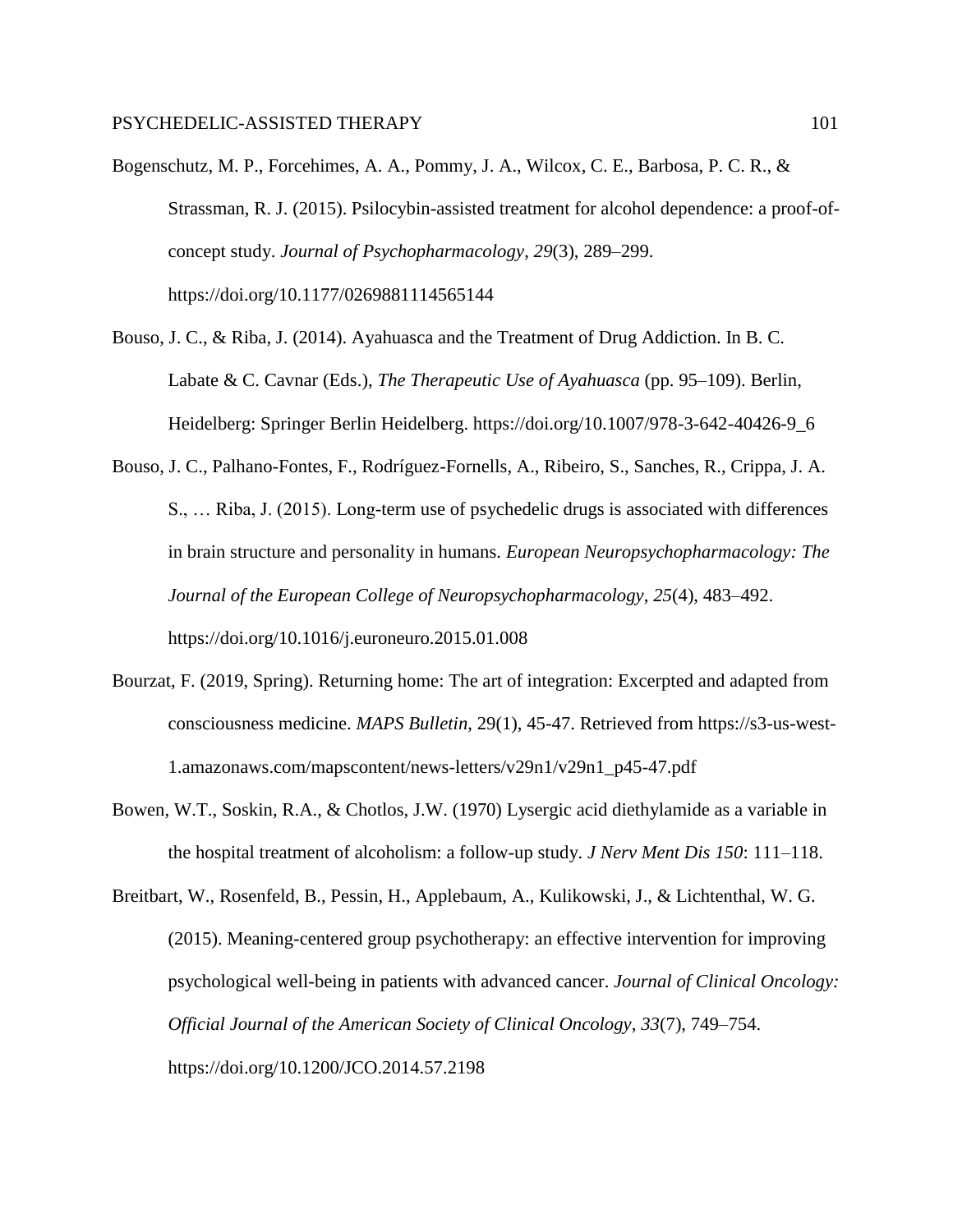- Brewer, J. A., Worhunsky, P. D., Gray, J. R., Tang, Y.-Y., Weber, J., & Kober, H. (2011). Meditation experience is associated with differences in default mode network activity and connectivity. *Proceedings of the National Academy of Sciences of the United States of America*, *108*(50), 20254–20259. https://doi.org/10.1073/pnas.1112029108
- Buckner, R. L., Andrews-Hanna, J. R., & Schacter, D. L. (2008). The brain's default network. *Annals of the New York Academy of Sciences*, *1124*(1), 1–38. Retrieved from https://onlinelibrary.wiley.com/doi/abs/10.1196/annals.1440.011
- Cahill, K., Stevens, S., & Lancaster, T. (2014). Pharmacological treatments for smoking cessation. *JAMA: the journal of the American Medical Association*, *311*(2), 193–194. https://doi.org/10.1001/jama.2013.283787
- Carod-Artal, F. J. (2015). Hallucinogenic drugs in pre-Columbian Mesoamerican cultures. *Neurologia*, *30*(1), 42–49. https://doi.org/10.1016/j.nrl.2011.07.003
- Carhart-Harris, R. L., Bolstridge, M., Rucker, J., Day, C. M. J., Erritzoe, D., Kaelen, M., … Nutt, D. J. (2016). Psilocybin with psychological support for treatment-resistant depression: an open-label feasibility study. *The Lancet. Psychiatry*, *3*(7), 619–627. https://doi.org/10.1016/S2215-0366(16)30065-7
- Carhart-Harris, R. L., Bolstridge, M., Day, C. M. J., Rucker, J., Watts, R., Erritzoe, D. E., … Nutt, D. J. (2018). Psilocybin with psychological support for treatment-resistant depression: six-month follow-up. *Psychopharmacology*, *235*(2), 399–408. https://doi.org/10.1007/s00213-017-4771-x
- Carhart-Harris, R. L., Erritzoe, D., Williams, T., Stone, J. M., Reed, L. J., Colasanti, A., … Nutt, D. J. (2012). Neural correlates of the psychedelic state as determined by fMRI studies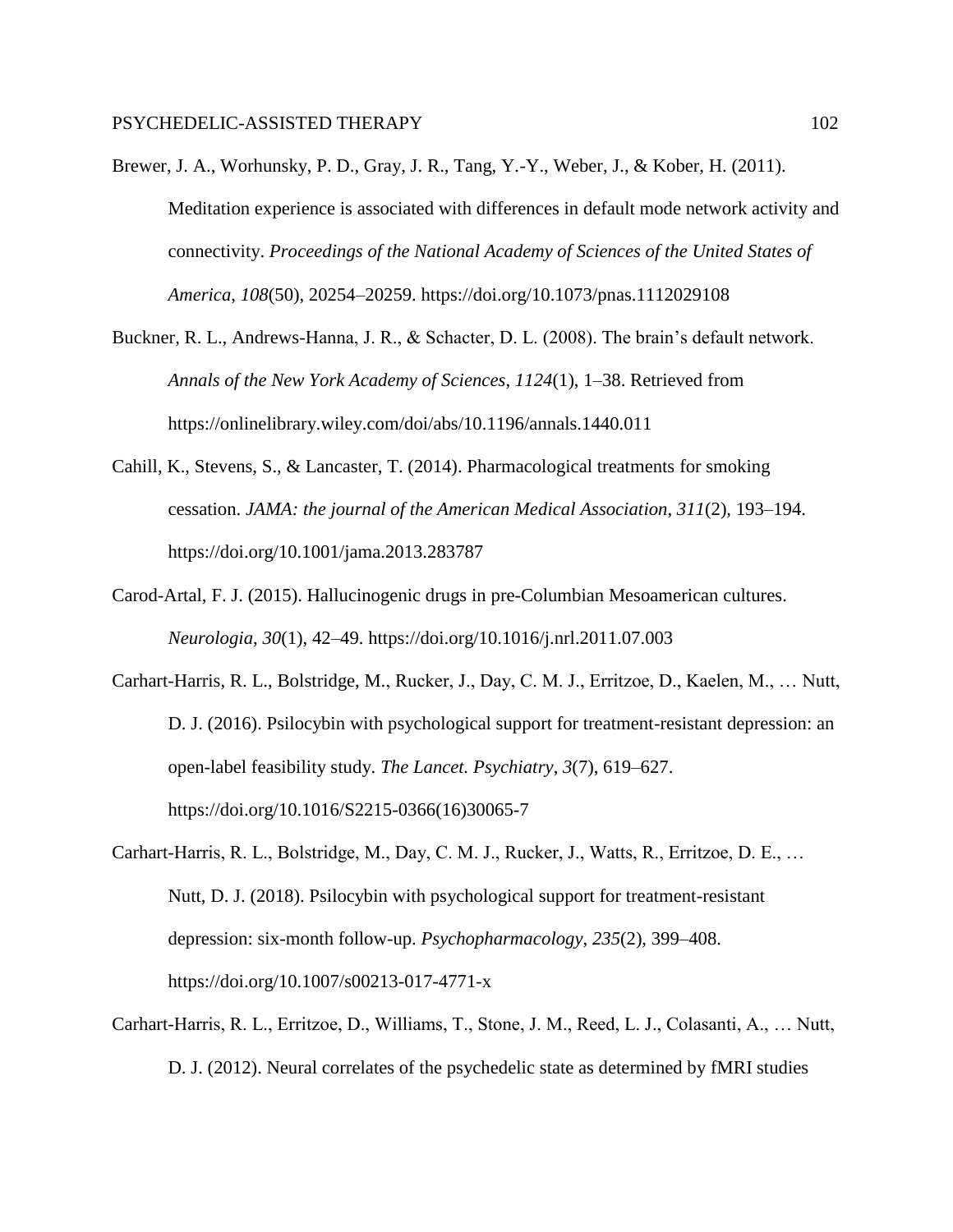with psilocybin. *Proceedings of the National Academy of Sciences of the United States of America*, *109*(6), 2138–2143. https://doi.org/10.1073/pnas.1119598109

- Carhart-Harris, R. L., & Goodwin, G. M. (2017). The Therapeutic Potential of Psychedelic Drugs: Past, Present, and Future. *Neuropsychopharmacology: Official Publication of the American College of Neuropsychopharmacology*, *42*(11), 2105–2113. https://doi.org/10.1038/npp.2017.84
- Carhart-Harris, R. L., Kaelen, M., Whalley, M. G., Bolstridge, M., Feilding, A., & Nutt, D. J. (2015). LSD enhances suggestibility in healthy volunteers. *Psychopharmacology*, *232*(4), 785–794. https://doi.org/10.1007/s00213-014-3714-z
- Carhart-Harris, R. L., Leech, R., Hellyer, P. J., Shanahan, M., Feilding, A., Tagliazucchi, E., … Nutt, D. (2014). The entropic brain: a theory of conscious states informed by neuroimaging research with psychedelic drugs. *Frontiers in Human Neuroscience*, *8*, 20. https://doi.org/10.3389/fnhum.2014.00020
- Carod-Artal, F. J. (2015). Hallucinogenic drugs in pre-Columbian Mesoamerican cultures. *Neurologia*, *30*(1), 42–49. https://doi.org/10.1016/j.nrl.2011.07.003
- Chwelos, N., Blewett, D. B., Smith, C. M., & Hoffer, A. (1959). Use of d-lysergic acid diethylamide in the treatment of alcoholism. *Quarterly Journal of Studies on Alcohol*, *20*, 577–590. Retrieved from https://www.ncbi.nlm.nih.gov/pubmed/13810249
- Collins, P. Y., Patel, V., Joestl, S. S., March, D., Insel, T. R., Daar, A. S., … Stein. (2011). Grand challenges in global mental health. *Nature*, *475*(7354), 27–30. https://doi.org/10.1038/475027a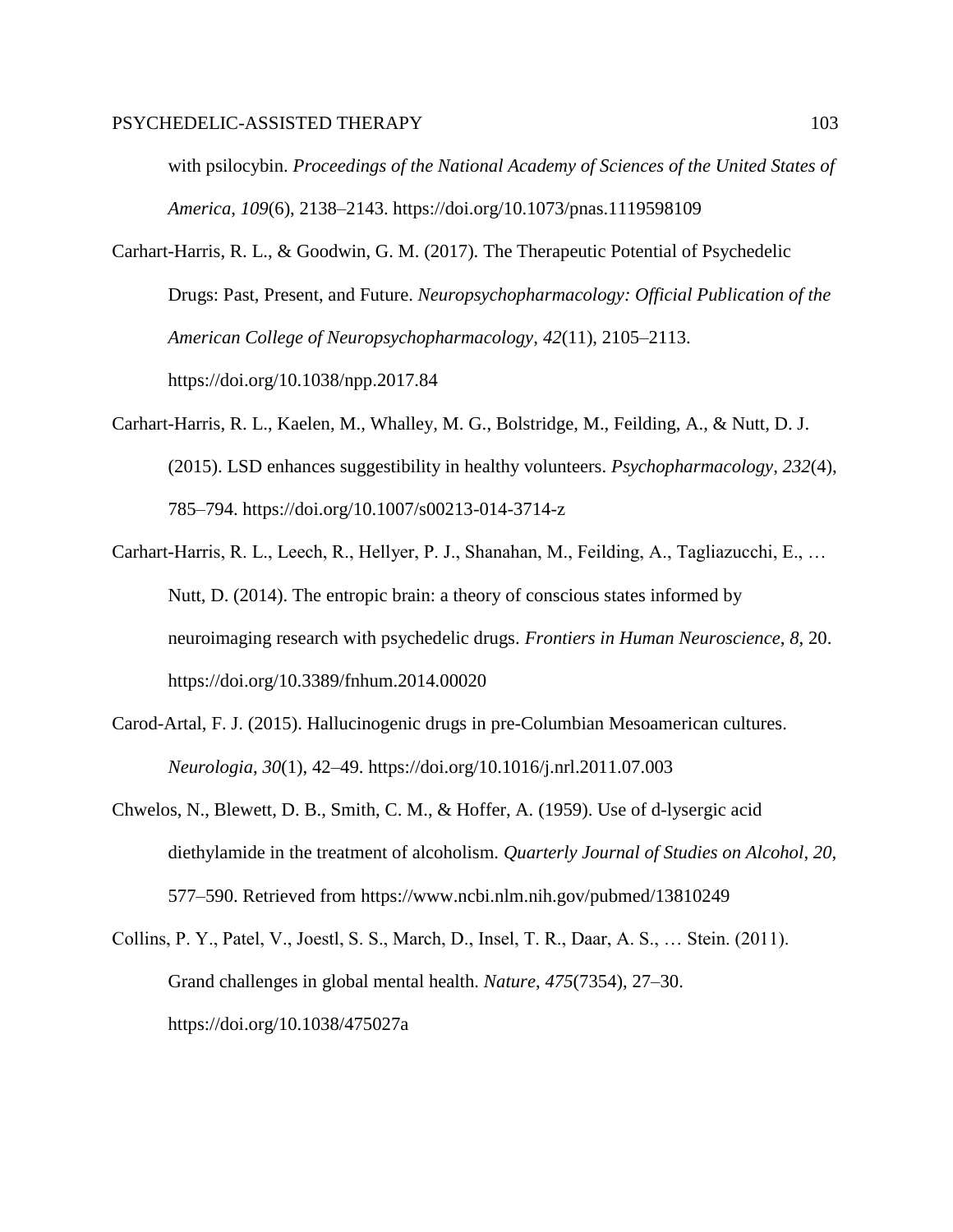- Cosgrove, L., & Wheeler, E. E. (2013). Industry's colonization of psychiatry: Ethical and practical implications of financial conflicts of interest in the DSM-5. *Feminism and Psychology, 23*(1), 93-106.
- Doblin, R. (1991). Pahnke's "good friday experiment": A long-term follow-up and methodological critique. *Journal of Transpersonal Psychology*, *23*(1), 1–28. Retrieved from http://www.psilosophy.info/resources/mushrooms\_journal2.pdf
- dos Santos, R. G., Osorio, F. L., Crippa, J. A. S., Riba, J., Zuardi, A. W., & Hallak, J. E. C. (2016). Antidepressive, anxiolytic, and antiaddictive effects of ayahuasca, psilocybin and lysergic acid diethylamide (LSD): a systematic review of clinical trials published in the last 25 years. *Therapeutic Advances in Psychopharmacology*, *6*(3), 193–213. Retrieved from https://journals.sagepub.com/doi/abs/10.1177/2045125316638008
- Dyck, E. (2005). Flashback: psychiatric experimentation with LSD in historical perspective. *Canadian Journal of Psychiatry. Revue Canadienne de Psychiatrie*, *50*(7), 381–388. https://doi.org/10.1177/070674370505000703
- Dyck, E. (2008). *Psychedelic psychiatry: LSD from clinic to campus*. Retrieved from http://ebookcentral.proquest.com/lib/cityuseattle/detail.action?docID=4398376
- Eischens, P., & Atherton, W. L. (2018). Psychedelic therapy as a complementary treatment approach for alcohol use disorders. *Journal of Psychedelic Studies*, *2*(1), 36–44. https://doi.org/10.1556/2054.2018.005
- El-Seedi, H. R., De Smet, P. A. G. M., Beck, O., Possnert, G., & Bruhn, J. G. (2005). Prehistoric peyote use: alkaloid analysis and radiocarbon dating of archaeological specimens of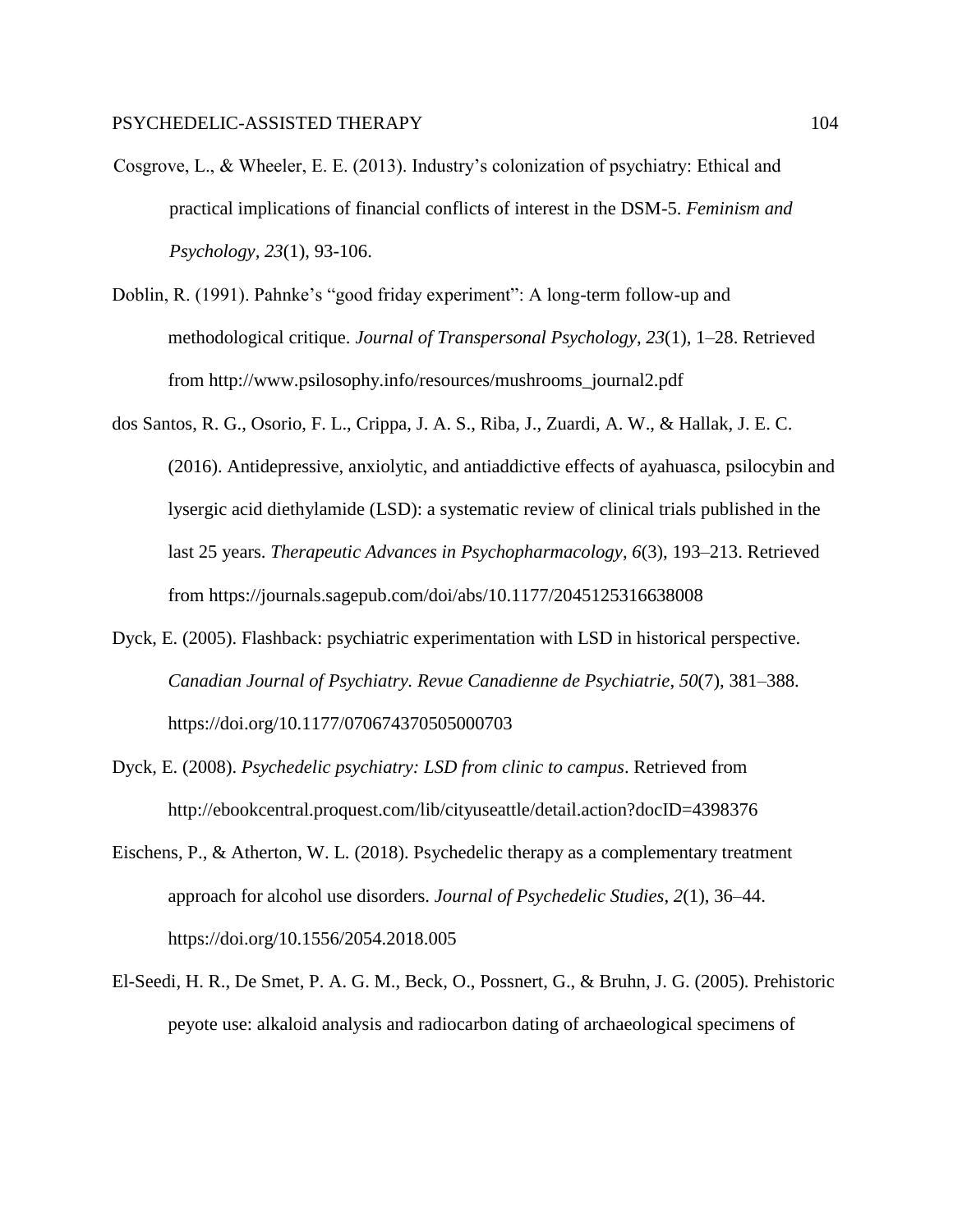Lophophora from Texas. *Journal of Ethnopharmacology*, *101*(1-3), 238–242. https://doi.org/10.1016/j.jep.2005.04.022

Fábregas, J. M., González, D., Fondevila, S., Cutchet, M., Fernández, X., Barbosa, P. C. R., … Bouso, J. C. (2010). Assessment of addiction severity among ritual users of ayahuasca. *Drug and Alcohol Dependence*, *111*(3), 257–261. https://doi.org/10.1016/j.drugalcdep.2010.03.024

- Fadiman, J. (2011). *The psychedelic explorer's guide: Safe, therapeutic, and sacred journeys*. Toronto: Simon and Schuster.
- Faller, H., Schuler, M., Richard, M., Heckl, U., Weis, J., & Küffner, R. (2013). Effects of psycho-oncologic interventions on emotional distress and quality of life in adult patients with cancer: systematic review and meta-analysis. *Journal of Clinical Oncology: Official Journal of the American Society of Clinical Oncology*, *31*(6), 782–793. https://doi.org/10.1200/JCO.2011.40.8922
- Felding, A. (2019). Reflections on the Importance of psychedelics for humanity and the impact they can have on society. *The Beckley Foundation.* Retrieved from https://p.facebook.com/story.php?story\_fbid=2341024062608105&id=129590277084839 & tn =-R
- Feldmár, A. (2008). Psychedelic drugs could heal thousands. *The Guardian*. Retrieved from http://www.theguardian.com/commentisfree/2008/aug/19/psychology.drugs
- Freedman, D. X. (1968). On the use and abuse of LSD. *Archives of General Psychiatry*, *18*(3), 330–347. Retrieved from https://jamanetwork.com/journals/jamapsychiatry/articleabstract/489589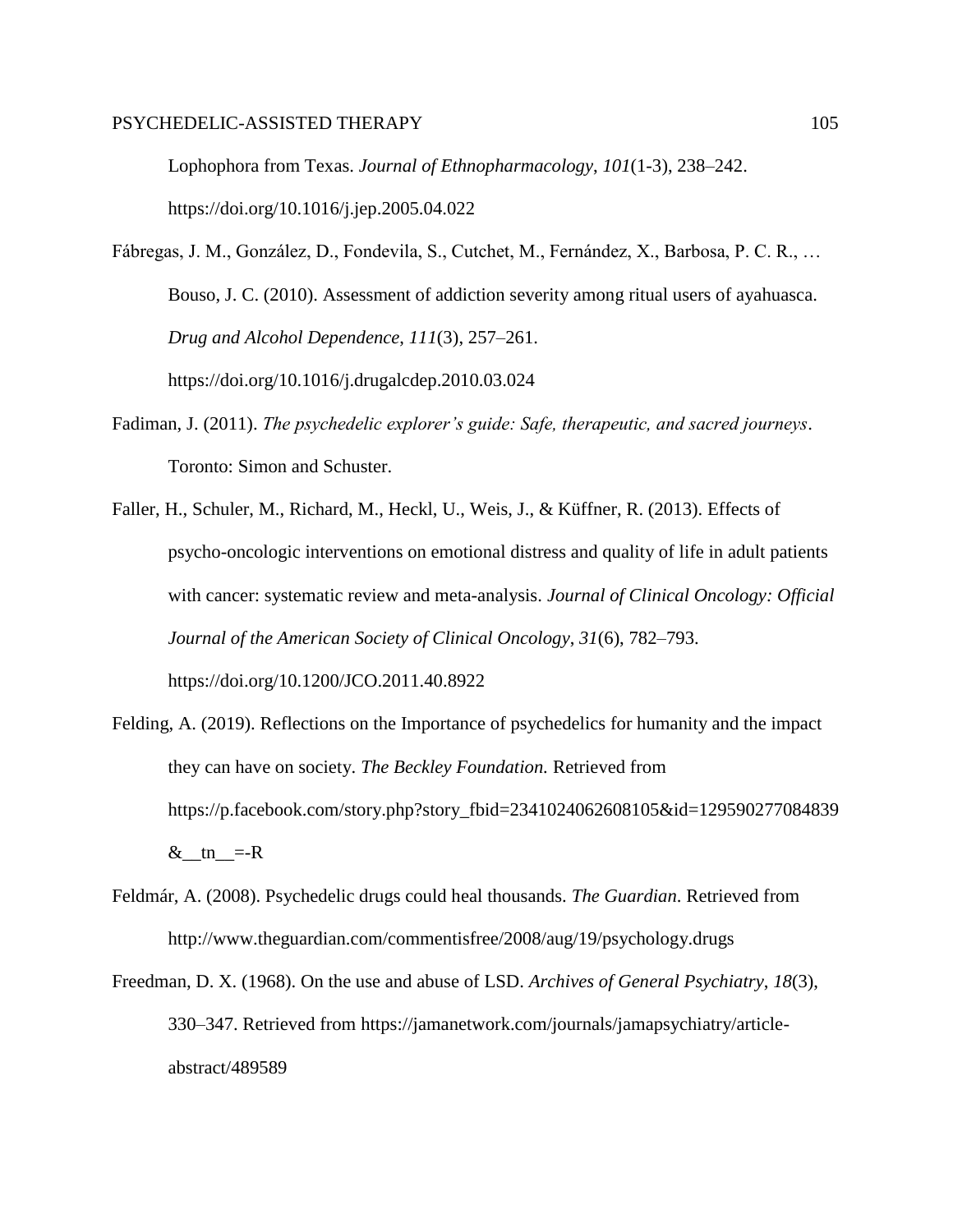Gaia Sagrada Ayahuasca Retreat Centre. (2019). Retrieved from https://gaiasagrada.com

- Garcia-Romeu, A., Griffiths, R. R., & Johnson, M. W. (2014). Psilocybin-occasioned mystical experiences in the treatment of tobacco addiction. *Current Drug Abuse Reviews*, *7*(3), 157–164. Retrieved from https://www.ncbi.nlm.nih.gov/pubmed/25563443
- Gasser, P., Holstein, D., Michel, Y., Doblin, R., Yazar-Klosinski, B., Passie, T., & Brenneisen, R. (2014). Safety and efficacy of lysergic acid diethylamide-assisted psychotherapy for anxiety associated with life-threatening diseases. *The Journal of Nervous and Mental Disease*, *202*(7), 513–520. https://doi.org/10.1097/NMD.0000000000000113
- Gasser, P., Kirchner, K., & Passie, T. (2015). LSD-assisted psychotherapy for anxiety associated with a life-threatening disease: a qualitative study of acute and sustained subjective effects. *Journal of Psychopharmacology*, *29*(1), 57–68. https://doi.org/10.1177/0269881114555249
- Grant, B. F., Goldstein, R. B., Saha, T. D., Chou, S. P., Jung, J., Zhang, H., … Hasin, D. S. (2015). Epidemiology of DSM-5 alcohol use disorder: Results from the national epidemiologic survey on alcohol and related conditions III. *JAMA Psychiatry*, *72*(8), 757–766. https://doi.org/10.1001/jamapsychiatry.2015.0584
- Grassi, L., Caruso, R., Hammelef, K., Nanni, M. G., & Riba, M. (2014). Efficacy and safety of pharmacotherapy in cancer-related psychiatric disorders across the trajectory of cancer care: a review. *International Review of Psychiatry*, *26*(1), 44–62. https://doi.org/10.3109/09540261.2013.842542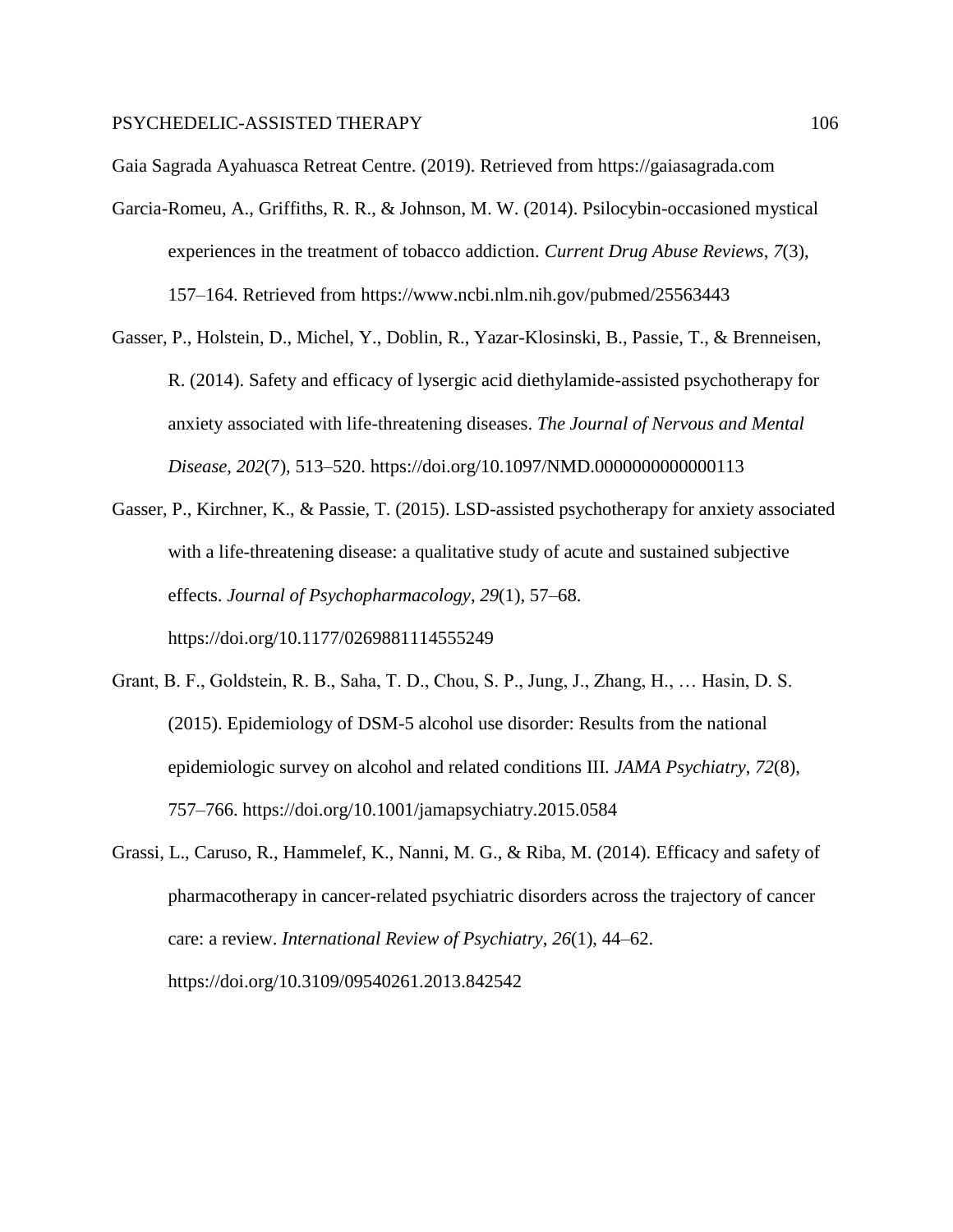- Griffiths, R.R., Richards, W. A., McCann, U., Jesse, R. (2006). Psilocybin can occasion mystical experiences having substantial and sustained personal meaning and spiritual significance. *Journal of Psychopharmacology, 187,* 268-283
- Griffiths, R. R., Johnson, M. W., Carducci, M. A., Umbricht, A., Richards, W. A., Richards, B. D., … Klinedinst, M. A. (2016). Psilocybin produces substantial and sustained decreases in depression and anxiety in patients with life-threatening cancer: A randomized doubleblind trial. *Journal of Psychopharmacology*, *30*(12), 1181–1197. https://doi.org/10.1177/0269881116675513
- Grinspoon, L., Bakalar, J. B., & Others. (1979). *Psychedelic drugs reconsidered*. New York: Basic Books.
- Grob, C. S., Danforth, A. L., Chopra, G. S., Hagerty, M., McKay, C. R., Halberstadt, A. L., & Greer, G. R. (2011). Pilot study of psilocybin treatment for anxiety in patients with advanced-stage cancer. *Archives of General Psychiatry*, *68*(1), 71–78. https://doi.org/10.1001/archgenpsychiatry.2010.116
- Grof, S., Goodman, L. E., Richards, W. A., & Kurland, A. A. (1973). LSD-assisted psychotherapy in patients with terminal cancer. *International Pharmacopsychiatry*, *8*(3), 129–144. Retrieved from https://www.ncbi.nlm.nih.gov/pubmed/4140164
- Haden, M., Emerson, B., & Tupper, K. W. (2016). A public-health-based vision for the management and regulation of psychedelics. *Journal of Psychoactive Drugs*, *48*(4), 243– 252. https://doi.org/10.1080/02791072.2016.1202459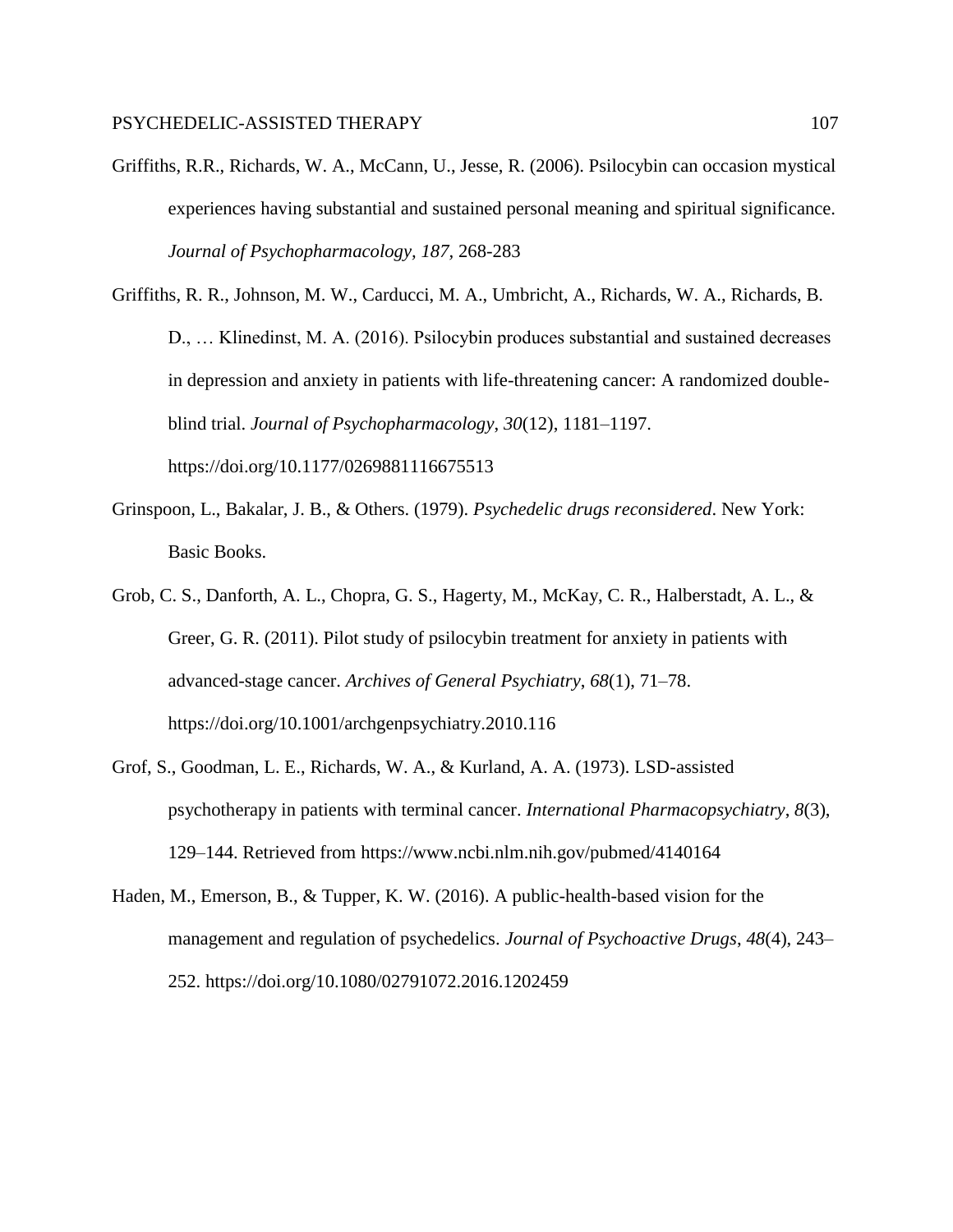- Halberstadt, A. L. (2015). Recent advances in the neuropsychopharmacology of serotonergic hallucinogens. *Behavioural Brain Research*, *277*, 99–120. https://doi.org/10.1016/j.bbr.2014.07.016
- Halpern, J. H., Sherwood, A. R., Hudson, J. I., Yurgelun-Todd, D., & Pope, H. G., Jr. (2005). Psychological and cognitive effects of long-term peyote use among Native Americans. *Biological Psychiatry*, *58*(8), 624–631. https://doi.org/10.1016/j.biopsych.2005.06.038
- Harrison, J. (2010). Ego death and psychedelics. *MAPS Bull*, *20*, 40–41. Retrieved from http://www.maps.org/news-letters/v20n1/v20n1-40to41.pdf
- Hasler, F., Grimberg, U., Benz, M. A., Huber, T., & Vollenweider, F. X. (2004). Acute psychological and physiological effects of psilocybin in healthy humans: a double-blind, placebo-controlled dose–effect study. *Psychopharmacology*, *172*(2), 145–156. https://doi.org/10.1007/s00213-003-1640-6

Heffter Research Institute. (2019). Retrieved from https://heffter.org

- Hendricks, P. S., Thorne, C. B., Clark, C. B., Coombs, D. W., & Johnson, M. W. (2015). Classic psychedelic use is associated with reduced psychological distress and suicidality in the United States adult population. *Journal of Psychopharmacology*, *29*(3), 280–288. https://doi.org/10.1177/0269881114565653
- Hendricks, P. S., Clark, C. B., Johnson, M. W., Fontaine, K. R., & Cropsey, K. L. (2014). Hallucinogen use predicts reduced recidivism among substance-involved offenders under community corrections supervision. *Journal of Psychopharmacology*, *28*(1), 62–66. https://doi.org/10.1177/0269881113513851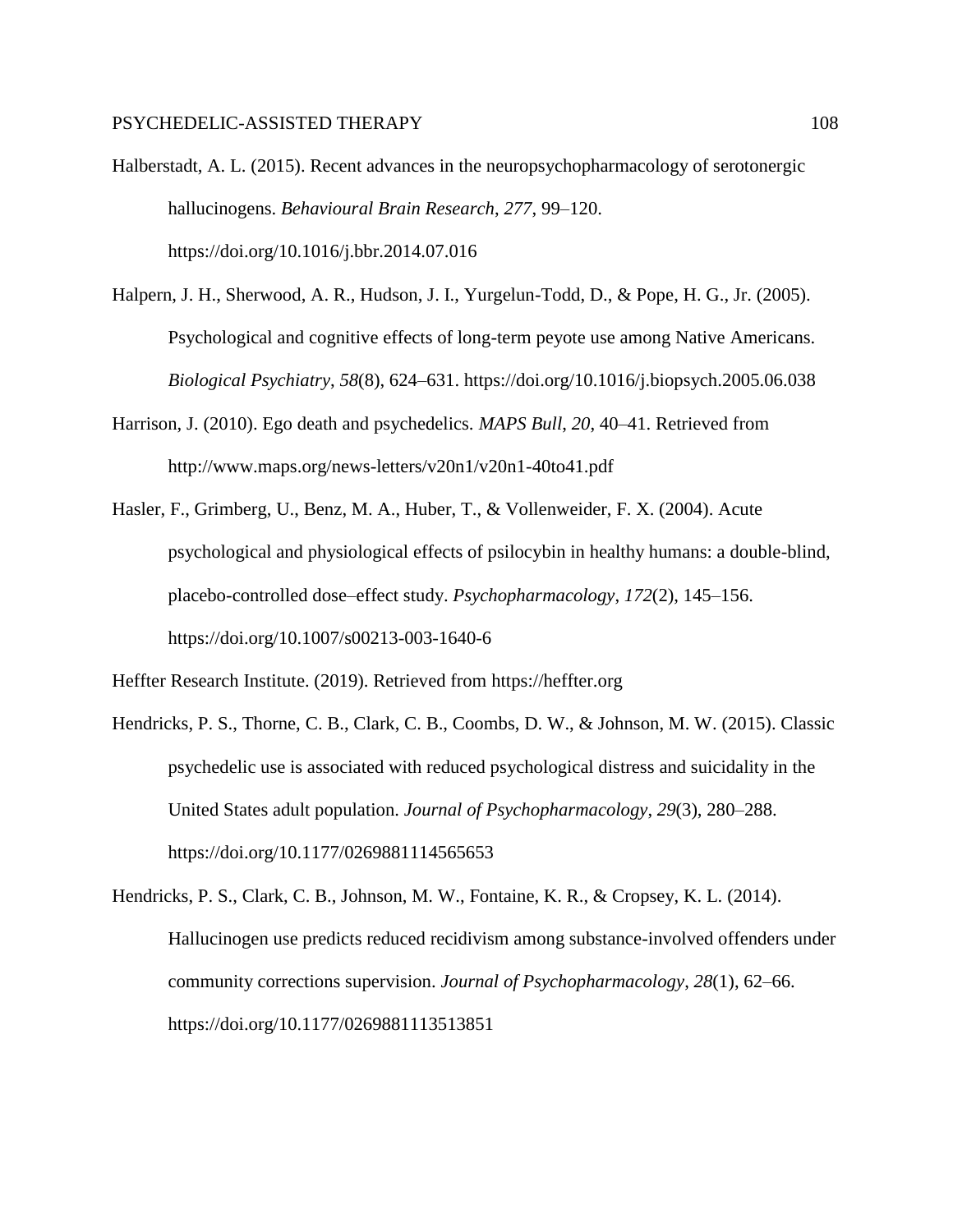- Hoffer, A. (1967). A program for the treatment of alcoholism: LSD, malvaria and nicotinic acid. In H.A. Abramson (Ed.), *The Use of LSD in Psychotherapy and Alcoholism*, (pp. 343– 406). Retrieved from https://www.samorini.it/doc1/alt\_aut/ad/abramson-the-use-of-lsdin-psychotherapy-and-alcoholism.pdf
- Hofmann, A. (1979). How LSD originated. *Journal of Psychedelic Drugs*, *11*(1-2), 53–60. Retrieved from https://www.ncbi.nlm.nih.gov/pubmed/392118
- Holland, J. C., Andersen, B., Breitbart, W. S., Buchmann, L. O., Compas, B., Deshields, T. L., … Freedman-Cass, D. A. (2013). Distress management. *Journal of the National Comprehensive Cancer Network: JNCCN*, *11*(2), 190–209. Retrieved from https://www.ncbi.nlm.nih.gov/pubmed/23411386
- Hollister, L. E., Shelton, J., & Krieger, G. (1969). A controlled comparison of lysergic acid diethylamide (LSD) and dextroamphetamine in alcoholics. *American Journal of Psychiatry*, *125*(10), 1352–1357. https://doi.org/10.1176/ajp.125.10.1352
- Huxley, A. (1954). *The doors of perception*. Retrieved from https://maps.org/images/pdf/books/HuxleyA1954TheDoorsOfPerception.pdf
- Jaffe, J. (1990). Drug addiction and drug abuse. IN: A. Gillman, T. Rall, A. Nies, P. Taylor (Eds.), *The pharmacological basis of therapeutics*. (pp. 522-573). New York: Pergamon Press.
- James, W. (1902). *The varieties of religious experience: A study in human nature.* Retrieved from https://www.gutenberg.org/files/621/621-pdf.pdf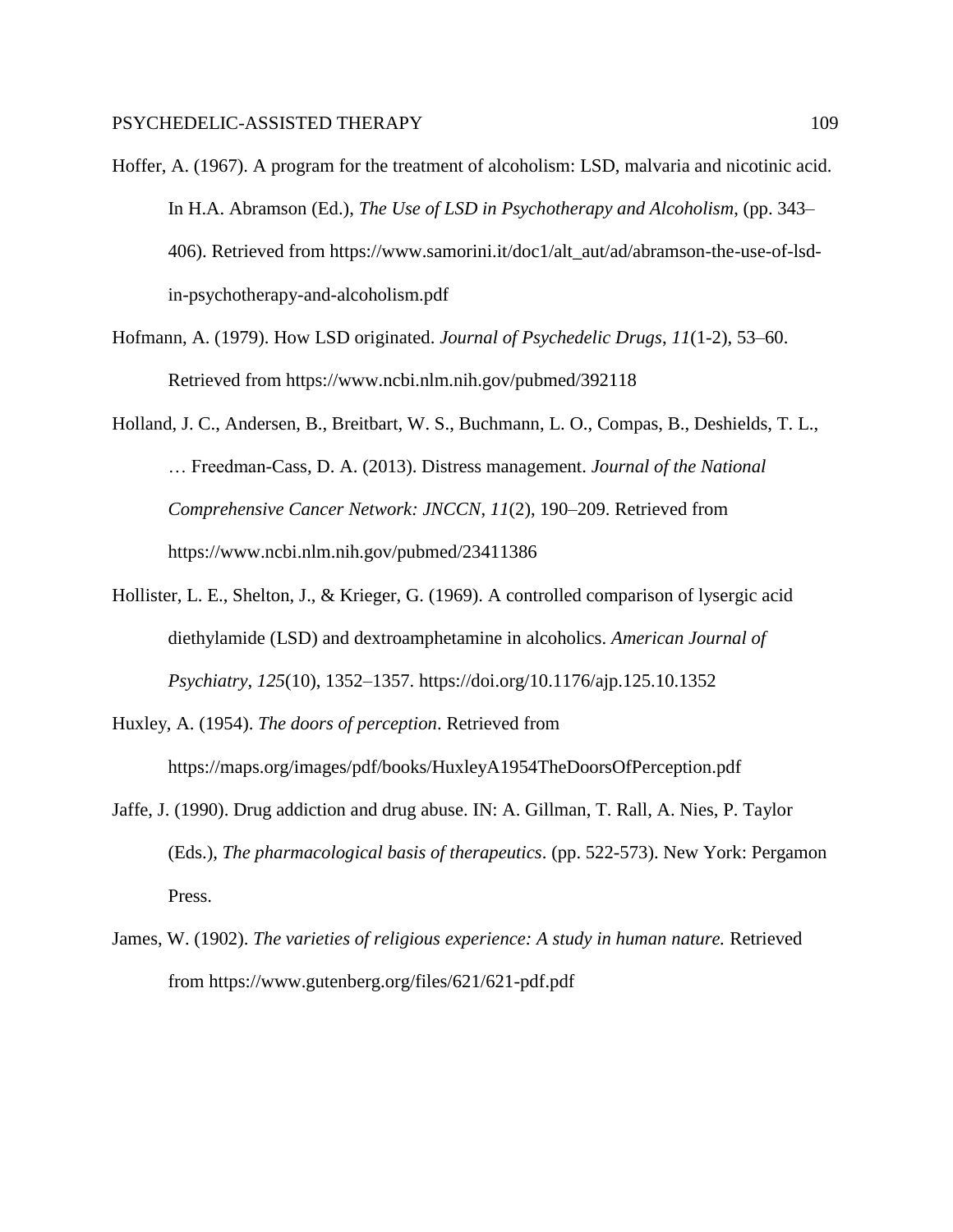- Johansen, P.-Ø., & Krebs, T. S. (2015). Psychedelics not linked to mental health problems or suicidal behavior: a population study. *Journal of Psychopharmacology*, *29*(3), 270–279. https://doi.org/10.1177/0269881114568039
- Johnson, M. W., Garcia-Romeu, A., Cosimano, M. P., & Griffiths, R. R. (2014). Pilot study of the 5-HT2AR agonist psilocybin in the treatment of tobacco addiction. *Journal of Psychopharmacology*, *28*(11), 983–992. https://doi.org/10.1177/0269881114548296
- Johnson, M., Richards, W., & Griffiths, R. (2008). Human hallucinogen research: guidelines for safety. *Journal of Psychopharmacology*, *22*(6), 603–620. https://doi.org/10.1177/0269881108093587
- Kast, E. (1967). Attenuation of anticipation: a therapeutic use of lysergic acid diethylamide. *The Psychiatric Quarterly*, *41*(4), 646–657. Retrieved from https://www.ncbi.nlm.nih.gov/pubmed/4169685
- Katz, S. (1953, October). My 12 Hours as a Madman. Maclean's Magazine.
- Kessler, R. C., Berglund, P., Demler, O., Jin, R., Merikangas, K. R., & Walters, E. E. (2005). Lifetime prevalence and age-of-onset distributions of DSM-IV disorders in the National Comorbidity Survey Replication. *Archives of General Psychiatry*, *62*(6), 593–602. https://doi.org/10.1001/archpsyc.62.6.593
- Kometer, M., Schmidt, A., Bachmann, R., Studerus, E., Seifritz, E., & Vollenweider, F. X. (2012). Psilocybin biases facial recognition, goal-directed behavior, and mood state toward positive relative to negative emotions through different serotonergic subreceptors. *Biological Psychiatry*, *72*(11), 898–906. https://doi.org/10.1016/j.biopsych.2012.04.005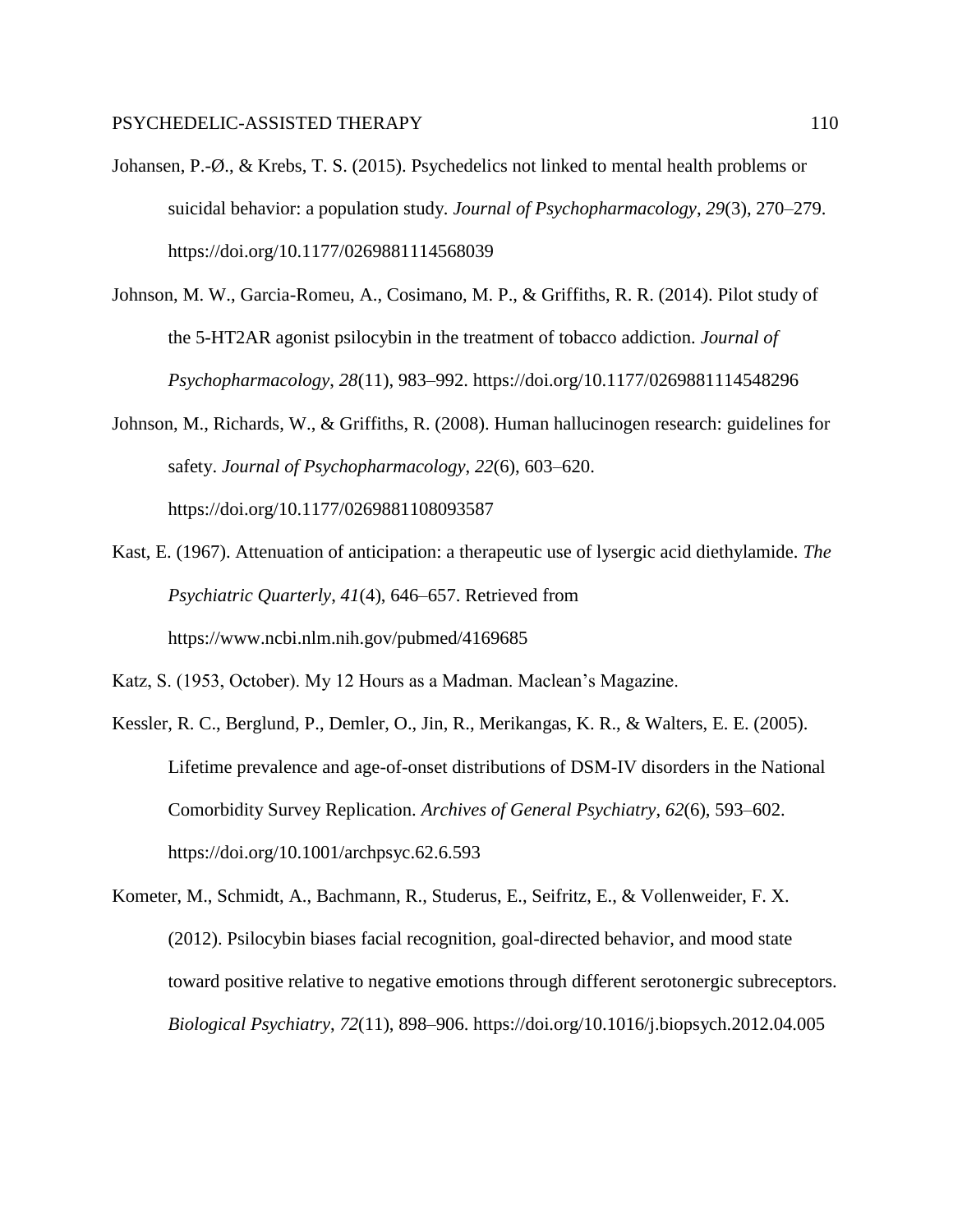- Krebs, T. S., & Johansen, P.-Ø. (2012). Lysergic acid diethylamide (LSD) for alcoholism: Metaanalysis of randomized controlled trials. *Journal of Psychopharmacology*, *26*(7), 994– 1002. https://doi.org/10.1177/0269881112439253
- Krebs, T. S., & Johansen, P.-Ø. (2013). Psychedelics and mental health: a population study. *PloS One*, *8*(8), e63972. https://doi.org/10.1371/journal.pone.0063972
- Lebedev, A. V., Lövdén, M., Rosenthal, G., Feilding, A., Nutt, D. J., & Carhart-Harris, R. L. (2015). Finding the self by losing the self: Neural correlates of ego-dissolution under psilocybin. *Human Brain Mapping*, *36*(8), 3137–3153. Retrieved from https://onlinelibrary.wiley.com/doi/abs/10.1002/hbm.22833
- Ludwig, A.M., Levine, J., Stark, L., & Lazar R (1969). A clinical study of LSD treatment in alcoholism. *Am J Psychiatry 126*: 59–69.
- Lyons, T., & Carhart-Harris, R. L. (2018). More realistic forecasting of future life events after psilocybin for treatment-resistant depression. *Frontiers in Psychology*, *9*, 1721. https://doi.org/10.3389/fpsyg.2018.01721
- MacLean, K. A., Johnson, M. W., & Griffiths, R. R. (2011). Mystical experiences occasioned by the hallucinogen psilocybin lead to increases in the personality domain of openness. *Journal of Psychopharmacology*, *25*(11), 1453–1461.

https://doi.org/10.1177/0269881111420188

Multidisciplinary Association for Psychedelic Studies (2019). Retrieved from https://maps.org/

McGirr, A., Berlim, M. T., Bond, D. J., Fleck, M. P., Yatham, L. N., & Lam, R. W. (2015). A systematic review and meta-analysis of randomized, double-blind, placebo-controlled trials of ketamine in the rapid treatment of major depressive episodes. *[Psychological](http://paperpile.com/b/152Nts/H02z)*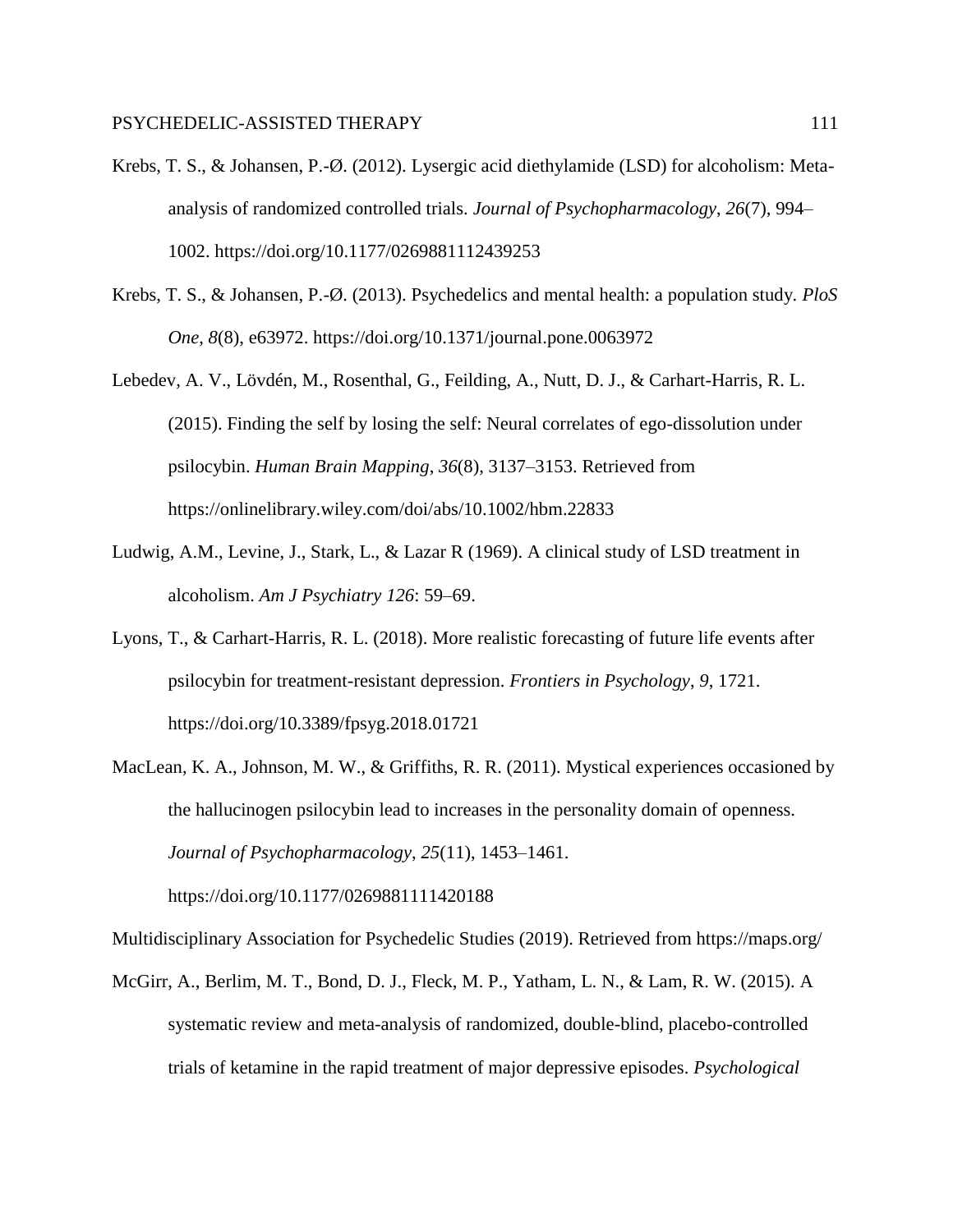## PSYCHEDELIC-ASSISTED THERAPY 112

*[Medicine](http://paperpile.com/b/152Nts/H02z)*[,](http://paperpile.com/b/152Nts/H02z) *[45](http://paperpile.com/b/152Nts/H02z)*(4), 693–704. doi: 10.1017/S0033291714001603

- MacKinnon, B. (2007). *Ethics: Theory and contemporary issues*. California: Thomson/Wadsworth,Belmont.
- Metzner, R. (Ed.). (2005). *Sacred mushroom of visions: Teonanácatl: A sourcebook on the psilocybin mushroom*. Vermont: Park Street Press Rochester.
- Michaels, T. I., Purdon, J., Collins, A., & Williams, M. T. (2018). Inclusion of people of color in psychedelic-assisted psychotherapy: a review of the literature. *BMC Psychiatry*, *18*(1), 245. https://doi.org/10.1186/s12888-018-1824-6
- Mitchell, A. J., Chan, M., Bhatti, H., Halton, M., Grassi, L., Johansen, C., & Meader, N. (2011). Prevalence of depression, anxiety, and adjustment disorder in oncological, haematological, and palliative-care settings: a meta-analysis of 94 interview-based studies. *The Lancet Oncology*, *12*(2), 160–174. https://doi.org/10.1016/S1470- 2045(11)70002-X
- Mithoefer, M. C., Grob, C. S., & Brewerton, T. D. (2016). Novel psychopharmacological therapies for psychiatric disorders: psilocybin and MDMA. *The Lancet. Psychiatry*, *3*(5), 481–488. https://doi.org/10.1016/S2215-0366(15)00576-3
- Moreno, F. A., Wiegand, C. B., Taitano, E. K., & Delgado, P. L. (2006). Safety, tolerability, and efficacy of psilocybin in 9 patients with obsessive-compulsive disorder. *The Journal of Clinical Psychiatry*, *67*(11), 1735–1740. Retrieved from https://www.ncbi.nlm.nih.gov/pubmed/17196053

Multidisciplinary Association for Psychedelic Studies (2019). Retrieved from https://maps.org/ Murrough, J. W., Iosifescu, D. V., Chang, L. C., Al Jurdi, R. K., Green, C. E., Perez, A. M.,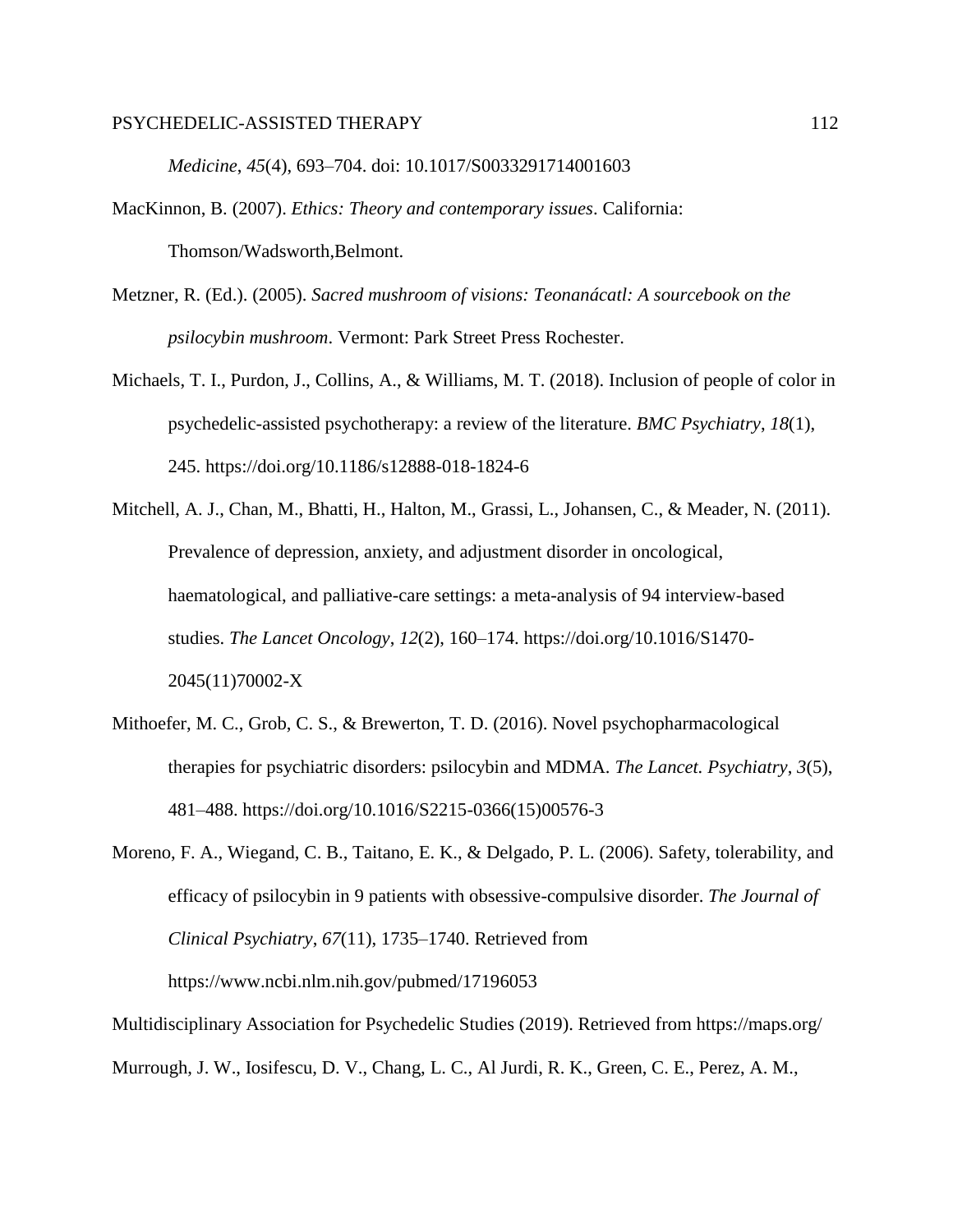## PSYCHEDELIC-ASSISTED THERAPY 113

… Mathew, S. J. (2013). Antidepressant efficacy of ketamine in treatment-resistant major depression: a two-site randomized controlled trial. *[The American Journal of Psychiatry](http://paperpile.com/b/152Nts/IQ8B)*[,](http://paperpile.com/b/152Nts/IQ8B)  *[170](http://paperpile.com/b/152Nts/IQ8B)*(10), 1134–1142. doi: 10.1176/appi.ajp.2013.13030392

MycoMeditations (2019). Retrieved from https://www.mycomeditations.com/

Nathoo, T., Poole, N. and Schmidt, R. (2018). Trauma- informed practice and the opioid crisis: A discussion guide for health care and social service providers. Vancouver, BC: Centre of Excellence for Women's Health.

National Center for Chronic Disease Prevention and Health Promotion (US) Office on Smoking and Health. (2014). *The Health Consequences of Smoking—50 Years of Progress: A Report of the Surgeon General*. Retrieved from https://www.ncbi.nlm.nih.gov/pubmed/24455788

- Newport, D. J., Carpenter, L. L., McDonald, W. M., Potash, J. B., Tohen, M., Nemeroff, C. B. (2015). Ketamine and other NMDA antagonists: early clinical trials and possible mechanisms in depression. *[The American Journal of Psychiatry](http://paperpile.com/b/152Nts/PM4e)*[,](http://paperpile.com/b/152Nts/PM4e) *[172](http://paperpile.com/b/152Nts/PM4e)*(10), 950–966. doi: 10.1176/appi.ajp.2015.15040465
- Nichols, D. E. (2016). Psychedelics. *Pharmacological Reviews*, *68*(2), 264–355. https://doi.org/10.1124/pr.115.011478

Noorani, T., Garcia-Romeu, A., Swift, T. C., Griffiths, R. R., & Johnson, M. W. (2018). Psychedelic therapy for smoking cessation: Qualitative analysis of participant accounts. *Journal of Psychopharmacology*, *32*(7), 756–769. https://doi.org/10.1177/0269881118780612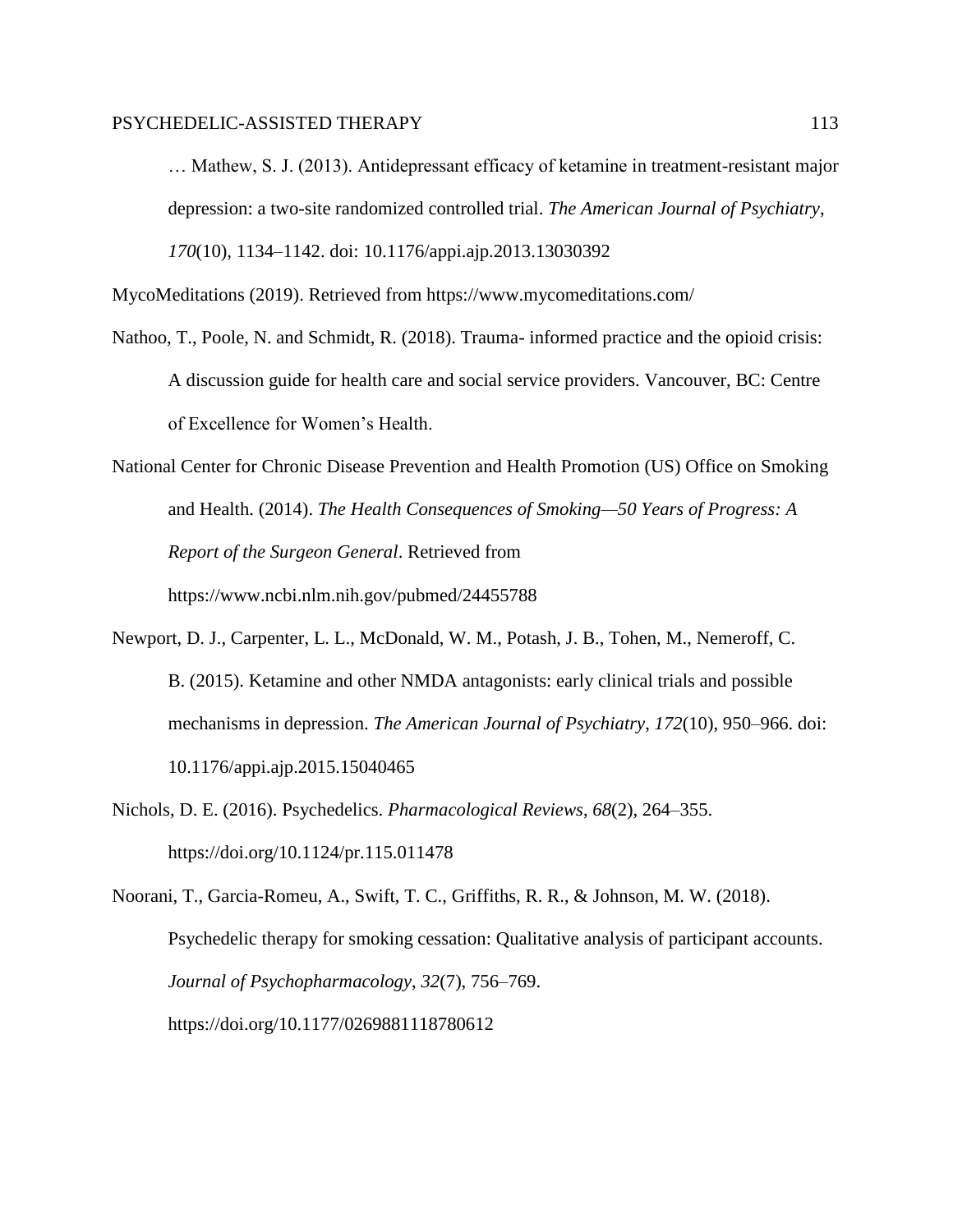Nour, M. M., Evans, L., Nutt, D., & Carhart-Harris, R. L. (2016). Ego-dissolution and psychedelics: Validation of the ego-dissolution inventory (EDI). *Frontiers in Human Neuroscience*, *10*, 269. https://doi.org/10.3389/fnhum.2016.00269

Numinus (2019). Retrieved from https://numinus.ca/

- Oram, M. (2016). Prohibited or regulated? LSD psychotherapy and the United States Food and Drug Administration. *History of Psychiatry*, *27*(3), 290–306. https://doi.org/10.1177/0957154X16648822
- Osmond, H. (1957). A Review of the clinical effects of psychotomimetic agents. *Annals of the New York Academy of Sciences*, *66*(3), 418–434. https://doi.org/10.1111/j.1749- 6632.1957.tb40738.x
- Osório, F. de L., Sanches, R. F., Macedo, L. R., Santos, R. G. dos, Maia-de-Oliveira, J. P., Wichert-Ana, L., … Hallak, J. E. (2015). Antidepressant effects of a single dose of ayahuasca in patients with recurrent depression: a preliminary report. *Revista Brasileira de Psiquiatria (Sao Paulo, Brazil : 1999)*, *37*(1), 13–20. https://doi.org/10.1590/1516- 4446-2014-1496
- Ostuzzi, G., Matcham, F., Dauchy, S., Barbui, C., & Hotopf, M. (2018). Antidepressants for the treatment of depression in people with cancer. *Cochrane Database of Systematic Reviews, 4*, CD011006. https://doi.org/10.1002/14651858.CD011006.pub3
- Ott, J., & Bigwood, J. (1978). *Teonanácatl: Hallucinogenic mushrooms of North America: Extracts from the second international conference on hallucinogenic mushrooms, Held October 27-30, 1977, Near Port Townsend, Washington*. Madrona Publishers. Retrieved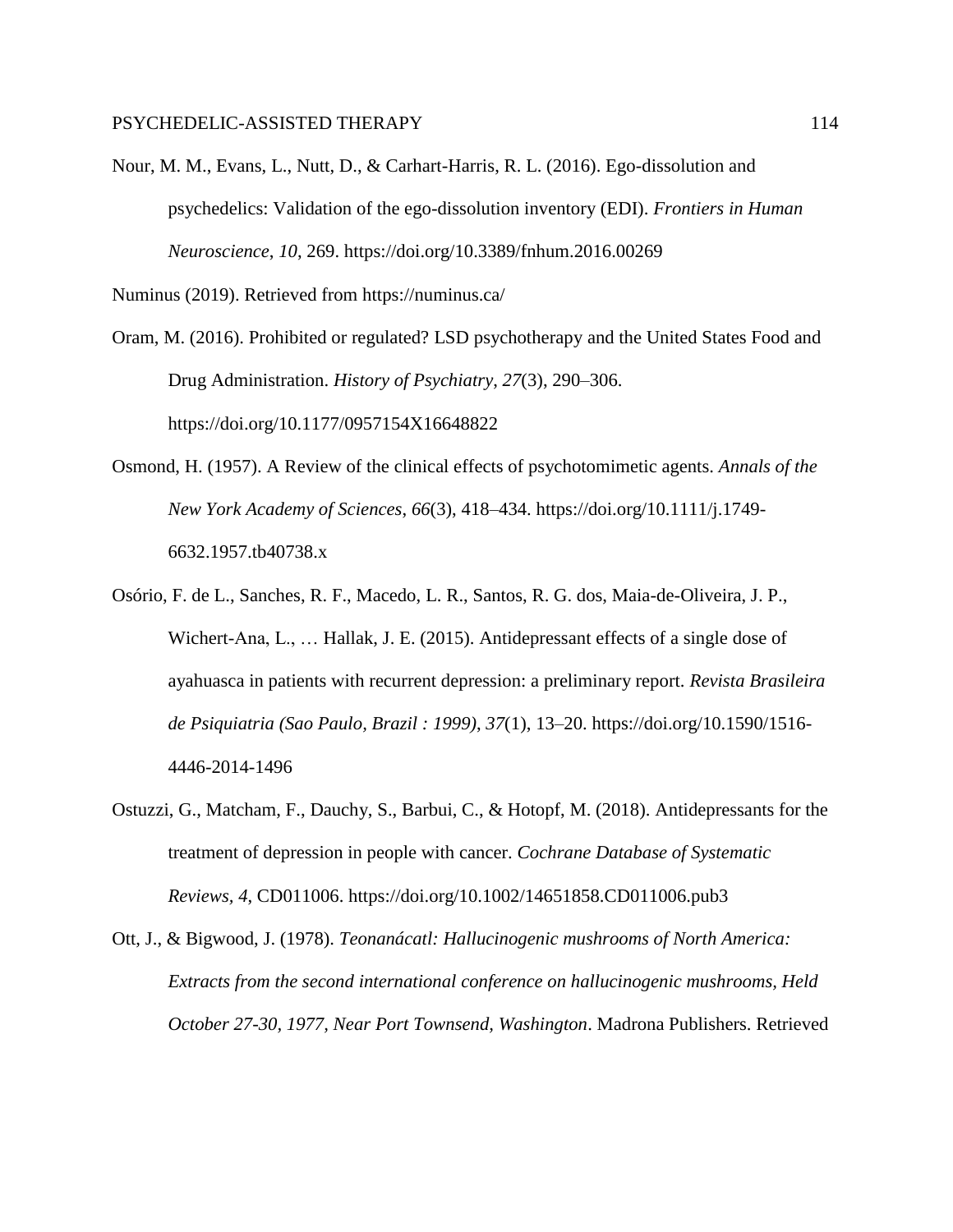## PSYCHEDELIC-ASSISTED THERAPY 115

from http://catalogpdfgge.com/teonanacatl-hallucinogenic-mushrooms-of-north-americaextracts-from-the-second-international-confer-download-epub-ebooks-free.pdf

- Pahnke, W.N., Kurland, A.A., Unger, S., Savage, C., & Grof, S. (1970). The experimental use of psychedelic (LSD) psychotherapy. *JAMA 212:* 1856–1863.
- Palhano-Fontes, F., Andrade, K. C., Tofoli, L. F., Santos, A. C., Crippa, J. A. S., Hallak, J. E. C., … de Araujo, D. B. (2015). The psychedelic state induced by ayahuasca modulates the activity and connectivity of the default mode network. *PloS One*, *10*(2), e0118143. https://doi.org/10.1371/journal.pone.0118143
- Pettigrew, J. (2011). Iconography in Bradshaw b rock art: breaking the circularity. *Clinical & Experimental Optometry: Journal of the Australian Optometrical Association*, *94*(5), 403–417. Retrieved from https://onlinelibrary.wiley.com/doi/abs/10.1111/j.1444- 0938.2011.00648.x
- Phelps, J. (2017). Developing guidelines and competencies for the training of psychedelic therapists. *Journal of Humanistic Psychology*, *57*(5), 450–487. https://doi.org/10.1177/0022167817711304
- Pollan, Michael. (2018). *How to change your mind: What the new science of psychedelics teaches us about consciousness, dying, addiction, depression, and transcendence.* New York: Penguin Press.
- Prochazkova, L., Lippelt, D. P., Colzato, L. S., Kuchar, M., Sjoerds, Z., & Hommel, B. (2018). Exploring the effect of microdosing psychedelics on creativity in an open-label natural setting. *Psychopharmacology*, *235*(12), 3401–3413. https://doi.org/10.1007/s00213-018- 5049-7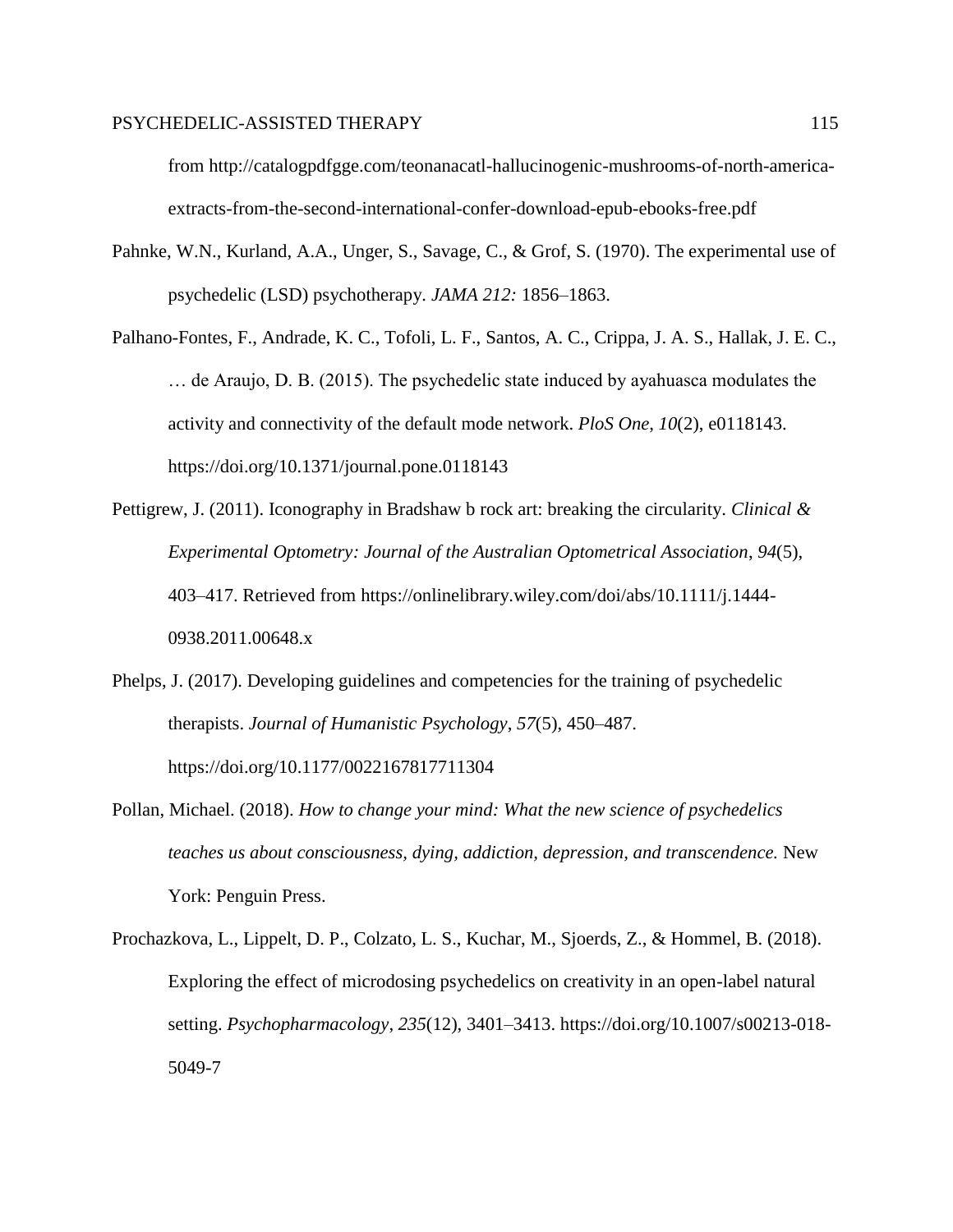Raichle, M. E., MacLeod, A. M., Snyder, A. Z., Powers, W. J., Gusnard, D. A., & Shulman, G. L. (2001). A default mode of brain function. *Proceedings of the National Academy of Sciences of the United States of America*, *98*(2), 676–682. https://doi.org/10.1073/pnas.98.2.676

- Reynolds, V. (2012). An ethical stance for justice-doing in community work and therapy. *Journal of Systemic Therapies*, *31*(4), 18–33. https://doi.org/10.1521/jsyt.2012.31.4.18
- Richards, W. A., Rhead, J. C., Dileo, F. B., Yensen, R., & Kurland, A. A. (1977). The peak experience variable in DPT-assisted psychotherapy with cancer patients. *Journal of Psychedelic Drugs*, *9*(1), 1–10. https://doi.org/10.1080/02791072.1977.10472020
- Rochester, J. (2017). How our Santo Daime church received religious exemption to use ayahuasca in Canada. *Chacruna.* Retrieved from https://chacruna.net/how-ayahuascachurch-received-religious-exemption-canada/
- Roseman, L., Nutt, D. J., & Carhart-Harris, R. L. (2017). Quality of acute psychedelic experience predicts therapeutic efficacy of psilocybin for treatment-resistant depression. *Frontiers in Pharmacology*, *8*, 974. https://doi.org/10.3389/fphar.2017.00974
- Rösner, S., Hackl-Herrwerth, A., Leucht, S., Lehert, P., Vecchi, S., & Soyka, M. (2010). Acamprosate for alcohol dependence. *Cochrane Database of Systematic Reviews*, (9), CD004332. https://doi.org/10.1002/14651858.CD004332.pub2
- Ross, S., Bossis, A., Guss, J., Agin-Liebes, G., Malone, T., Cohen, B., … Schmidt, B. L. (2016). Rapid and sustained symptom reduction following psilocybin treatment for anxiety and depression in patients with life-threatening cancer: a randomized controlled trial. *Journal of Psychopharmacology*, *30*(12), 1165–1180. https://doi.org/10.1177/0269881116675512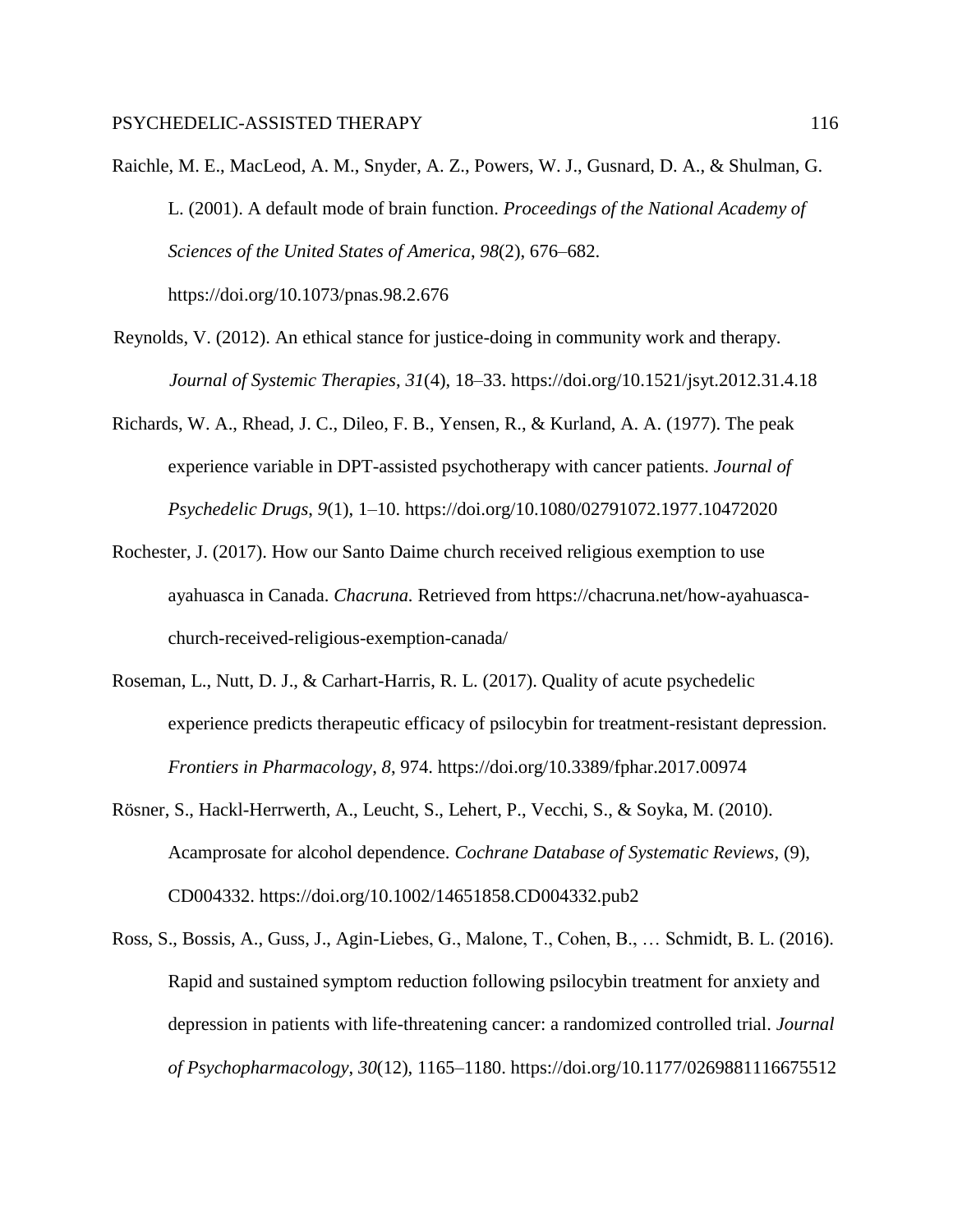- Savage, C., & McCabe, O. L. (1973). Residential psychedelic (LSD) therapy for the narcotic addict. A controlled study. *Archives of General Psychiatry*, *28*(6), 808–814. Retrieved from https://www.ncbi.nlm.nih.gov/pubmed/4575166
- Schmid, Y., Enzler, F., Gasser, P., & Grouzmann, E. (2015). Acute effects of lysergic acid diethylamide in healthy subjects. *Biologicals: Journal of the International Association of Biological Standardization*. Retrieved from

https://www.sciencedirect.com/science/article/pii/S0006322314009093

Schultes, R.E., & Hofmann, A. (1979) *Plants of the gods: Origins of hallucinogenic use*, Alfred van der Marck Editions, New York.

Sessa, B. (2008). Is it time to revisit the role of psychedelic drugs in enhancing human creativity? *Journal of Psychopharmacology*, *22*(8), 821–827. https://doi.org/10.1177/0269881108091597

- Sessa, B. (2012). Shaping the renaissance of psychedelic research. *The Lancet*, *380*(9838), 200– 201. https://doi.org/10.1016/S0140-6736(12)60600-X
- Sheline, Y. I., Barch, D. M., Price, J. L., Rundle, M. M., Vaishnavi, S. N., Snyder, A. Z., … Raichle, M. E. (2009). The default mode network and self-referential processes in depression. *Proceedings of the National Academy of Sciences of the United States of America*, *106*(6), 1942–1947. https://doi.org/10.1073/pnas.0812686106
- Smart, R. G., Storm, T., Baker, E. F., & Solursh, L. (1966). A controlled study of lysergide in the treatment of alcoholism: I. The effects on drinking behavior. *Quarterly Journal of Studies on Alcohol*. Retrieved from https://psycnet.apa.org/record/1966-13290-001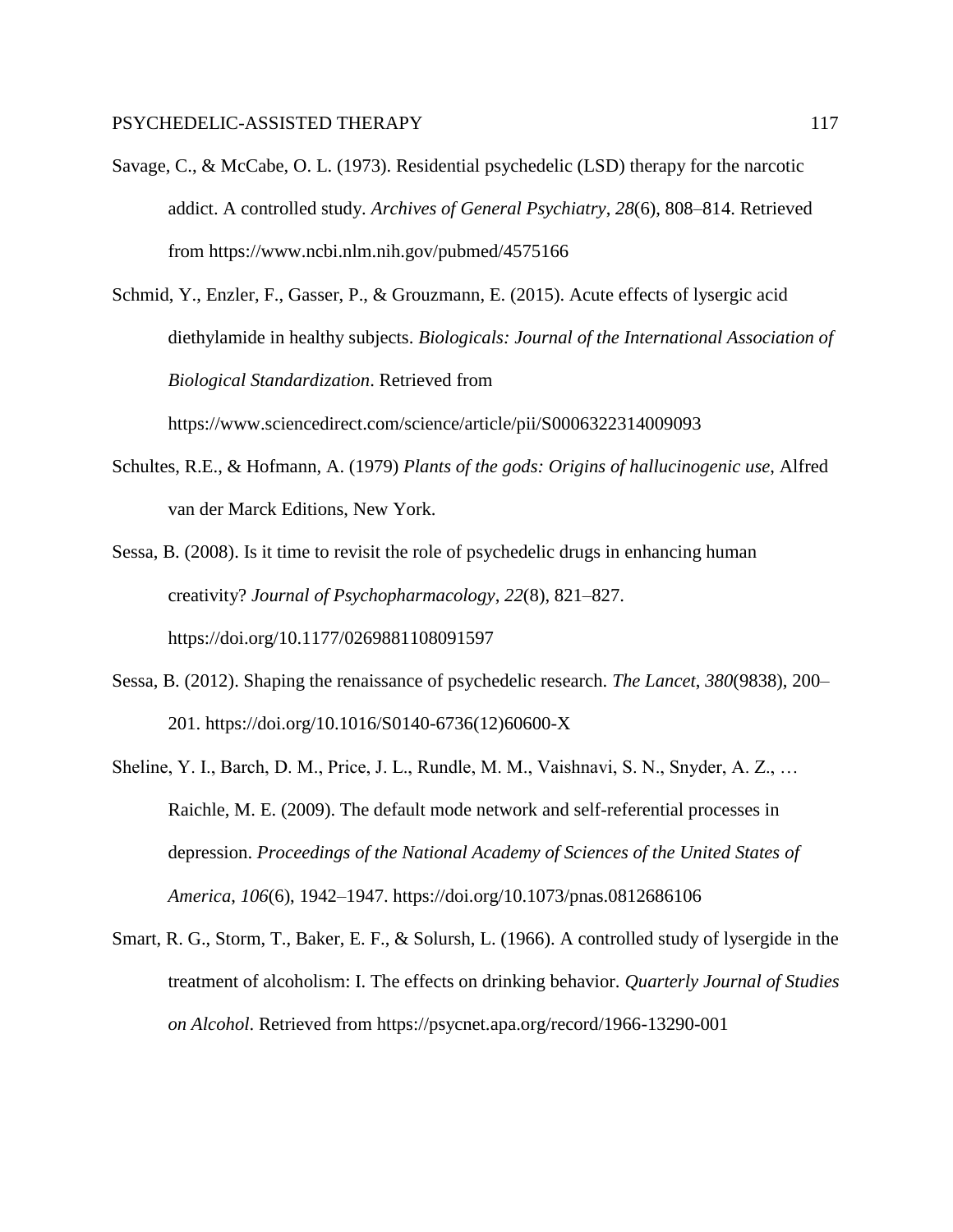- Smith, C. M. (1958). A new adjunct to the treatment of alcoholism: the hallucinogenic drugs. *Quarterly Journal of Studies on Alcohol*, *19*(3), 406–417. Retrieved from https://www.ncbi.nlm.nih.gov/pubmed/13579169
- Soler, J., Elices, M., Franquesa, A., Barker, S., Friedlander, P., Feilding, A., … Riba, J. (2016). Exploring the therapeutic potential of Ayahuasca: acute intake increases mindfulnessrelated capacities. *Psychopharmacology*, *233*(5), 823–829. https://doi.org/10.1007/s00213-015-4162-0
- Sood, A., & Jones, D. T. (2013). On mind wandering, attention, brain networks, and meditation. *Explore*, *9*(3), 136–141. https://doi.org/10.1016/j.explore.2013.02.005
- Spiegel, D. (2015). Existential psychotherapy for patients with advanced cancer: Facing the future and the past. *Journal of Clinical Oncology: Official Journal of the American Society of Clinical Oncology*, *33*(24), 2713–2714.

https://doi.org/10.1200/JCO.2015.62.2365

- Statistics Canada. (2012). Mental and Substance Use Disorders in Canada in 2012, 2012 census*.*  (Catalogue number 82-624-X). Retrieved from: https://www150.statcan.gc.ca/n1/pub/82- 624-x/2013001/article/11855-eng.htm
- Statistics Canada. (2012). Table 13-10-0465-01 Mental health indicators. Retrieved from: https://doi.org/10.25318/1310046501-eng
- Strassman, R. J. (1984). Adverse reactions to psychedelic drugs. A review of the literature. *The Journal of Nervous and Mental Disease*, *172*(10), 577–595. https://doi.org/10.1097/00005053-198410000-00001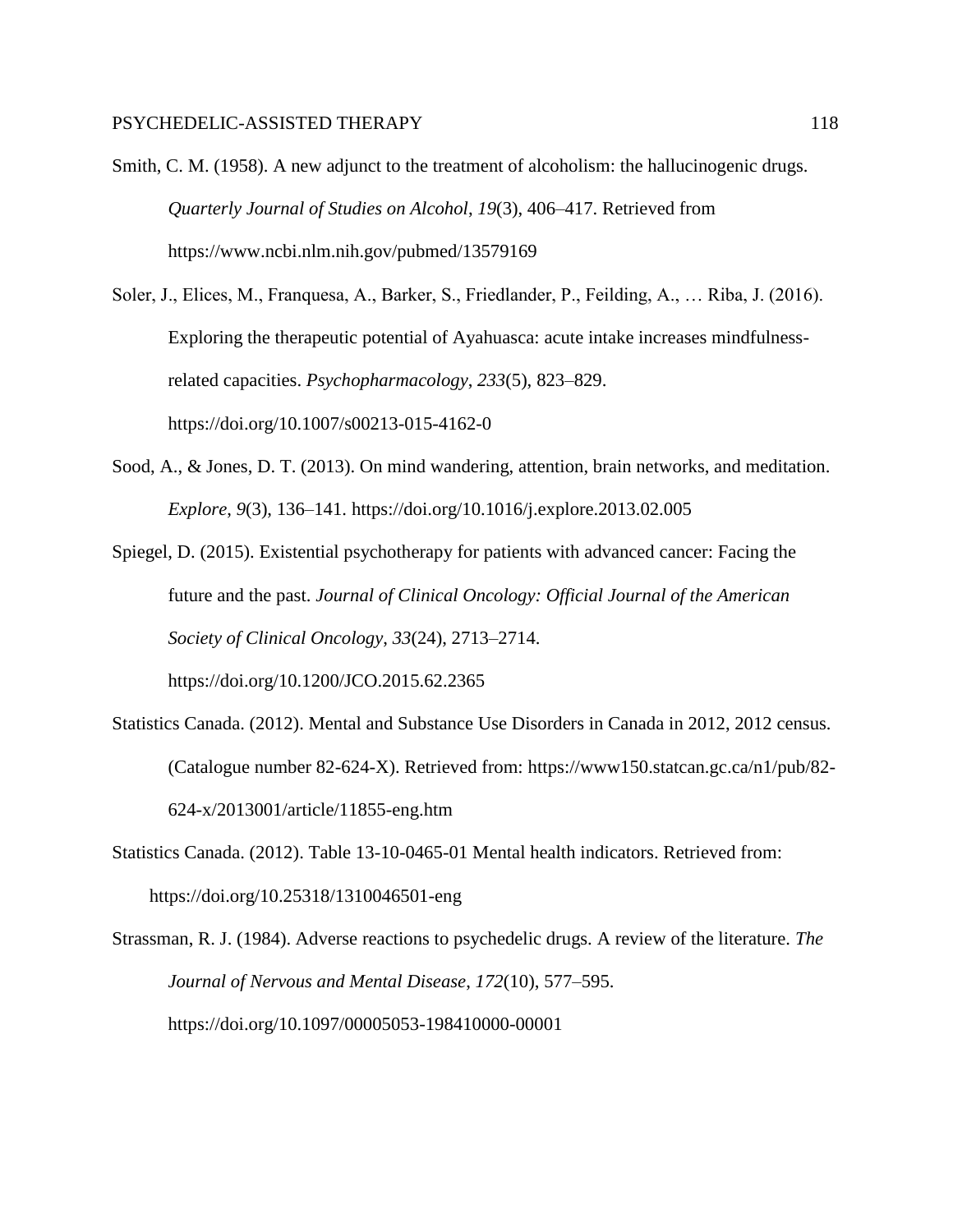- Studerus, E., Gamma, A., & Vollenweider, F. X. (2010). Psychometric evaluation of the altered states of consciousness rating scale (OAV). *PloS One*, *5*(8), e12412. https://doi.org/10.1371/journal.pone.0012412
- Studerus, E., Gamma, A., Kometer, M., & Vollenweider, F. X. (2012). Prediction of psilocybin response in healthy volunteers. *PloS One*, *7*(2), e30800. https://doi.org/10.1371/journal.pone.0030800
- Substance Abuse and Mental Health Services Administration. (2018). *Key substance use and mental health indicators in the United States: Results from the 2017 National Survey on Drug Use and Health*. Retrieved from https://www.samhsa.gov/data/
- Sutherland, O., Couture, S., Gaete Silva, J., Strong, T., Lamarre, A., & Hardt, L. (2016). Social justice oriented diagnostic discussions: A discursive perspective. *Journal of Feminist Family Therapy*, *28*(2-3), 76–99. https://doi.org/10.1080/08952833.2016.1187532
- Tagliazucchi, E., Carhart-Harris, R., Leech, R., Nutt, D., & Chialvo, D. R. (2014). Enhanced repertoire of brain dynamical states during the psychedelic experience. *Human Brain Mapping*, *35*(11), 5442–5456. https://doi.org/10.1002/hbm.22562
- Thomas, G., Lucas, P., Capler, N. R., Tupper, K. W., & Martin, G. (2013). Ayahuasca-assisted therapy for addiction: results from a preliminary observational study in Canada. *Current Drug Abuse Reviews*, *6*(1), 30–42. Retrieved from https://www.ncbi.nlm.nih.gov/pubmed/23627784
- Tomsovic, M. & Edwards, R.V. (1970). Lysergide treatment of schizophrenic and nonschizophrenic alcoholics: A controlled evaluation. *Q J Stud Alcohol 31*: 932–949.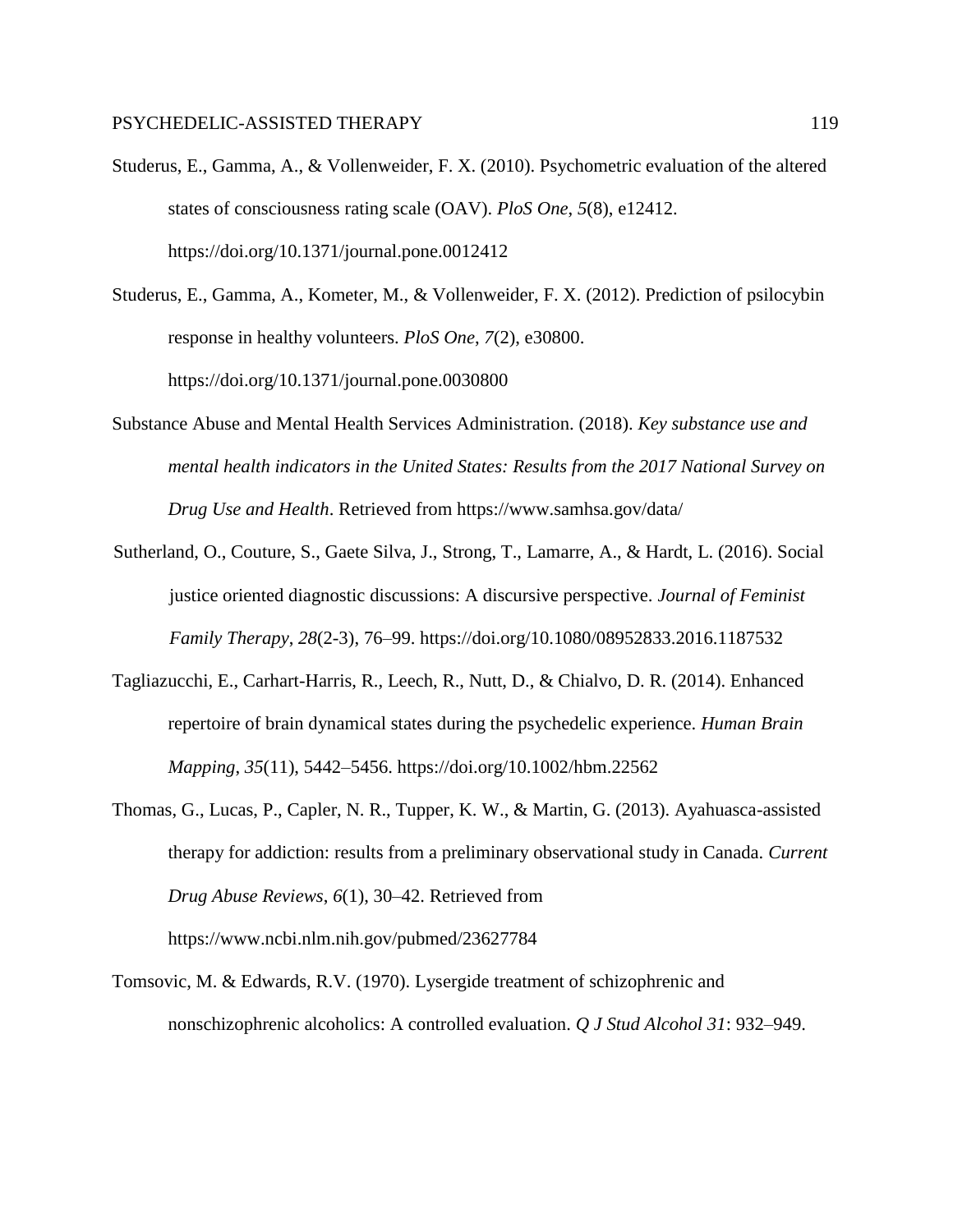- Tupper, K. W. (2011). Ayahuasca in Canada: Cultural phenomenon and policy issue. In B. B. Labate & H. Jungaberle (Eds.), *The internalization of ayahuasca* (pp. 319–325). Zurich: Lit Verlag.
- Turton, S., Nutt, D. J., & Carhart-Harris, R. L. (2014). A qualitative report on the subjective experience of intravenous psilocybin administered in an FMRI environment. *Current Drug Abuse Reviews*, *7*(2), 117–127. Retrieved from https://www.ncbi.nlm.nih.gov/pubmed/25563444
- Tylš, F., Páleníček, T., & Horáček, J. (2014). Psilocybin--summary of knowledge and new perspectives. *European Neuropsychopharmacology: The Journal of the European College of Neuropsychopharmacology*, *24*(3), 342–356. Retrieved from https://www.sciencedirect.com/science/article/pii/S0924977X13003519
- Walker, J., Sawhney, A., Hansen, C. H., Ahmed, S., Martin, P., Symeonides, S., … Sharpe, M. (2014). Treatment of depression in adults with cancer: a systematic review of randomized controlled trials. *Psychological Medicine*, *44*(5), 897–907. https://doi.org/10.1017/S0033291713001372
- Wasson, R. G. (1971). The soma of the Rig Veda: what was it? *Journal of the American Oriental Society. American Oriental Society*, 169–187. Retrieved from https://www.jstor.org/stable/600096
- Wasson, R. G., Hofmann, A., & Ruck, C. A. P. (2008). *The Road to Eleusis: Unveiling the Secret of the Mysteries*. Retrieved from https://play.google.com/store/books/details?id=lZXpO\_3szpsC